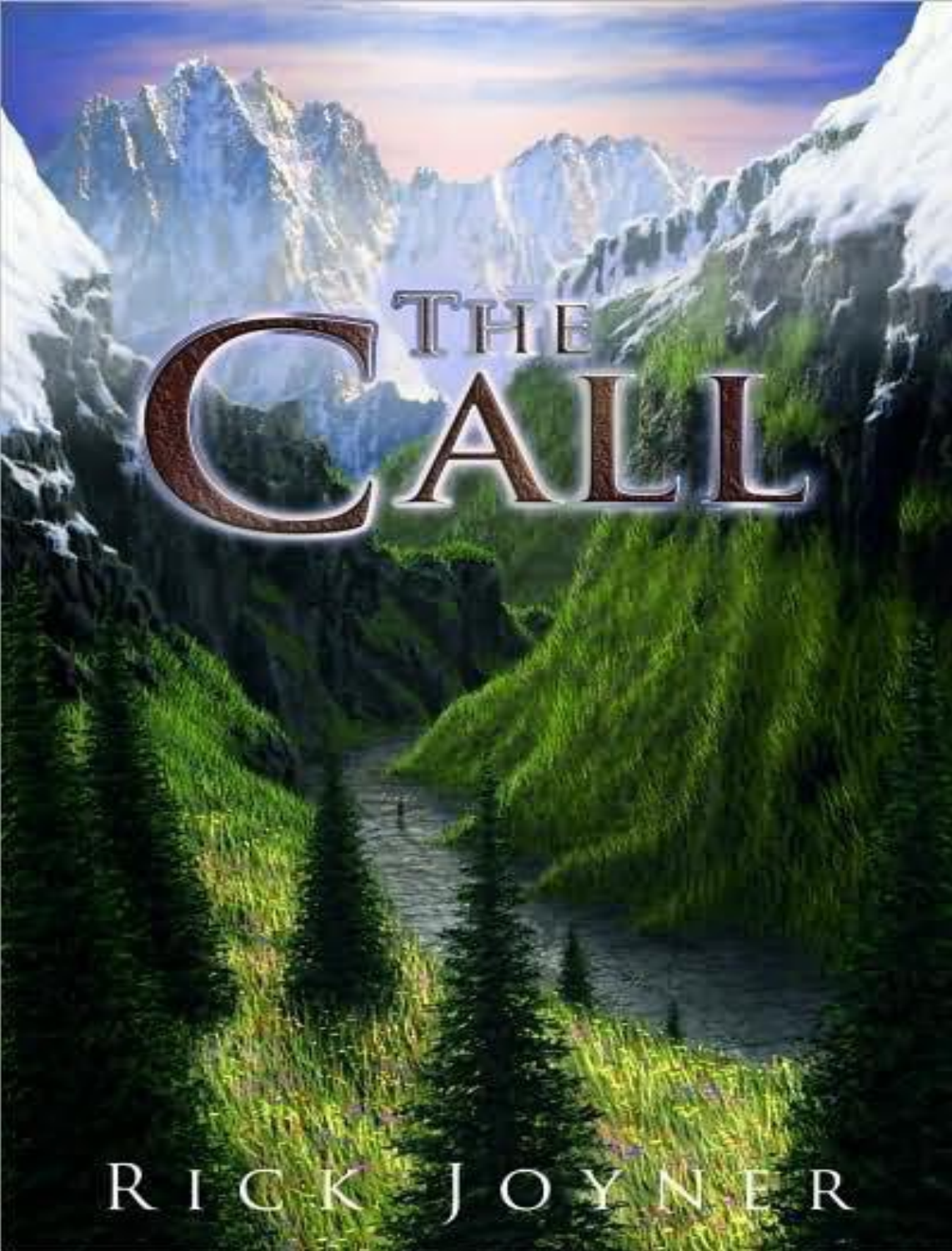### **The Call**

Rick Joyner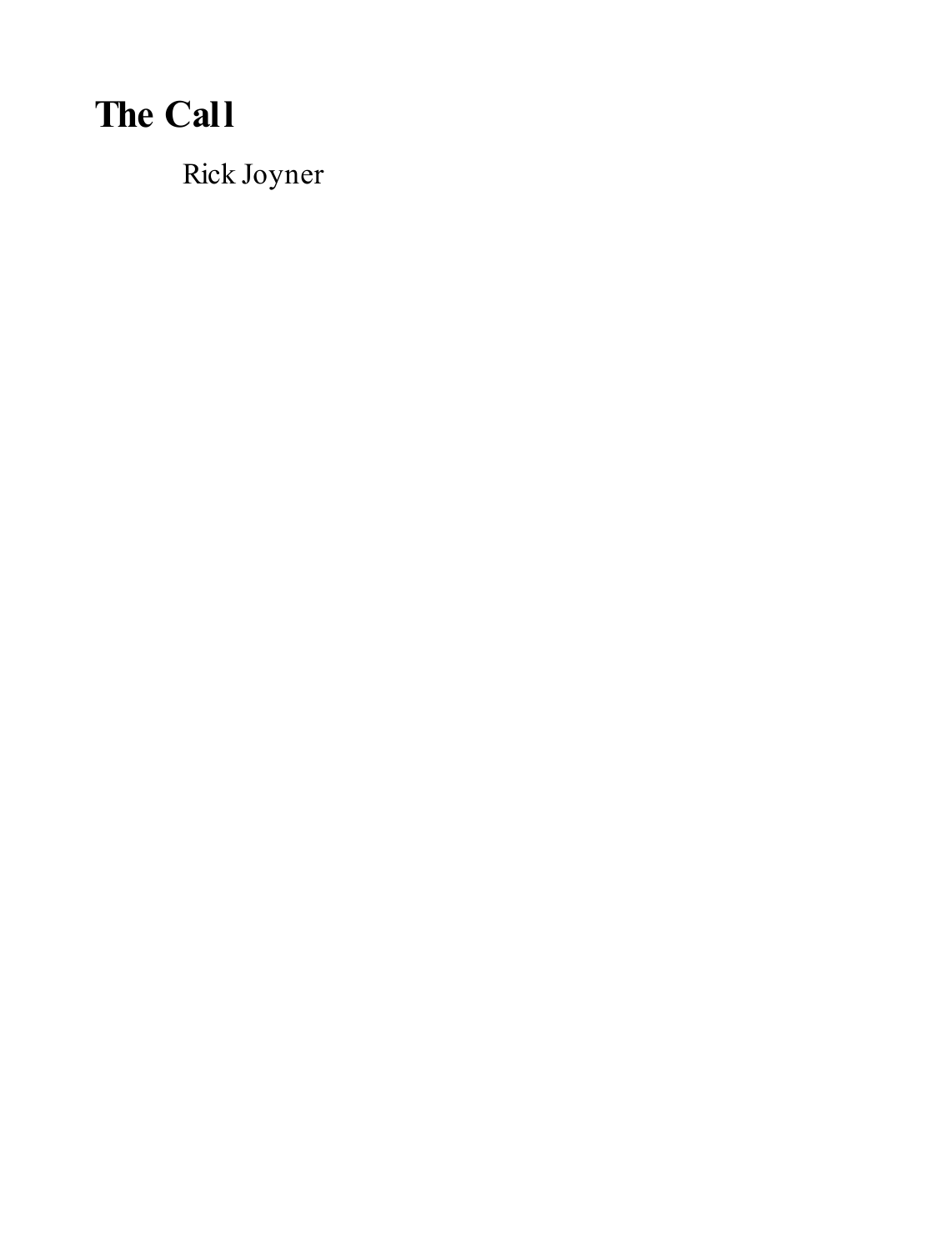# **Chapter 1, The Glory**

I stood looking at the door that I was to enter next. It was plain and uninviting. As I turned to view once again the Great Hall of Judgment, I was overwhelmed by its glory and expanse. I did not want to leave here even though the evil of my own heart was continually exposed. Although the process was painful, it was so liberating that I did not want it to stop. I actually yearned for more conviction.

"And you shall have more," Wisdom interjected, knowing my thoughts. "What you have found here will go with you. However, you do not have to come here to be changed. The power of the cross is enough to change you. What you have experienced here you can experience every day. The Holy Spirit was sent to convict you of sin, to lead you to truth, and to testify of Me. He is with you continually. You must get to know the Holy Spirit better. "Many believe in the Holy Spirit, but few make room for Him in their lives. As the end of this age approaches, that will change.

The Holy Spirit is about to move over the earth as He did in the beginning. He will take the chaos and confusion that are spreading across the earth, and He will bring forth the glorious new creation right in the midst of it. You are about to enter the times when He will do wonders continually, and the whole world will be in awe of His works.

"He will do all of this through my people. When the Holy Spirit moves, the sons and daughters of God will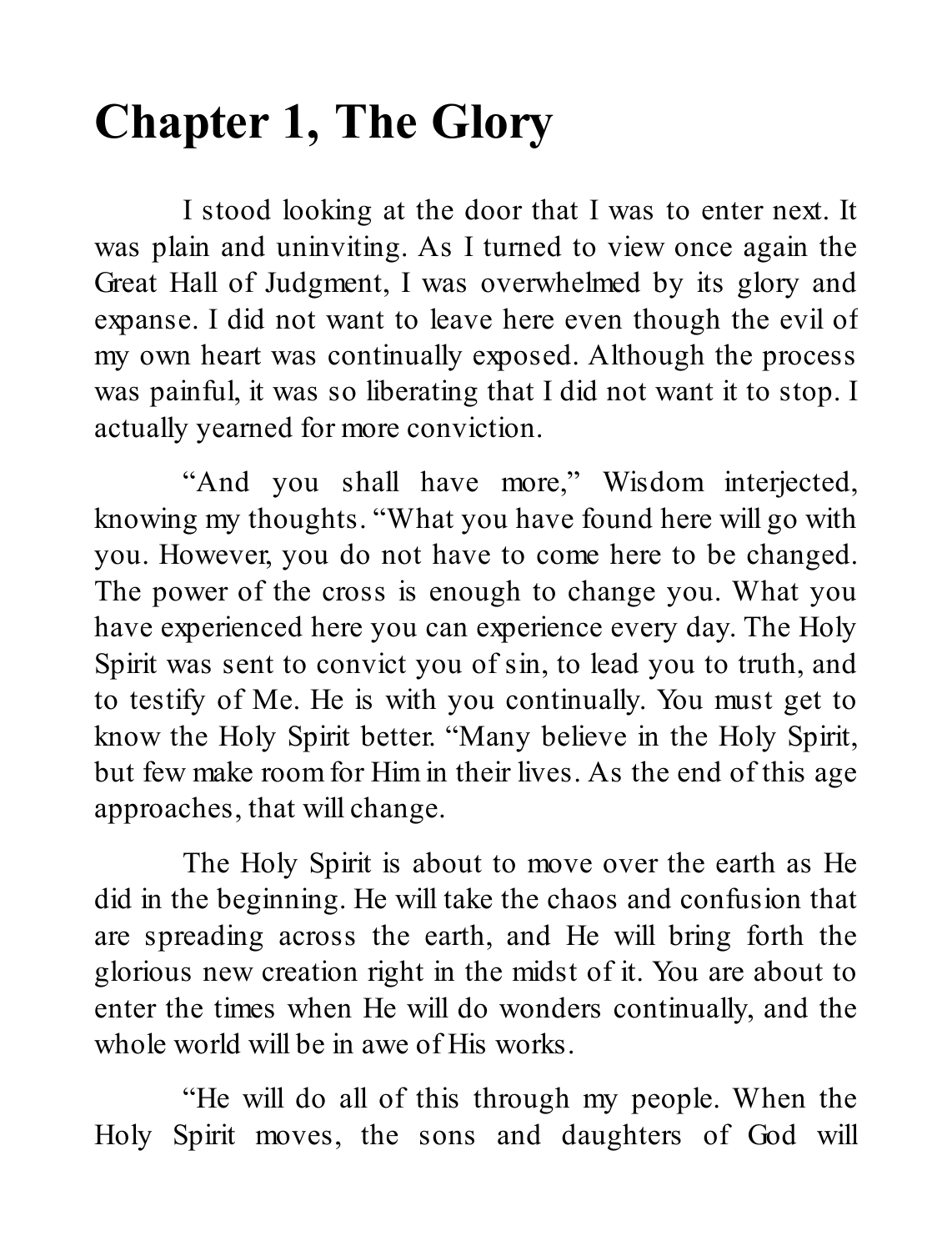prophesy. From the old to the young they will dream dreams and see visions. The works that I did, and greater works, will they do in My name, that I might be glorified in the earth. The whole creation groans and travails for what the Holy Spirit is about to do.

"What you will find through that door will help you to prepare for what is to come. I am the Savior, but I AM also the Judge. I am about to reveal Myself to the world as the Righteous Judge. First, I must reveal My judgment to My own household. My people are about to know the fellowship of the Holy Spirit. Then they will know His power to convict of sin. They will also know that He will always lead them to the truth that will set them free. This is the truth that testifies of Me. When My people have come to know Me as I AM, then I will use themto testify of Me.

"I am the Judge, but it is better for you to judge yourself so that I will not have to judge you. Even so, My judgments are about to be restored to My people. I will judge My own household first. After that I will judge the whole earth." The glory of Wisdom was overshadowing everything around me. I had never seen such splendor before, even here. It increased as He talked about His judgments. I knew by this that there was a glory to be seen by knowing Him as the Judge that was greater than I had known before. I started feeling so small and insignificant in His presence that it was hard for me to concentrate on what He was saying. Just when I thought I would be overwhelmed by His glory, He reached out and touched me on the forehead, gently but firmly. When He did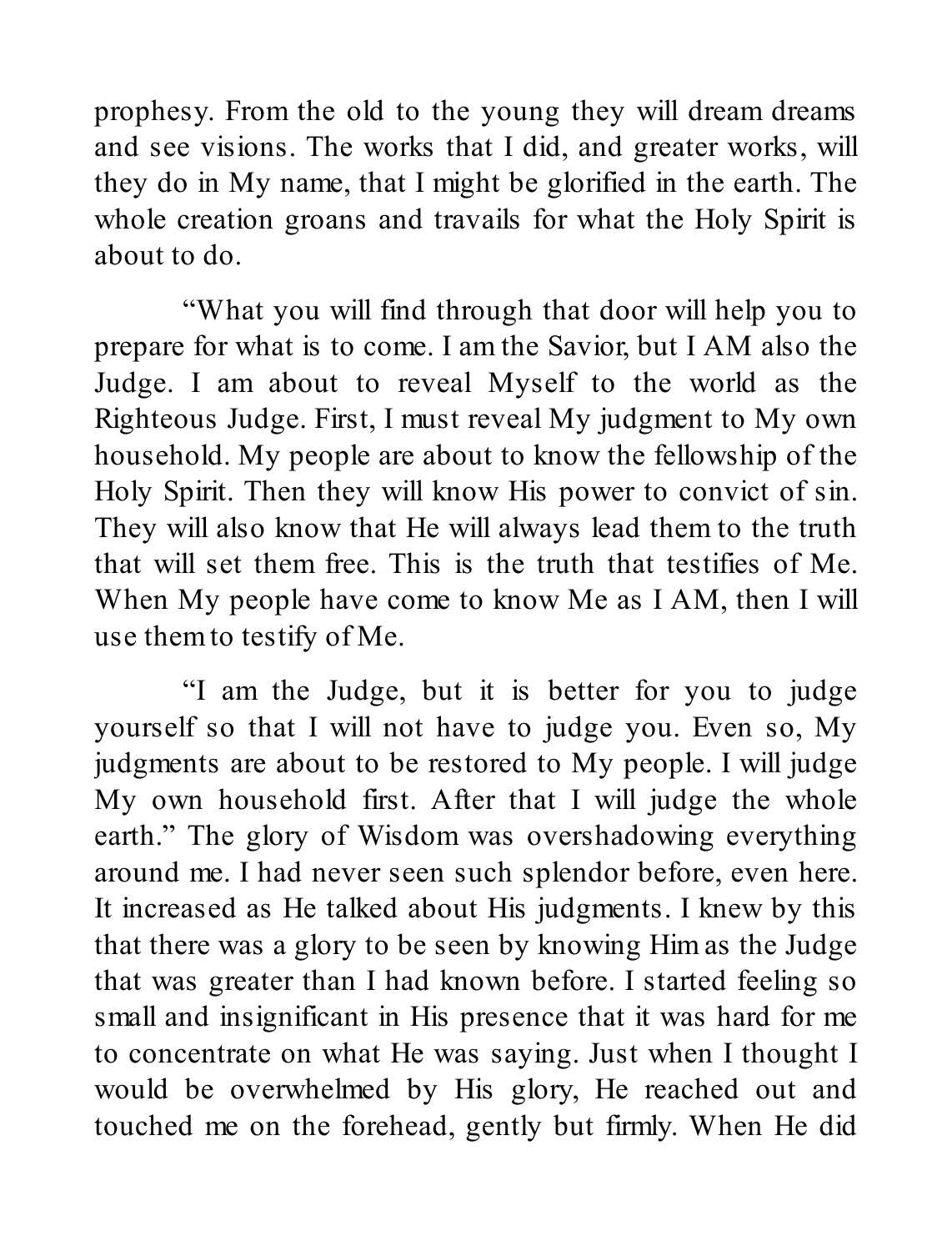this, my mind became focused and clear.

"You began to look at yourself. This will always bring confusion, making it harder for you to hear Me. Every time you experience My touch, your mind will become clearer. Every time you feel My presence, know that I have come to touch you in order that you may see Me and hear Me. You must learn to abide in My presence without becoming self-conscious and self-absorbed. This causes you to turn from the truth in Me and turn to the deception that is in your fallen nature.

"Many people fall when My Spirit touches them. The time for falling is over. You must learn to stand when My Spirit moves. If you do not stand when My Spirit moves, He cannot use you. The heathen should fall before Me, but I need for My people to stand so that I can use them."

#### **The Pride Of False Humility**

I heard irritation in the Lord's voice when He said this. I felt that it was like the irritation He seemed to have with His disciples in the gospels. Immediately I understood that His irritation usually came when they started looking at their inadequacies or failures. "Lord, I'm sorry," I pleaded, "but your presence is so overwhelming. How do I keep from feeling so small when I'm close to you like this?" "You are small, but you must learn to abide in My presence without looking at yourself You will not be able to hear from Me or speak for Me if you are looking at yourself. You will always be inadequate. You will always be unworthy for what I call you to do, but it will never be your adequacy or worthiness that causes Me to use you.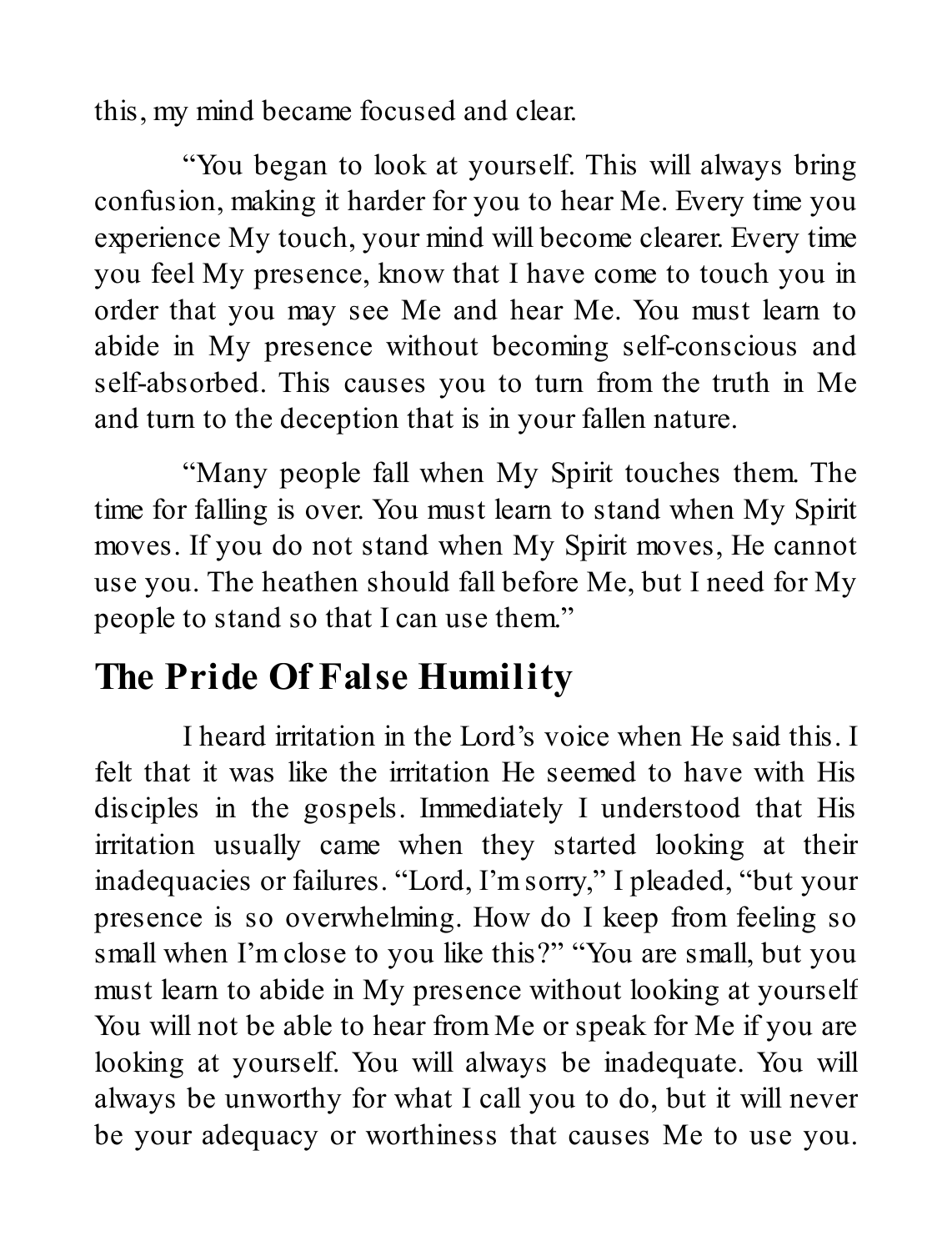You must not look at your inadequacy, but look to My adequacy. You must stop looking at your own unworthiness and look to My righteousness. When you are used, it is because of who I AM, not who you are.

"You did feel My anger as you began to look at yourself This is the anger I felt toward Moses when he started to complain about how inadequate he was. This only reveals that you are looking to yourself more than to Me, which is the main reason why I amable to use so few of My people for what I desire to do. This false humility is actually a form of the pride that caused the fall of man. Adam and Eve began to feel inadequate and that they needed to be more than I had made them to be. They took it upon themselves to make themselves into who they should be. You can never make yourself into who you should be, but you must trust Me to make you into who you should be." Although I had never related false humility to the fall of man in the Garden, I knew that this was a major stumbling block preventing many from becoming useful to the Lord, and I had taught on this many times. Now in His presence, my own false humility was revealed in me and looked even worse than I had ever seen it in anyone else. This form of pride was repulsive, and I could understand why it caused the anger of the Lord to burn.

In His presence, all that we are is soon revealed, and even after all of the judgment I had just endured, I still had some of the most basic flaws that kept me from knowing Him and serving Himas I was called to do. As shocking as this was, I did not want to dwell on myself any longer, so I turned to look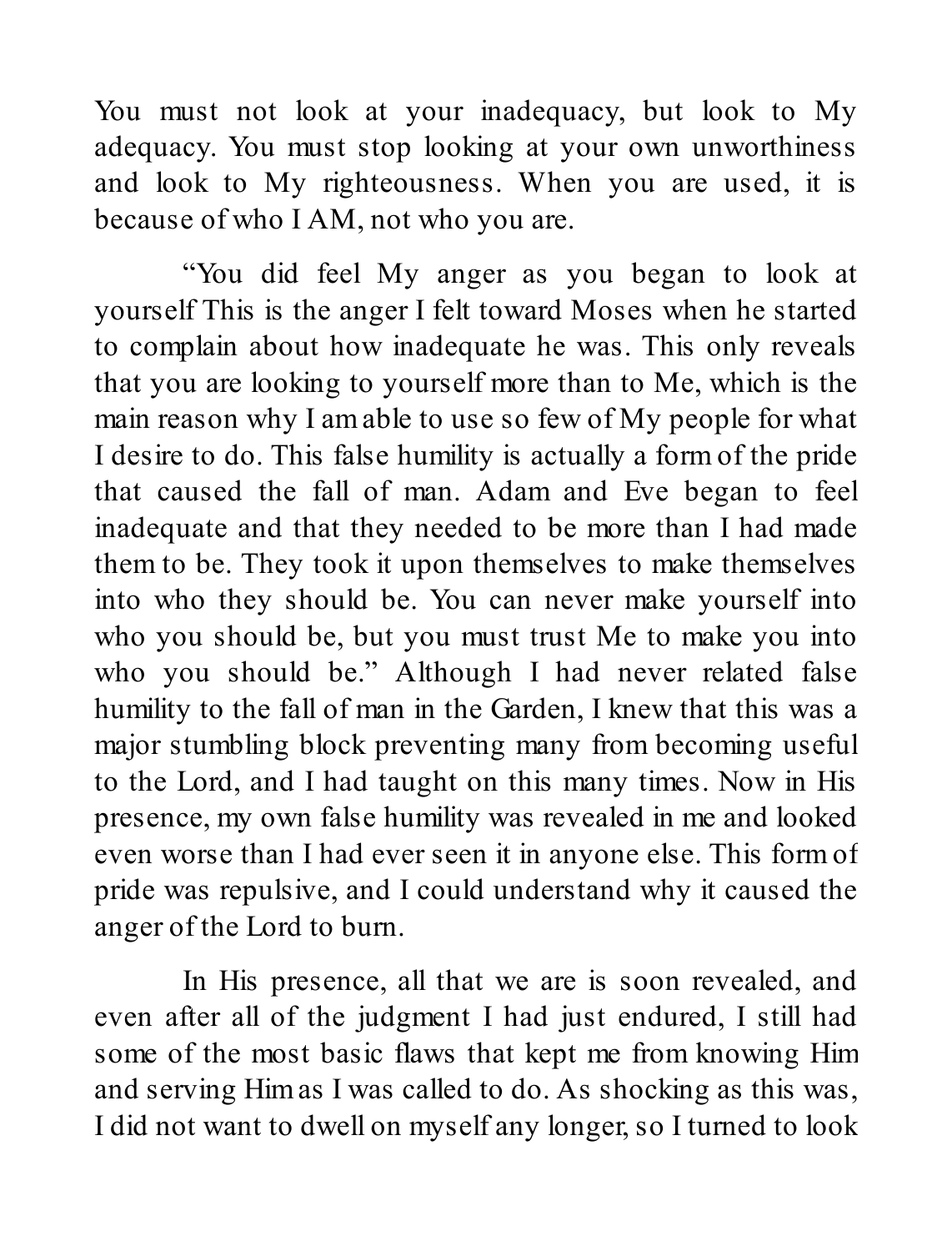at Him, desiring to see as much of His glory as I could endure while He was with me in this way. Immediately, my gloom turned into ecstasy. My knees wanted to buckle, but I was determined to stand for as long as I could.

Soon after, I awoke. For days afterward, I felt an energy surging through me making everything look glorious. I loved everything that I saw. A doorknob seemed wonderful beyond comprehension. Old houses and cars were so beautiful to me that I was sorry I was not an artist so that I could capture their beauty and nobility. Trees and animals all seemed like very special personal friends. Every person I saw was like a library of revelation and meaning, and I was so thankful for eternity so that I could get to know them all. I could not look at anything without seeing magnificence, hardly believing that I had walked through so much of my life and missed so much.

Yet, for all of this wonderful emotion and revelation I felt flowing through me, I did not know what to do with it. I knew that if I did not learn how to use it for good that it would fade, which it did in just a few days. It was as if the meaning of life was slipping from me, and I knew that I had to recover it. What I had experienced was more wonderful than any drug. and I was addicted. This was the result of seeing His glory, and I had to see more. I desired to learn how to abide in His presence and to allow His life to flow through me in order to touch others. I had to abide in the Holy Spirit and allow Him to use me. This WAS my call.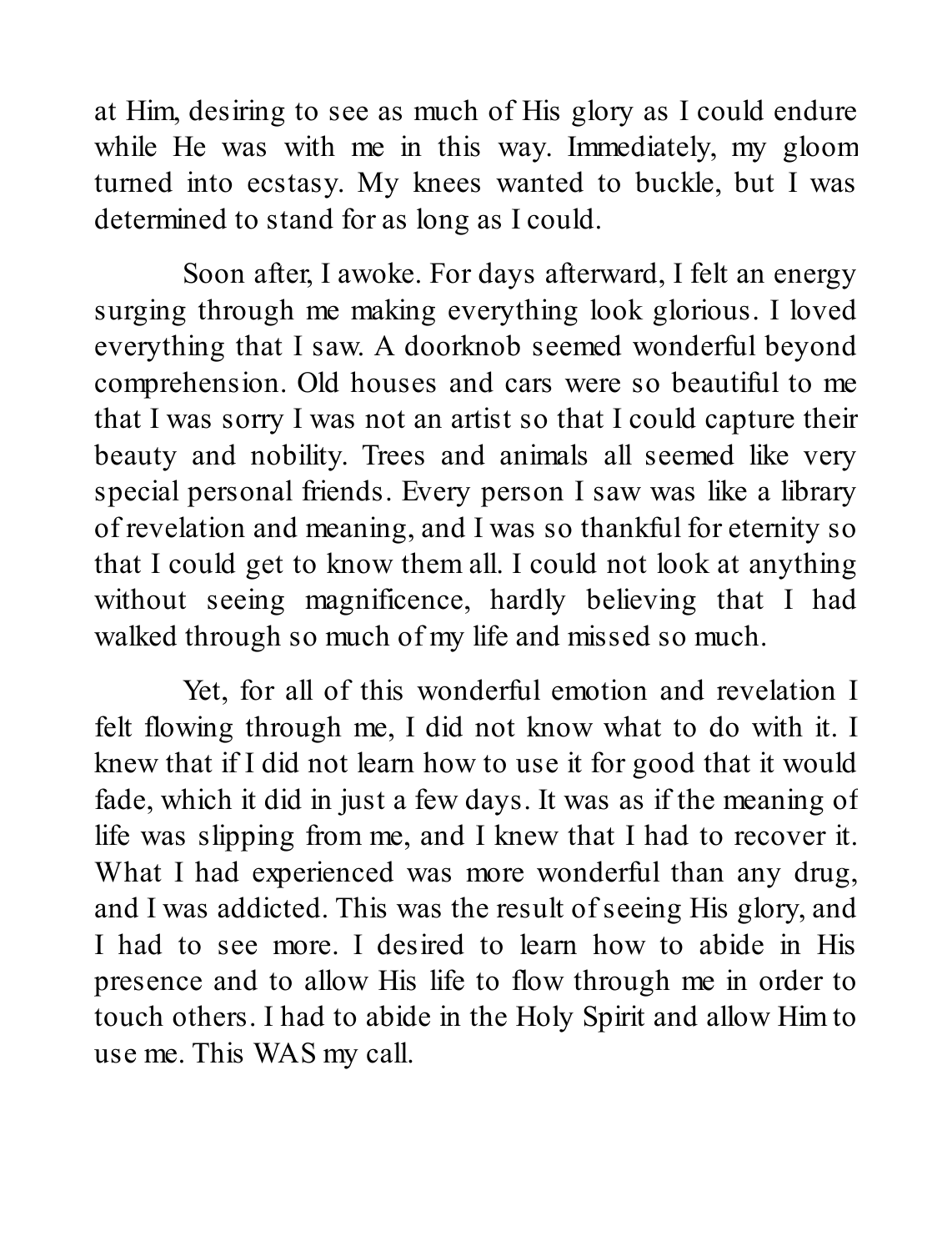## **Chapter 2, Two Witnesses**

For days I had been in a deep depression. Everything seemed so bleak. Even the very sound of people irritated me, and any disruption to what I wanted to do, angered me. I thought the worst of everyone and had to fight to contain the black thoughts that arose in me toward them. I felt as if I had slipped into hell and was sliding deeper into it each day. I finally cried out to the Lord and almost immediately found myself standing in front of the door with Wisdomstanding next to me.

"Lord, I am sorry. I slipped from Your presence all the way into hell it seems."

"The whole world still lies in the power of the evil one," He replied, "and you walk on the edge of hell every day. Through the midst of it, there is a path of life. There are deep ditches on either side of the path of life, so you must not deviate from the narrow way." "Well, I fell into one of the ditches and could not find my way out."

"No one can find their own way out of those ditches. Following your own way is how you fall into them, and your own way will never lead you out. I am the only way out. When you fall, do not waste your time trying to figure everything out, for you will only sink deeper into the mire. Just ask for help, I am your Shepherd, and I will always help you when you call on Me."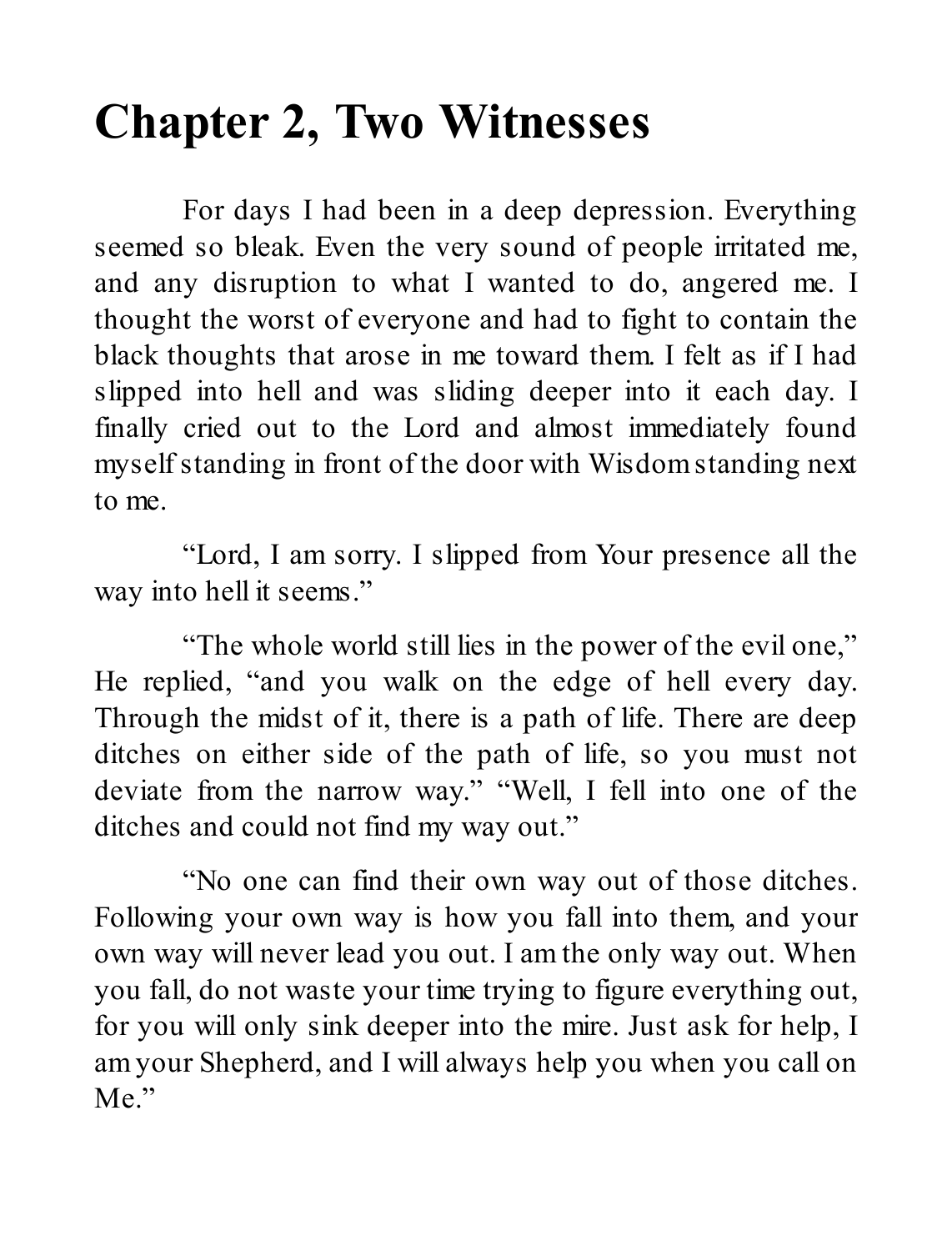"Lord, I don't want to waste time trying to figure everything out, but I would really like to understand how I fell so far, so fast. What caused me to turn from the path of life and fall into the ditch like that? You are Wisdom, and I know that it is wisdomto ask."

"It is wisdom to know when to ask for understanding and when to just ask for help. Here it is wisdom for you to ask. Only when you are in My presence can you understand. Your understanding will always be twisted when you are depressed, and you will never accurately see truth from that place. Depression is the deception that comes from seeing the world from your perspective. Truth comes from seeing the world through My eyes from where I sit, at the right hand of the Father. Like the cherubim in Isaiah 6, those who abide in My presence willsay, 'The whole earth is filled with His glory.

I remembered how as a new believer, I had read this text and actually thought that these cherubim were deceived. I could not understand how they could say "The whole earth is filled with His glory," when the whole earth seemed to be filled with wars, disease, child abuse, treachery and evil on every side. Then the Lord spoke to me one day and said, "The reason that these cherubim say that the whole earth is filled with My glory is because they dwell in My presence. When you dwell in My presence, you will not see anything but glory."

"Lord, I remember you teaching me that, but I have not lived it very well. I have spent much of my life seeing things from the dark side. I guess I have spent much of my life sitting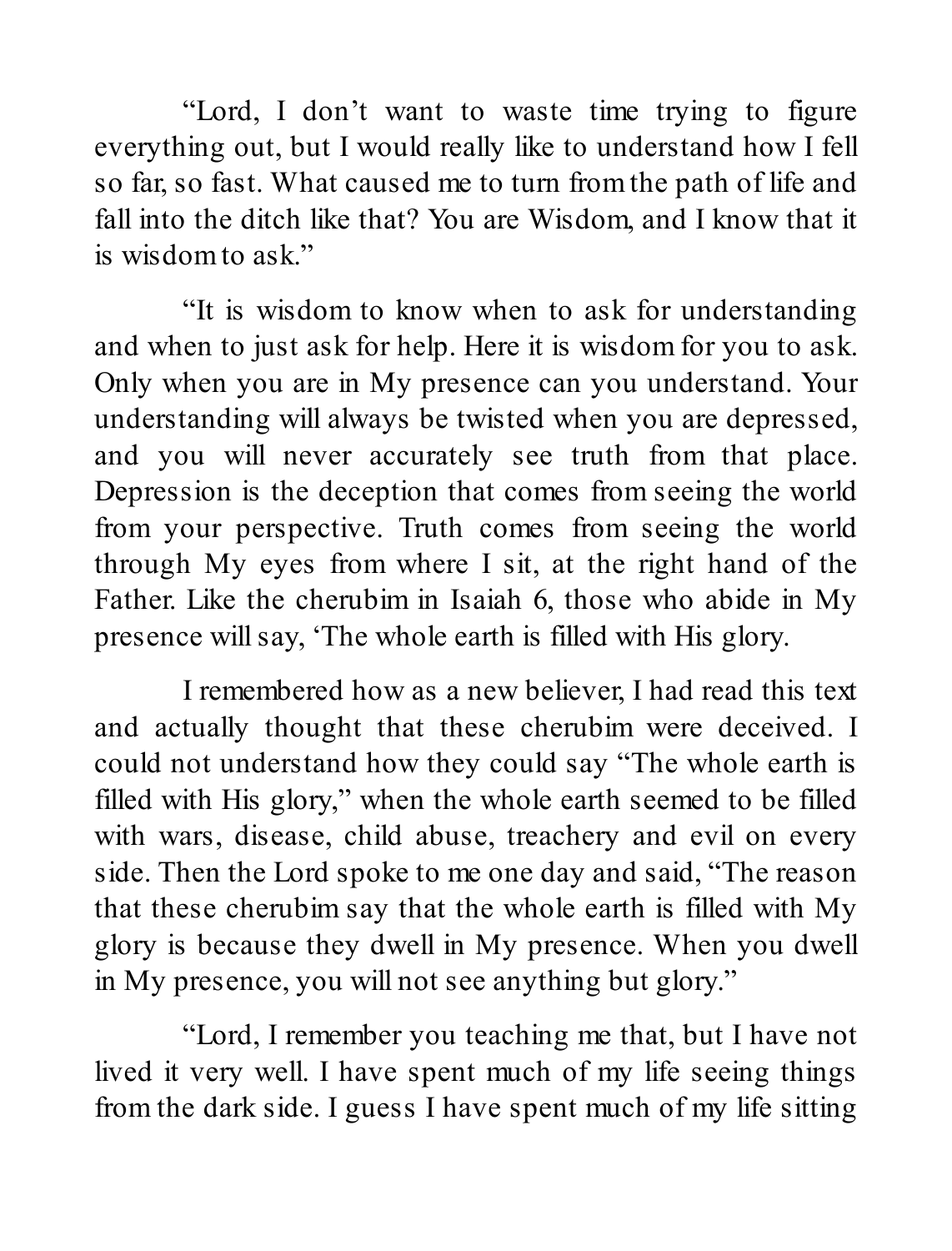in one of those ditches beside the path of life rather than walking on it."

"That is true," the Lord responded. "Every now and then you would get up and take a few paces, but then slide off into the ditch on the other side. Even so, you have made some progress, but now it is time for you to stay on the path. You do not have any more time to waste in those ditches."

The Lord's kindness and patience seemed overwhelming as He continued.

"What caused you to slide into the ditch this last time?" He began.

After thinking about it, I could see that I had become consumed with maintaining the feeling rather than knowing the Source of the feeling.

"I took My eyes off of you," I confessed. "I know it seems too simple, but this is all that you did, and taking your eyes off of Me is all that you have to do to drift from the path of life. When you abide in Me, you will see nothing but glory. This does not mean that you will not see the conflicts, confusion, darkness and deception that are in the world, but when you see them, you will always see My answer to them. When you abide in Me you will always see how truth prevails over deception and you will see the manner in which My kingdomwill come."

"Lord, when I am here, this is all more real to me than anything I have experienced on earth, but when I am on earth,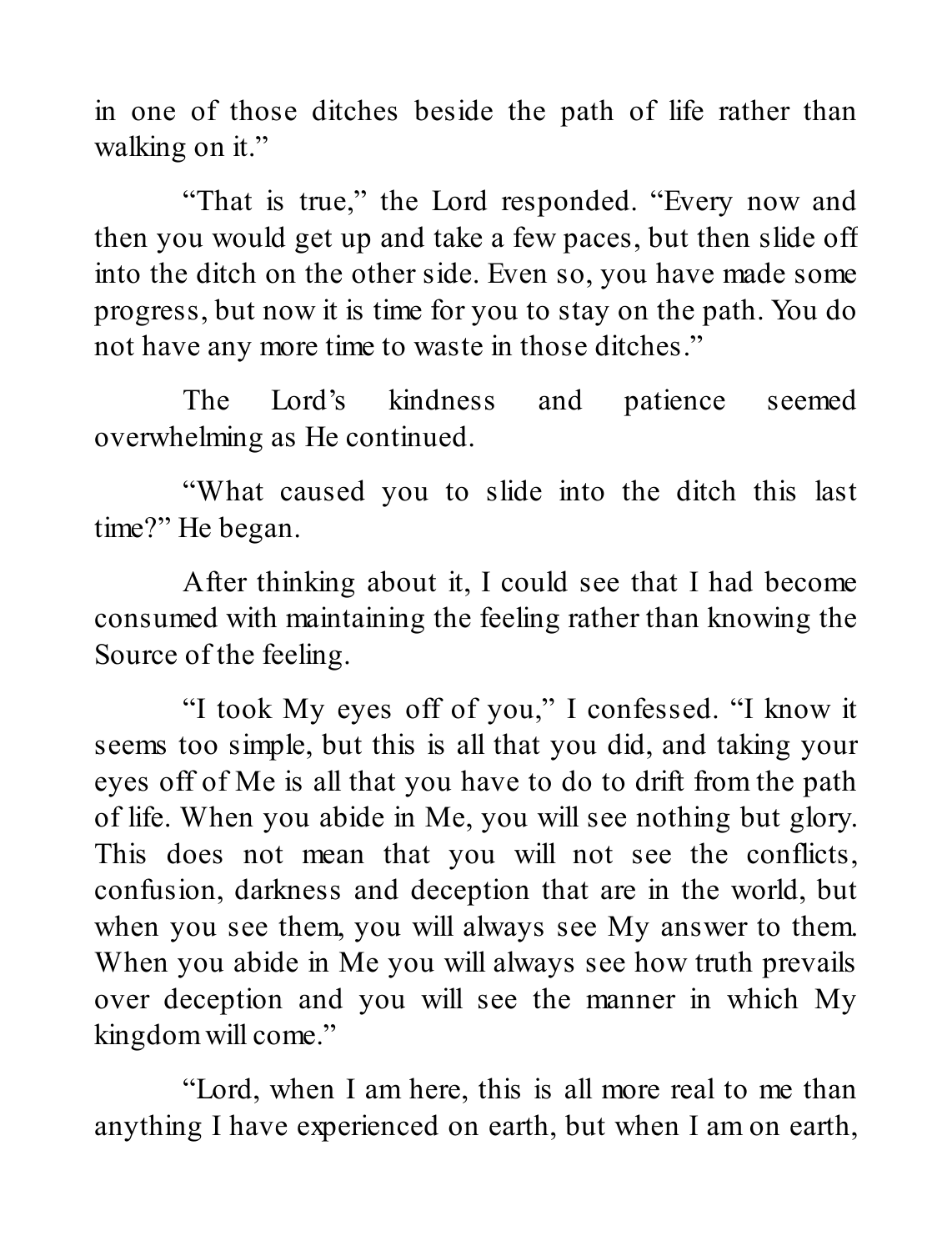all that is here seems like an unreal dream. I know that this is the true reality and that earth is temporary. I also know that if this place were more real to me on earth, I would be able to walk in your wisdom more and stay on the path of life. You have said it is always wisdom to ask. I ask you to make this realm more real to me when I am on the earth. Then I will be able to walk more perfectly in your ways. I also ask you to help me to convey this reality to others. The darkness is growing great on earth, and there are few who have vision. I ask You to give us more of Your, power, let us see more of Your glory and let us know the true judgment that comes fromYour presence."

"When you start to live by what you see with the eyes of your heart, you will walk with Me, and you will see My glory. The eyes of your heart are your window into this realm of the Spirit. Through the eyes of your heart, you may come to My Throne of Grace, at any time. If you will come to Me, I will be more real to you. I will also trust you with more power."

As He spoke, I was compelled to turn and look at the multitudes of kings, princes, friends and servants of the Lord who were all standing in the Hall of Judgment. The wonder and glory of all that occurred there were so great that I would have been satisfied to stay forever. Again I was astounded to think that this place was just the beginning of heaven. But even with all of its wonders, the real wonder of heaven was the presence of the Lord. Here in the beginning of heaven, He was Wisdom and He was the Judge, which are, the same.

"Lord," I inquired, "Here you are Wisdom and the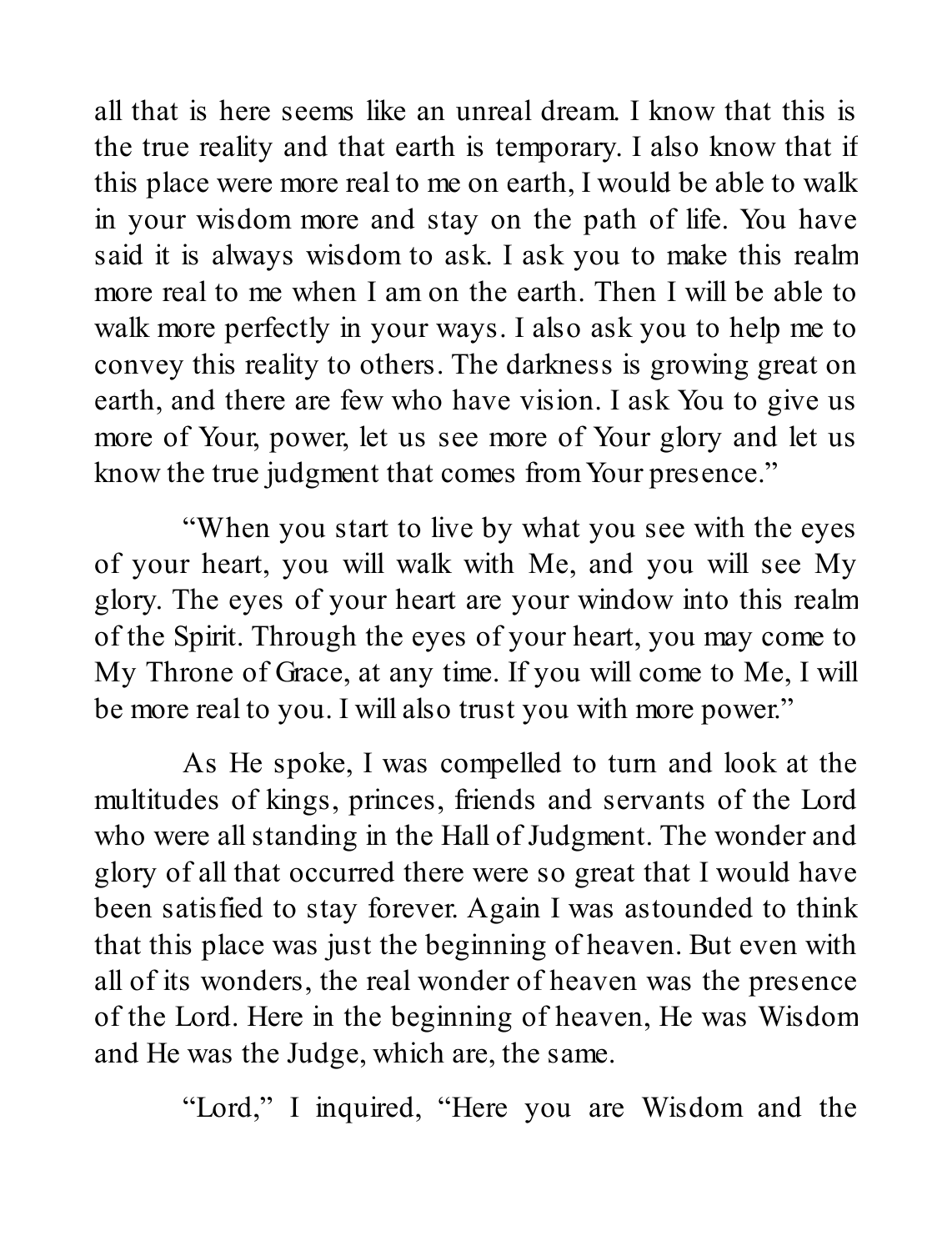Judge, but how are you known in the other realms of heaven?"

"I AM Wisdom and I AM the Judge in every realm, but I AM also much more. Because you have asked, I will show you who I AM. Even so, you have only begun to know Me as Wisdom and Judge. In due time, you will see more of Me, but there is more for you to learn about My judgments first."

#### **The First Witness**

"God's judgments are the first step into the heavenly realm," a voice said that I had not heard before. "When the Judgment Day comes, the King will be known to all, and His judgments will be understood. Then the earth will be set free. You asked for His judgments to come to your own life, now begin asking for themto come to the world."

I turned to see who had spoken. He was of great stature and brilliance, but a little less than the others I had met in the Hall of Judgment. I assumed that he was an angel, but then he said:

"I am Lot. You have been chosen to live in difficult times just as I was chosen. As Abraham lived and interceded for Sodom, you must do the same. During the times when great perversion is released upon the earth, men and women of great faith will also arise. Like Abraham, you must use your faith to intercede for the wicked, and you must also witness the judgment of God coming upon the earth. The Lord cannot abide the increasing evil of mankind much longer. I was silent and many perished. You must not be like me—you must not be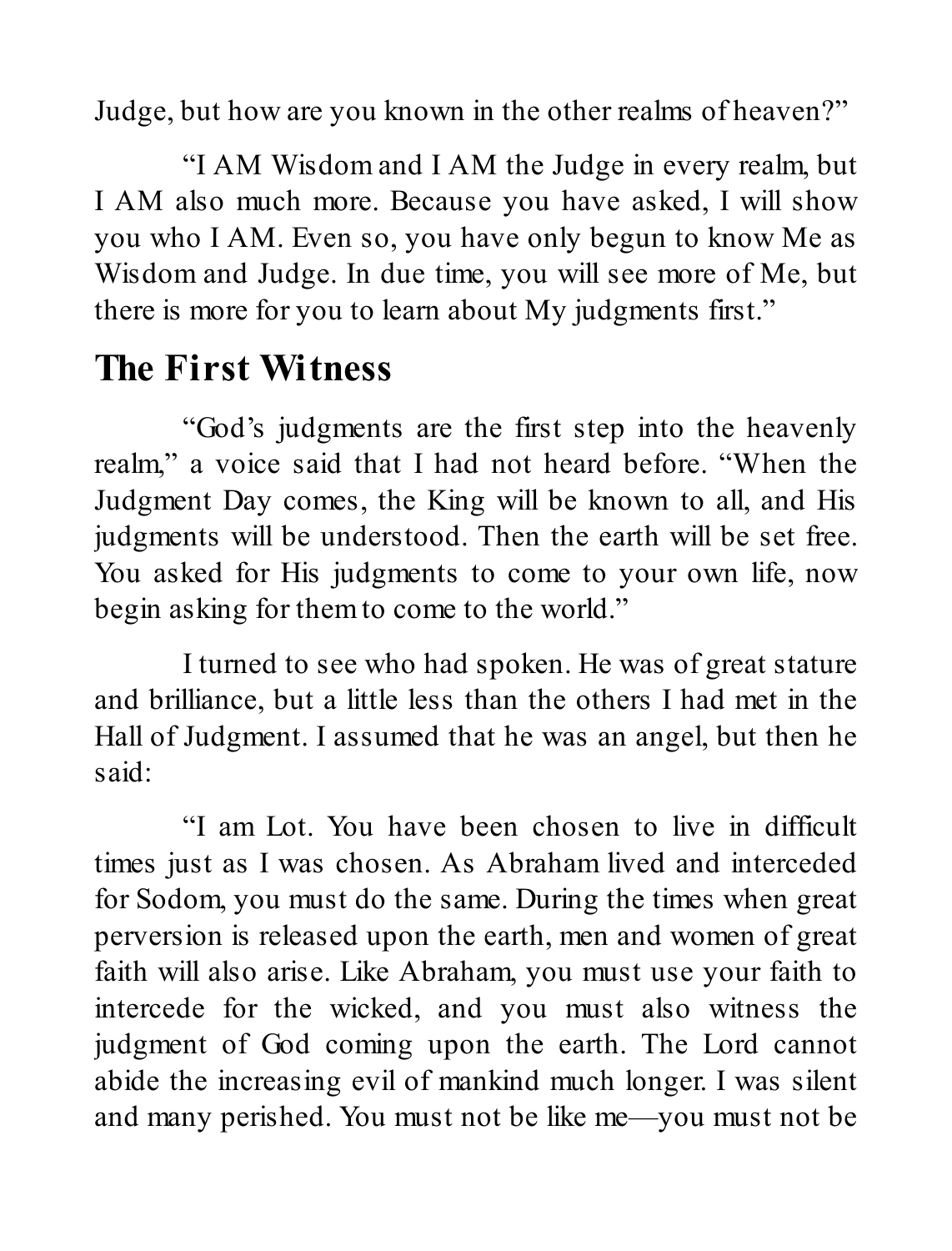silent."

"Tell me more. How do I warn them?" I asked.

"I thought that I would be a warning just by being different. Being different is not enough! The power of the Holy Spirit to convict of sin is released by the spoken word. What the Lord did to Sodom, He did as an example so that others would not have to be destroyed in this way. You can warn those who are headed for destruction by telling them my story. There are now many cities whose evil He will not abide much longer. If those who know the Lord do not arise, there will be many more like Sodomvery soon.

"The Judgment Day is coming. All of creation will then know the wisdom of His judgments, but you must not wait for that day. You must seek His judgments every day, and you must make them known on the earth. If His people will walk in His judgments, many on the earth will know of them before the great Day of Judgment. By this many more will be saved. It is His desire that none should be lost, and that none of His people suffer loss on that day.

"The people of the earth are blind. They will not see if you simply try to be a witness. The message of judgment must go forth in words. The Holy Spirit anoints words, but the words must be spoken in order for Him to anoint them. "Righteousness and justice are the foundation of His throne. His people have come to know something of His righteousness, but few know His justice. His throne will abide in His house, therefore judgment must begin with His own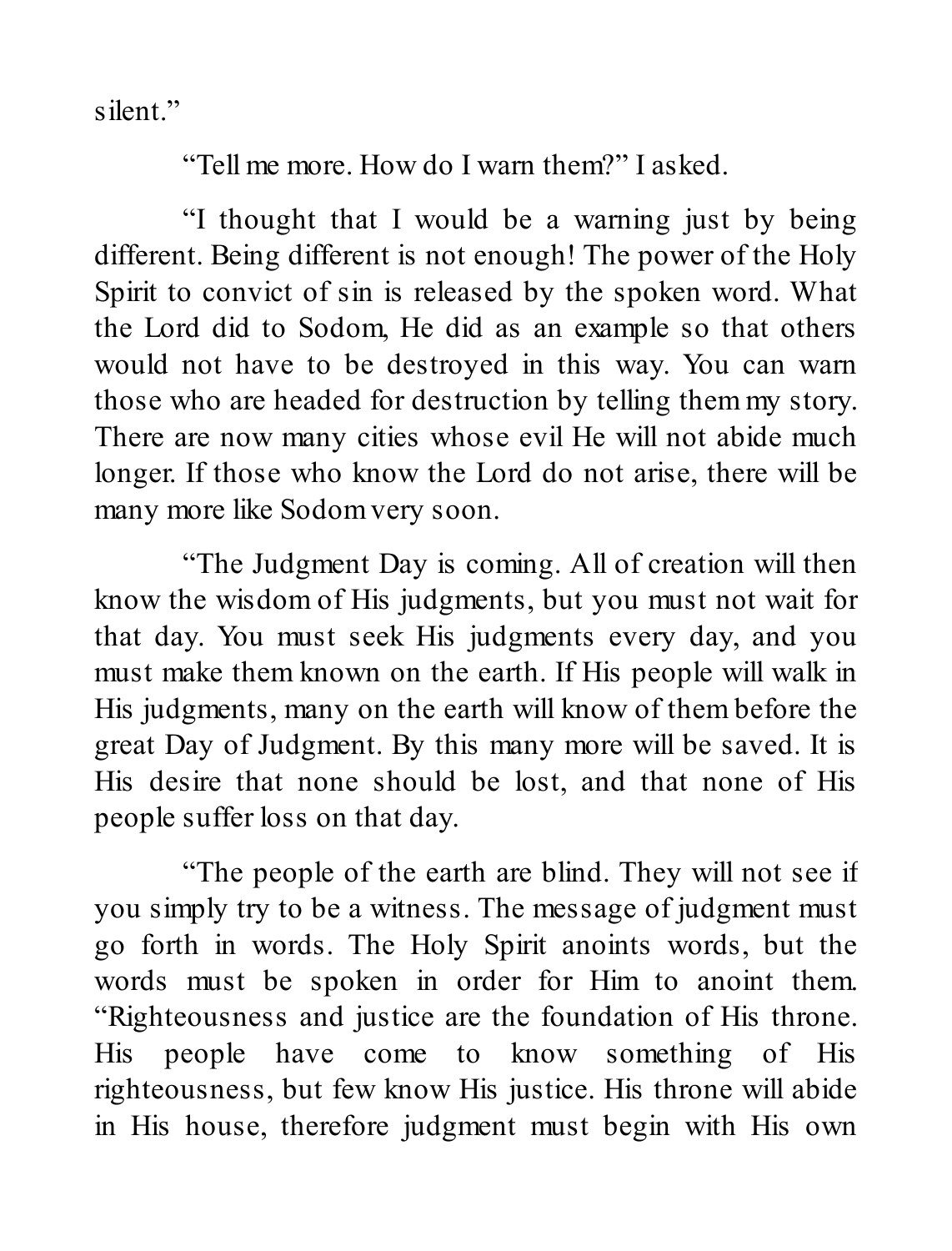house.

"You must live by the truth that you have learned here, and you must teach it. His judgments are coming. If His people will walk in His judgment before the Judgment Day, that day will be glorious for them. If they do not live by them, they, too. will know the sorrow that the world is about to know. His judgments would not be true if they were not the same for all. Through you and others, He will entreat His people again to judge themselves lest they be judged. Then you must entreat the world."

Lot directed me to look at the door before which I was standing. It still seemed dark and uninviting, like the doctrines of God's judgment, I thought. The glory of the Lord that surrounded us made it seem even more bleak. Even so, I now knew how glorious His judgment really is. I had also come to understand that almost every door through which He leads us looks bleak at first and then becomes glorious. It almost seems that the bleaker the door looks, the more glorious it will be on the other side. Just passing through His doors takes faith, but they always lead to more glory.

Lot continued with my train of thought. As I had already learned, in this place thoughts are broadcast to all.

"Through that door, you will experience more of His glory. His glory is not just the brilliance that you see around Him or in this place, nor is it merely the feelings that you have while abiding in Him. His glory is also revealed through His judgments. This is not the only way that it is revealed, but it is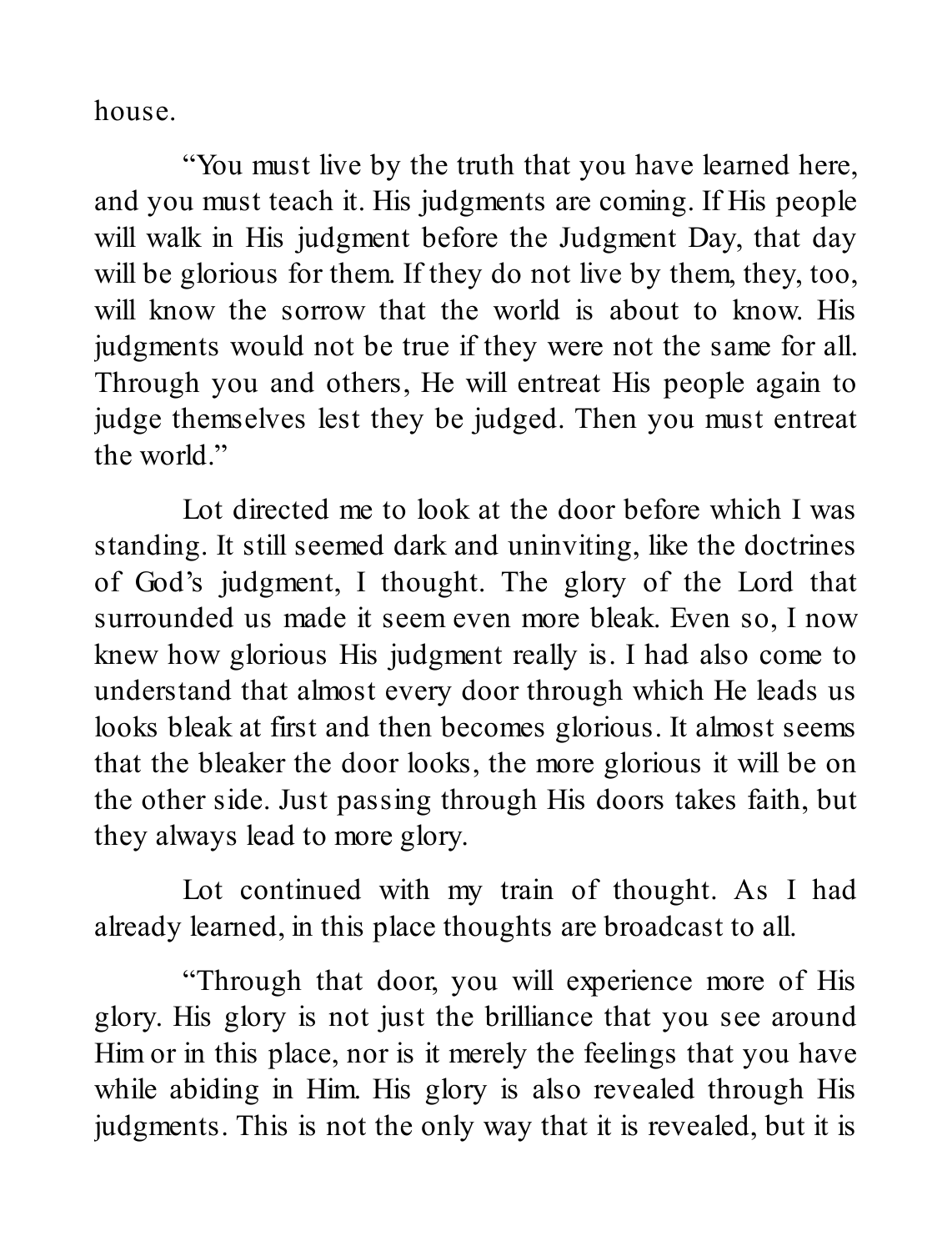this way that you were called here to understand. Through that door, you will learn of another way to see His glory. It is by seeing His glory that His people will be changed, and He is about to show them His glory. When they see His glory, they will rejoice in all of His ways, even in His judgments."

### **The Second Witness**

Then a second voice spoke, "I, too, confirm this truth. 'The judgment of God is about to be revealed on the earth. Even so, 'Mercy triumphs over judgment.' The Lord always extends mercy before judgment. If you will warn the people that His judgments are near. His mercy will save many."

I did not recognize the one speaking, but it was another man of great stature and nobility, with a brilliance that indicated a high rank.

"I am Jonah," he said. "When you understand the Lord's judgments, you understand His ways. However, even if you understand them, it does not mean that you agree with them. Understanding is necessary, but it is not enough. The Lord also wants you to agree with Him.

"You have often asked for the Lord's presence to go with you. That is wisdom. I was a prophet, and I knew Him, yet I tried to flee from His presence. That was a great folly, but not as foolish as you may think. I had come to understand the great burning that comes with His presence. I had come to understand the responsibility that comes from being close to Him. In His presence, all wood, hay and stubble is consumed.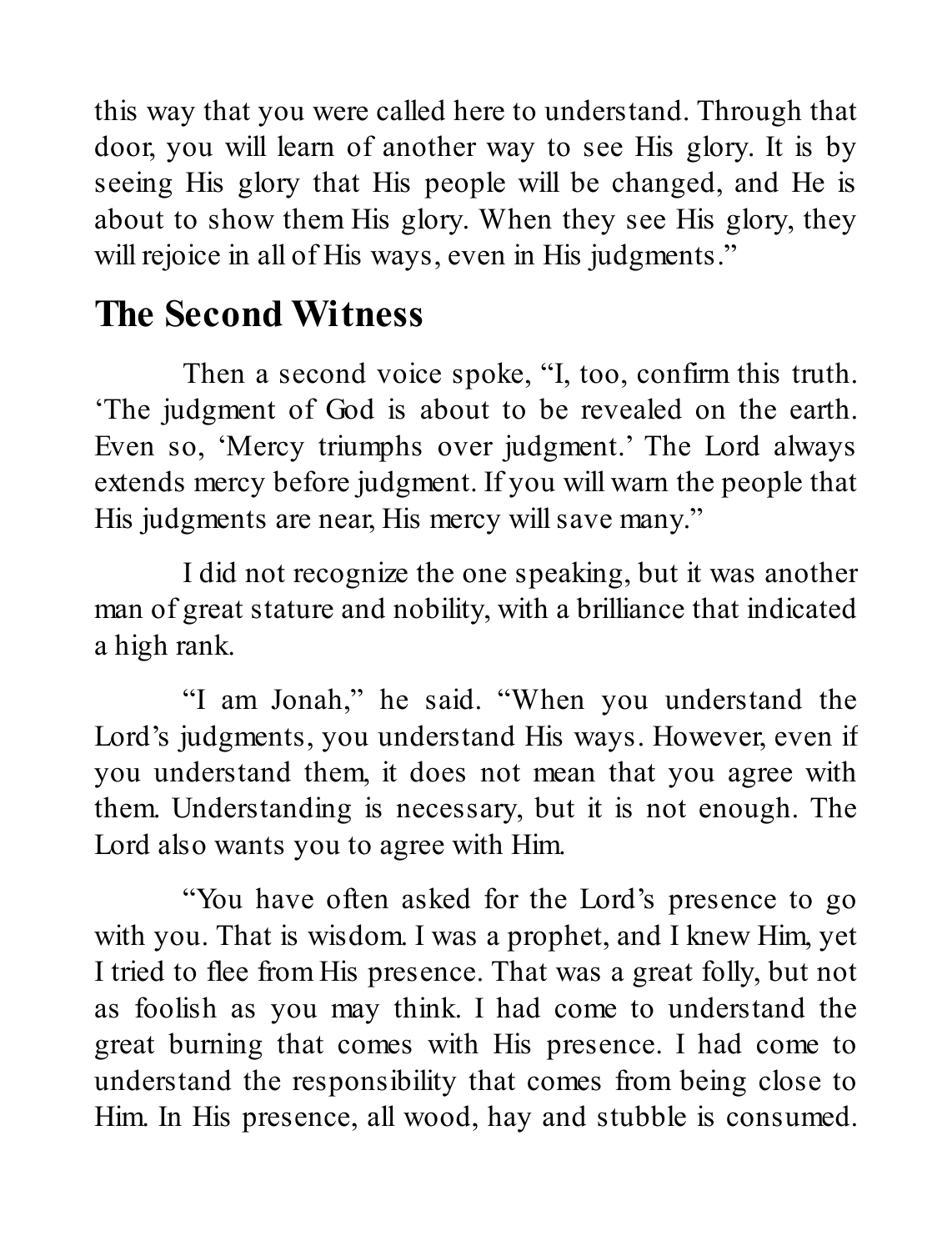When you draw close to Him with hidden sin in your heart, it will drive you to insanity, as many have learned through the ages. I was not trying to flee from the will of the Lord as much as I was fleeing from His presence. "When you ask for the reality of His presence, you are asking for the reality that you have seen here to be with you. Heaven is your true home, and it is right for you to yearn for this. Even so, He is a holy God, and if you will walk closely with Him, you, too, must be holy. The closer that you get to Him, the more deadly hidden sin can be."

"I understand this," I replied. "That is why I asked for the Lord's judgments in my own life."

"Now I must ask you this," Jonah continued. "Will you seek Him? Will you come to Him?"

"Of course," I responded. "I desire His presence more than anything. There is nothing greater than being in His presence. I know that many of my motives for wanting to be with Him are selfish, but being with Him helps to set me free from that kind of selfishness. I do want to be with Him. I will come to Him."

"Will you?" Jonah continued. "Until now you have been even more foolish than I was. You can come boldly before His Throne of Grace at any time and for any need, but rarely do you come. Yearning for His presence is not enough. You must come to Him. If you draw near to Him, He will draw near to you. Why do you not do it? You are always as close to Him as you want to be.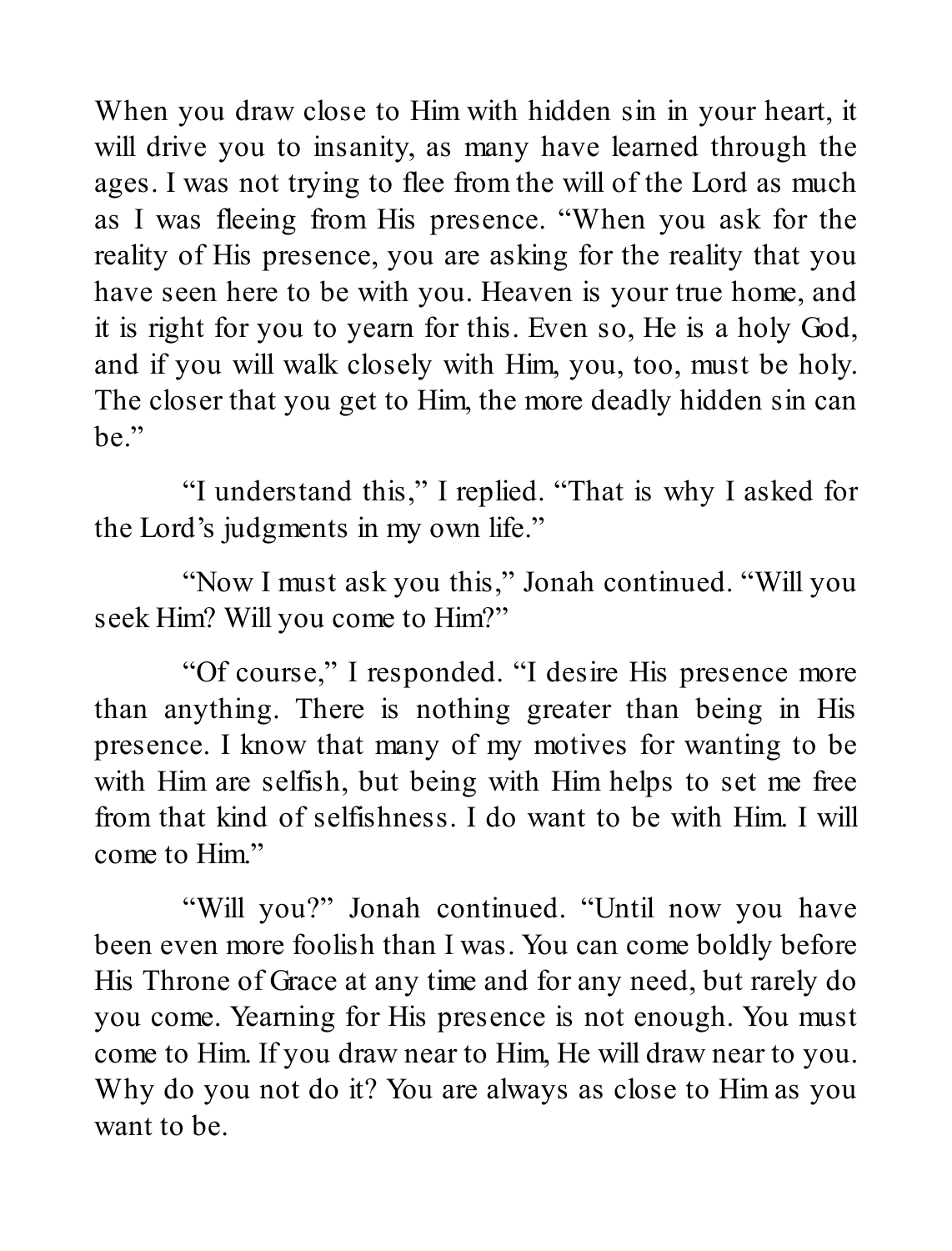"Many have come to know and follow His ways, but they do not come to Him. In the times that you will soon enter, they will depart from His ways because they did not come to I urn. You have laughed at my folly, which was great, but yours is even greater than mine. However, I do not laugh at your folly —I weep for you. Your Savior weeps for you; He intercedes for you continually. When He weeps, all of heaven weeps. I weep because I know how foolish His people are. I know you because you are just like me, and like me, the church has run to Tarshish, desiring to trade with the world even more than sitting before His glorious throne. At the same time, the sword of God's judgments are hanging over the earth. I weep for the church because I know you so well."

"I amguilty!" I pleaded. "What can we do?"

"Great storms are coming upon the earth," Jonah continued. "I slept when the storm came upon the ship that I was in while running from the Lord. The church is also sleeping. I was the prophet of God, but the heathen had to wake me up. So it is with the church. The heathen have more discernment than the church at this time. They know when the church is going the wrong way, and they are shaking the church, trying to wake you up so that you will call on your God.

"Soon the leaders of the world will cast you overboard, just as the men in that ship had to do to me. They will not let you keep going in the way you are headed. This is the grace of God to you. He will then discipline you with a great beast that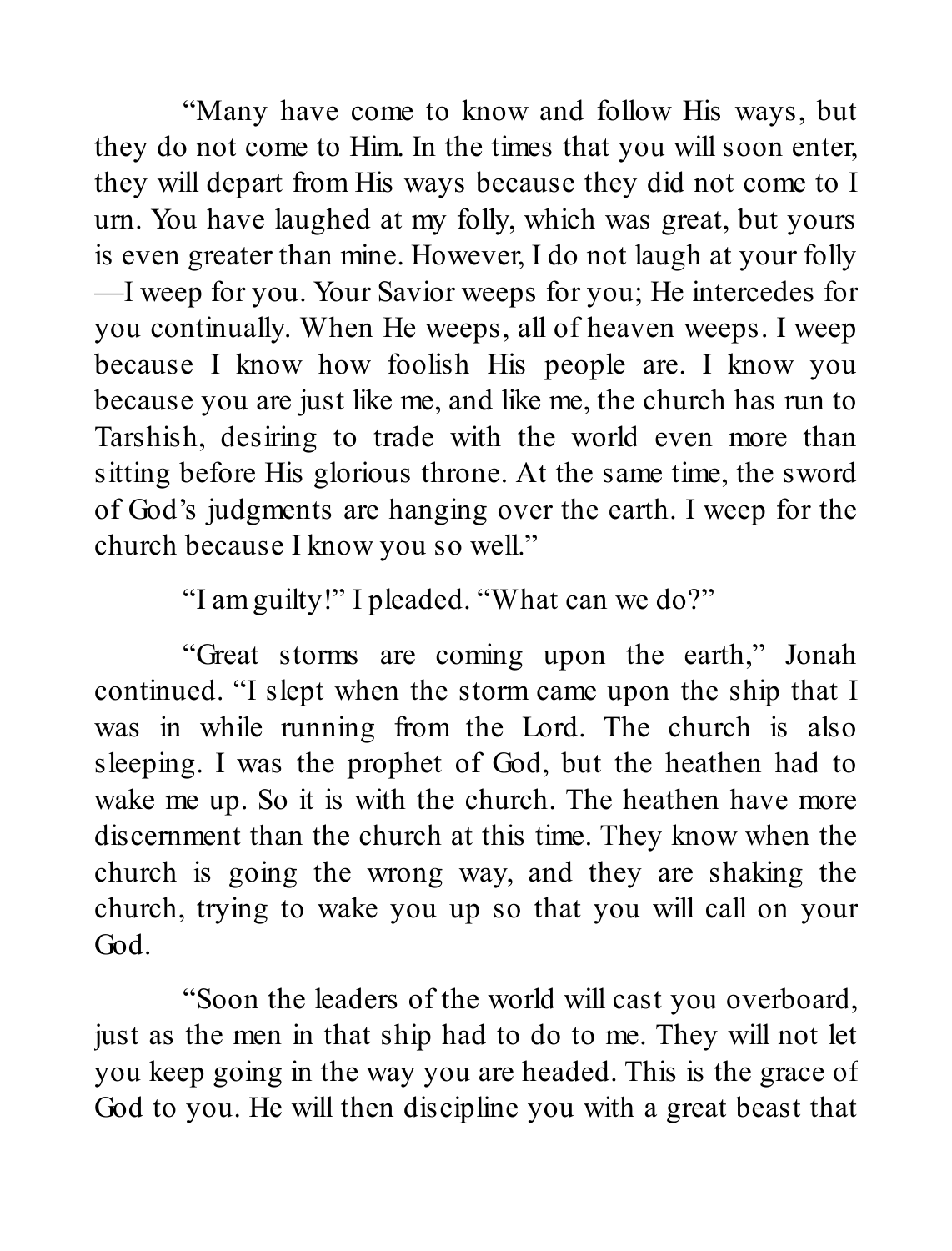comes up out of the sea. It will swallow you for a time, but you will be vomited out of it. Then you will preach His message."

"Is there no other way?" I asked.

"Yes, there is another way," Jonah replied, "although this has come and is coming. Some are already in the belly of the beast. Some are about to be cast overboard, and some are still sleeping, but almost all have been on the ship going the wrong way, seeking to trade with the world. However, you can judge yourself and He will not have to judge you. If you will wake yourself up, repent and go the way that He sends you, you will not have to be swallowed by the beast."

"Is the beast to which you are referring the one in Revelation" I asked.

"It is the same. As you read in that chapter, this beast is given to make war with the saints and to overcome them. This will happen to all who do not repent. But know that those who are overcome by this first beast will be vomited out of it before the next beast comes, the one that comes up out of the earth. Even so, it will be much easier for you if you repent. It is much better not to be swallowed by the beast.

"Just as Lot's story is a warning to those who are given over to perversion, my story is a warning to the Lord's prophet, the church. The church is running from the presence of the Lord. It is running to activity in place of seeking the Lord's presence. You may call your activity 'Ministry,' but it is actually running from the presence of the lord. As I have said,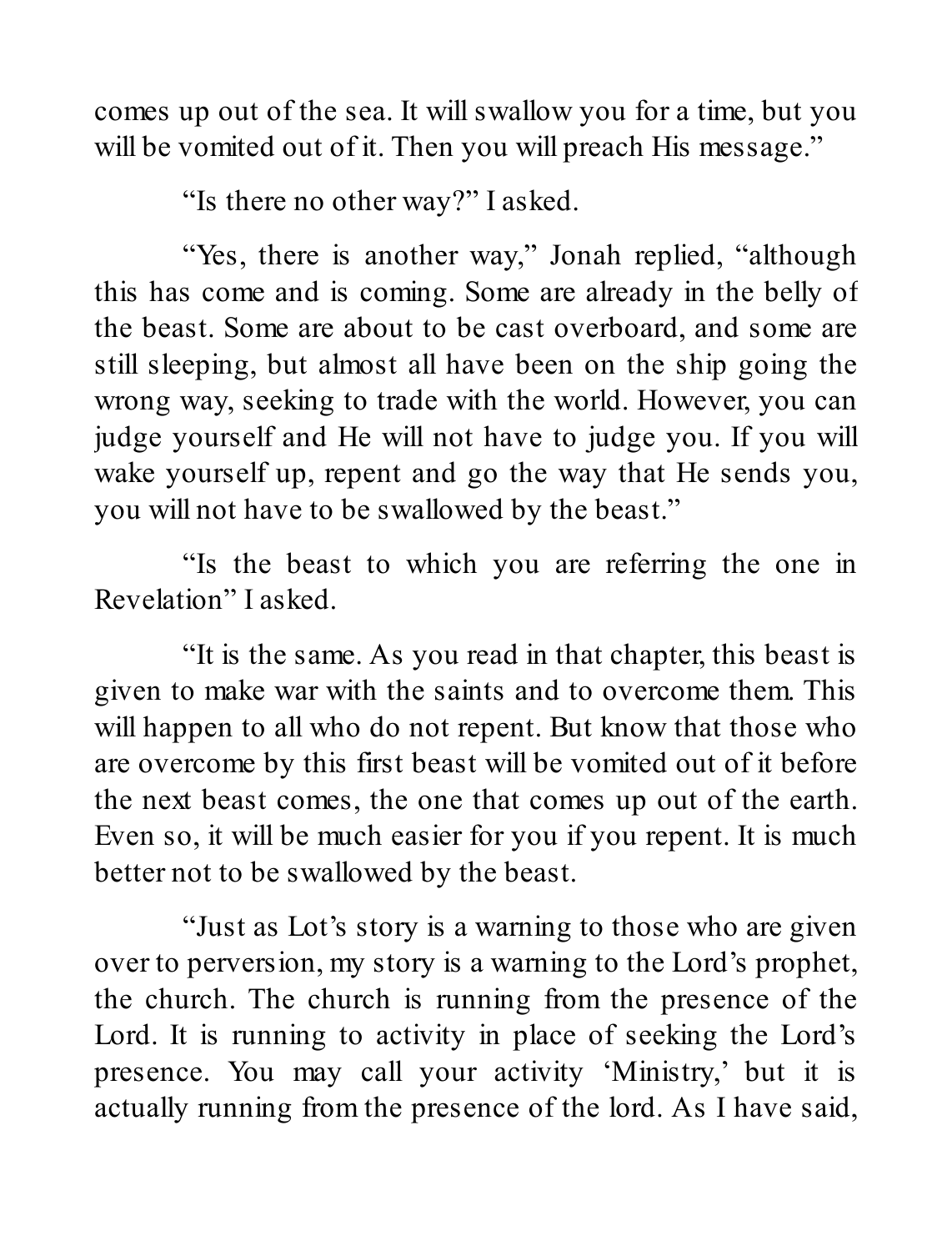the church is running to Tarshish so that it can trade with the world and seek the treasures of the sea, while the greater treasures—the treasures of heaven—few are seeking.

"The sin of wanting to trade with the world has entangled the church, just as I was entangled in the belly of the beast with the weeds wrapped around my head. The weeds, the cares of the world, have wrapped themselves around the mind of the church. It took me three days to turn to the Lord because I was so entangled. It is taking Christians much longer. Their minds are so entangled with the world, and they have fallen to such depths, that many have no hope of getting free. You must turn to the Lord instead of away from Him. He can untangle any mess, and He can bring you up from the greatest depths. Run fromHimno longer! Run to Him!"

Then Lot added, "Remember the mercy that the Lord had for Nineveh. He had mercy because Jonah preached. He did not live among them and try to be a witness: He preached the Word of God. Power is in the Word. There is no darkness so dark that His Word cannot penetrate it. Many will repent and be saved if you will go to those to whom the Lord sends you and give His warning."

Then Jonah continued, "When you fall short of the Lord's grace and sin entangles you, it is hard for you to come to Him. You must learn to always run to the Lord at such times, not away from Him. When you go through that door, you will enter the times when the Lord's power and glory will be released on the earth such as He has not done since the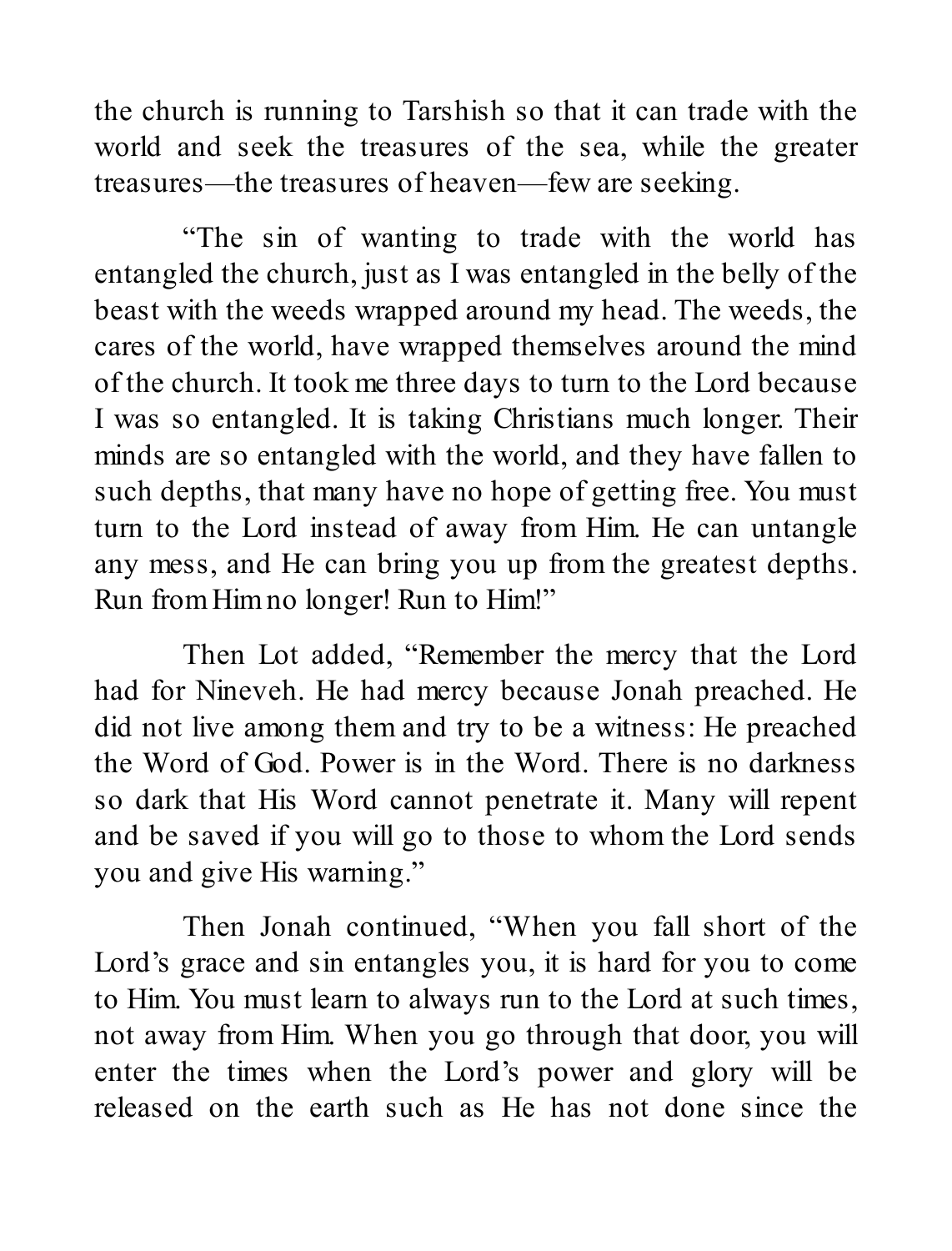beginning of time. All of heaven has been waiting for the things that you are about to see. It will also be the time of the greatest darkness. You cannot endure either the glory or the darkness without His grace. You will not walk in His ways without coming to Him daily. You must not only seek His presence, but you must abide in His presence continually.

"Those who have tried to follow Him by just seeking Him once a week in a church service while they spend the rest of the week seeking the world will soon fall away. Those who call upon His name thinking that He is their servant also will soon fall away. He is the Lord of all and all will soon know this! First, His own people must know it, so the judgment is going to begin with His own household.

"It is presumption to only call upon the Lord when you want something. You should call on Him to ask what He wants, not what you want. Many of those who have some faith also have great presumption; the line between the two can be very thin. When God's judgments come to His own household, His people will learn the difference between faith and presumption. Those who try to do His work without Him will fall away. Many have faith in the Lord, but only know I Him from a distance. These do great works in His name, but He does not know them. Those who have known Him from afar will soon weep over their folly.

"God does not exist for the sake of His house—His house exists for Him. In His patience, He has been waiting outside of His own house, knocking, calling, but few have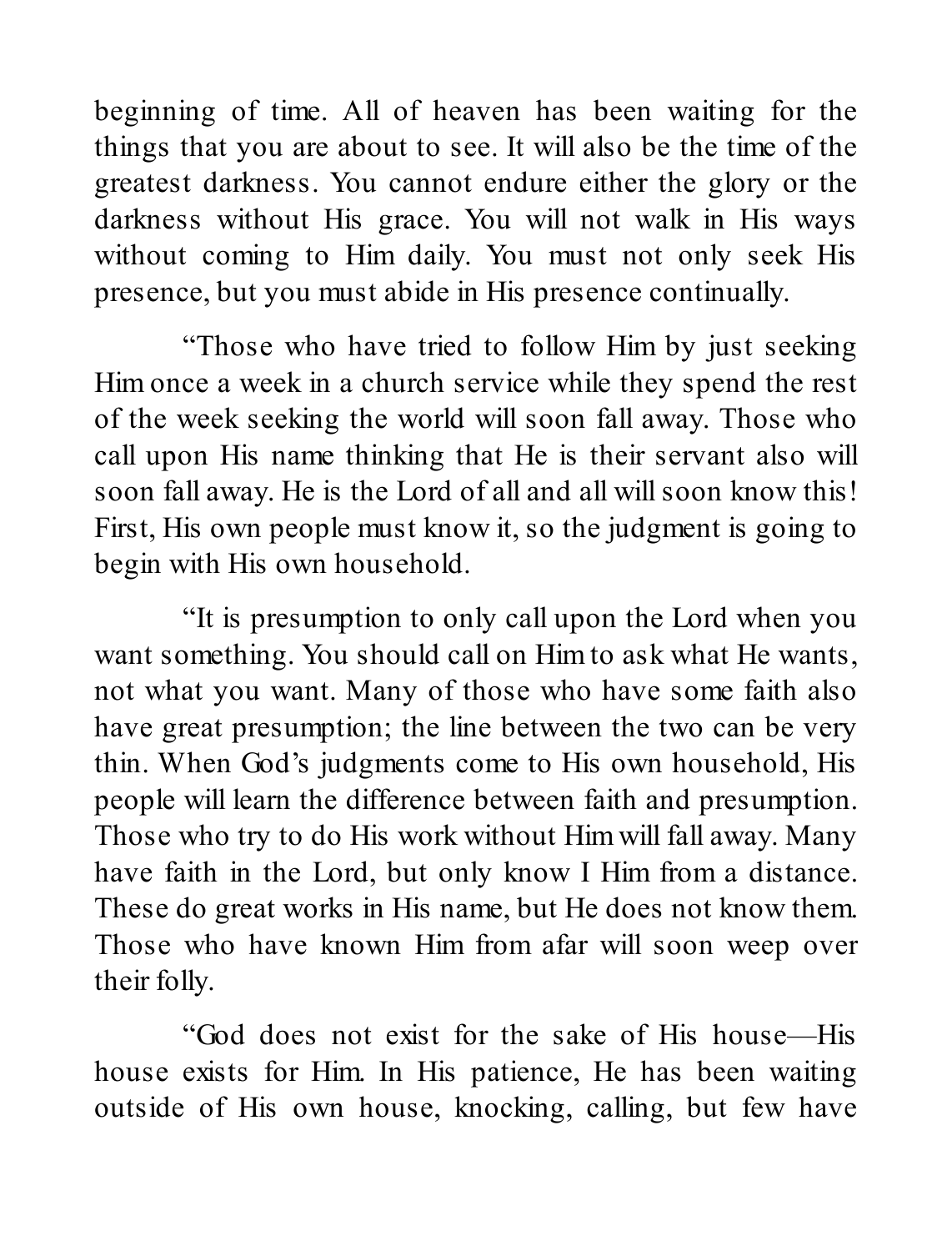opened to him. Those who hear the Lord's voice and open to Him will it with Him at His table. They will also sit with Him on His throne, and they will see the world as He sees it. Presumption cannot sit with Him at His table, nor on His throne. Presumption is the pride that caused the first fall, and all of the darkness and evil that are about to be reaped on the earth have come because of it.

"When Satan saw God's glory, he turned to the way of presumption. Satan dwelt in His presence and still turned from Him. This is the greatest danger for those who see His glory and know His presence. Do not become presumptuous because of what you have seen. Never become proud because of your visions: This will always lead to a fall."

#### **Merciful Judgment**

As Jonah spoke, each word was like a hammer blow. I was appalled by my sin. Not only was I ashamed of the way in which I had thought of him, but I was ashamed even more for mocking Jonah for the very same things that I, too, had done. Even though I tried desperately to stand, my knees could not hold me up any longer, and I fell to my face. His words were like being flailed with a whip, but at the same time, the pain was welcome. I knew I needed to hear them, and I did not want Jonah to stop teaching me until all of my evil ways were exposed. The exposing power of the words was great, but it was much more than that. There was a power on them that made any excuse seem appalling. They passed every barrier and went straight to my heart. As I lay on the ground, I felt as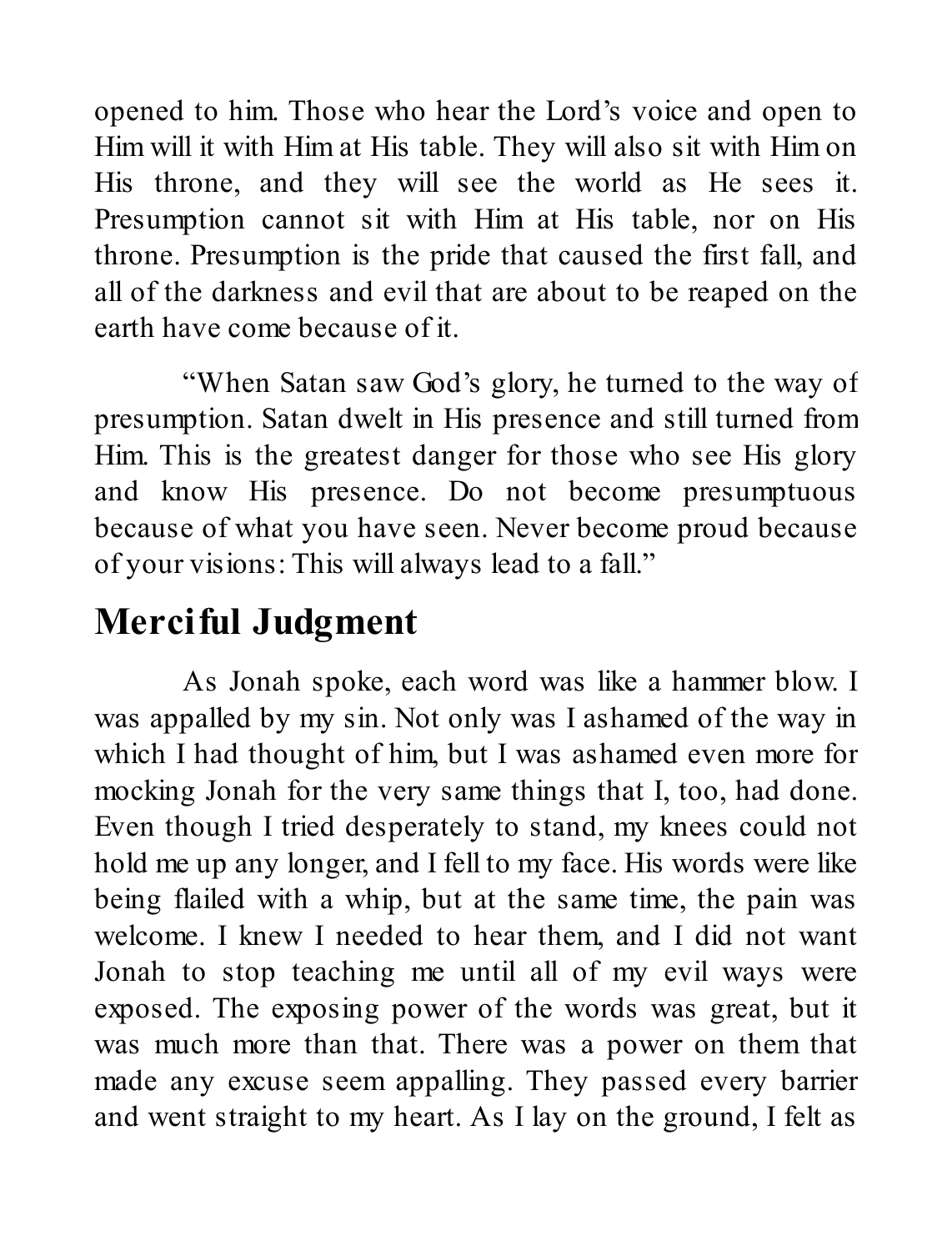though I were undergoing surgery.

Then Lot interjected, "Many believers have made falling down in the Lord's presence frivolous and meaningless. but the church is about to fall under the same power that felled you—conviction. If you fall when you cannot stand then your falling will result in your standing for truth."

Still I did not want to move. I did not want to do anything until I had firmly grasped what Jonah had said. I did not want the conviction to go away until it had done its work. They seemed to understand as there was silence for a time, and then Lot continued.

"Jonah had the greatest preaching anointing yet given to a man. Without miracles or signs, when he preached, one of the most wicked cities that ever existed repented. If Jonah had preached in Sodom, that city would have remained until this day. The power of Jonah's preaching is a sign. When he awakened and was vomited out of the beast, he had this power. This is the power of preaching that will be given to the church in the last days. This is the power of conviction that the Lord is waiting to give His church. When she is vomited out of the beast that has swallowed her, even the most evil will listen to her words. This is the sign of Jonah that will be given to the church. The words of those who experience resurrection from the deep will have power."

I was still stunned. Even so, I was determined to run to the Lord and not away from Him, so I turned to look directly at Wisdom.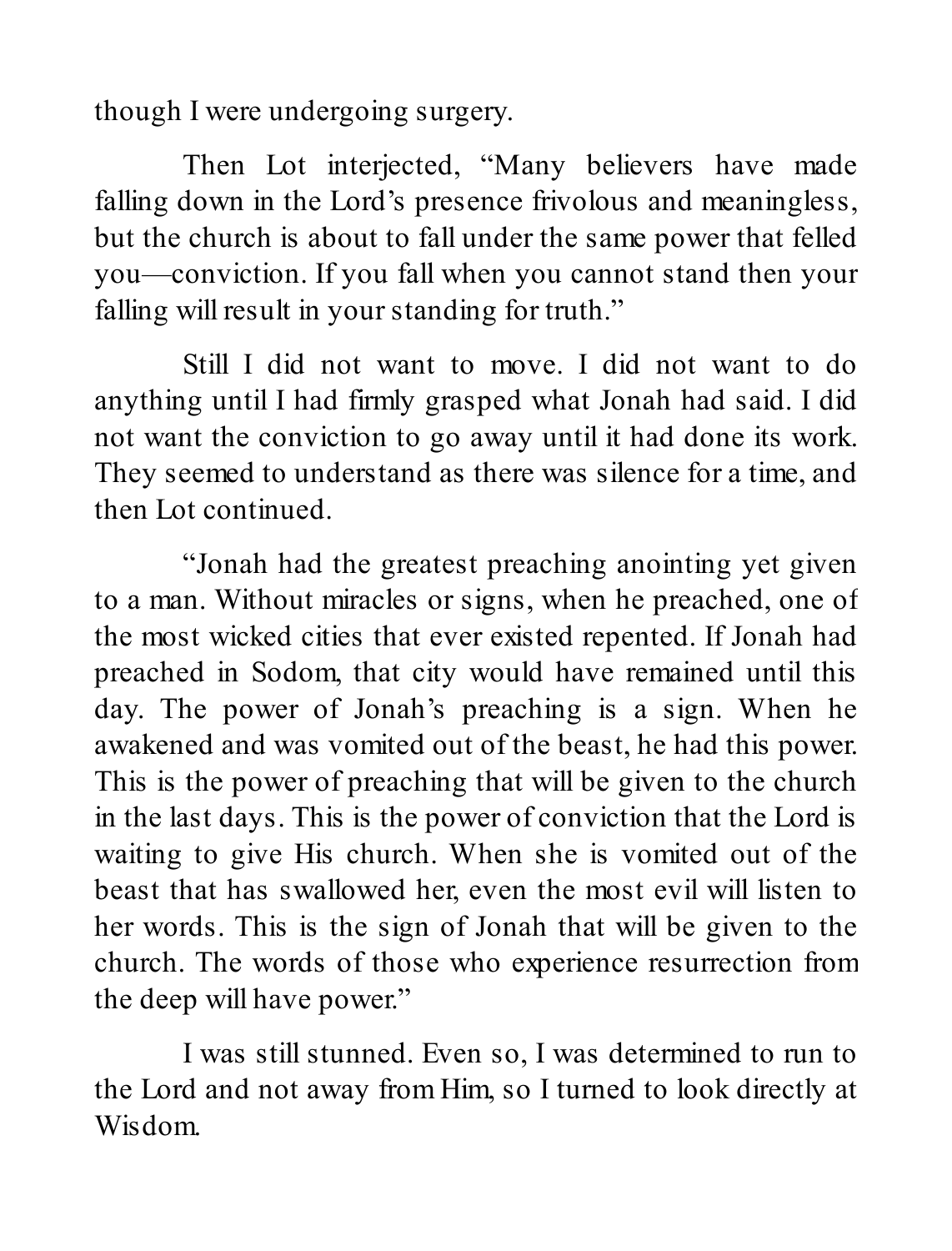"Lord, I, too, can fall away in what is coming! I am guilty of all of these things. I have seen so much of your glory, and still I fall to the traps and diversions that keep me from drawing close to you. Please help me in this. I desperately need Your wisdom, but I also need Your mercy. Please send mercy and help us before You send the judgment that we deserve. I ask for the mercy of the cross."

Wisdom answered, "You will be given mercy because you have asked for it. I will give you more time. My mercy to you is time. Use this time wisely, for soon there will be no more. The time is near when I can delay no longer. Every day that I delay My judgment is mercy. See it as that and use it wisely.

"I would always rather show mercy than judgment, but the end is near. The darkness is growing and the time of great trouble will be upon you soon. If you do not use the time I give you, the coming troubles will overtake you. If you use the time that I give you wisely, you will overcome and prevail. There is one characteristic that is common to the overcomes in every age—they did not waste their time!

"In My mercy, I am giving you this warning. Warn My people that in My mercy, I will no longer let them presume on My mercy. In My mercy, My discipline will be upon them. Warn themnot to harden their hearts, but to repent and turn to Me.

"It is true that you, too, can fall away. Your love will grow cold and you will deny Me, if you do not deny yourself and take up your cross every day. Those who seek to save their own life will lose it, but those who lose their life for My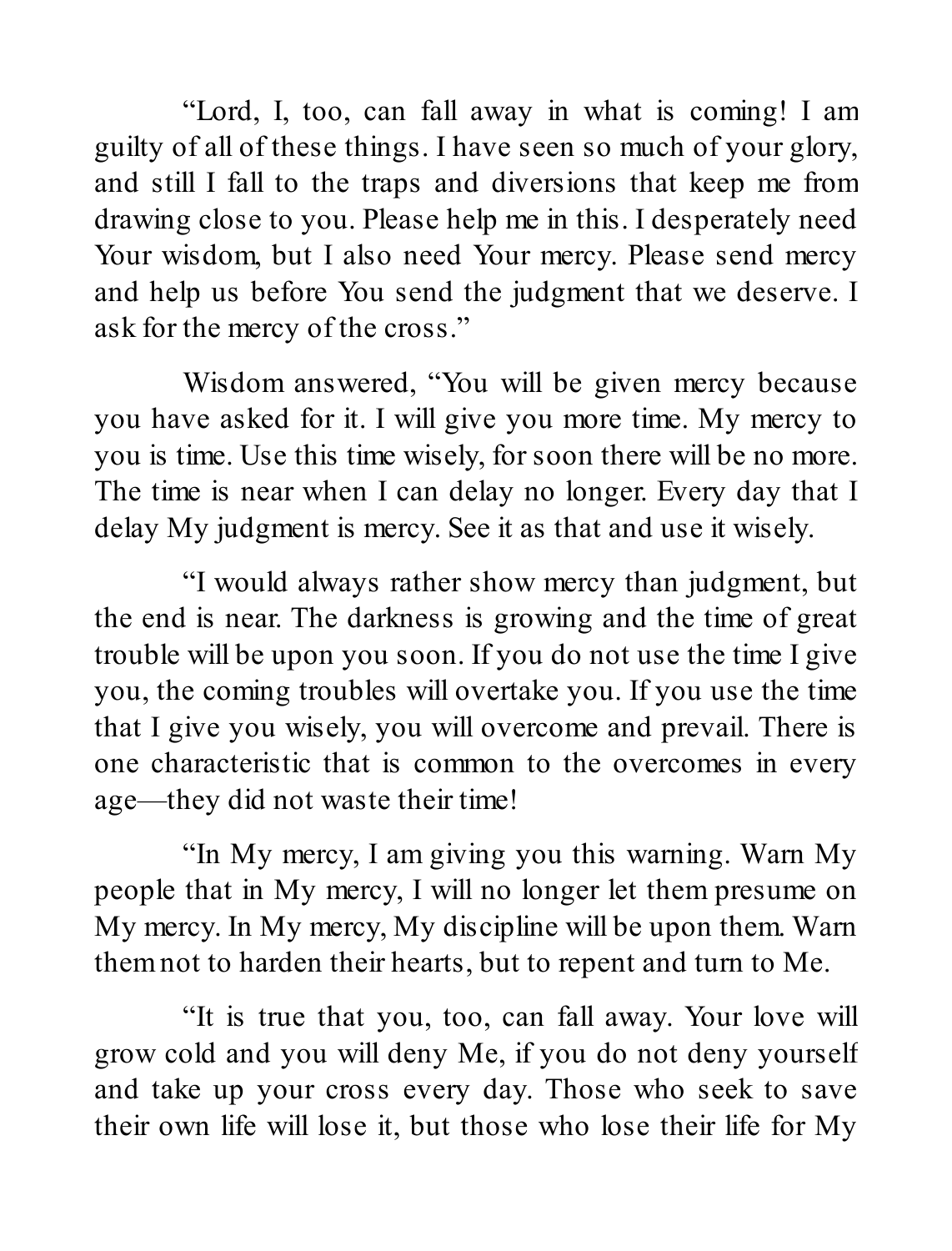sake will find true life. What I will give to My people will be a life of even more abundance than they have asked for, even in their presumption.

"When I have finished judging My own household, I will then send My judgments upon the whole earth. In My righteous judgment, I will show a distinction between My people and those who do not know Me. Now the whole world lies in the power of the evil one. Now he rewards unrighteousness and resists the righteous. When the Judgment Day comes, the whole world will know that I reward righteousness and resist the proud.

"Righteousness and justice are the foundation of My throne. It is because of My justice that I discipline more severely those who know the truth but do not live by it. I have brought you here to see My judgments. You have gained understanding here, but this will be an even greater judgment to you If you do not walk in what you have seen. To whom much is given, much will be required. Here you have known the mercy of My judgments. If you continue to allow sin to entangle you, you will know the severity of My judgment. Many of My people still love sin. Those who love sin and their own comfort and prosperity more than Me will soon know My severity. These will not stand in the times that are coming.

"I will show severity to the proud and mercy to the humble. The greatest distraction of My people has not been the difficulties, but the prosperity. If My people would seek Me during times of prosperity, I could trust them with even more of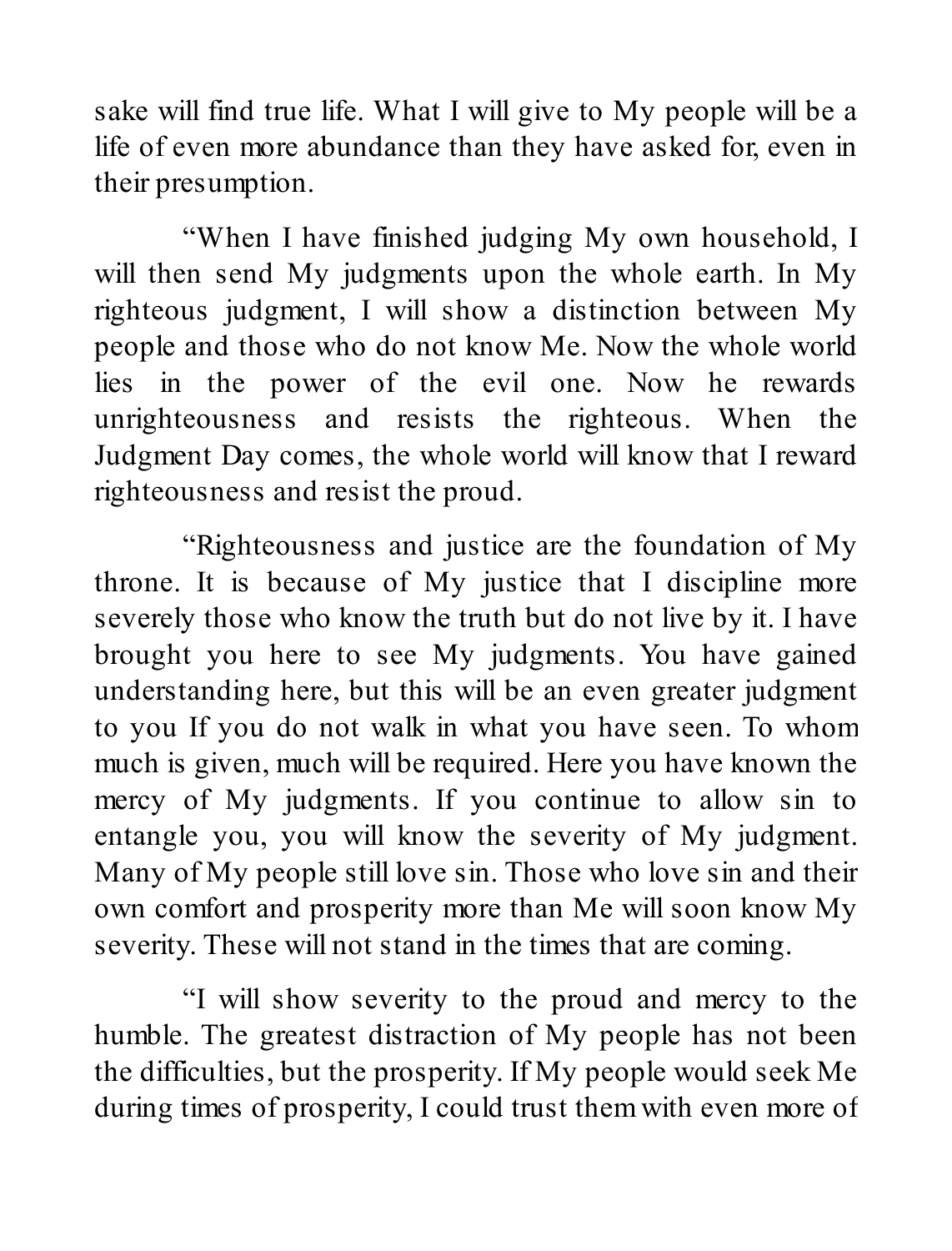the true wealth of My kingdom. I desire for you to have an abundance for every good deed. I want your generosity to overflow. My people will prosper in earthly riches in the times ahead, even in the times of trouble, but tile riches will be from Me and not the prince of this present evil age. If I cannot trust you with earthly riches, how can I trust you with the powers of the age to come? You must learn to seek Me as much in prosperity as when you are in poverty. All that I entrust to you is still Mine. I will only entrust more to those who are more obedient.

"Know that the prince of darkness also gives prosperity. He continues to make the same offer to My people that he made to Me. He will give the kingdoms of this world to those who will bow down and worship him and serve him by living according to his ways. There is a prosperity of the world and there is the prosperity of My kingdom. The coming judgments will help My people to know the difference. The riches of those who have prospered by serving the prince of this evil age and using the ways of this evil age will be a millstone that hangs about their neck when the floods come. All willsoon be judged by the truth. Those who prosper by Me do not compromise truth in order to prosper.

"My judgment begins with My household to teach you discipline so that you will walk in obedience. The wages of sin is death, and the wages of righteousness are peace, joy, glory and honor. All are about to receive their worthy wages. This is the judgment, and it is justice that it begins with My own household."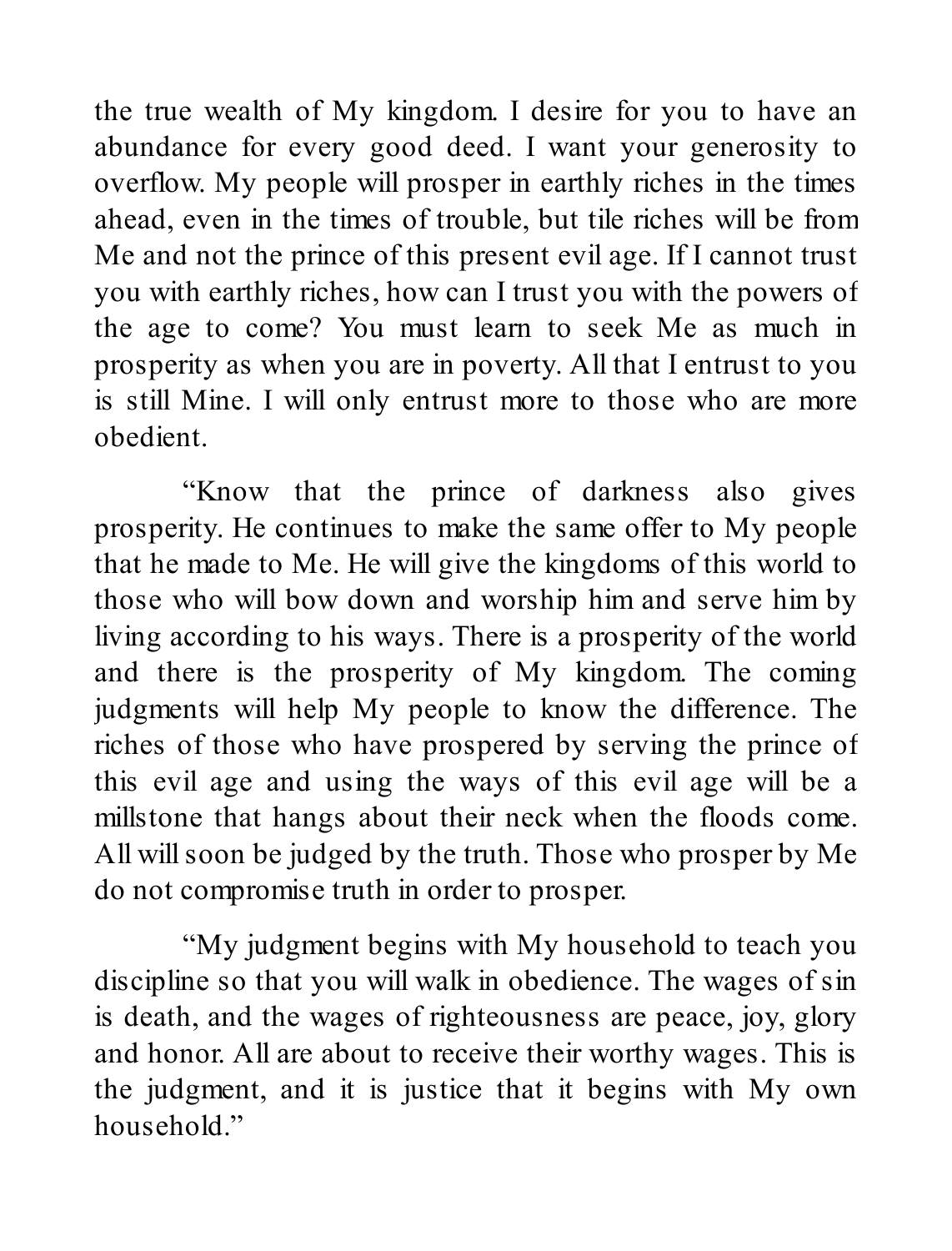Then Lot and Jonah spoke together, "Behold now the kindness and the severity of God.' If you are going to know Himmore, you are going to know both of these more."

Conviction was coming upon me like a cascade, but it was a cascade of living water. It was cleansing and refreshing, and it was difficult. I also knew that His correction would preserve me through what I was about to encounter after entering through the door. I desperately wanted all of the correction I could get before I entered it. I knew that I would need His correction, and I was right.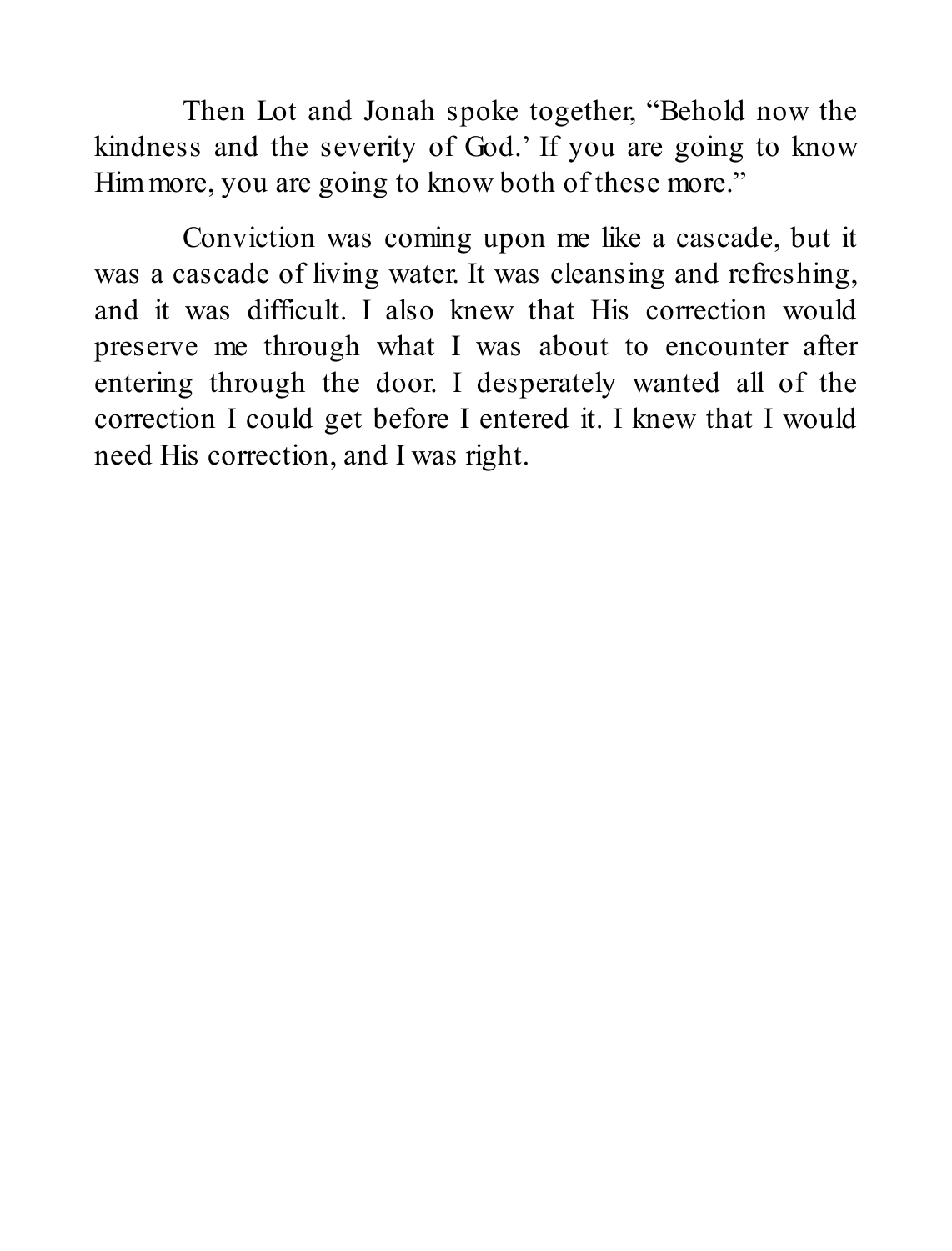## **Chapter 3, The Path of Life**

I was pondering the things that had been spoken by Lot and Jonah when the Lord began to speak.

"You asked to know the reality of this place even as you walk in the earthly realm. This is the reality for which you asked—to see as I see. It is not this place that is the reality. Reality is wherever I am. My presence gives any place true reality and made everything you looked at seem so alive because I Am Life, My Father made Me the Life of all creation, both in the heavens and on the earth. All of creation exists through Me and for Me, and apart fromMe, there is no life, and there is no truth.

"I am the Life that is in creation. I am even the Life in My enemies. I AM. All that exists does so through Me. I AM the Alpha and the Omega; I AM the Beginning and I AM the End of all things. There is no truth or reality apart from Me. It is not just the reality of this place that you seek, but the reality of My presence. You seek the true knowledge of Me, and this knowledge gives life. This reality is just as available to you in the earthly realm as it is here, but you must learn not to just look for Me, but at Me.

"I am the power of God. I AM the revelation of His glory. I AM life and I AM love. I AM also a person. I love My people and want to be with them. The Father loves Me and He also loves you. He loves you so much that He gave Me for your salvation. We want to be close to you. We love mankind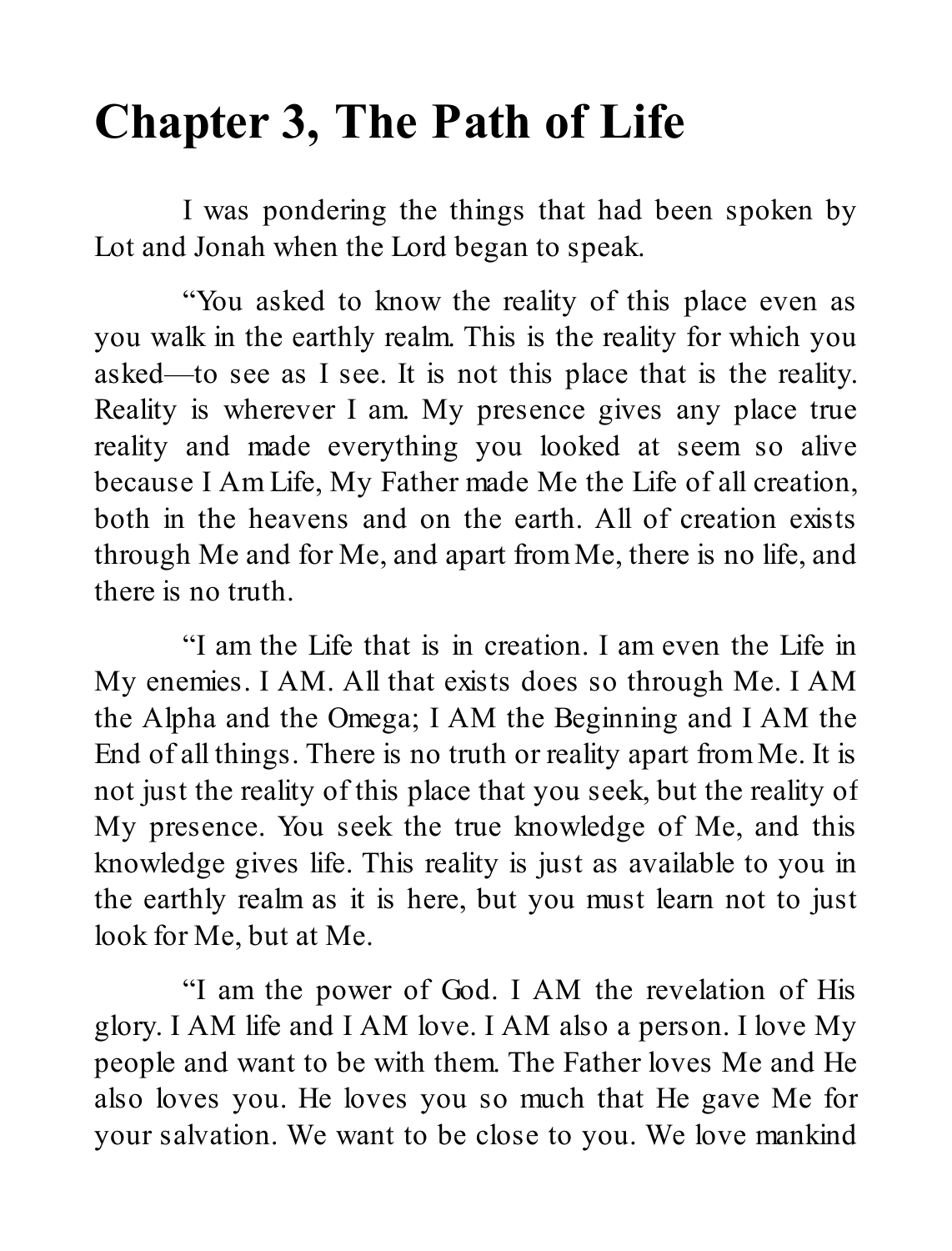and Our eternal dwelling place will be with you. Wisdom is knowing Me, knowing the Father, and knowing Our love. The light, the glory and the power that I am about to reveal in the earth will be released through those who have come to know My love.

"My Father has entrusted Me with all power. I can command the heavens and they obey Me, but I cannot command love. Love commanded is not love at all. There will be a time when I demand obedience from the nations, but then the time to prove your love will have passed. While I AM not demanding obedience, those who come to Me obey Me because they love Me and love the truth. These are the ones who will be worthy to reign with Me in My kingdom, those who love Me and serve Me in spite of persecution and rejection. You must want to come to Me. Those who become Our dwelling place will not come because of a command, or just because they know My power—they will come because they love Me and they love the Father.

"Those who come to the truth will come because they love us and want to be with us. It is because of the darkness that this is the age of true love. True love shines the brightest against the greatest darkness. You love Me more when you see Me with your heart and obey Me, even though your eyes cannot see Me as they do now. Love and worship will be greatest in the great darkness that is coming upon the earth. Then all of creation will know that your love for Me is true and why we desire to dwell with men.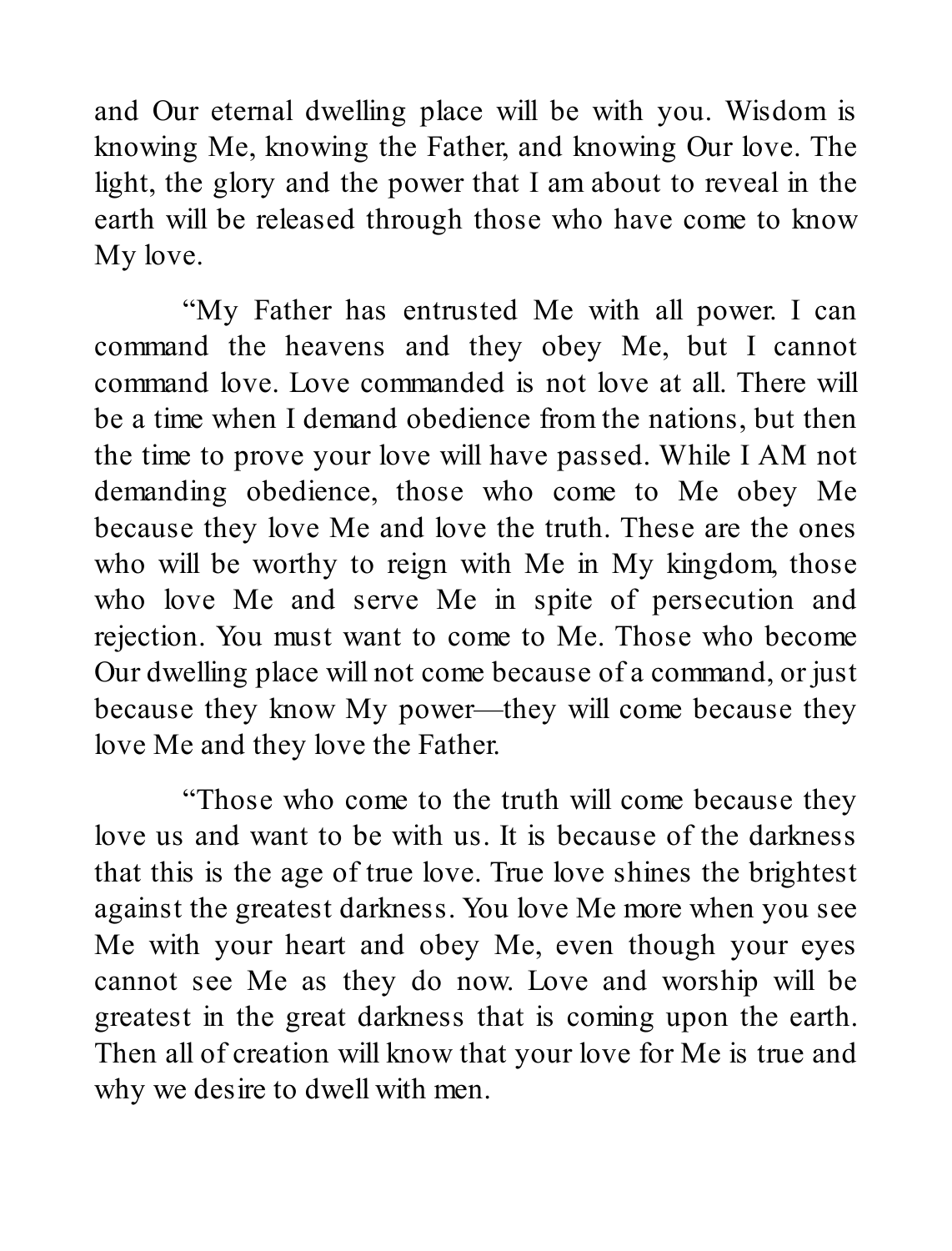"Those who come to Me now, fighting through all the forces of the world that rebel against Me, come because they have the true love of God. They want to be with Me so much that even when it all seems unreal, even when I seem like a vague dream to them, they will risk all for the hope that the dream is real. That is love. That is the love of the truth. That is the faith that pleases My Father. All will bow the knee when they see My power and glory, but those who bow the knee now when they can only see Me dimly through the eyes of faith are the obedient ones who love Me in Spirit and in truth. These I will soon entrust with the power and glory of the age to come, which is stronger than any darkness.

"As the days grow darker upon the earth, I will show more of My glory. You will need this for what is coming. Even so, remember that those who serve Me even when they do not see My glory are the faithful, obedient ones to whom I will entrust My power. Obedience in the fear of God is the beginning of wisdom, but the fullness of wisdom is to obey because of your love for God. Then you will see the power and the glory. You are not here because of your faithfulness. Even the humility that caused you to pray for My judgments was a gift. You are here because you are a messenger. Because I have called you for this purpose, I gave you the wisdom to ask to know My judgments. It is wisdom for you to be faithful to what you see here, but the greatest wisdomis for you to come to Me every day. The more you come to Me, the more real I will be to you. I can be as real to you on the earth as I am to you now, and when you know the reality of My presence, you are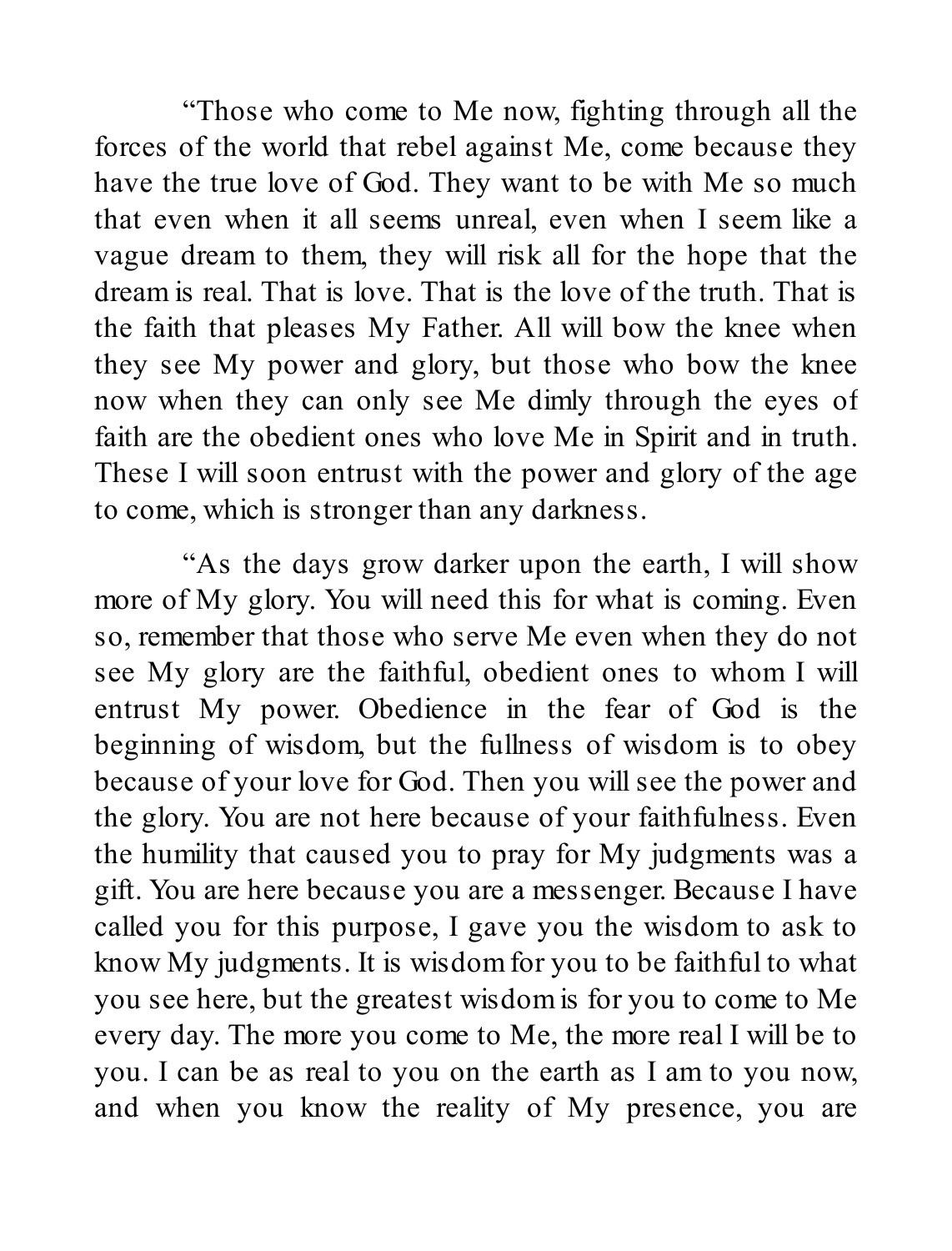walking in truth.

#### **I Am**

"Now you see Me as the Lord of Judgment. You must also see Me as the Lord of the Sabbath. I AM both. You must know Me as the Lord of Hosts and behold My armies, and you must see Me as the Prince of Peace. I AM the Lion of Judah, and I AM also the Lamb. To know My wisdom is also to know My times. You are not walking in wisdomif you are proclaiming Me to be the Lion when I want to come as the Lamb. You must know how to follow Me as the Lord of Hosts into battle, and you must know when to sit with Me as the Lord of the Sabbath. To do this, you must know My times, and you can only know My times by staying close to Me.

"The coming judgment for those who call upon My name but do not seek Me will be that they will increasingly fall out of timing with Me. They will be at the wrong place, doing the wrong things, and even preaching the wrong message. They will try to reap when it is time to sow and sow when it is time to reap. Because of this, they will bear no fruit.

"My name is not I WAS, nor is it I WILLBE, but I AM. To really know Me, you must know Me in the present. You cannot know Me as I AM unless you come to Me every day. You cannot know Me as I AM unless you abide in Me.

"Here you have had a taste of My judgments. You are about to see Me in other ways. You will not be able to fully know Me as I AM until you live in eternity. Here the different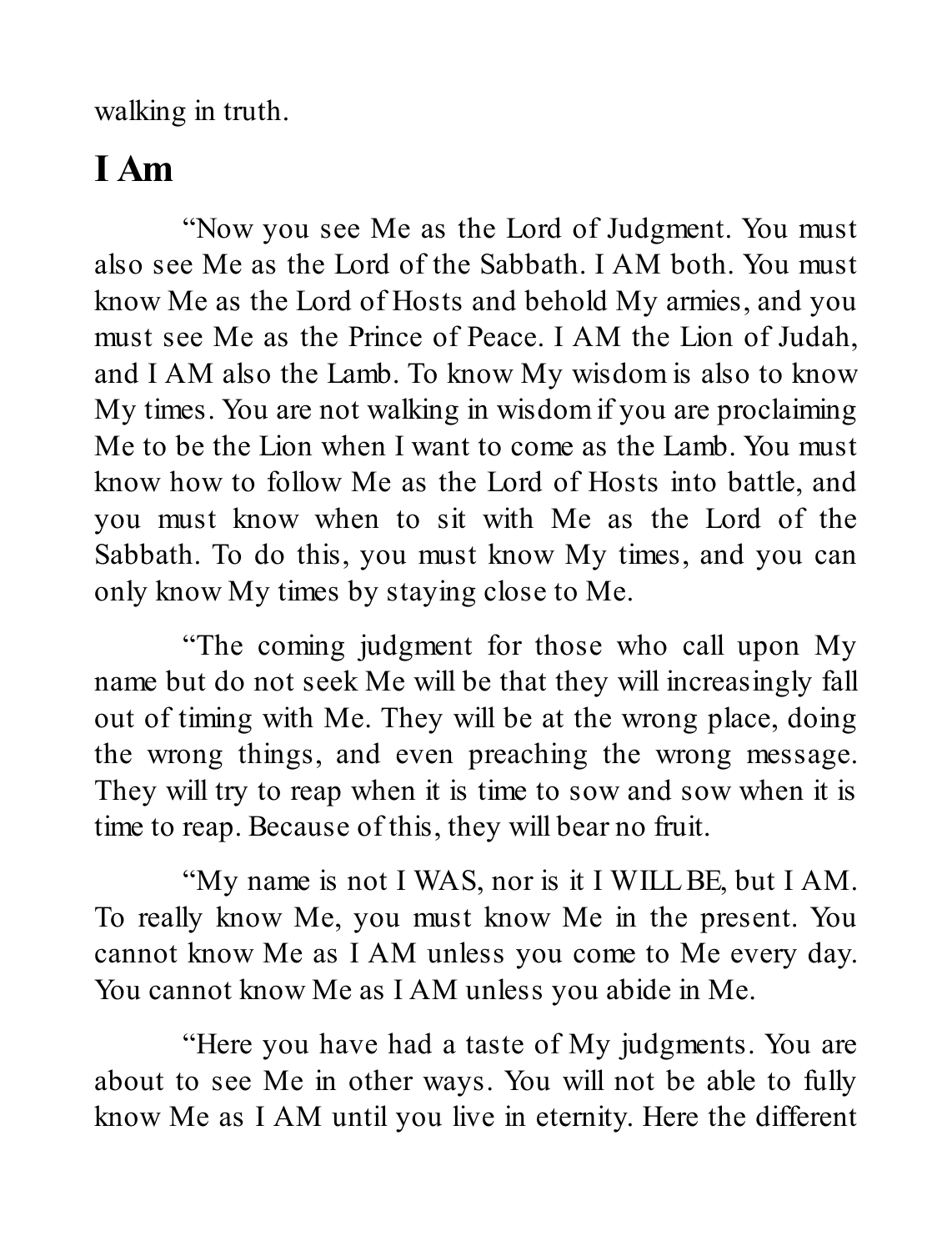aspects of My nature all fit together perfectly, but they are hard to see when you are in the realmof time. This Great Hall reflects a part of Me that the world is about to see. This will be an important part of your message, but it will never be all of it. In one city, I will send My judgment, but in the next I may send mercy. I will send famine to one nation and abundance to another. To know what I am doing, you must not judge by appearances, but fromthe reality of My presence.

"In the times that are now coming upon the earth, if your love for Me is not growing stronger, it will grow cold. I AM life. If you do not stay close to Me, you will lose the life that is in you. I AM the Light. If you do not stay close to Me, your heart will grow dark.

"All of these things you have known in your mind, and you have taught them. Now you must know themin your heart, and you must live them. The springs of life issue from the heart, not the mind. My wisdom is not just in your mind, nor just in your heart. My wisdom is the perfect union of both mind and heart. Because man was made in My image, his mind and heart can never agree apart from Me. When your mind and heart agree, I will be able to trust you with My authority. Then you will ask what you will and I will do it because you will be in union with Me. "Because of the difficulty of the times in which you are called to walk, I have given you the experience of beholding My Judgment Seat before the appointed time of your judgment. Now your prayer has been answered. What you did not understand was that during the time when you were waiting for Me to answer this prayer, I was answering it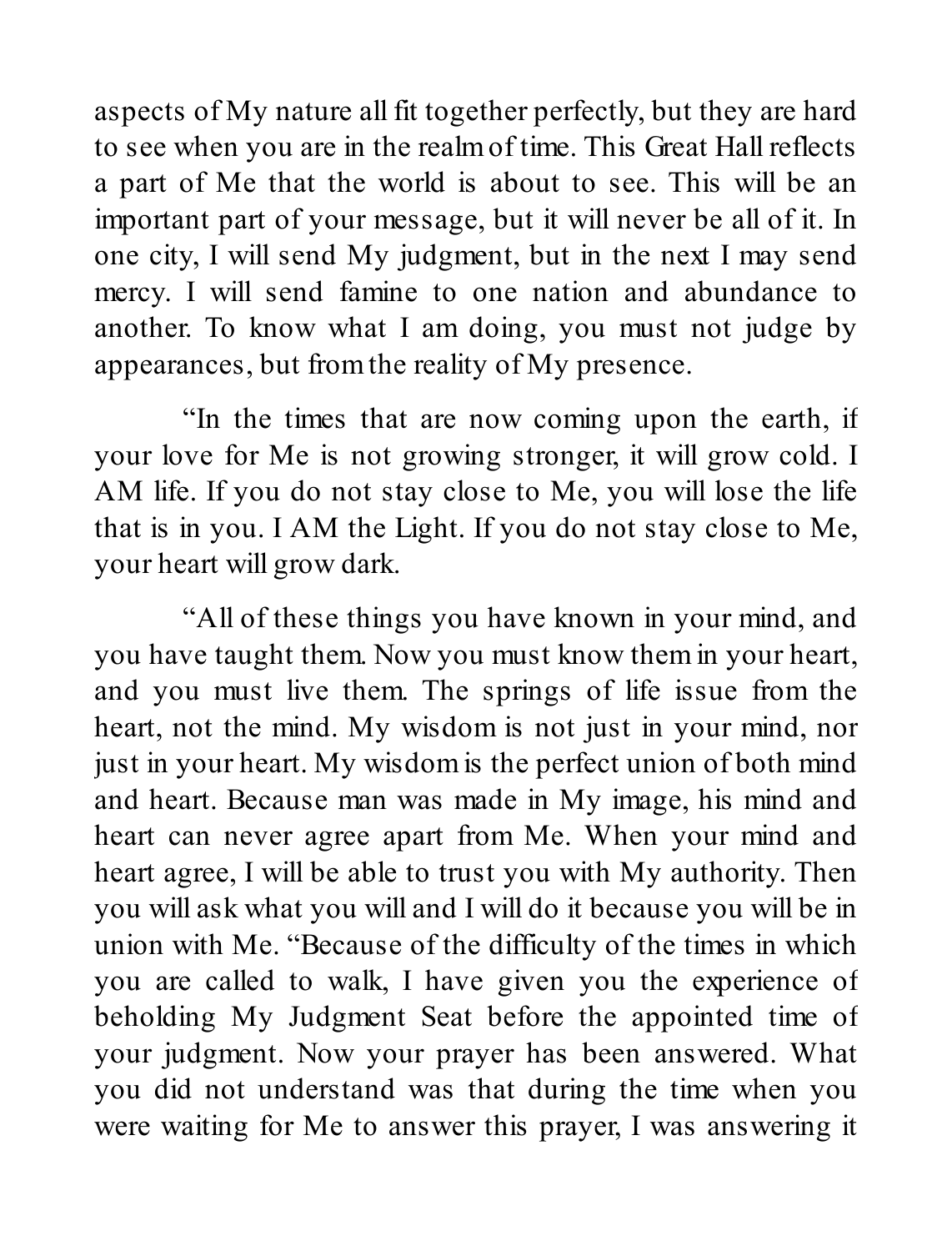every day through all that I allowed to happen in your life.

"It is better to learn of My ways and My judgments through the experiences of life than to learn of themin this way. I have given you this experience because you are a messenger and the time is short. You already knew what you have learned here, but you did not live by that knowledge. I have given you this experience as mercy, but you must choose to live by it.

"I will use many messengers to teach My people to live in righteous judgment so that they do not perish when My judgments come upon the earth. You must hear My messengers and obey their words that are from Me without delay, for the time is now short. To hear them without obeying will only bring a more severe judgment upon you. This is righteous judgment. To whom much is given, much will be required. "These are the times when knowledge increases. Knowledge of My ways is also increasing with My people. Your generation has been given more understanding than any other generation, but few are living by their understanding. The time has come when I will no longer tolerate those who say they believe Me, but do not obey Me. The lukewarm are about to be removed fromamong My people. Those who do not obey Me do not really believe in Me. By their lives, they teach My people that disobedience is acceptable.

"As Solomon wrote, 'Because the sentence against an evil deed is not executed quickly, therefore the hearts of the sons of men among them are given fully to do evil.' This has happened to many of My own people, and their love has been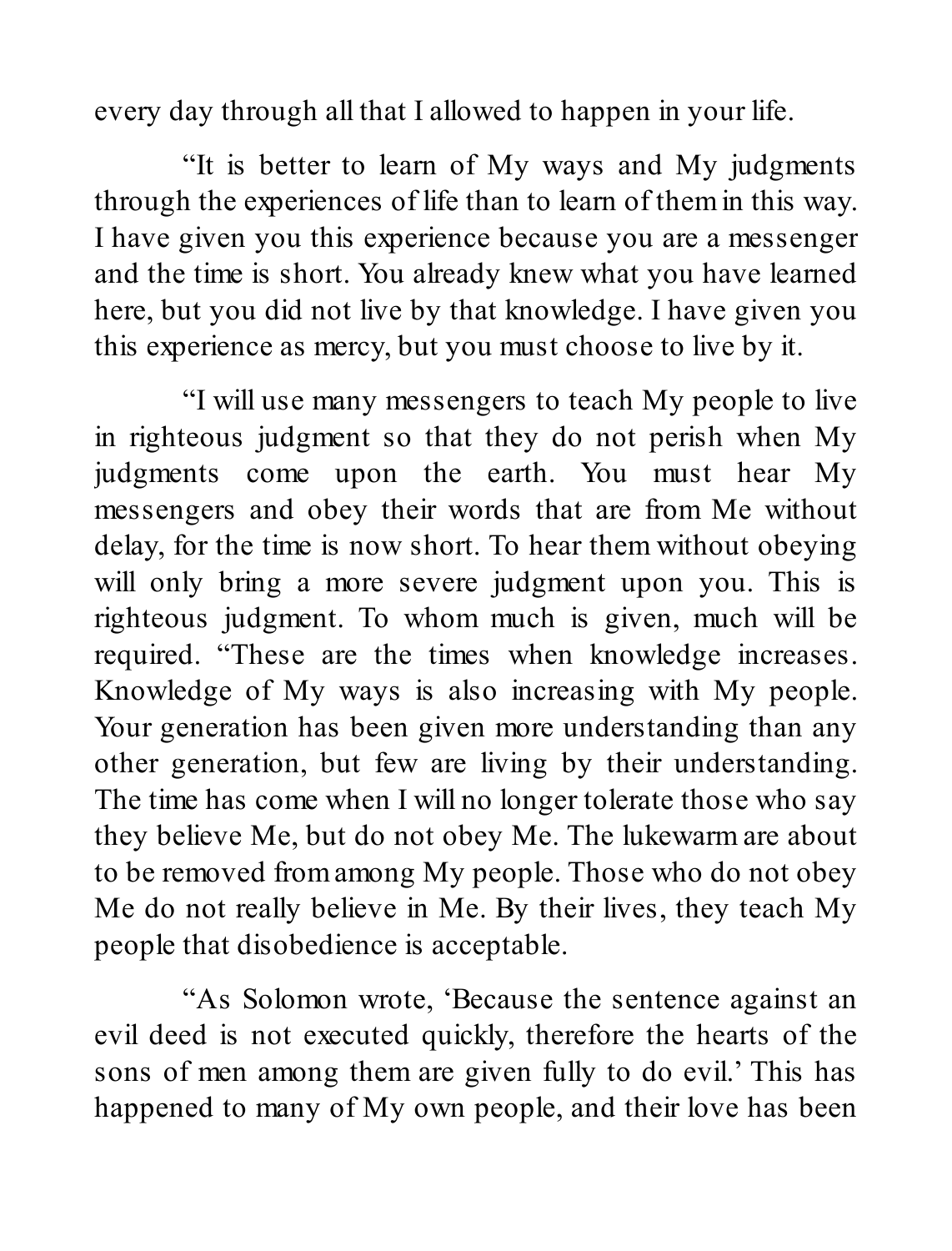growing cold. My judgments are going to come more swiftly as grace to keep My people's hearts from giving themselves fully to evil. They are about to know that the wages of sin is death. They cannot continue to call on Me to deliver them from their troubles when they still love sin. I will give a little more time to judge yourself so that I will not have to judge you, but that time is short.

"Because you have been here, even more will be required of you. I will also impart more grace to you to live by the truth that you know, but you must come to My Throne of Grace every day to get it. I say to you again, the time has come upon the earth when no one will be able to stand in truth without coming to My Throne of Grace each day. What I am about to tell you is so that you and those who are with you cannot only live, but stand and prevail. As My people stand and prevail over the time of darkness that is coming, the creation will know that light is greater than darkness.

"Life and death have been planted in the earth, and life and death are about to be reaped. I came to give you life. The evil one comes to give death. In the times ahead, both will be seen in their fullness. I will therefore give those who obey Me an abundance of life such as has never been seen on earth before. There will be a distinction between My people and those who serve the evil one. Choose life that you may live. Choose life by obeying Me. If you are choosing Me and the light that is in you is My true light, it will grow brighter every day. By this you will know that you are walking in My light. The seed that is planted in good soil always grows and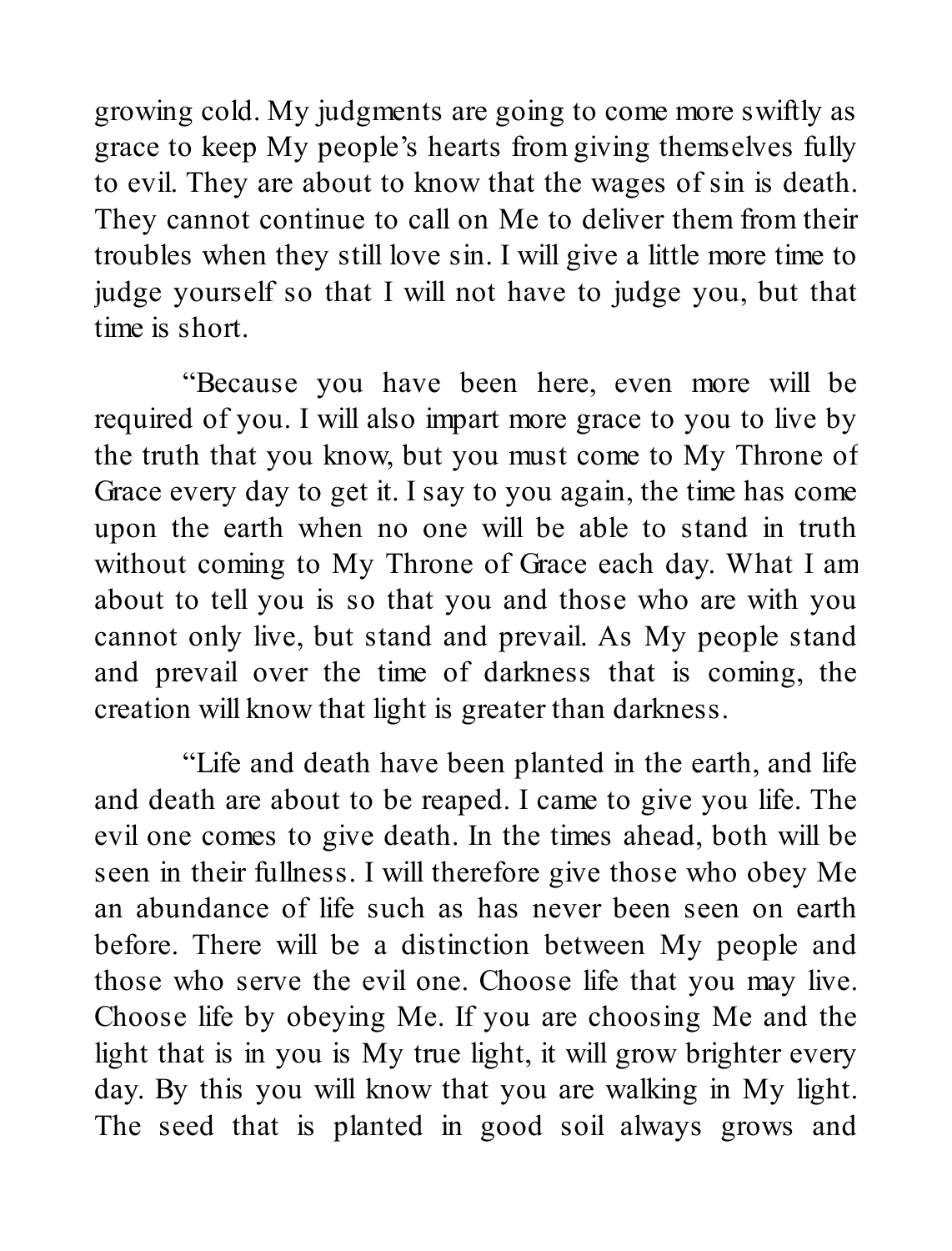multiplies: You will be known by your fruit."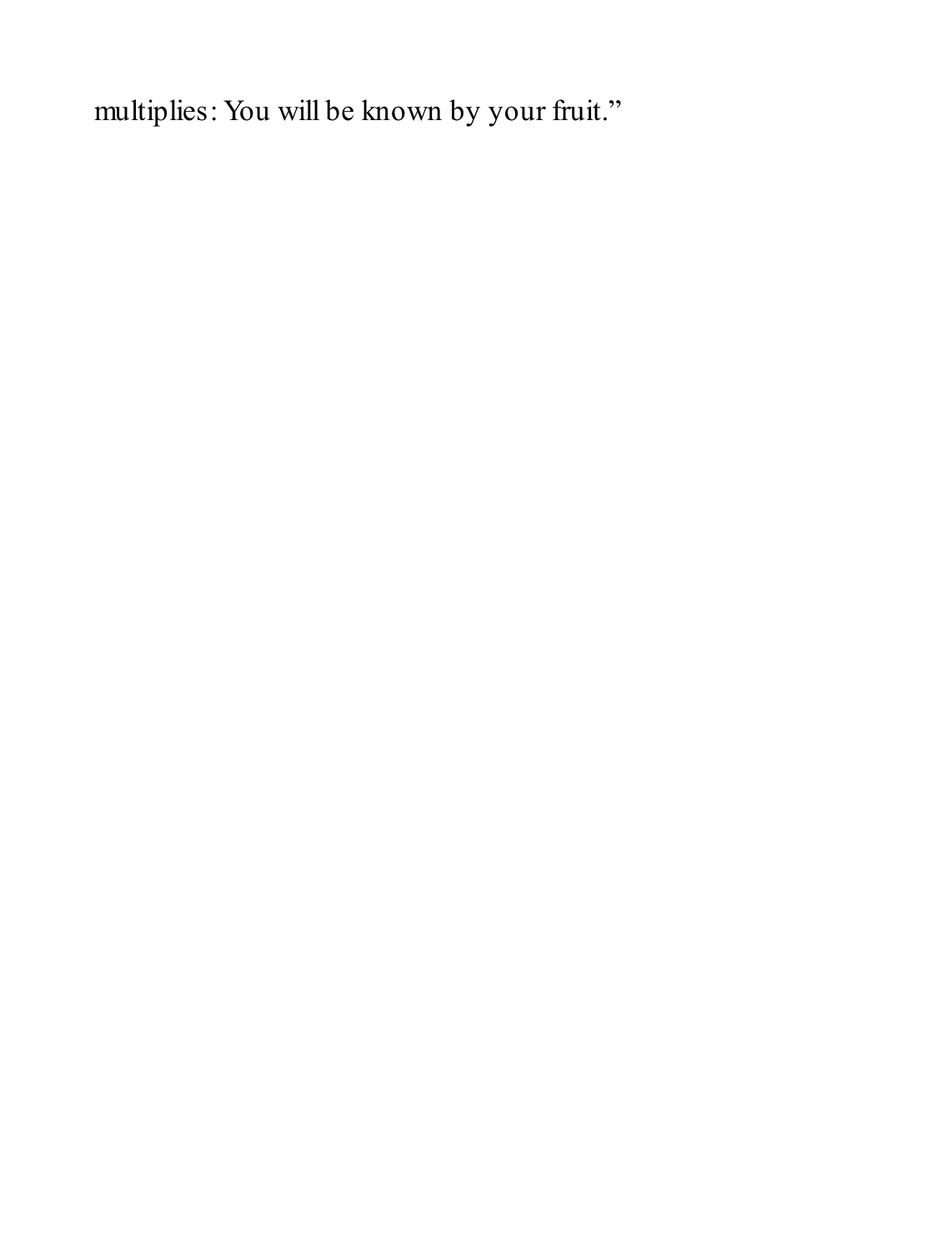# **Chapter 4, Truth And Life**

As the Lord spoke, His glory seemed to increase. It was so great that at times, I thought I was going to be consumed by it. His glory burned, but it was not like a fire; it burned from the inside out. I somehow knew that I would either be consumed by His glory or by the evil I would face after I went through the door. His words were penetrating and gripping, but I knew that it was even more important to behold His glory, so I was determined to do just that for as long as I could.

He appeared more brilliant than the sun. I could not see all of His features because of the brightness, but as I continued to look, my eyes adjusted some to His brilliance. His eyes were like fire, but not red; they were blue, like the hottest part of the fire. They were fierce, yet had the attraction of an endless wonder. His hair was black and sparkled with what I thought at first were stars, and then I realized that it glistened with oil. I knew that this was the oil of unity, which I had seen in a vision before. This oil radiates like precious stones, but is more beautiful and more valuable than any earthly treasure. As I looked at His face, I felt the oil begin to cover me, and as it did, the pain of the fire of His glory was more bearable. It seemed to impart peace and rest, and only came upon me as I looked at His face. When I looked away fromHis face, it would stop.

I felt compelled to look at His feet. They also were like flames of fire, but were more of a bronze or golden flame. They were beautiful, but also fearsome, as if they were about to walk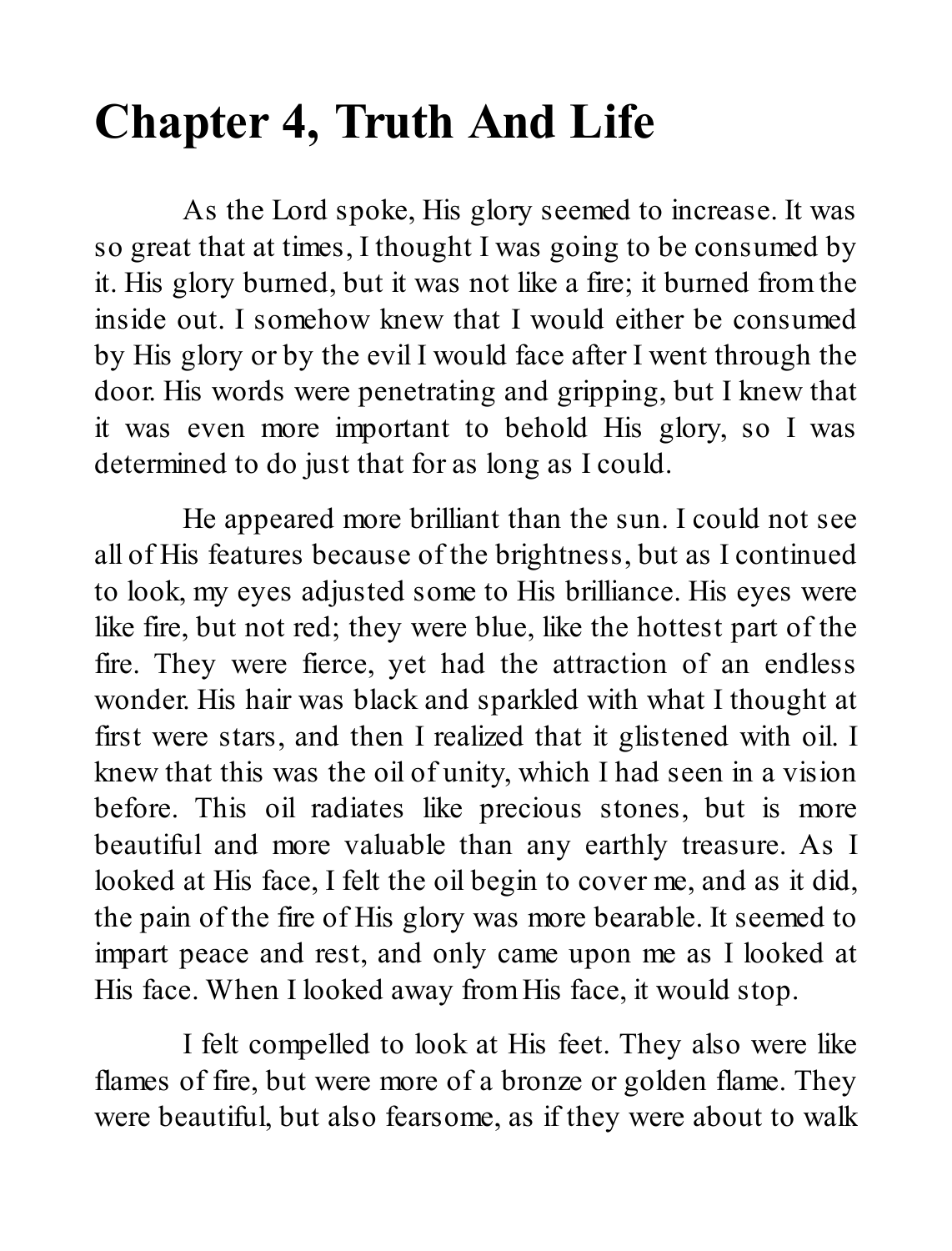with the most fearful of strides. As I looked at His feet, I felt like an earthquake was going off inside of me, and I knew that as He walked, everything that could be shaken would be shaken. I could only stand it for a moment, and then I had to fall on my face.

When I looked up, I was looking at the door. Now it was even less attractive than before. At the same time, I felt a desperation to go through it before I would choose not to. It was my calling to go through the door, and to not go would be to not obey. In His presence, even the thought of disobedience seemed to be such a base selfishness more repulsive than the thought of returning to the battle of the earthly realm. As I looked at the door, I heard another voice begin to speak which I did not recognize. I turned to see who was speaking. He was one of the most naturally attractive people I had seen yet, regal and strong.

"I am Abel," he said. "The authority that the Lord is about to give His people is the anointing for true unity. When there were just two brothers on the earth, we could not live in peace with one another. From my time until yours, mankind has walked in the way of increasing darkness. Murder will be released on the earth as never before. Even your World Wars were but birth pangs leading to what is to come. But remember this: Love is stronger than death. The love that the Father is about to give to those who serve Himwill overcome death."

"Please, tell me everything that you have been given to tell me," I responded, knowing that he had much to say.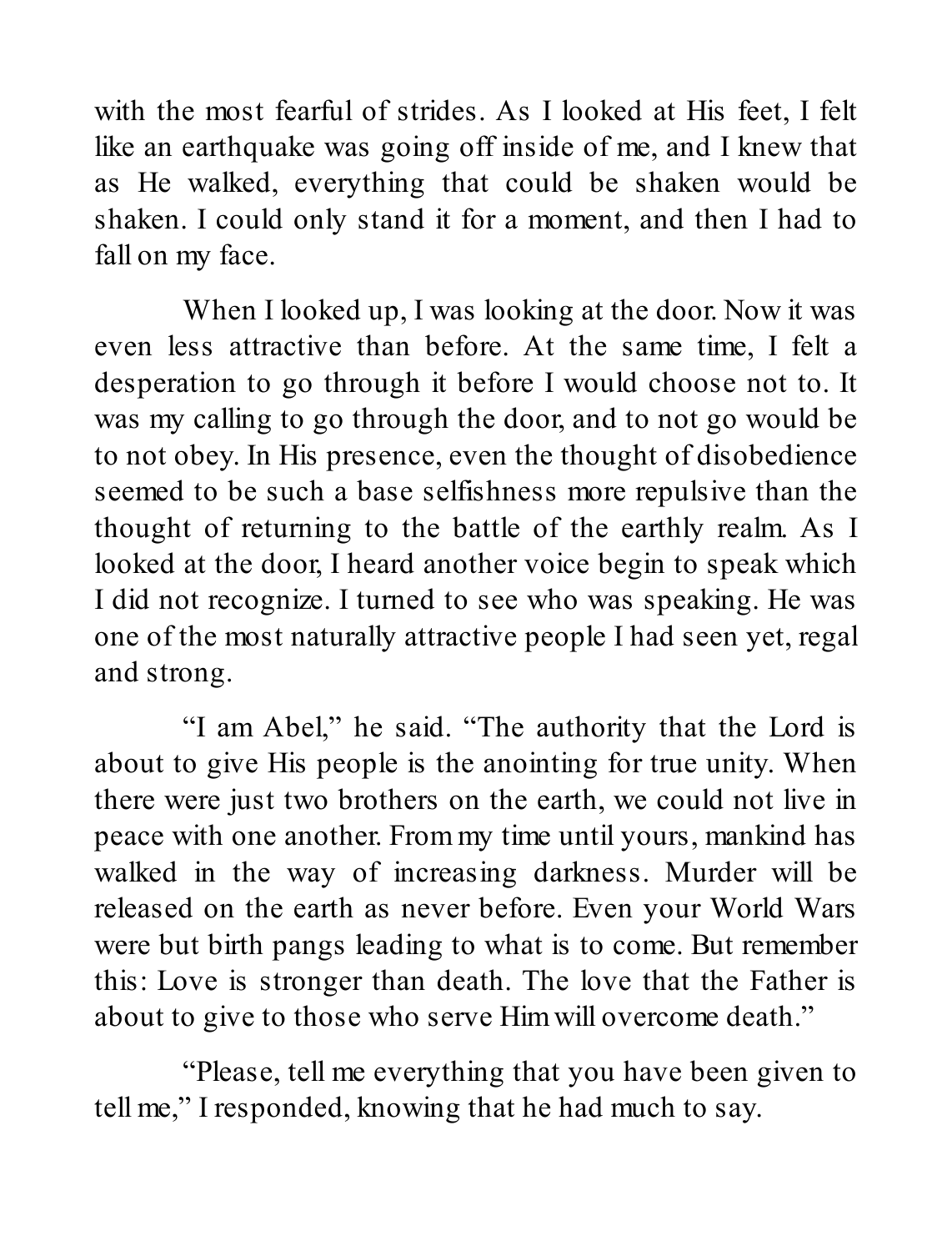"My blood still speaks. The blood of every martyr still speaks. Your message will live on if you trust in the life that you have in God more than you trust in the life that you have on earth. Do not fear death, and you will overcome it. Those who do not fear death will have the greatest message during the times you are entering when death is released on the earth.

I thought of all of the wars, famines and plagues that had come upon the earth just in my century. "How much more can death be released?" I asked. Abel continued without answering me, which I understood to be the answer. "The blood sacrifice has already been made for you. Trust the power of the cross, for it is greater than life. When you trust the cross, you cannot die. Those on earth have power for a time to take your earthly life, but they cannot take your life if you have embraced the cross.

"A great unity will come to the Lord's people who dwell on the earth. This will take place when His judgments come upon the earth. Those who are in unity will not only endure His judgments, but they will prosper because of them. By this He will use His people to warn the earth. After the warnings, He will then use His people as a sign. Because of the discord and conflict that arise in the darkness, the unity of His people will be a sign that the whole earth will see. His disciples will be known by their love, and love does not fear. Only true love can bring true unity. Those who love will never fall. True love does not grow cold, but true love does grow."

### **Love Releases Life**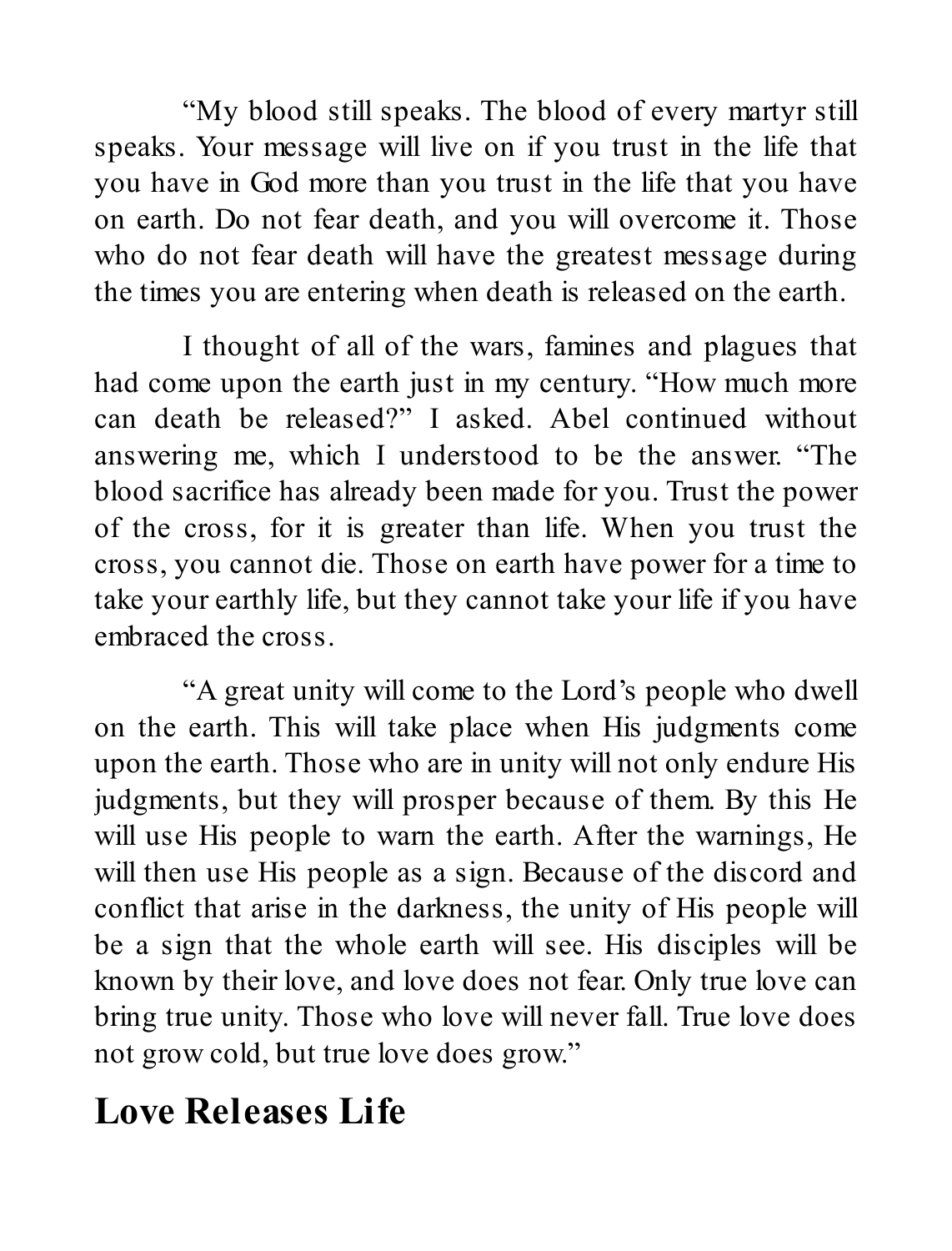Another man who looked almost exactly like Abel came and stood beside him.

"I am Adam," he said. "I was given authority over the earth, but I gave it to the evil one by obeying evil. He now rules in my place and your place. The earth was given to man, but the evil one has taken it. The authority I lost was restored by the cross. Jesus Christ is 'the last Adam,' and He will soon take His authority and rule. He will rule through mankind because He gave the earth to mankind. Those who live in your times will prepare the earth for Himto rule."

"Please tell me more," I asked, a little surprised to see Adam, but wanting to hear everything he had to say. "How do we prepare for Him?"

"Love," he said. "You must love one another. You must love the earth, and you must love life. My sin released the death that now flows as rivers upon the earth. Your love will release rivers of life. When evil reigns, death is stronger than life, and death prevails over life. When righteousness reigns, life prevails, and life is stronger than death. Soon the life of the Son of God will swallow up the death that was released through my disobedience. It is not just living that you must love, but life. Death is your enemy. You are called to be a messenger of life.

"When the Lord's people begin to love, He will use themto release His judgments. His judgments are to be desired. The whole world is groaning and travailing as it waits for His judgments, and when they come, the world will learn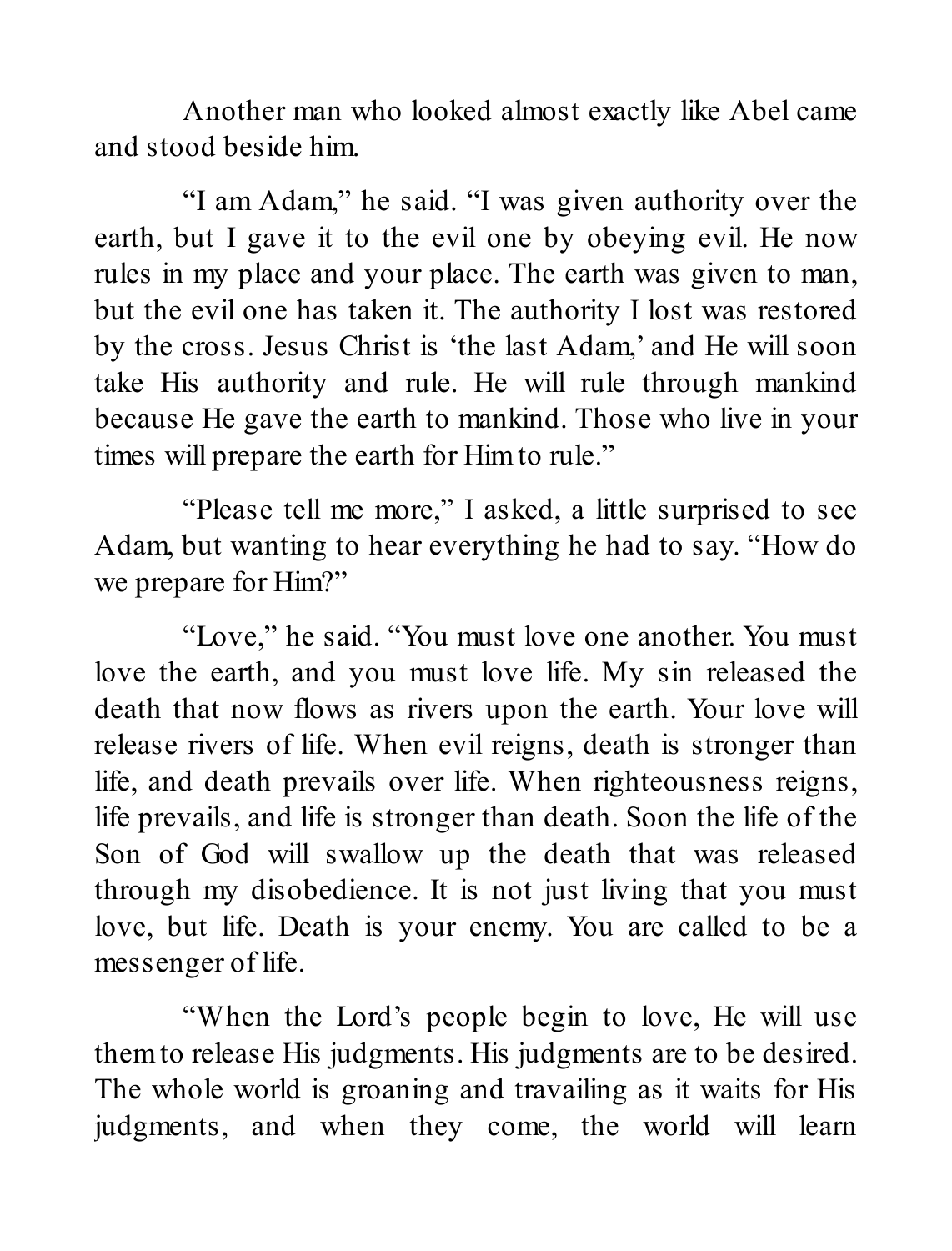righteousness. What He is about to do, He will do through His people, and His people will stand as Elijah in the last days. Their words will shut up the heavens or bring rain; they will prophesy earthquakes and famines, and they will come to pass; they willstop famines and earthquakes.

"When they release armies in the heavens, armies will march on the earth. When they hold back armies, there will be peace. They will decide where He shows mercy and where He shows His wrath. They will have this authority because they will love, and those who love will be one with Him. What you will see through that door is to help prepare you for what He is about to do through His people.

"I know authority. I also know the responsibility of authority. Because of the great authority that I was given, I am responsible for what has happened to the earth. Even so, the grace of God began to cover me, and God's great redemption will soon swallow up my mistake. Peace will be taken from the earth, but you are called to help restore it. Peace prevails in heaven, and you are called to bring heaven to earth. Those who abide in His presence will know peace and will spread peace.

"The earth itself willshake and tremble. Times of trouble greater than have ever been known will begin to move across the earth like great waves of the sea. Even so, those who know Him will not be troubled. They will stand before the raging of the seas and say, 'Peace, be still' and the seas will be calm. Even the least of His little ones will be like a great fortress of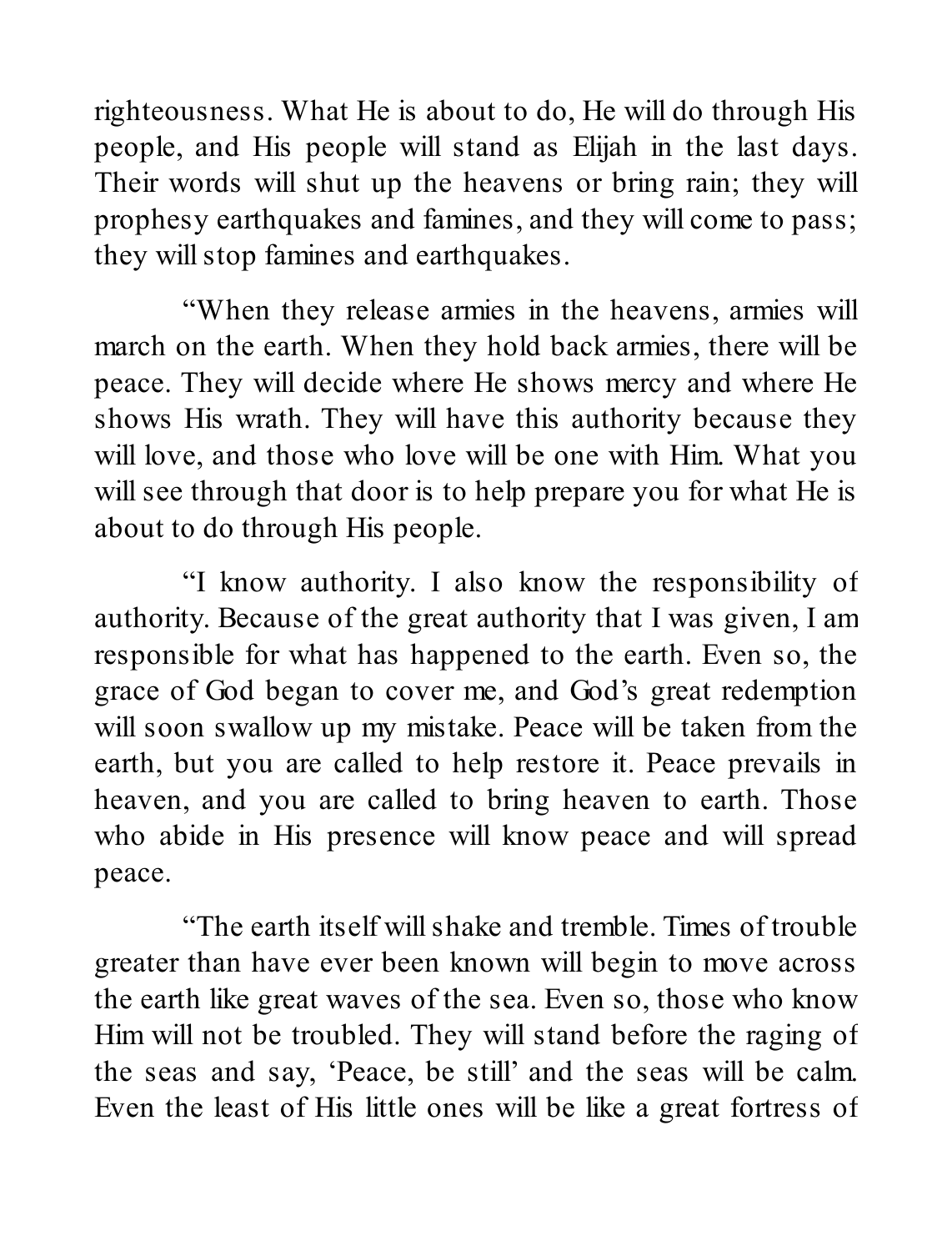peace that will stand through all that is coming. His glory will be revealed to His people first and then through them. Even the creation will recognize Him in His people and will obey them as it does Him. "This is the authority that I had, and it will be given to mankind again. I used my authority to turn Paradise into a wilderness. The Lord will use His authority to turn the wilderness into Paradise again. This is the authority that He is giving to His people. I used mine wrongly and death came. When His authority is used in righteousness, it will release life. Be careful how you use authority. With authority comes responsibility. You, too, can use it wrongly, but you will not do this if you love. As all of heaven knows, 'Love never fails."

"What about the earthquakes, famines and even wars that you said we would release on the earth? Won't this be releasing death?" I asked.

"All the death that is coming upon the world is being allowed to prepare the way for life. Everything that is sown must be reaped, unless those who have sown evil call upon the cross in Spirit and truth. The army of the cross is about to be released, and it will march in the power of the cross, carrying the offer of mercy to all. Those who reject the mercy of God have rejected life."

"That is a great responsibility," I said. "How do we know when they have rejected His mercy?" "Disobedience brought death, and obedience will bring life. When I walked with God, He taught me His ways. As I walked with Him, I began to know Him. You must walk with God and learn of His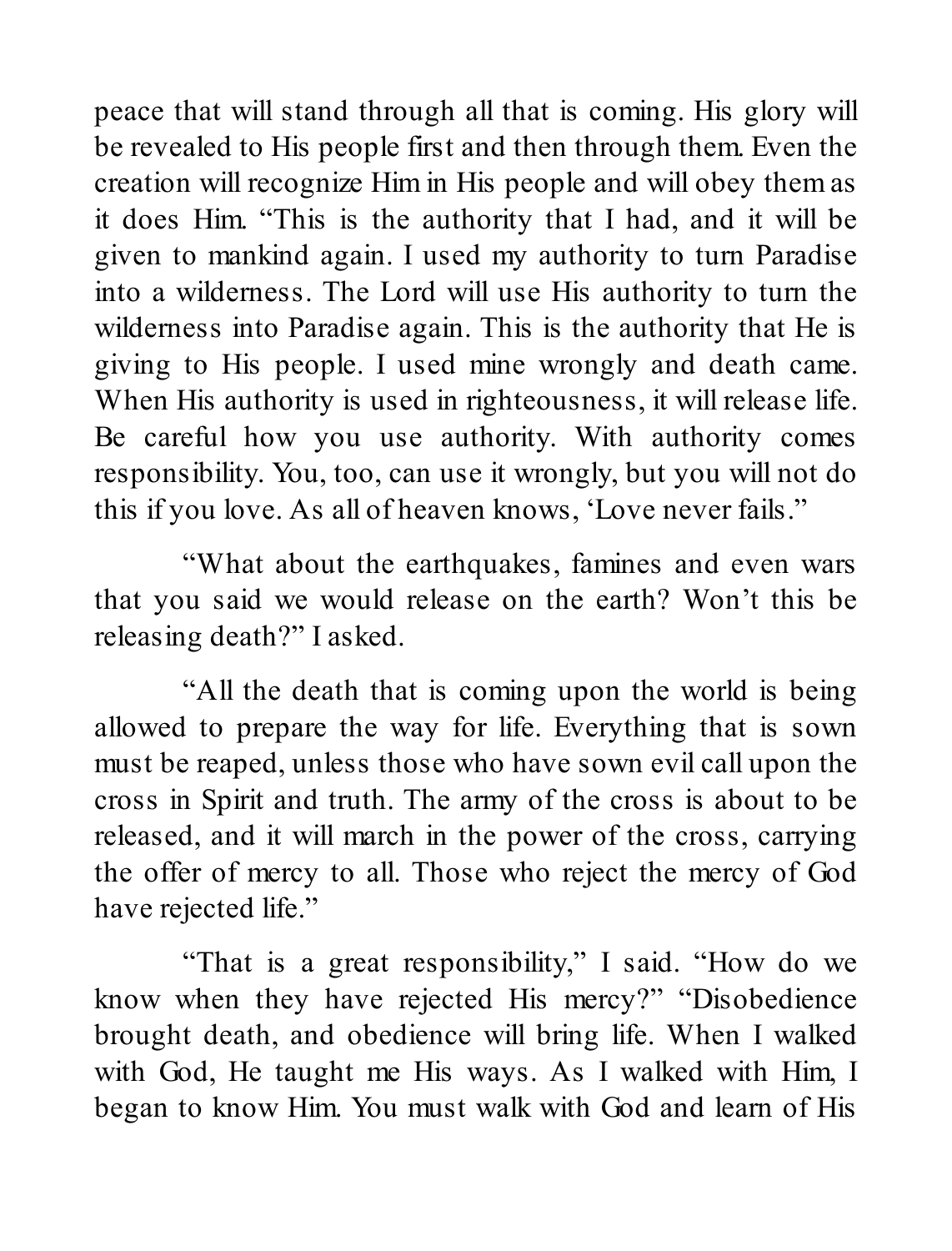ways. Your authority is His authority, and you must be one with Him in order to use it. The weapons of His army are not carnal—they are spiritual and much more powerful than any earthly weapons. Your most powerful weapons are truth and love. Even the final judgment of destruction is God's love extended in mercy.

"When truth spoken in love is rejected, death has been chosen over life. You will understand this as you walk with Him. You will come to understand the Spirit that He has given to you to bring life and not death. There is a time to give men over to reap what they have sown, but you must do all things in obedience. Jesus came to give life. He does not desire for any to perish, and this must be your desire also. For this reason, you must even love your enemies if you are to be trusted with the authority that He wants to give to His people.

"The time is at hand for the fulfillment of what has been written. His people have prayed for more time, and He gave it to them. However, few have used it wisely. You have a little more time, but soon the time can no longer be delayed. The time is near when time itself will seem to speed up. As it is written, when He comes, He will come quickly. However, you are not to fear the times. If you fear Him, you do not need to fear anything that is coming upon the earth.

"All that is about to happen is coming so that His wisdom can again prevail on earth just as it does in heaven. All of the evil that was sown in mankind is about to be reaped. Even so, the good that He has sown will also be reaped.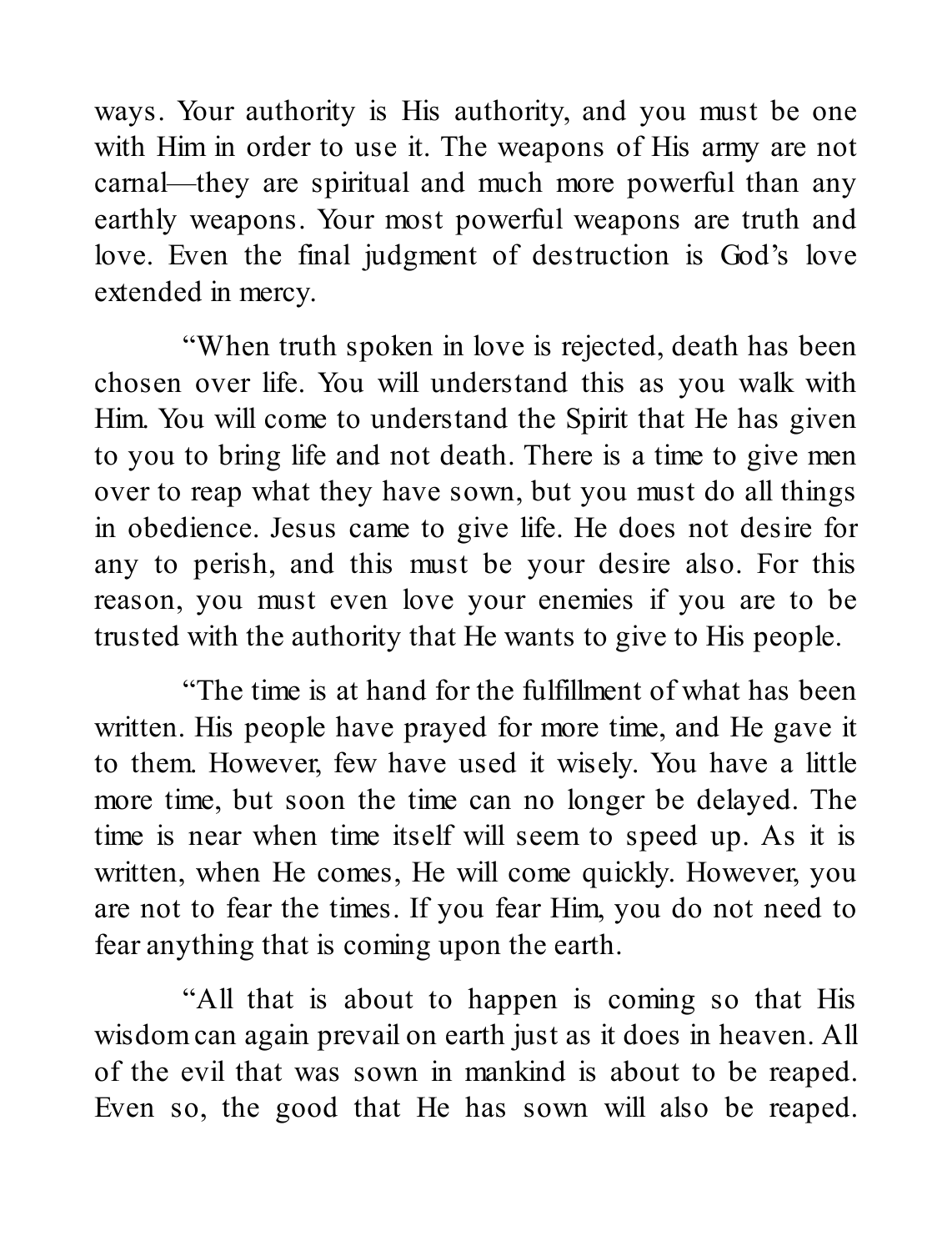Goodness is stronger than evil. Love is stronger than death. He walked the earth to destroy the works of the devil, and He will finish what He has begun."

#### **Power And Love**

As Adam talked, I was captured by his grace and dignity. I began to wonder if he had possibly lived his whole life after the fall without sinning again because he seemed to be so pure. Knowing my thoughts, he changed the subject briefly to answer them.

"I lived long on the earth because sin did not have a deep root in me. Even though I had sinned, I was created to walk with God, and my desire was still for Him. I did not know the depths of sin that the following generations knew. As sin grew, life was shortened, but in every generation, those who walk with God touch the life that is in God. Because Moses walked so closely with God, he would have lived on had the Lord not taken him. Enoch walked with Him so closely that the Lord had to take him as well. That is why Jesus said, 'I am the resurrection and the life; he who believes in Me shall live even if he dies, and everyone who lives and believes in Me shall never die.' "What you are seeing in me is not just the lack of sin, but the presence of life that I had on the earth. What we were on earth will remain a part of who we are forever. I can look at all of the others here who are a part of the great cloud of witnesses and know much about their life on earth."

"So you are a part of the great cloud of witnesses."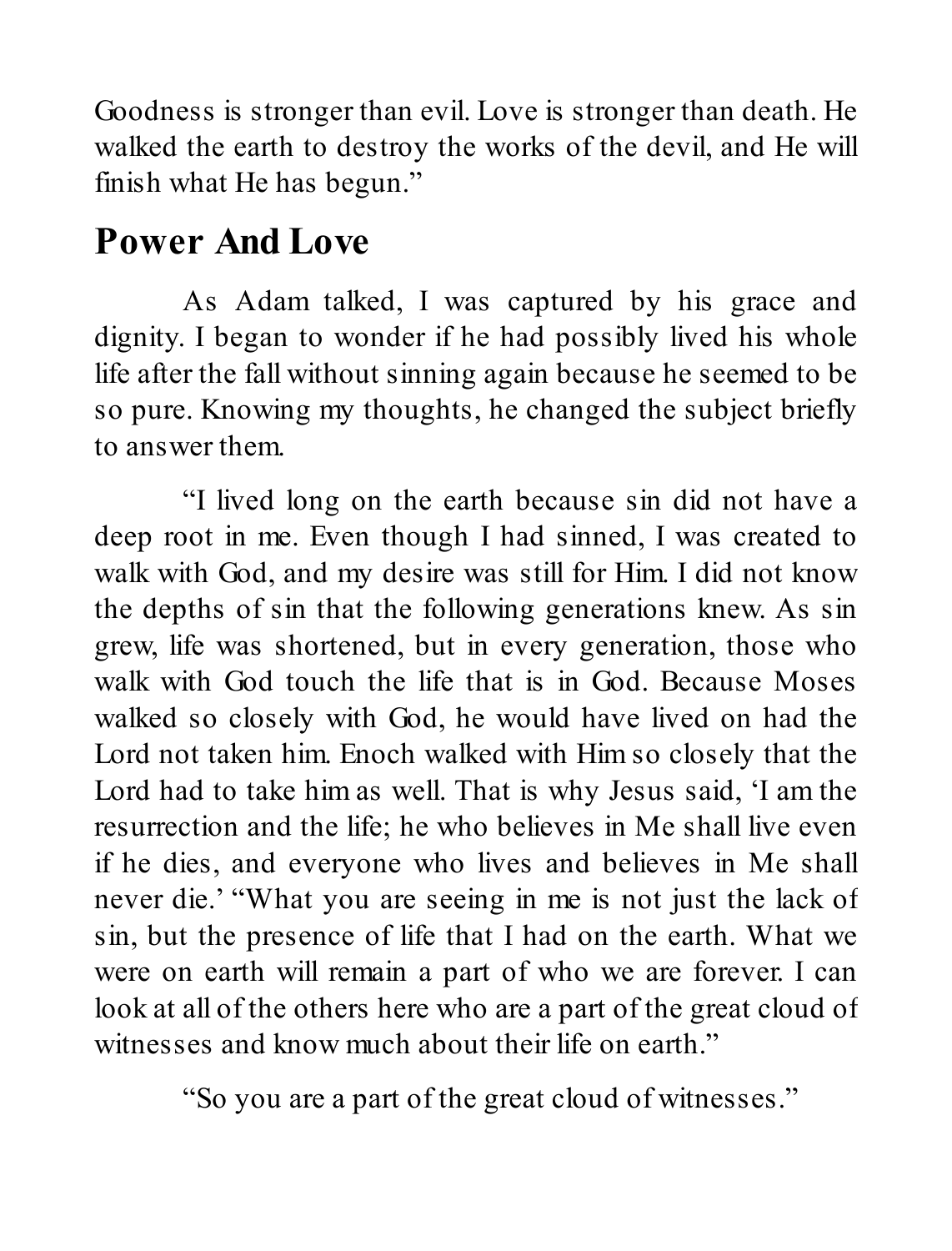"Yes. My story is a part of the eternal gospel. My wife and I were the first to taste sin, and the first to see our children reap the consequences of disobedience. We have beheld the death spread through each generation, but we have also beheld the cross and seen the victory over sin.

"Satan has boasted since the cross that Jesus could redeemmen but could not change them. During the times of the greatest darkness and evil that are about to come, His people will stand as a testimony for all time that He not only redeemed His people from sin, but He also removed sin from them. Through them, He will remove sin from the whole earth. He will now display to the whole creation the power of His new creation. He did not come just to forgive sin, but to save mankind from sin, and He is returning for a people who are without stain fromthe world. This will come to pass in the most difficult of times. "I was created to love the Lord and to love the earth, as were all people. I have loathed the sight of the world's rivers becoming sewers. Even more have I loathed the sight of what has happened to the human mind. The philosophies of the human mind now filling the streams of human thought are as loathsome as the sewage filling the rivers. But the rivers of human thought will one day be pure again, just as the rivers of the earth. By this, for all time to come, it will be proven that good is stronger than evil.

"The Lord did not go to the cross just to redeem, but also to restore. He walked the earth as a man to show mankind how to live. He will now reveal Himself through His chosen ones to show them who they were created to be. This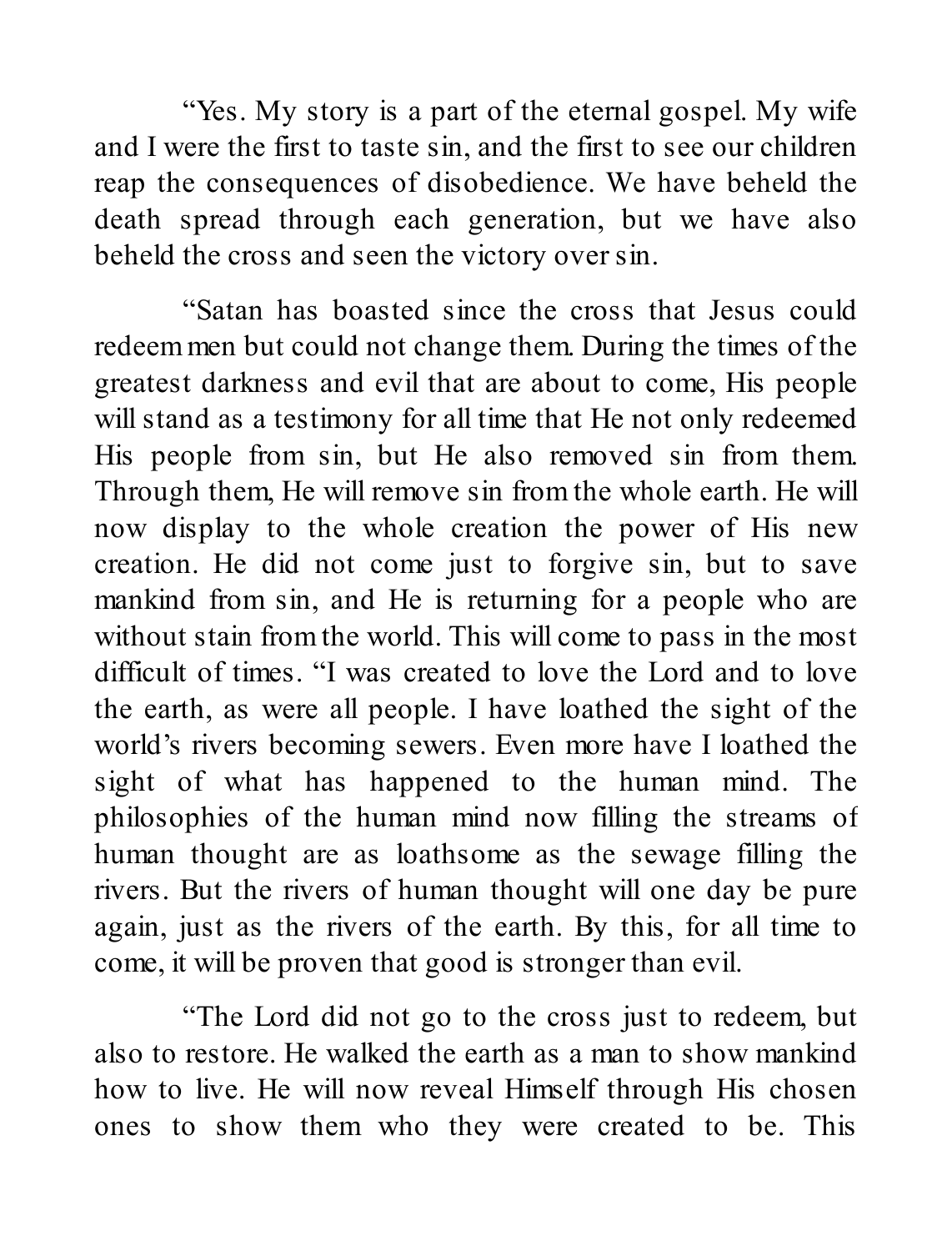demonstration will not just come through power, but through love. He will give you power because He is all powerful, and power is also a revelation of Him. Even so, He uses His power because of love and so must you. Even His judgments come because of love. When you send them forth, it must be because of love. Even His final judgment of the earth will be His final mercy."

I looked at Adam, Abel, Lot and Jonah as they stood together. I knew that it would take forever to understand the depths of the revelation of the great gospel of God that each of their lives represented. Adam's disobedience made the way for Abel's obedience, whose blood still speaks as a harbinger of salvation. Righteous Lot could not save a city, while an unrighteous Jonah could. Like the four gospels, there seemed to be no end to the understanding that could be learned from them. This, too, was my call.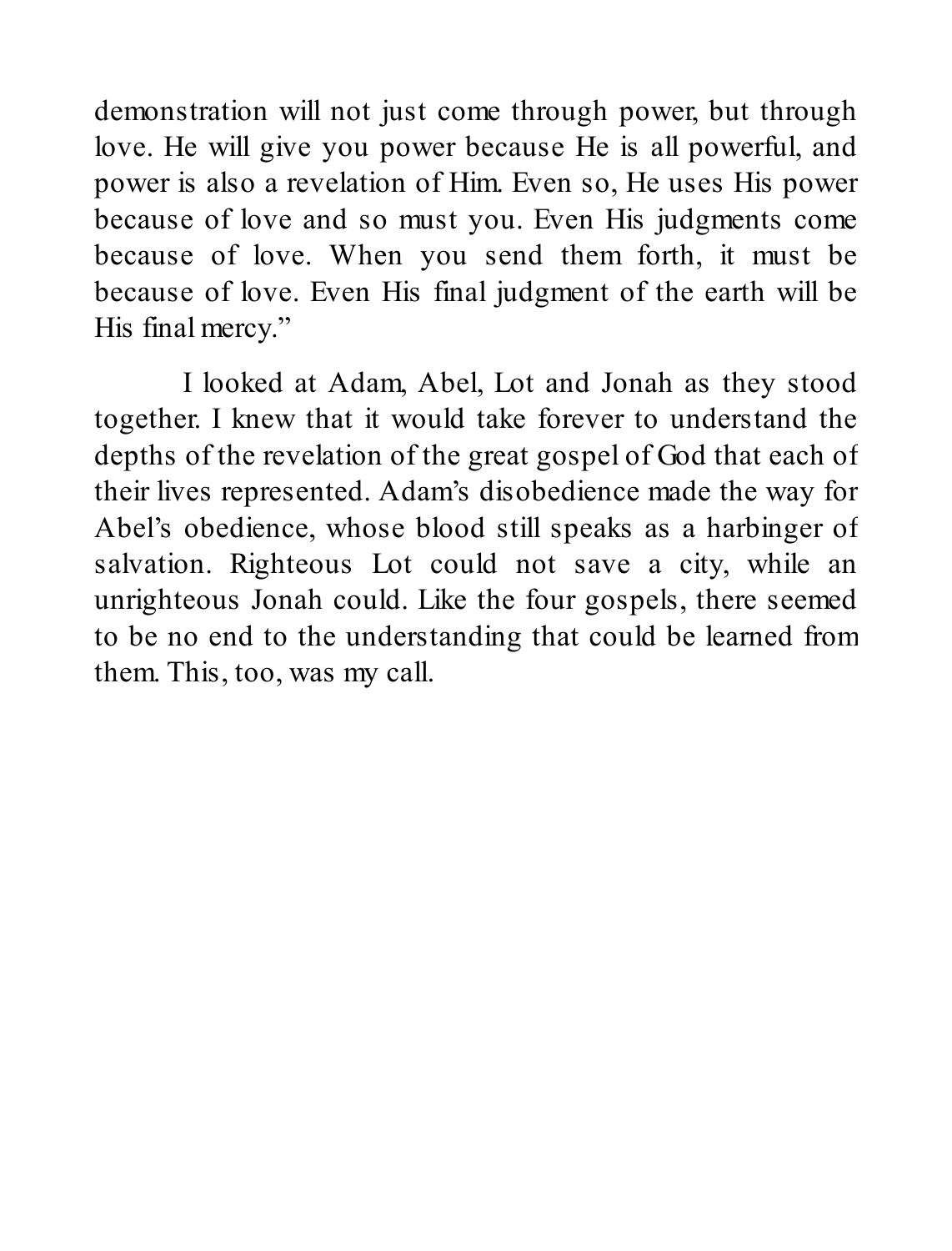# **Chapter 5, The Door**

I tried desperately to absorb every word these men had spoken to me. Never had Wisdom said so much to me at once, yet I felt that every sentence was crucial, and I did not want to forget anything. I thought about how good it would be to have His words carved in stone like Moses and to carry the words of the Lord to His people in such a way that they could be preserved untainted by me. Again knowing my thoughts, Wisdom answered them.

"That is the difference between the Old Covenant and the New. You will write My words in a book and they will inspire My people. Even so, the true power of My words can only be seen when they are written in the hearts of My people. Living epistles are more powerful than letters written on paper or stone. Because you are not writing Scripture, the words you write will have you in them. Even so, your books will be as I desire them to be because I prepared you for this task. They will not be perfect because perfection will not come to the earth until I come. For perfection, men will have to look to me. Even so, My people are the book that I am writing, and the wise can see Me in My people, and in their works.

"My Father sent Me into the world because He loves the world, and I AM sending My people into the world because I love the world. I could have judged the world after My resurrection, but the course of the world was allowed to continue so that My righteous ones could be proven and the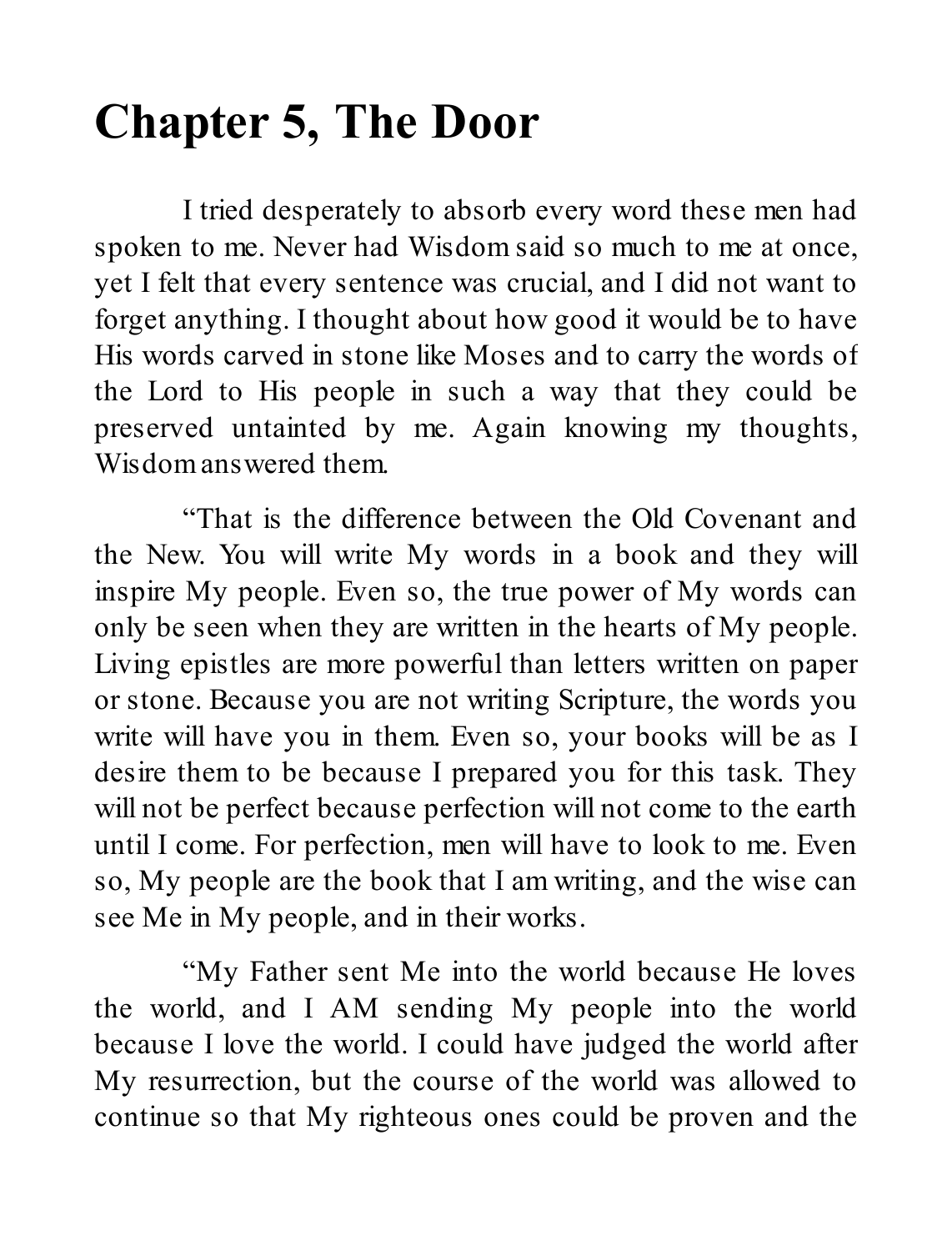power of what I did on the cross would be seen in mankind. I did this because of love. You are the witnesses of My love. This is My commandment to you: Love Me and love your neighbor. Only then will your witness be true. Even when I command you to speak of My judgments, it must be in love.

"The life of every person is in My book, and their lives are a book that will be read by all of creation for all eternity. The history of the world is the library of God's Wisdom. My redemption is the demonstration of Our love, and the cross is the greatest love that the creation will ever know. Even the angels who stand before My Father so love the story of redemption that they, too, long to dwell with men. They marveled when We made man in our image. They marveled when men chose evil, even in the midst of the Paradise We had made for man. Now, because of redemption, the marred image of God is restored and is revealed even more gloriously in mankind. The glory is still in earthen vessels which makes the glory easier to see for those who have eyes to see. "This is the new creation that is greater than the first creation. Through My new creation, we are making a new Paradise that is greater than the first Paradise. Every man, woman and child that embraces My redemption is a book that I am writing which will be read forever. Through the new creation, We will also restore the former creation, and it will be a paradise again. I will restore all things, and all evil will be overcome with good.

"My church is the book that lam writing, and the whole world is about to read it. Until now, the world has wanted to read the book that the evil one has written about My church,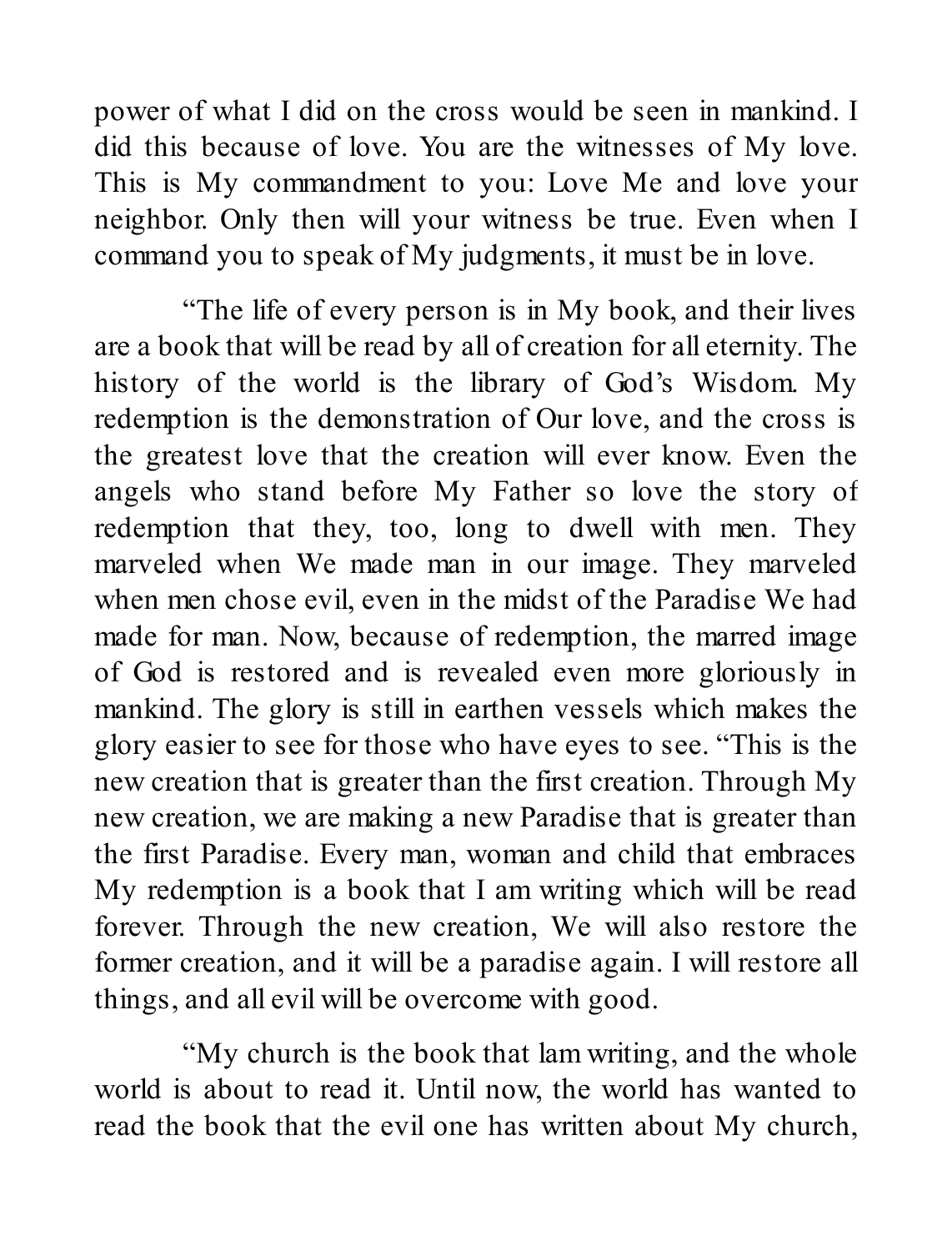but soon I will release My book.

"I am about to release My last-day apostles. I will have many like Paul, John, Peter and the others. To prepare them, I AM sending many like John the Baptist who will teach them devotion to Me and lay the foundation of repentance in their lives. These apostles will also be like John the Baptist. Just as the chief joy of John's life was to hear the voice of the Bridegroom, these will have one devotion— to see My bride made ready for Me. Because of this, I will use them to build highways through the wilderness and rivers through the deserts. They will bring down the high places and raise up the lowly. When you go through that door, you will meet them.

"I am about to release My last-day prophets. They will love Me and walk with Me, even as Enoch did. They will demonstrate My power and prove to the world that I AM the One true God. Each will be a pure well from which only living waters flow. At times, their water will be hot for cleansing; at times, it will be cold for refreshing. I will also give them lightening in one hand and thunder in the other. They will soar like eagles over the earth, but they will descend upon My people like doves because they will honor My family. They will come upon cities like whirlwinds and earthquakes, but they will give light to the meek and lowly. When you go through that door, you will also meet them.

"I am about to release My last-day evangelists. I will give them a cup of joy that will never run out. They will heal the sick and cast out devils; they will love Me and love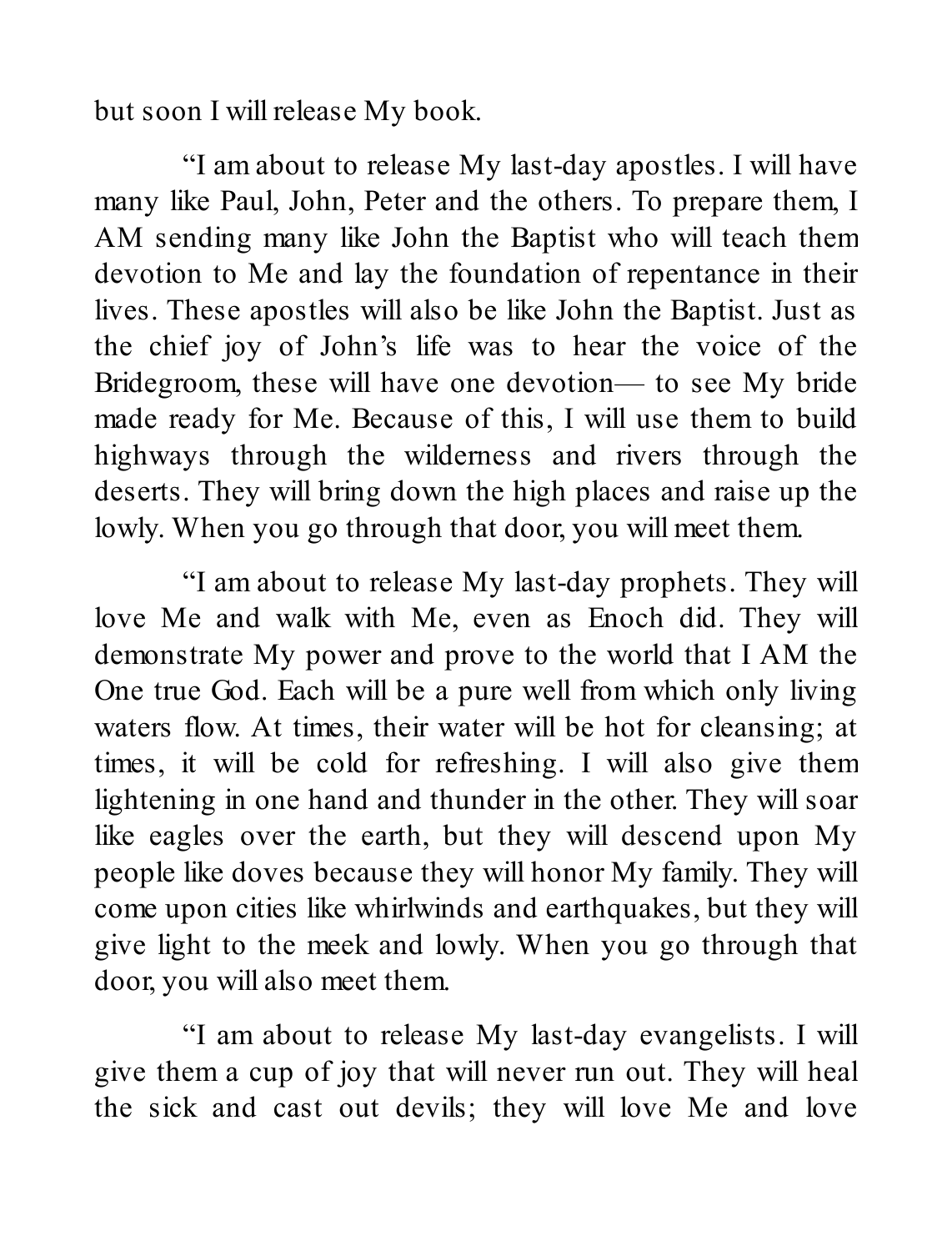righteousness; they will carry their crosses every day, not living for themselves but for Me. Through them, the world will know that I live and that I have been given all authority and power. These are the fearless ones who will attack the gates of the enemy and raid the dark places of the earth, leading many to My salvation. These, too, are just beyond that door, and you will meet them.

"I am about to release shepherds who will have My heart for the sheep. These will feed My sheep because they love Me. They will care for each of My little ones as if they were their own, and they will lay down their own lives for My sheep. This is the love that will touch men's hearts—when My people lay down their lives for one another. Then the world will know Me. I have given these choice food to serve My household. These are the faithful ones that I will trust to watch over My own house. These, too, are beyond that door, and you will meet them. "I amabout to release My last-day teachers upon the earth. They will know Me and teach My people to know Me. They will love the truth. They will not retreat before the darkness, but they will expose it and drive it back. They will unstop the wells that your fathers dug, and serve the pure waters of life. They will also carry out the treasures of Egypt and use it to build My dwelling place. You will meet these, too, just beyond that door."

As the Lord spoke, I looked at the door. Now, for the first time, I wanted to go through it. Each word that He spoke brought a rising expectation in my heart, and I badly wanted to meet these last-day ministers.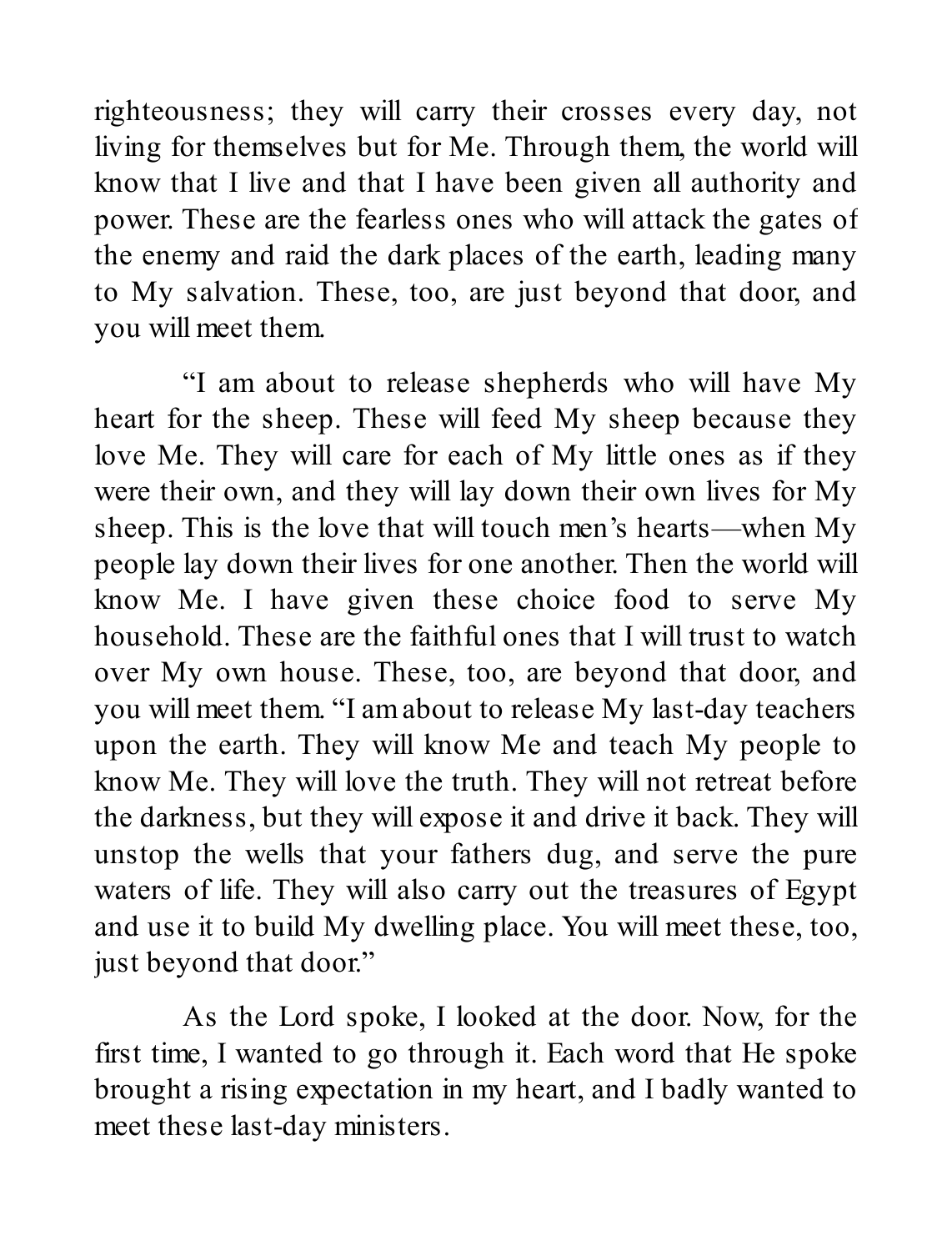"You have known in your heart for many years that these are coming. I have brought you here to show you how to recognize themand help themon their way."

I went through the door.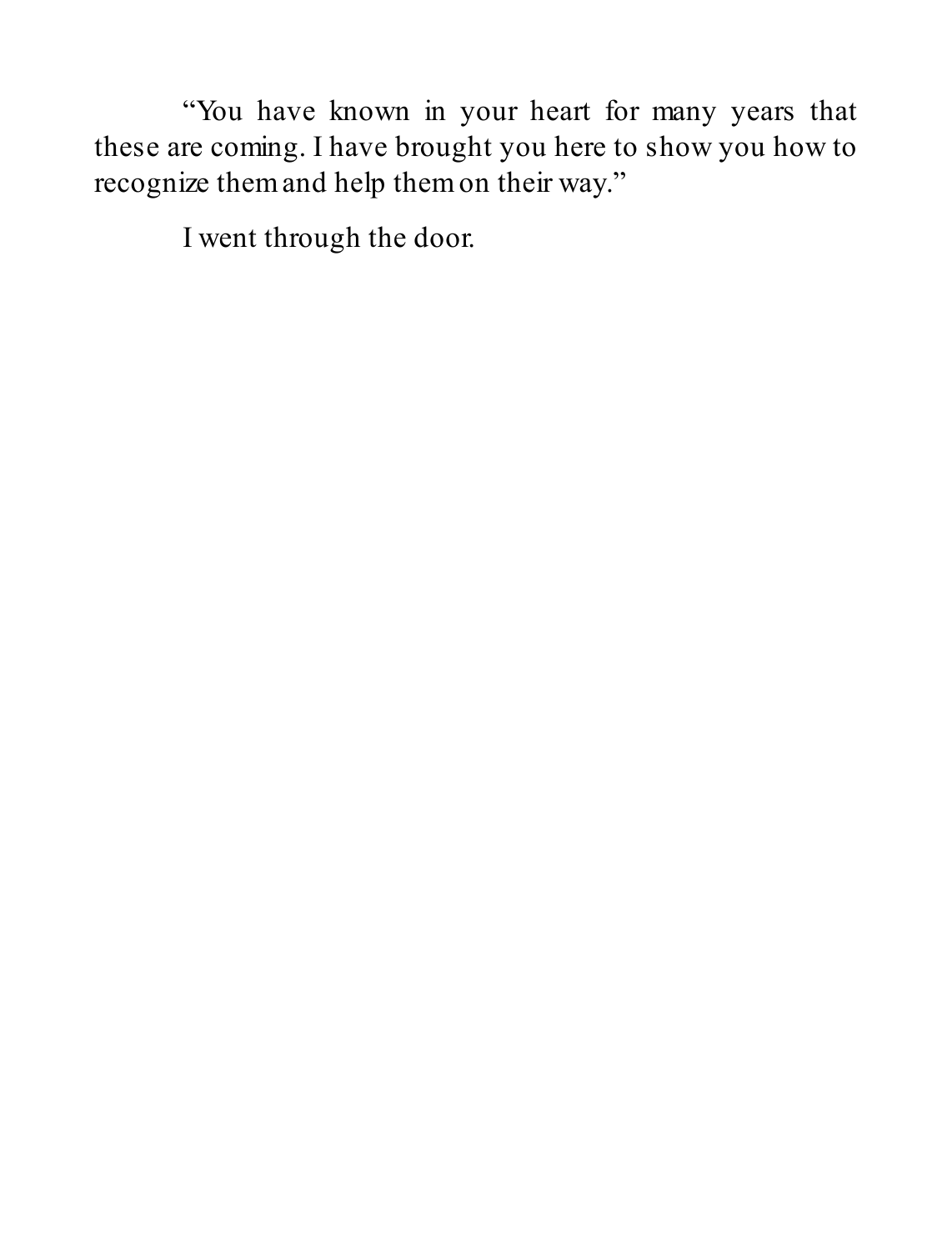# **Chapter 6, The Prison**

Suddenly, I was standing in a large prison yard. There were huge walls such as I had never seen before. They extended for as far as I could see, hundreds of feet high and very thick. There were other fences and razor wire in front of the wall. Every few hundred feet there were guard towers along the top of the wall. I could see guards in each one, but they were too far away for me to see much about them.

It was grey, dark and dreary, which seemed to perfectly reflect the mass of people who stood in the prison yard. All over the yard, people sat in groups of their own kind. Old black men were in one group, young black men in another. Old and young white men also stayed apart, and the women were also separated. With every race, this seemed to be the same. Those with any distinguishing characteristic were separated, except for the youngest children. Between the groups, many people seemed to be milling around. As I watched, I could tell that they were trying to find their own identity by finding the group which they were the most like. However, it was obvious that these groups did not let anyone join themeasily.

As I looked more closely at these people, I could see that they all had deep wounds and many scars from previous wounds. Except for the children, they all seemed to be nearly blind and could only see well enough to stay in their own group. Even within their groups, they were constantly trying to see the differences that others might have. When they found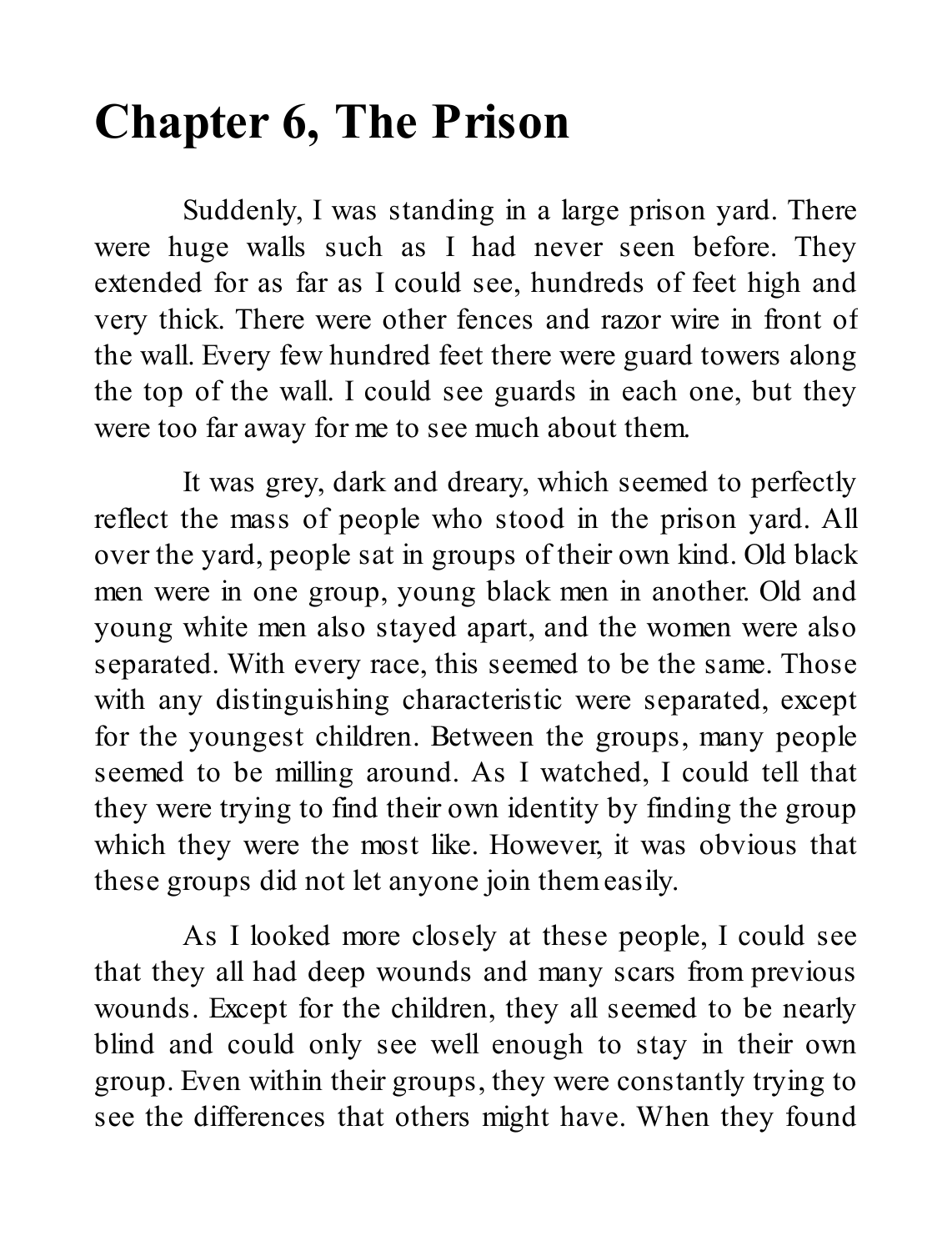even a small difference, they would attack the one who was different. They all seemed hungry, thirsty and sick.

I approached an older man and asked him why they were all in prison. He looked at me in astonishment, declaring emphatically that they were not in prison, and why would I ask such a stupid thing. I pointed at the fences and the guards, and he replied, "What fences? What guards?" He looked at me as if I had insulted him terribly, and I knew that if I asked him anything else, I would be attacked.

I asked a young woman the same question and received the same response. I then realized that they were so blind that they could not even see the fences or the guards. These people did not know that they were in prison.

#### **The Guard**

I decided to ask a guard why these people were in prison. As I walked toward the fences, I could see holes in them that would be easy to climb through. When I reached the wall itself, I found it so irregularly built that it was easy for me to climb. Anyone could easily escape, but no one was trying because they did not know that they were captives. When I got to the top of the wall, I could see for a great distance and saw the sun shining beyond the walls. It did not shine in the prison yard because of the height of the wall and the clouds that hung over it. I saw fires far off in the prison yard toward the end where the children were gathered. The smoke from these fires formed a thick cloud over the yard that turned what would have been just shade from the walls into a choking,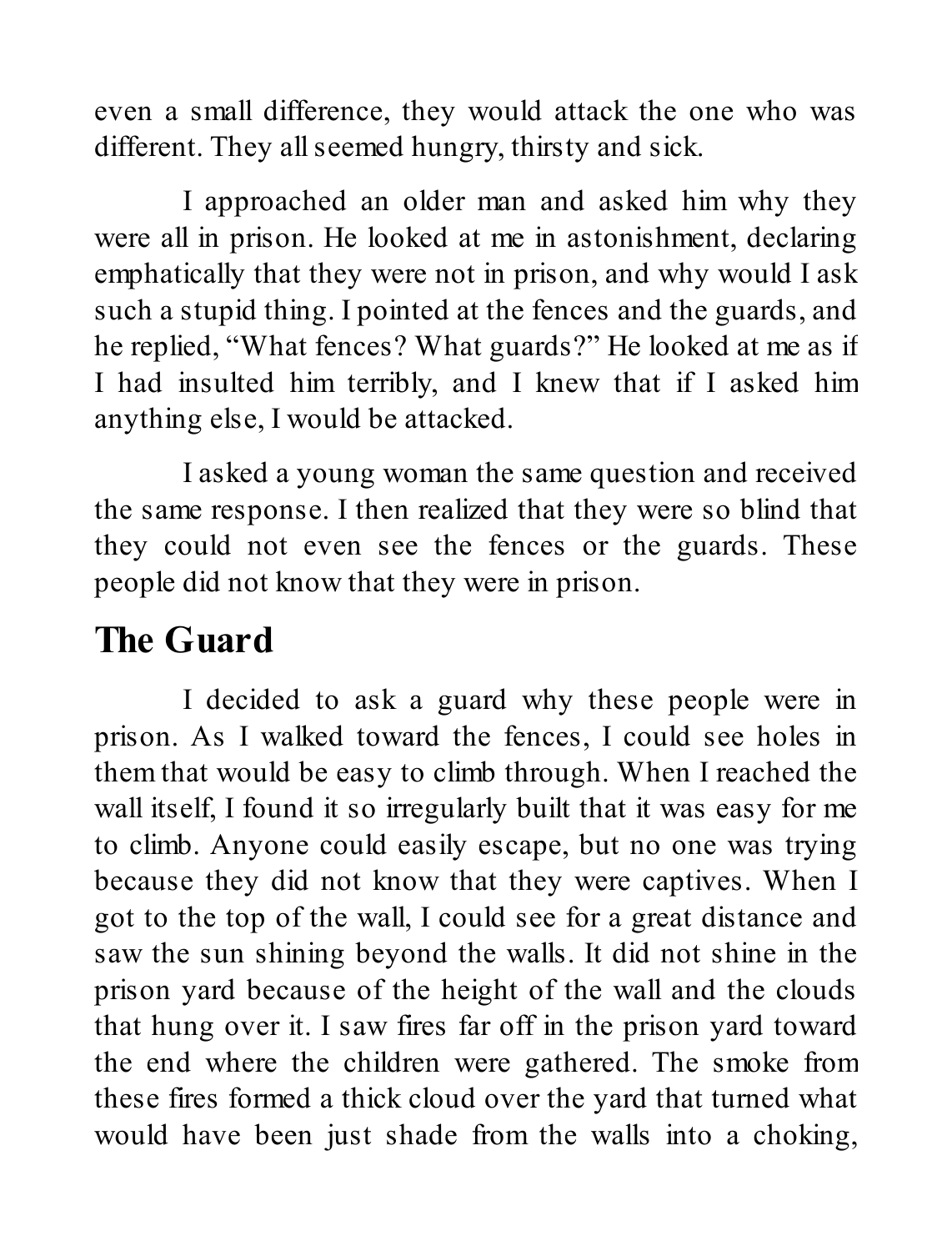dreary haze. I wondered what was burning.

I walked along the top of the wall until I reached the guard post. I was surprised to find the guard dressed in a fine suit with a collar indicating that he was some kind of minister or priest. He was not shocked to see me, and I think he assumed that I was another guard.

"Sir, why are these people in prison?" I asked.

That question shocked him, and I watched fear and suspicion come over himlike a blanket.

"What prison?" he replied. "What are you talking about?" "I am talking about those people in this prison yard," I said, feeling a strange boldness. "You're obviously a prison guard because you're in a guard house, but why are you dressed like that?" I continued.

"I am not a prison guard! I am a minister of the gospel. I am not their guard—I am their spiritual leader. This is not a guard house—\_it is the Lord's house! Son, if you think your questions are funny, I am not laughing!" He grabbed his gun and seemed ready to shoot at me.

"Please excuse me for disturbing you," I replied, sensing that he would definitely use his gun.

As I walked away, I expected to hear shots at any moment. The man was so insecure I knew he would shoot before thinking if he felt threatened. I could also tell that he was sincere. He really did not know that he was a guard.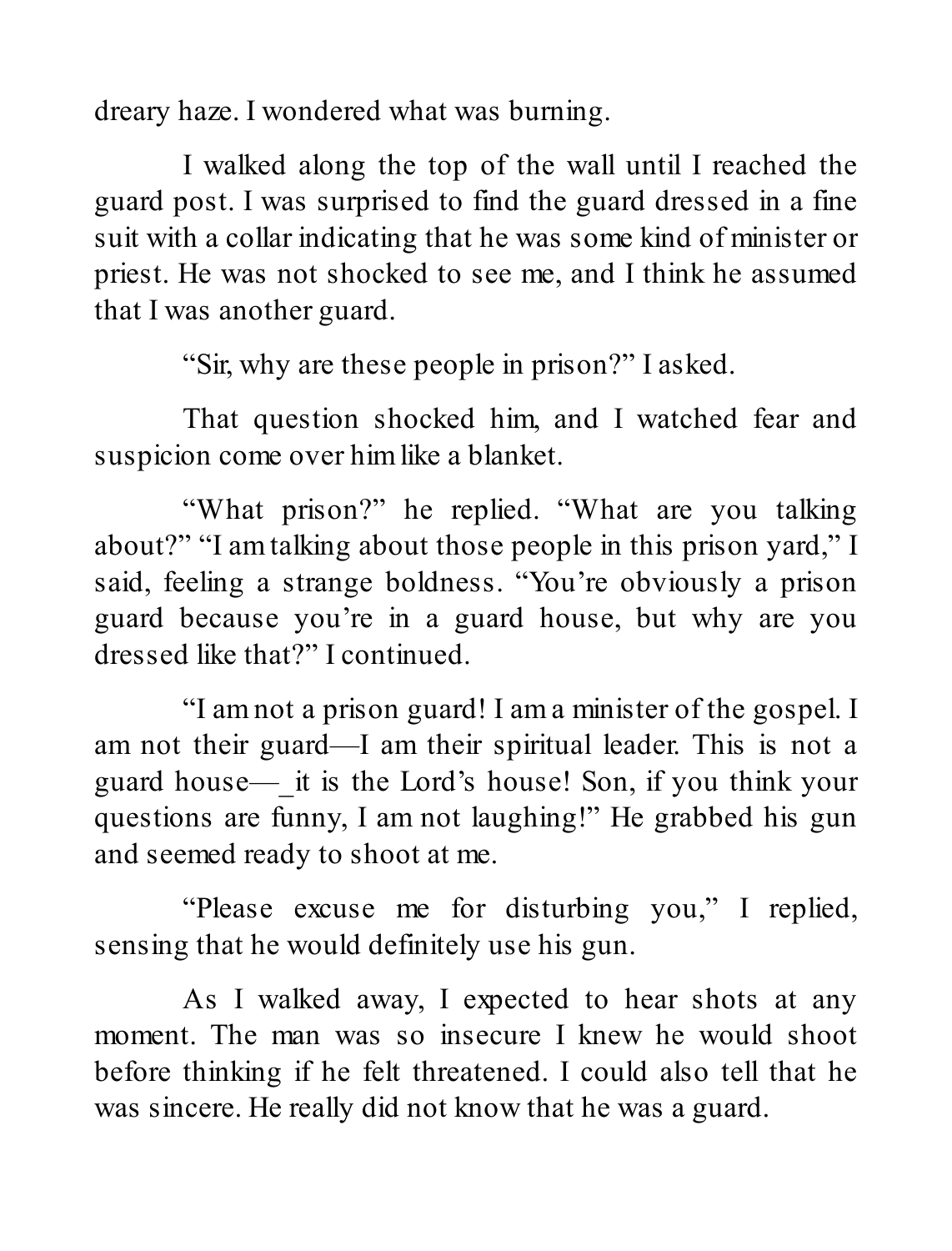### **The School Teacher**

I walked along the wall until I felt I was a safe distance away and turned to look back at the minister. He was pacing back and forth in his guardhouse, greatly agitated. I wondered why my questions disturbed him so much. It was obvious that my questions did not open him to seeing anything differently, but rather made himeven more insecure and more deadly.

As I walked, I felt a desperation to find out what was going on and I thought about how I could rephrase my questions so as not to offend the next guard I tried to talk to. As I approached the next guard house, I was again surprised by the appearance of the guard. It was not another minister, but a young lady who was about years old.

"Miss, may I ask you some questions?" I inquired.

"Certainly. What can I help you with?" she said with a condescending air. "Are you the parent of one of these children?"

"No," I responded. "I am a writer," which I somehow knew was the answer I should give her. As I expected, this got her attention.

Not wanting to make the same mistake I had made with the minister by calling what he was standing in a "guard house," I asked the young lady why she was standing in "that place." Her response was immediate, and she seemed surprised that I did not know.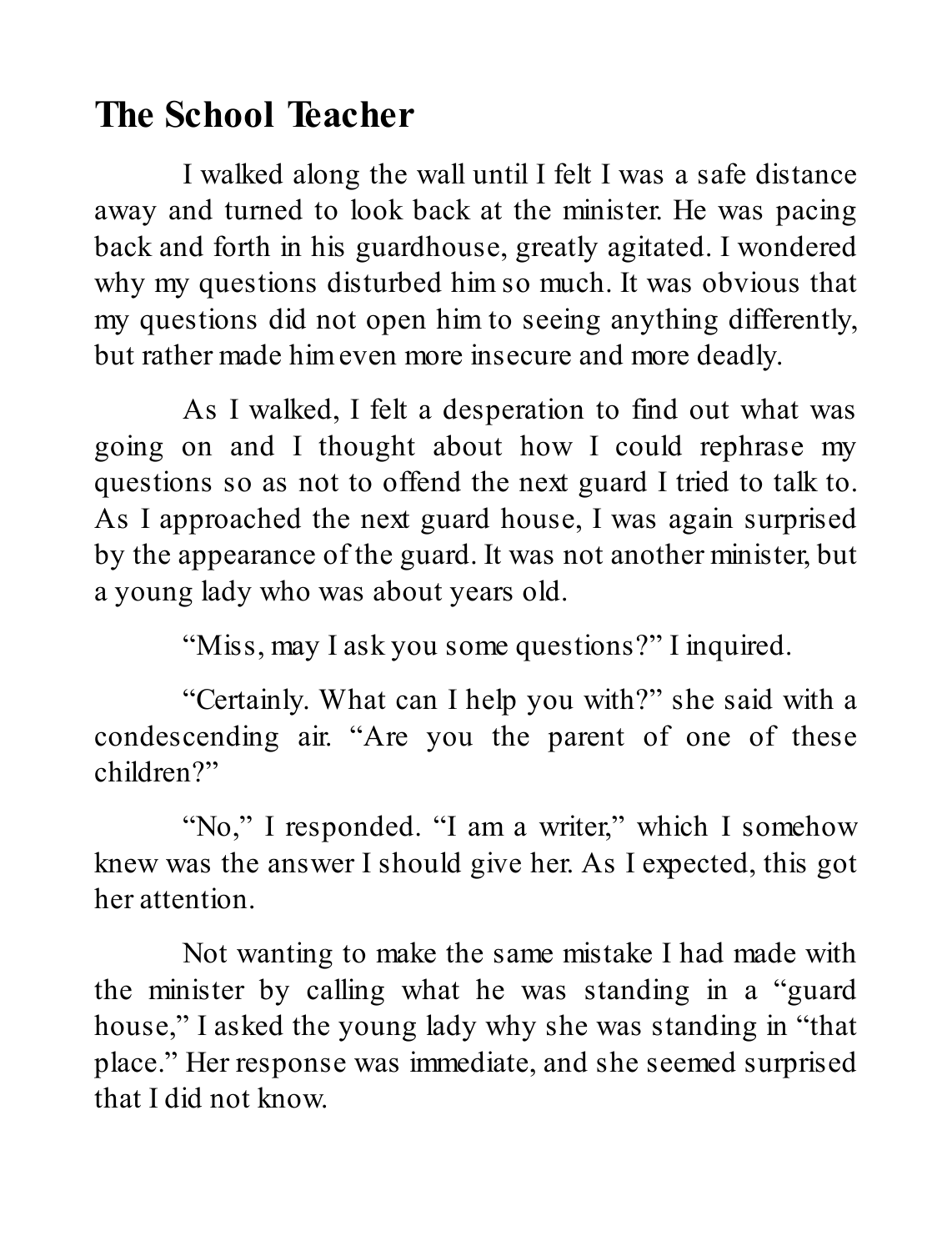"I'ma school teacher, so don't you think it quite natural that I should be in my school?"

"So this is your school," I replied, indicating the guard house.

"Yes. I've been here for three years now. I may be here the rest of my life. I love what I'm doing so much." This last remark was so mechanical that I knew I would discover something if I pressed her.

"What do you teach? It must be interesting for you to consider spending the rest of your life doing it." "I teach general science and social studies. It is my job to shape the philosophy and world view of these young minds. What I teach them will steer them for the rest of their lives. What do you write?" she inquired.

"Books," I responded, "I write leadership books," anticipating her next question. I also somehow knew that if I had said, "Christian leadership books," our conversation would have ended. She seemed even more interested after this answer.

"Leadership is an important subject," she stated, still with a slightly condescending air. "Changes are happening so quickly that we must have the right leadership tools to steer these changes in the right direction."

"What direction is that?" I asked.

"Toward the prosperity that can only come through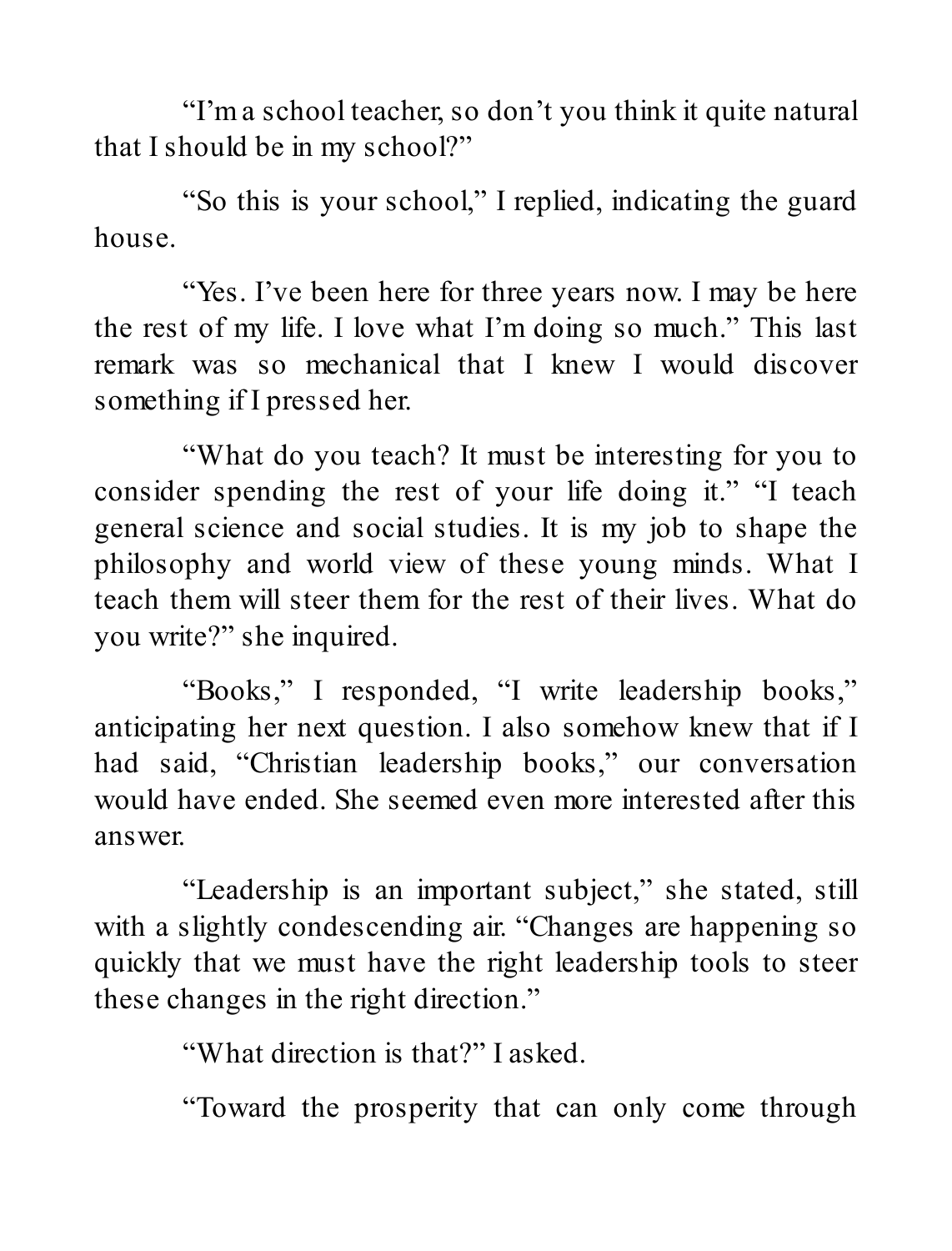peace and security," she replied, as if she were surprised that I would even ask such a question.

"I don't mean to offend you," I replied, "but I'm interested in your views on this. What do you feel is the best way for this peace and security to be achieved?"

"Through education of course. We are together on this spaceship earth and we have to get along. Through education, we are helping deliver the masses from their caveman, tribal mentality to understand that we are all the same and that if we all do our part for Society, we will all prosper together." "That's interesting," I replied, "but we are not all the same. It is also interesting that all of the people down there are becoming even more divided and separated than ever. Do you think that it may be time to possibly modify your philosophy a bit?"

She looked at me in both amazement and agitation, but obviously not because she even considered for a moment that what I said was true.

"Sir, are you completely blind?" she finally responded.

"No, I believe I see quite well," I answered. "I have just come from walking among the people and have never seen such division and animosity between different people groups. It seems to me that the conflict between them is worse than ever."

I could tell that my statements were like slaps in the face to this young lady. It was as if she just could not believe someone was even saying these things, much less believing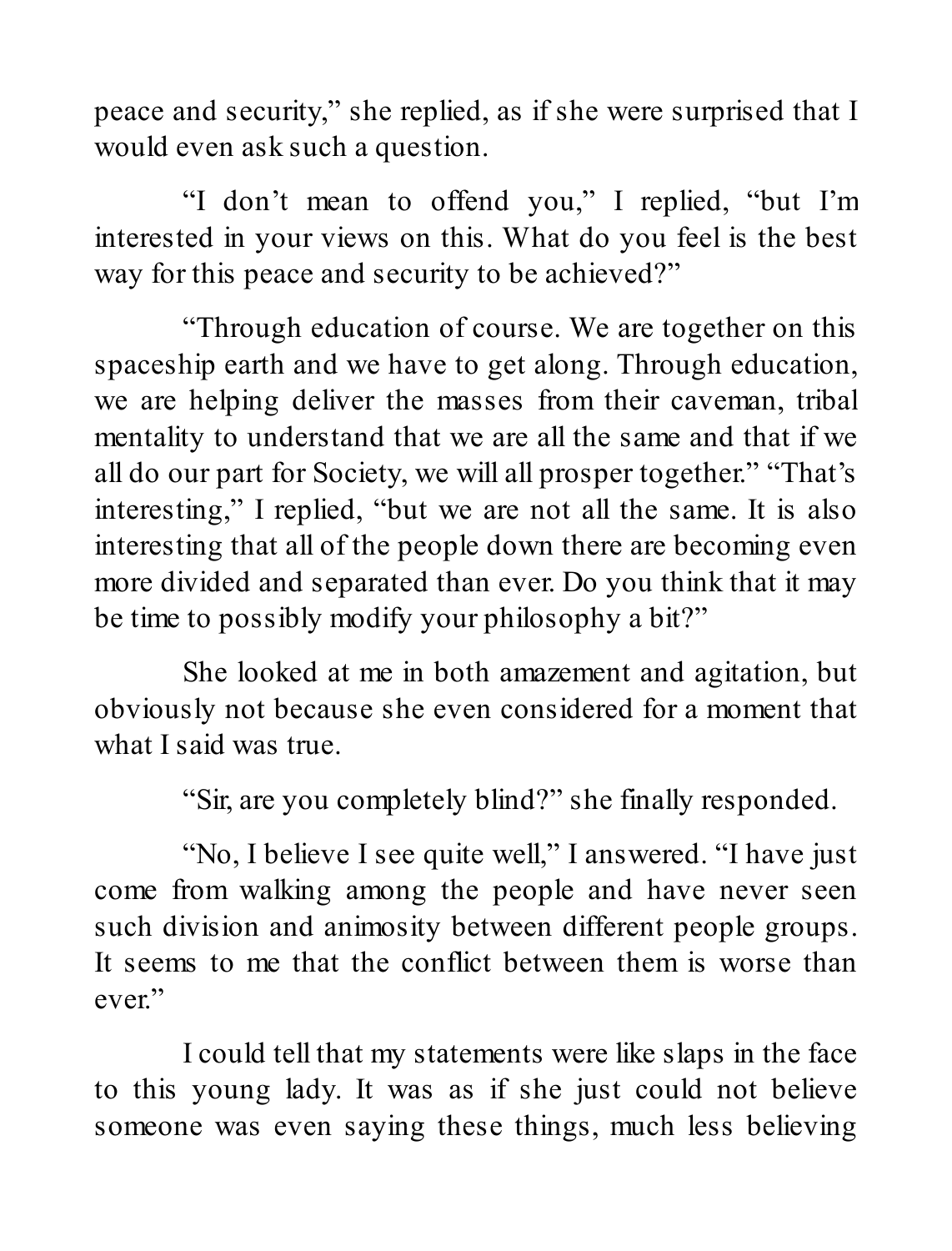that there was a chance there might be some truth to them. As I watched her, I could tell that she was so blind that she could barely see me. She was in such a high tower that there was no way that she could see the people below. She really did not know what was going on, but sincerely thought that she could see everything.

"We are changing the world," she said with obvious disdain. "We are changing people. If there are still people acting like beasts such as you described, we will change them, too. We will prevail. Mankind will prevail."

"That is quite a responsibility for someone so young," I remarked.

She bristled even more at that statement, but before she could respond, two women appeared walking toward the door of the guard house along the top of the wall. One was a black woman who appeared to be in her fifties and the other was a very well-dressed white woman who was probably in her early thirties. They talked with each other as they walked, and both appeared confident and dignified. I could tell that they could see, which is obviously how they reached the top of the wall.

To my surprise, the young school teacher grabbed her gun and stepped outside of the guardhouse to meet them, obviously not wanting these women to get any closer. She greeted them with a very superficial cheerfulness and an obvious air of superiority that she seemed to want to impress on them. To my surprise, the two women became timid and overly respectful of one who was so much younger.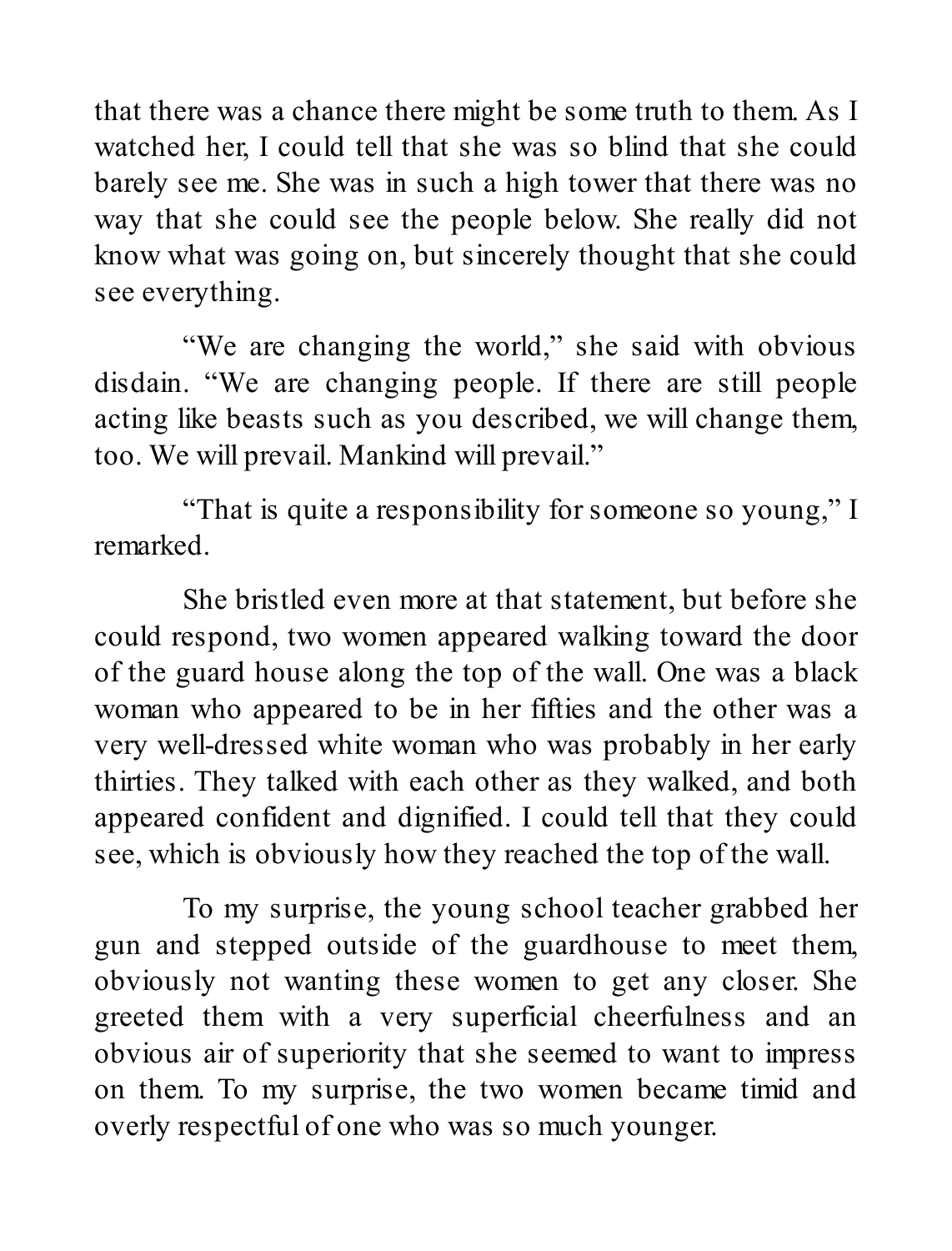"We've come to ask about something our children are being taught that we do not understand," the black woman stated, mustering some courage.

"Oh, I'm sure that a lot is now taught that you do not understand," the teacher replied condescendingly. The women kept looking at the teacher's gun which she handled in such a way so that they would constantly be aware of it. I was standing close by, amazed by this whole scene. The teacher turned and looked at me nervously. I could tell that she was afraid I might say something to the women. As she fingered the gun, she demanded that I leave. The women looked up to see to whom she was talking, and I realized that they could not see me. Their fear had blinded them.

I called out to the women, entreating them to have courage and believe what they felt in their heart. They looked in my direction as if they could only hear noise. They were losing their ability to hear as well. Seeing this, the young teacher smiled. She then aimed her gun at me and blew a whistle. I felt as if she perceived me to be the most dangerous person alive.

I knew that I could not wait for whoever she had called with her whistle. I also realized that if I just stepped back a little, I would be safe because this young teacher was so blind. I was right. I walked away with her screaming, blowing her whistle, and finally becoming so enraged that she began to shoot at the two women.

As I stood on top of the wall between two guard posts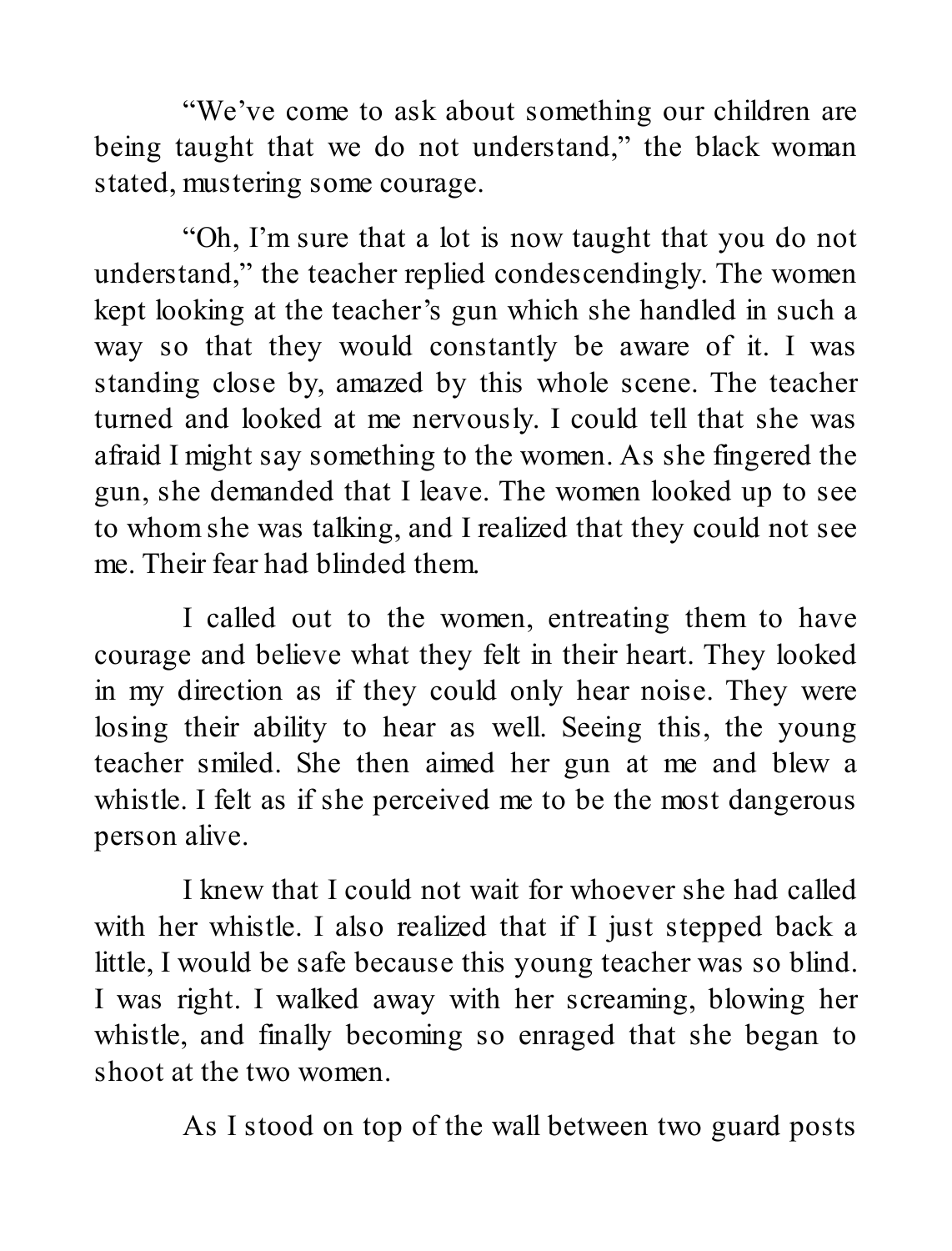wondering about all of this, I felt the presence of Wisdom.

"You must return to the prison yard. I will be with you. Know that you have the vision to escape any trap or weapon. Only remember that fear can blind you. As you walk in the faith that I amwith you, you will always see the way to go. You must also be careful to only reveal your vision to those to whom I lead you. Vision is what the guards fear the most. I know you want to ask me a lot of questions, but they will be better answered by the experiences you will have there."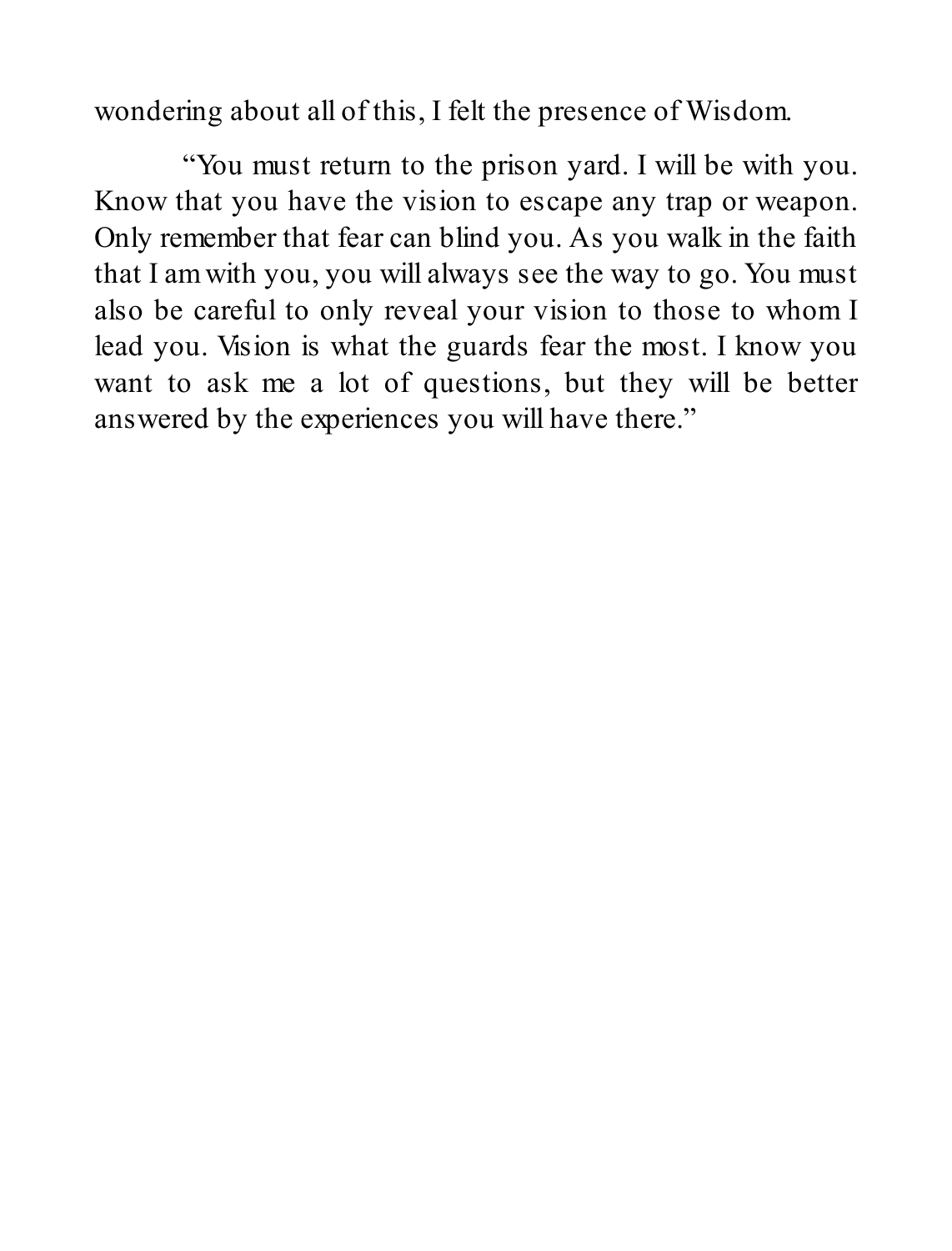# **Chapter 7, The Young Apostle**

I climbed down and began to walk through the yard. As I passed by the prisoners, they seemed almost completely disinterested in me or all of the commotion on the wall. I then remembered that they could not see that far. A young black man stepped into my path and looked at me with bright, inquisitive eyes.

"Who are you?" we both said at the same time. As we stood looking at each other, he finally said, "My name is Stephen. I can see. What else do you want to know about me that you do not already know?"

"How could I know anything else about you?" I inquired.

"The one who helped me to see said that one day, others would come who were not prisoners. They would also be able to see, and they would tell us who we are and how we can escape fromthis prison."

I started to protest that I did not know who he was when I remembered what Wisdom had told me about those whomI would meet when I passed through the next door.

"I do know you, and I know some things about you," I acknowledged, "But I confess that this is the weirdest prison I have ever seen."

"But this is the only prison!" he protested.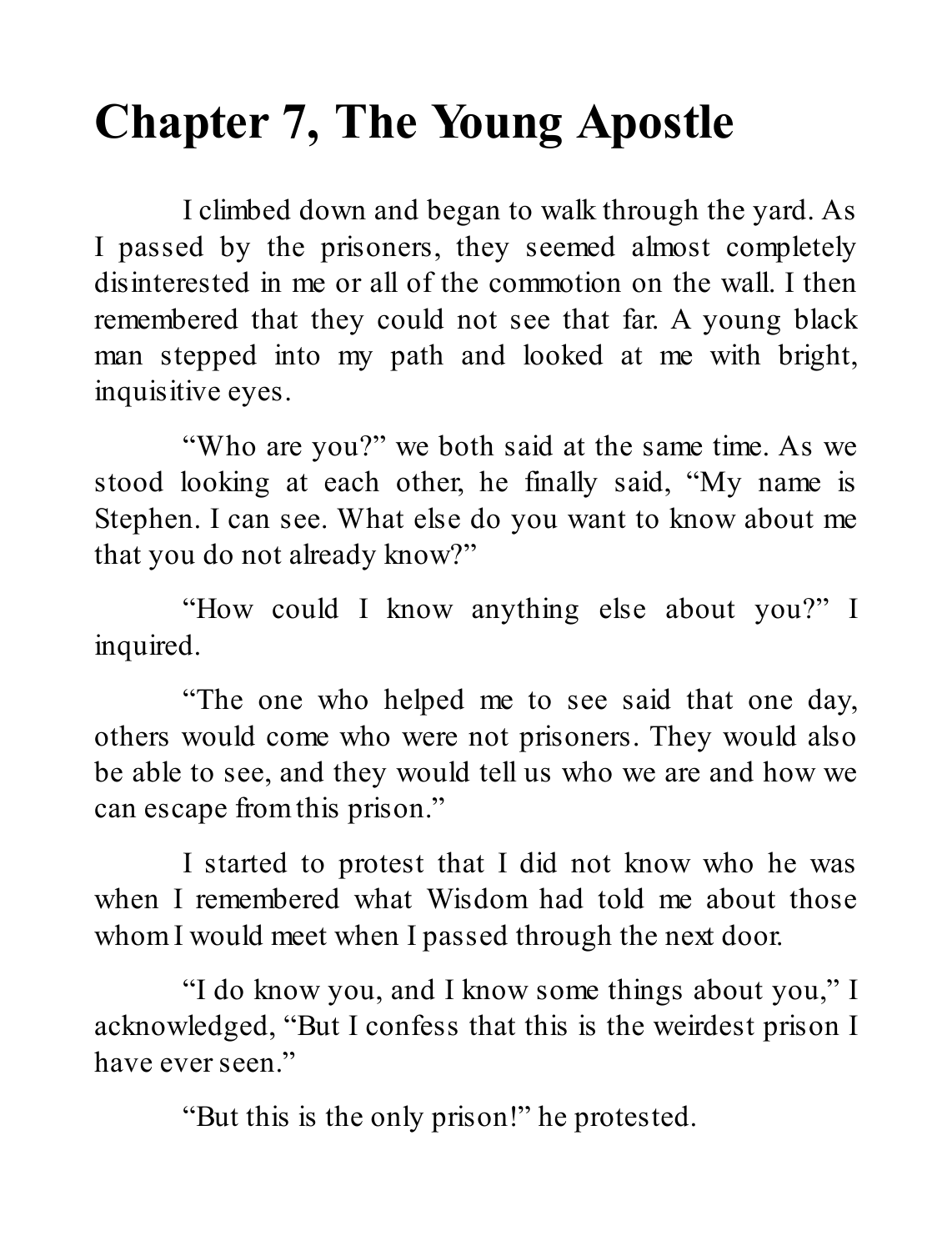"How do you know that if you have been here all of your life?" I asked.

"The one who helped me to see told me that it was the only one. He said that every soul who had ever been imprisoned was held captive here. He always told me the truth, so I believe this."

"Who is the one who helped you to see?" I asked, not only wanting to know who had helped him to see, but also interested in how this was the prison that held every soul captive.

"He never told me his real name, but just called Himself 'Wisdom"

"Wisdom! What did He look like?" I questioned.

"He was a young, black athlete. He could see better than anyone and seemed to know everyone here. It is strange, though. I have met others here who said that they have also met Wisdom, but they all described Him differently. Some said that He was white and others said that He was a woman. Unless there are many 'Wisdoms,'He is a master of disguise."

"Can you take me to Him?" I asked.

"I would, but I have not seen Him for a long time now. I am afraid that He has left or maybe even died. I have been very discouraged since He departed. My Vision even started getting worse until I saw you. As soon as I saw you, I knew that everything He told me was true. He said that you knew Him,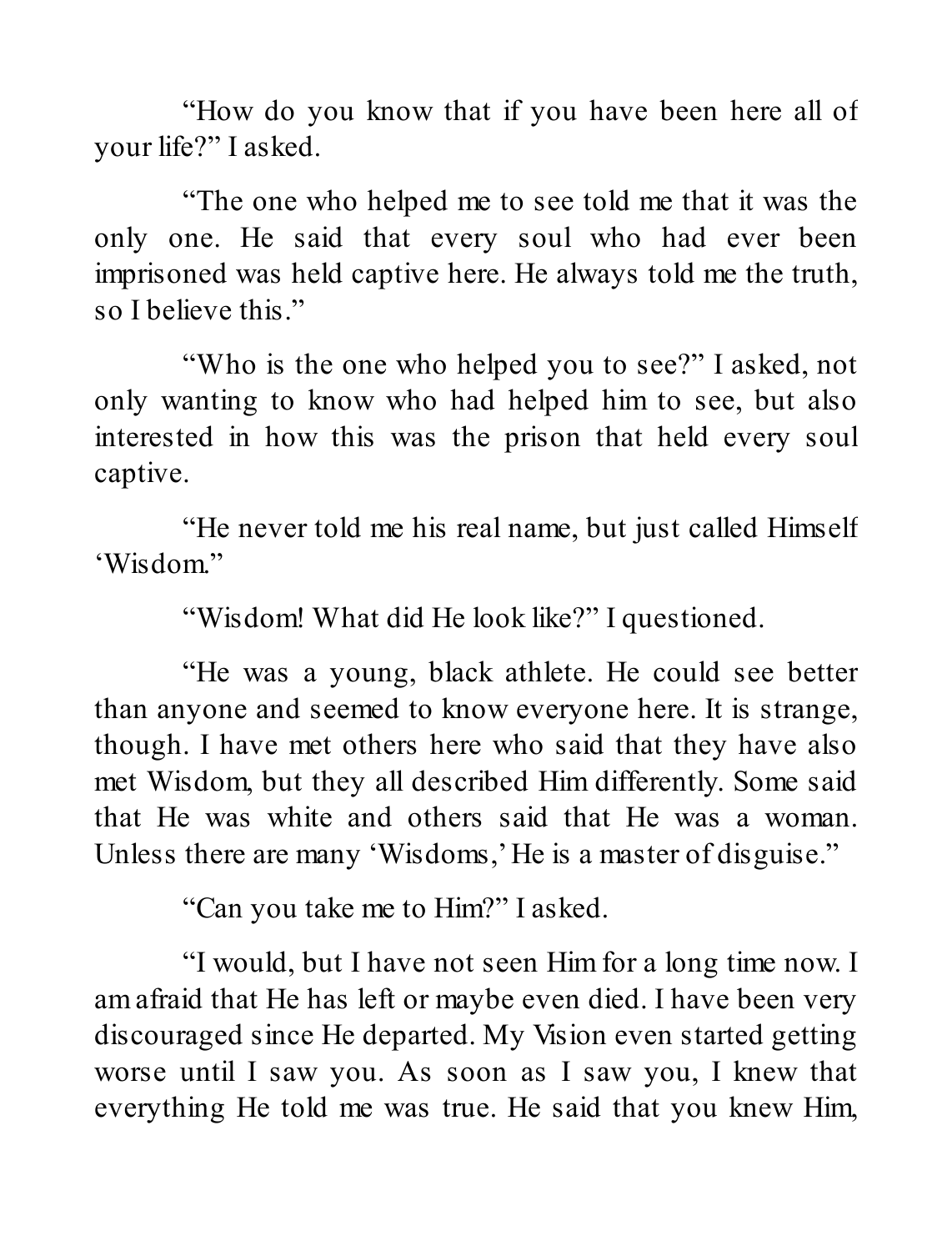too, so why are you asking me so much about Him?"

"I do know Him! And be encouraged, your Friend is not dead. I will tell you His real name, too, but first I must ask you a few questions."

"I know that you can be trusted, and I know that you and others like you who are coming will want to meet everyone who can see. I can take you to some of them. I also know that you and the others are coming to help a lot of these other prisoners to see. I amsurprised by one thing though."

"What is that?"

"You are white. I never thought that the ones who came to help us see and be set free would be white."

"I am sure that there are many others coming who are not white," I responded. "I can tell that you already have considerable vision, so I know you can understand what I am about to say."

#### **The Value Of Vision**

As I looked at Stephen to be sure he was listening, I was moved by how open and teachable he was, in striking contrast to the teacher who had been about his same age. This man will be a true teacher, I thought as I continued. "When we get to the place of ultimate vision, we will not judge people by the color of their skin, gender or age. We will not judge others by appearances, but after the spirit."

"That sounds like what our teachers used to tell us,"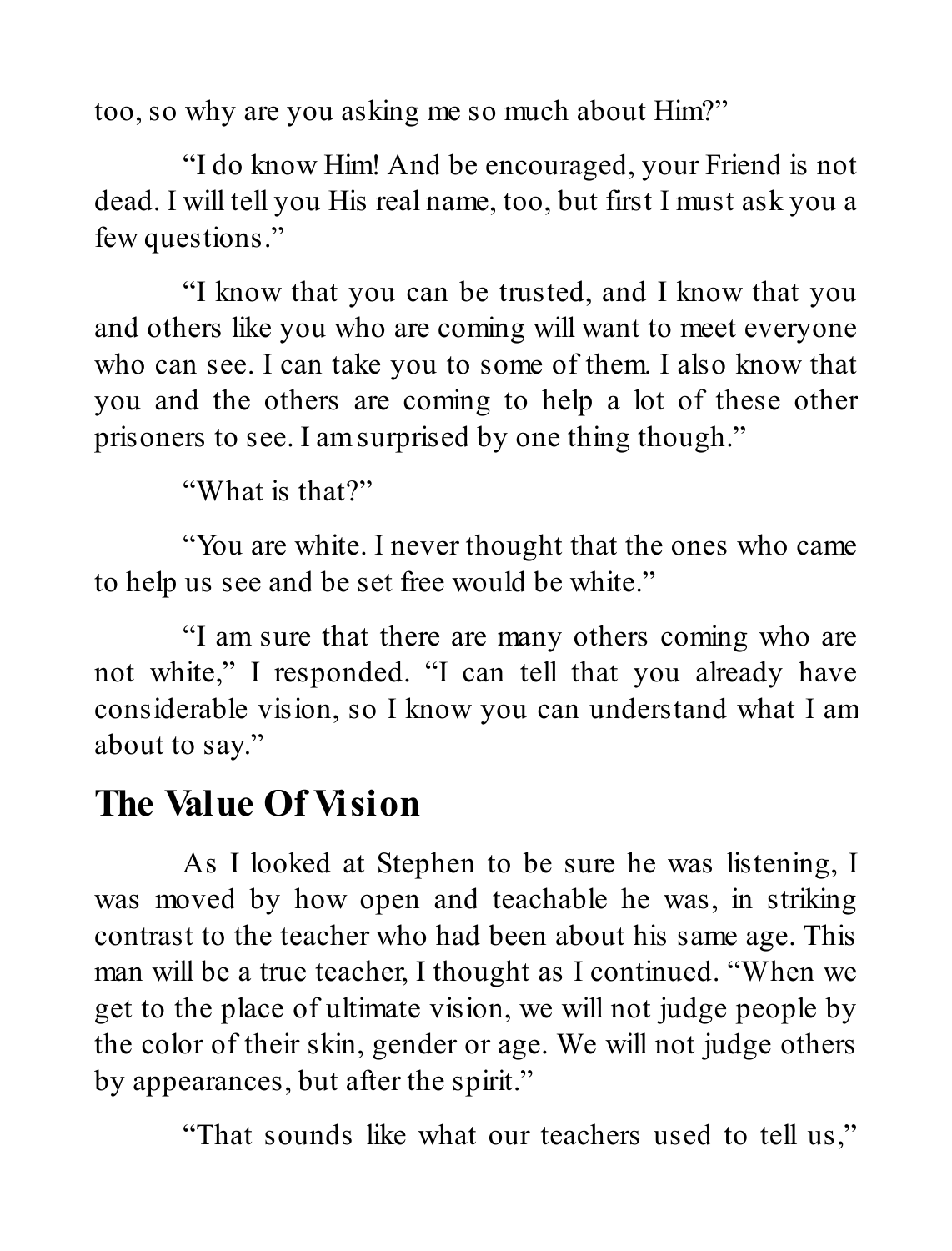Stephen responded, a little surprised.

"There is a difference though," I continued. "They tried to make you think that we are all alike, but we were created different for a reason. True peace will only come when we respect the distinctions we have. When we really know who we are, we will never be threatened by those who are different. When we are free, we are free to show those who are different from us honor and respect, always seeking to learn from one another, just as you are now doing with me."

"I understand," Stephen replied. "I hope I didn't offend you by saying that I was surprised that you were white."

"No, I was not offended. I understand. I am encouraged that you were able to recognize me in spite of the color of my skin. But remember, every time we open our hearts to learn from those who are different, our vision will increase. Your eyes are already brighter than when we first met."

"I was just thinking about how quickly my vision is being restored," Stephen remarked.

"I now know why I am here." I added, "You must keep in mind that your Vision is your most valuable possession. Every day you must do that which will help to increase your vision. Stay away from the people and things that make you lose your vision."

"Yes, like getting discouraged."

"Exactly! Discouragement is usually the beginning of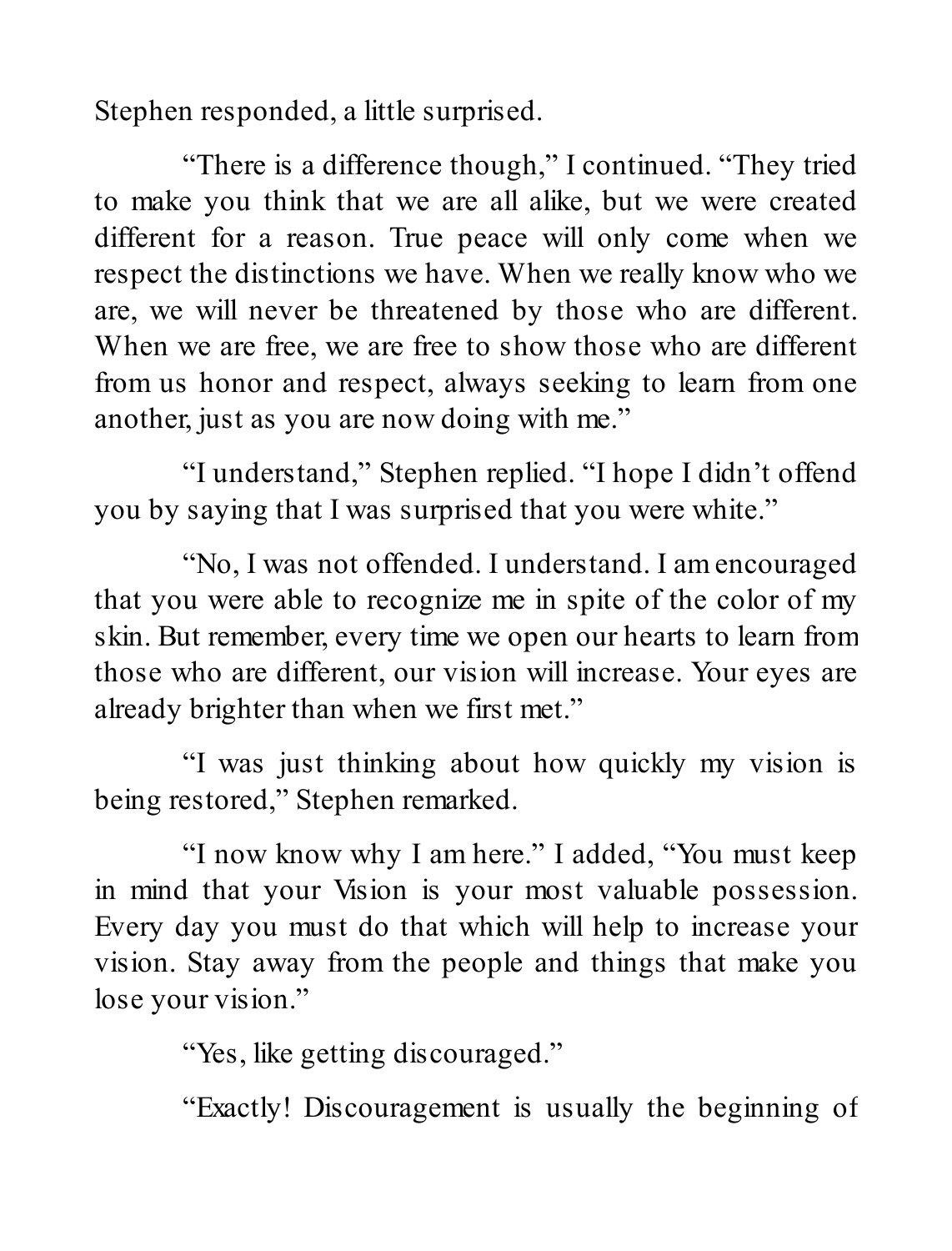the loss of vision," I said. "To accomplish our purposes, we must resist discouragement in any form. Discouragement blinds."

"When I began to see, I started to feel that I had a purpose, maybe even an important one," Stephen continued. "Can you help me to know what my purpose is?"

"Yes, I think I can. To know our purpose is one of the greatest ways that our vision grows. It is also one of our greatest defenses against things like discouragement which destroys vision. I think my main purpose here is to help you and the others whose vision is being restored to know their purpose. But first we need to talk about something even more important."

#### **Buried Treasure**

When Stephen spoke, I could hear the voice of Wisdom, so I knew that this young man had been taught by the Lord. I also knew that he did not know the Lord's name and would have difficulty believing that Wisdom's name was Jesus. I knew that I would need wisdom just to share the name of Wisdom. I thought about the apostles, prophets, evangelists, pastors and teachers that Wisdom said I would meet when I went through the door. I never dreamed that I would meet them in a place like this. As I looked out over the great mass of people, I felt His presence. He was with me and even in the gloom of this terrible prison, excitement was welling up in me. This is what I have been prepared for, I thought.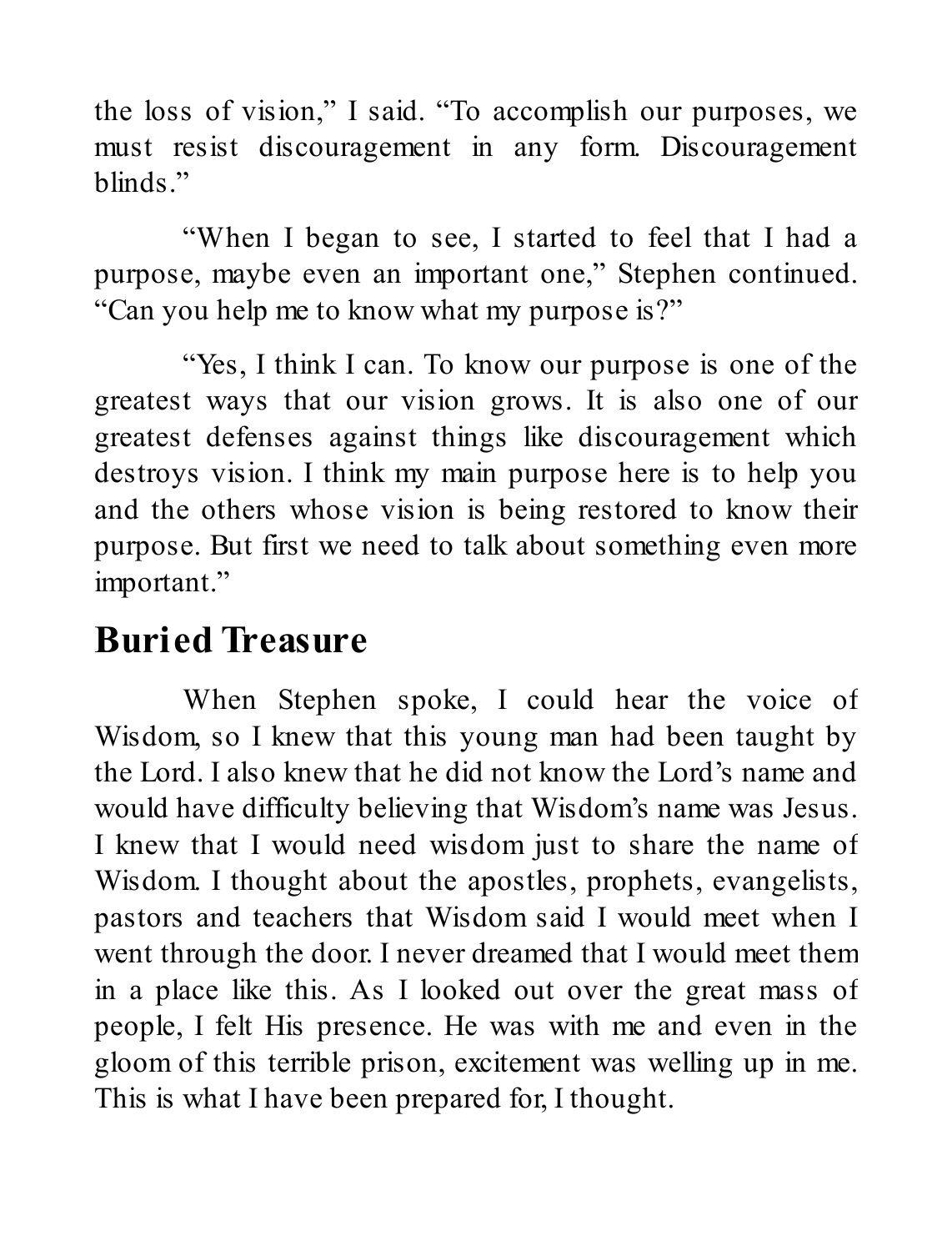"Stephen, what do you see when you look at this great mass of people?" I asked.

"I see confusion, despair, bitterness, hatred. I see darkness," he replied.

"That is certainly true, but look again with the eyes of your heart. Use your vision," I responded.

He looked for a long time and then said with some hesitation, "I now see a great field with buried treasure in it. The treasure is everywhere and in almost every form."

"That is right," I responded. "This is also a revelation of your purpose. You are a treasure hunter. Some of the greatest souls who ever lived are trapped here, and you will help find them and set them free."

"But how will I find them, and how will I set them free when I amnot even free?"

"You already know how to find them, but it is true that you will not be able to set them free until you are free. That is your next lesson. You must also remember that you will always know your purpose in a situation by seeing with the eyes of your heart. What you see from your innermost being will always reveal your purpose."

"Is that how you knew I amto be a treasure hunter?"

"Yes. But you must be free before you can become who you were created to be. Why haven't you escaped through those holes in the fence?" I asked.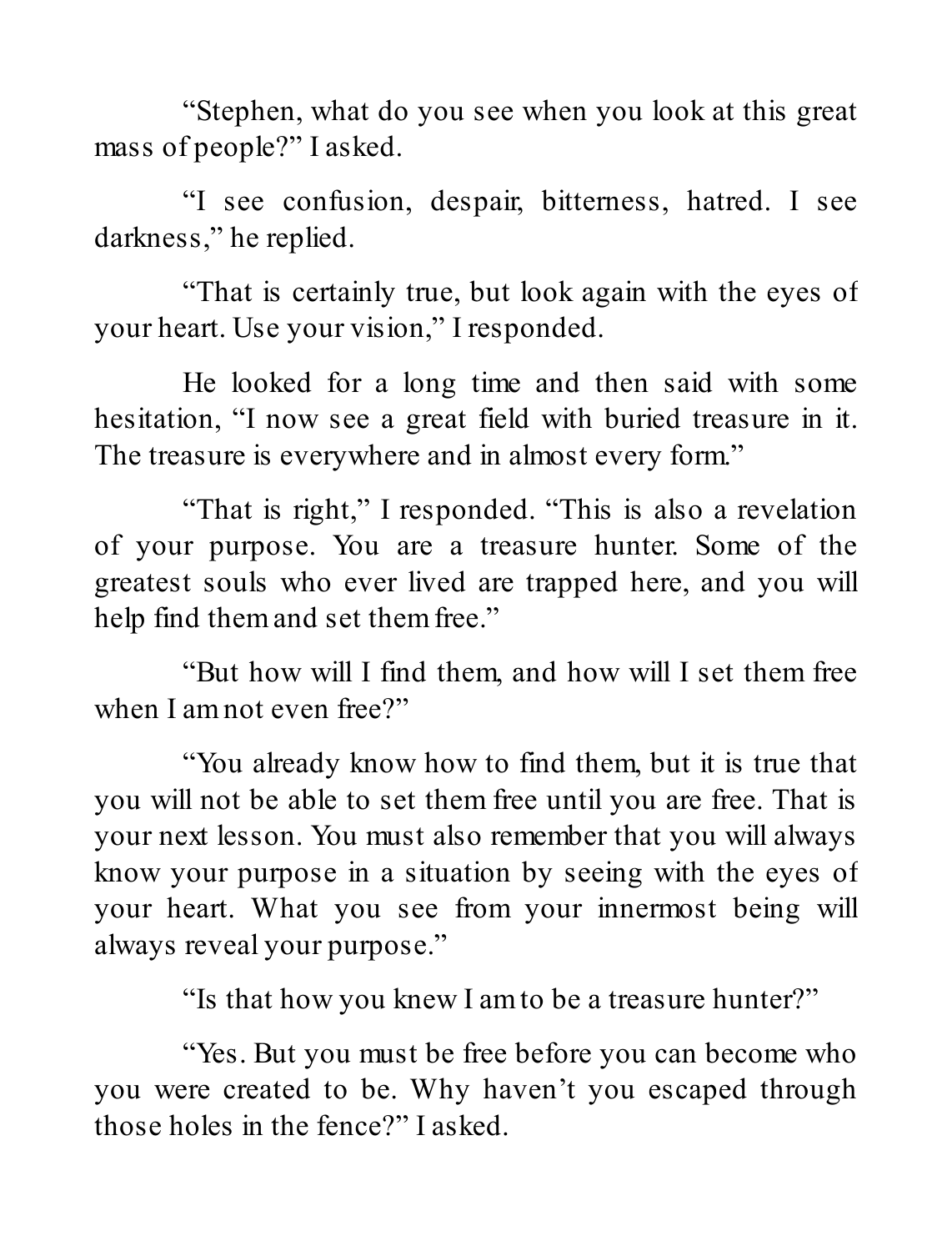"When I first began to see, I saw the fences and the wall. I also saw the holes in the fences and have gone through them. When I got to the wall, I tried several times to climb it, but fear would overcome me because I am afraid of heights. I also thought that if I got over the wall, I would be shot."

"Those guards cannot see nearly as well as you think," I replied. "They are almost as blind as the people here."

This seemed to really surprise Stephen, but I could also tell that it opened his eyes even more.

"Can you see the top of the wall?" I asked.

"Yes, I can see it fromhere."

"I want you to remember this," I continued. "I have now been in many places. Call them different worlds, or realms, if you will. There is one important principle that I have found to be true in every place, and you must remember it for the rest of your life."

"What is it?"

"You can always go as far as you can see. If you can see the top of the wall, you can get there. When you get to the top of the wall, you will be able to see farther than you have ever seen before. You must keep going for as far as you can see. Never stop as long as you can stillsee farther."

"I understand," he replied immediately. "But I'm still afraid to climb that wall. It's so high! Is it safe?"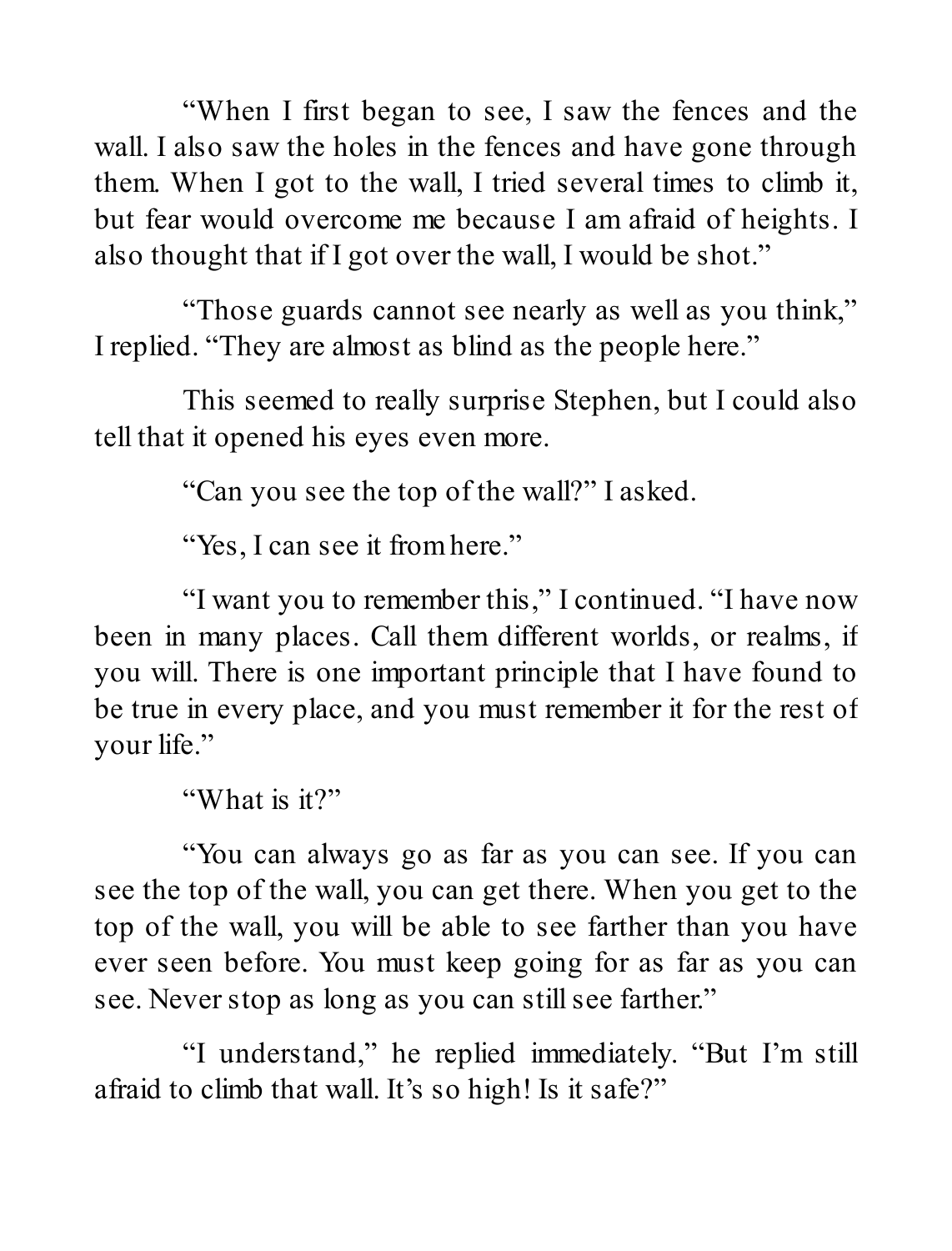"I will not lie to you and tell you it is safe, but I know that it is much more dangerous not to climb it. If you do not use your vision by walking in what you see, you will lose it. Then you will perish here."

"How will I seek out the treasure that is here if I leave?"

"That is a good question, but it is also one which keeps many from fulfilling their purpose. I can only tell you now that you have a great journey you must complete first. At the end of your journey, you will find a door leading you back to this prison, just as I found. When you return, your vision will be so great that they will never be able to trap you here again. Your vision will also be great enough to see the treasure that is here."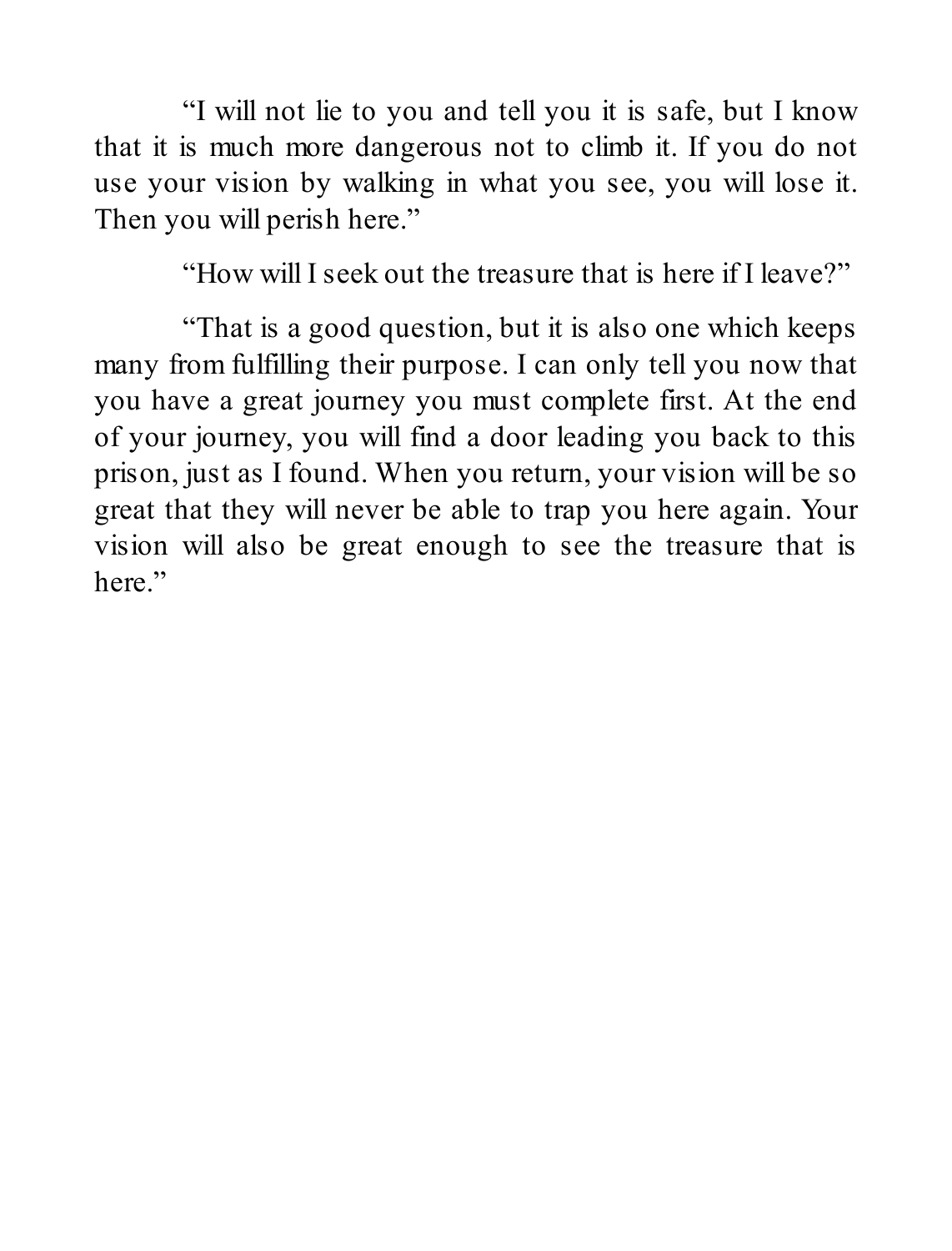# **Chapter 8, The Light**

Stephen turned and looked again at the wall. "I still feel great fear," he lamented. "I don't know if I can do it." "You have vision, but you lack faith. Vision and faith must work together," I said. "There is a reason why your faith is weak."

"Please tell me what it is! Is there something that will help my faith to grow as my vision increases?"

"Yes. Faith comes from knowing who Wisdom really is. You must know His true name. Just knowing His name will give you enough faith to get you over that wall to freedom. The better you get to know His name, the greater the obstacles and barriers you will be able to overcome on your journey. One day you will know His name well enough to move any mountain."

"What is His name?" Stephen almost begged.

"His name is Jesus."

Stephen looked at the ground, and then up in the air as disbelief seemed to come over him. I watched as the struggle went on between his heart and his mind. Finally he looked at me again, and to my great relief, he still had hope in his eyes. I knew that he had listened to his heart.

"I suspected it," he said. "In fact, the whole time you were talking, I somehow knew that you were going to say that. I also know that you are telling me the truth. But I have some questions. Can I ask them?"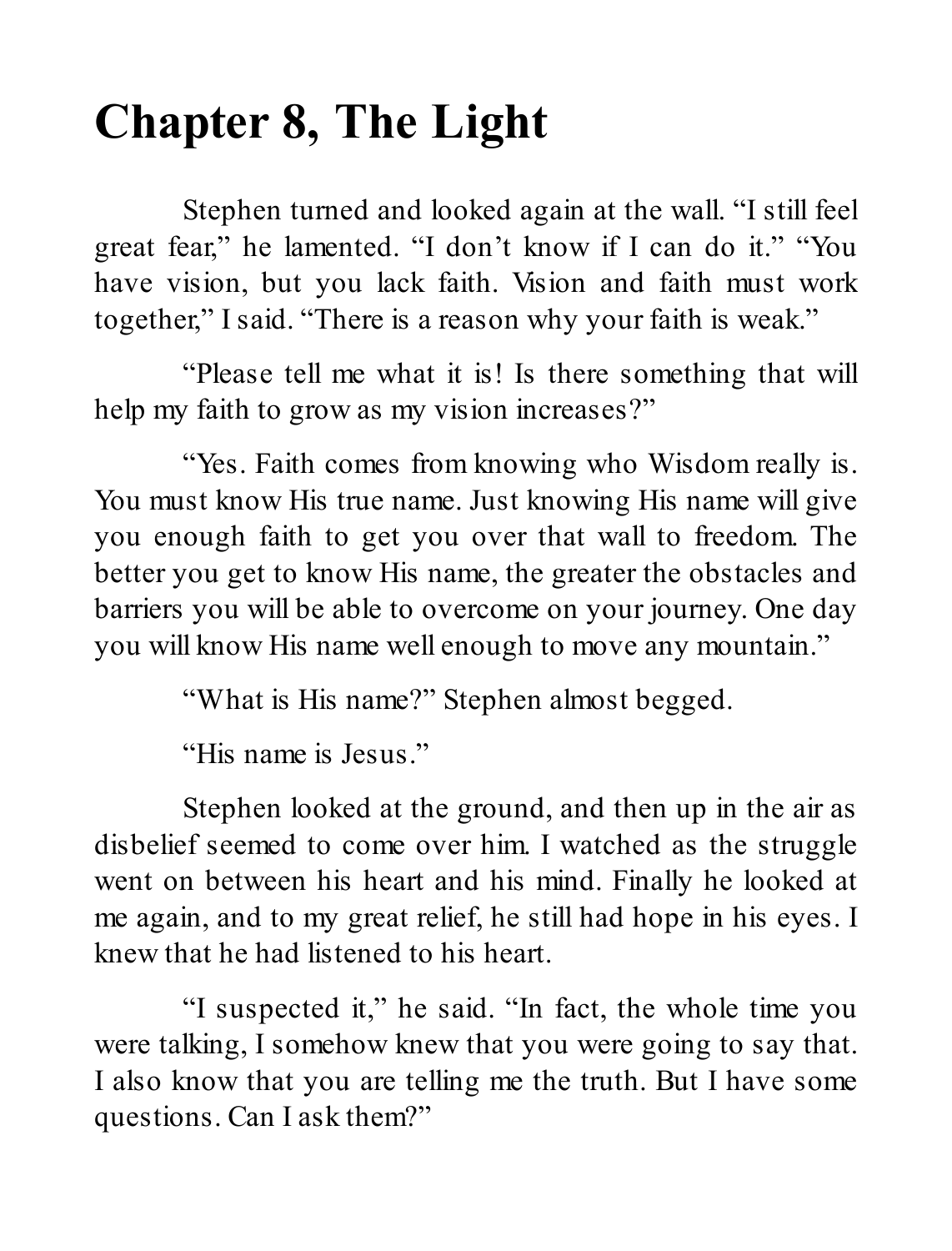"Of course."

"I have known many people who use the name of Jesus, but they are not free. In fact, they are some of the most bound people that I know here. Why?"

"That is a good question, and I can only tell you what I have learned on my own journey. I think that every case is different, but there are many who know His name, but do not know Him. Instead of drawing closer to Himand being changed by seeing Him as He is, they try to make Him into their image. Knowing the name of Jesus is much more than just knowing how to spell it or say it. It is knowing who He really is. This is where true faith comes from."

I could still see doubt in Stephen's eyes, but it was the good kind of doubt—the kind that wants to believe rather than the kind that wants to disbelieve. I continued.

"There are others who really love Jesus and start to sincerely get to know Him, but they also remain prisoners. These are the ones who let the wounds or mistakes suffered on the journey turn them back. These have tasted freedom, but they returned to prison because of disappointments or failures. You can easily recognize them because they are always talking about the past instead of the future. If they were still walking by their vision, they would not always be looking backward."

"I have met many of those," Stephen remarked.

"You need to understand something if you are ever going to have this question answered. If you are to fulfill your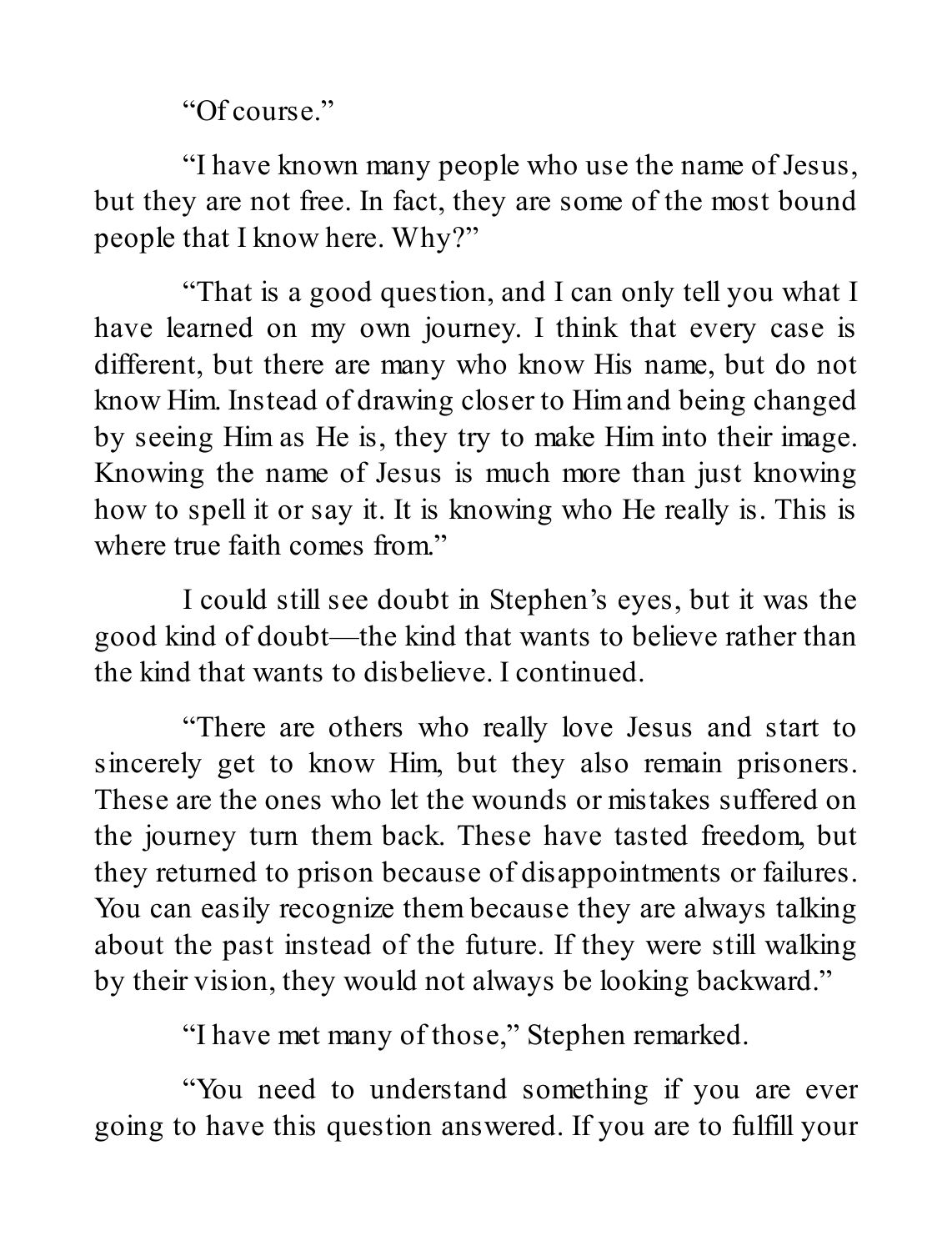destiny, you cannot be overly discouraged or encouraged by others who use the name of Jesus. We are not called to place our faith in His people, but in Him. Even the greatest souls will disappoint us at times because they are still human.

"Many who are like those I just described can also become great souls. Vision and faith can be restored, even in those who have become the most discouraged and disappointed. As a treasure hunter, this is your job. We cannot discard any human being—they are all treasures to Him. However, to really know Him and walk in true faith, you must not judge Him by His people, either the best or the worst," I shared. "I always thought of Jesus as the white man's God. He never seemed to do much for our people."

"He is not a white man's God—He was not even white Himself! But neither is He a black man's God. He created all and He is the Lord of all. When you start to see Him as the God of any one group, you have greatly reduced who He is, and you have greatly reduced your own vision."

### **Faith And Obedience**

I watched silently as Stephen wrestled with many other things in his heart. I continued to feel the presence of Wisdom, and I knew that He could explain all things much better than I could. Finally Stephen looked up at me, with the light shining brighter than ever in his eyes.

"I know that all of the questions that I have been wrestling with really do not have anything to do with who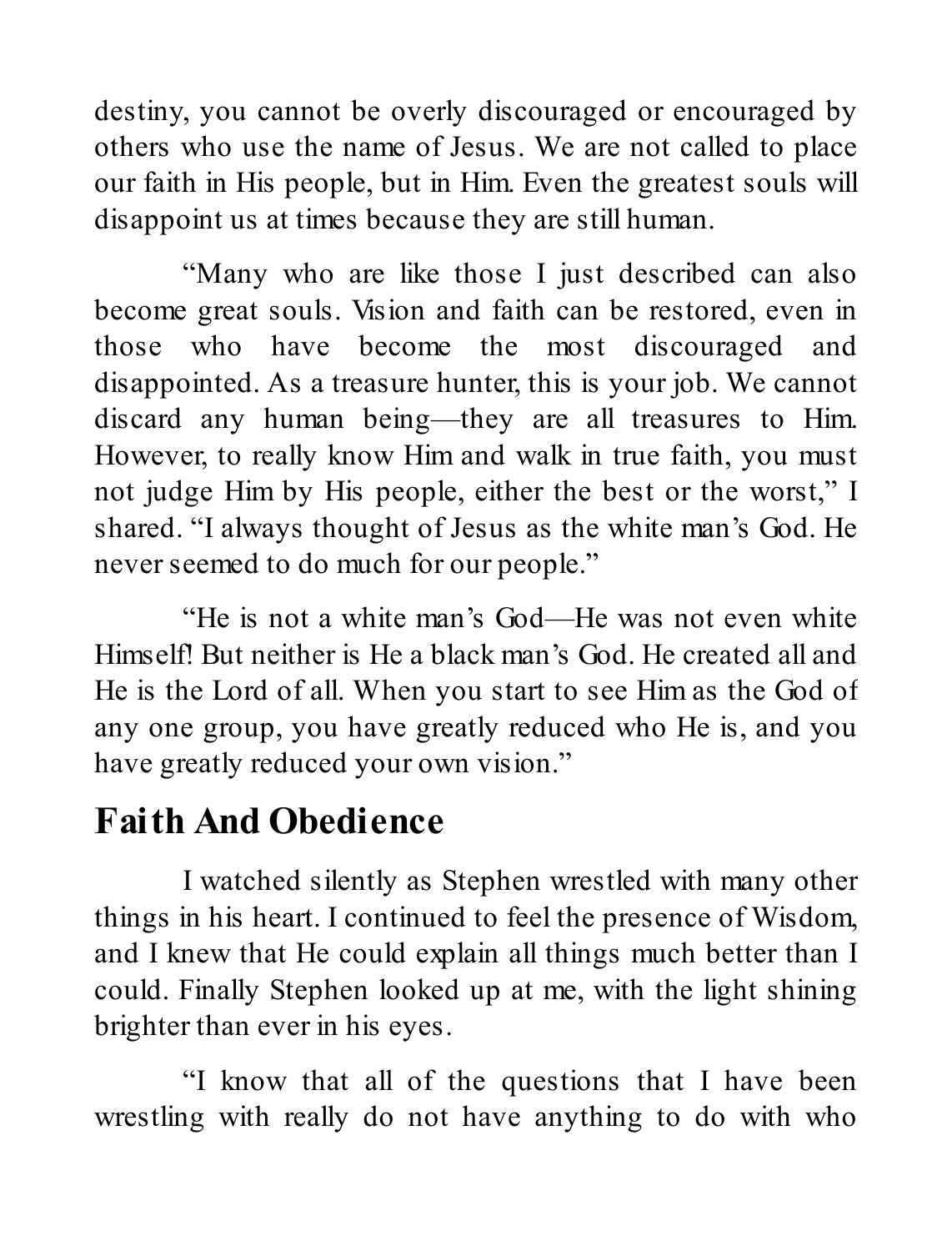Jesus really is, but who people have said He is. I know what you are saying is true. I know that Jesus is the One who gave me vision and that He is Wisdom; I must find out for myself who He really is; I must seek Him; I must serve Him. I also know that He has sent you here to help me get started.

"Wisdom is here now," I began. "You heard Him when I spoke, just as I heard Him speaking through you. You already know His voice. He is your Teacher. He will speak to you through many different people, sometimes even through those who do not know Him. Be quick to hear and obey what He says. Faith and obedience are the same. You do not have true faith if you do not obey, and if you have true faith you will always obey.

"You said that you will serve Him. That means that you will no longer live for yourself, but for Him. In the presence of Wisdom, you know the difference between what is right and what is wrong. When you come to know Wisdom, you will also understand what is evil. You must renounce the evil that you have done in the past, as well as that which comes to tempt you in the future.

"You cannot live as others do. You are called to be a soldier of the cross. When you embraced His name and the truth of who He is; when that great light came into your eyes; when the peace and satisfaction began to flood your soul just a few moments ago, you were born again and began a new life. Wisdom has been speaking to you for some time, guiding you and teaching you, but now He lives in you. He will never leave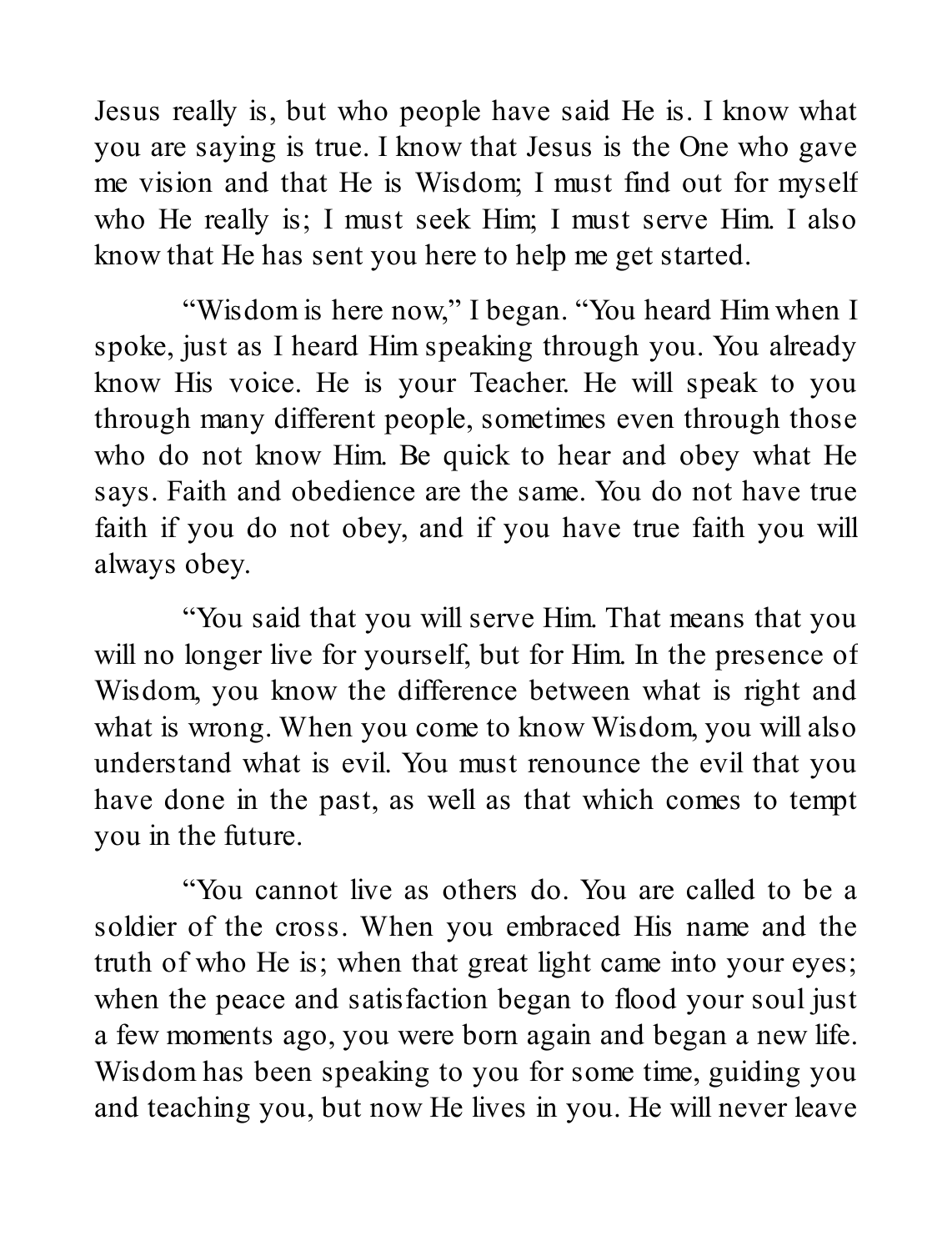you again. But He is not your servant, you are His."

"I do feel Him!" Stephen acknowledged. "But how I would love to see Himagain!"

"You can see Him with the eyes of your heart at any time. This is also your call—to see Him more clearly and to follow Him more closely. That is what the journey is for. On your journey, you will learn about His name, and the power of the cross. When you have been trained, you will return here in that power, and you will help to set many of these captives free."

"Will you still be here?"

"I do not know. Sometimes I will have work to do here, and sometimes I will have work to do helping others on their journeys. I might meet you again out there where you are going. I am also still on my own journey. This is part of it. On your journey, there will be many doors that you must go through. You never know where they will lead. Some may bring you back here. Some doors may take you into the wilderness which all must travel through. Some lead to glorious heavenly experiences, and it is tempting to always look for those doors, but they are not always the ones we need to help us fulfill our destiny. Do not choose doors by their appearance, but always ask Wisdomto help you."

Stephen turned his gaze upon the wall. I watched a smile appear.

"I can climb that wall now," he said. "I even look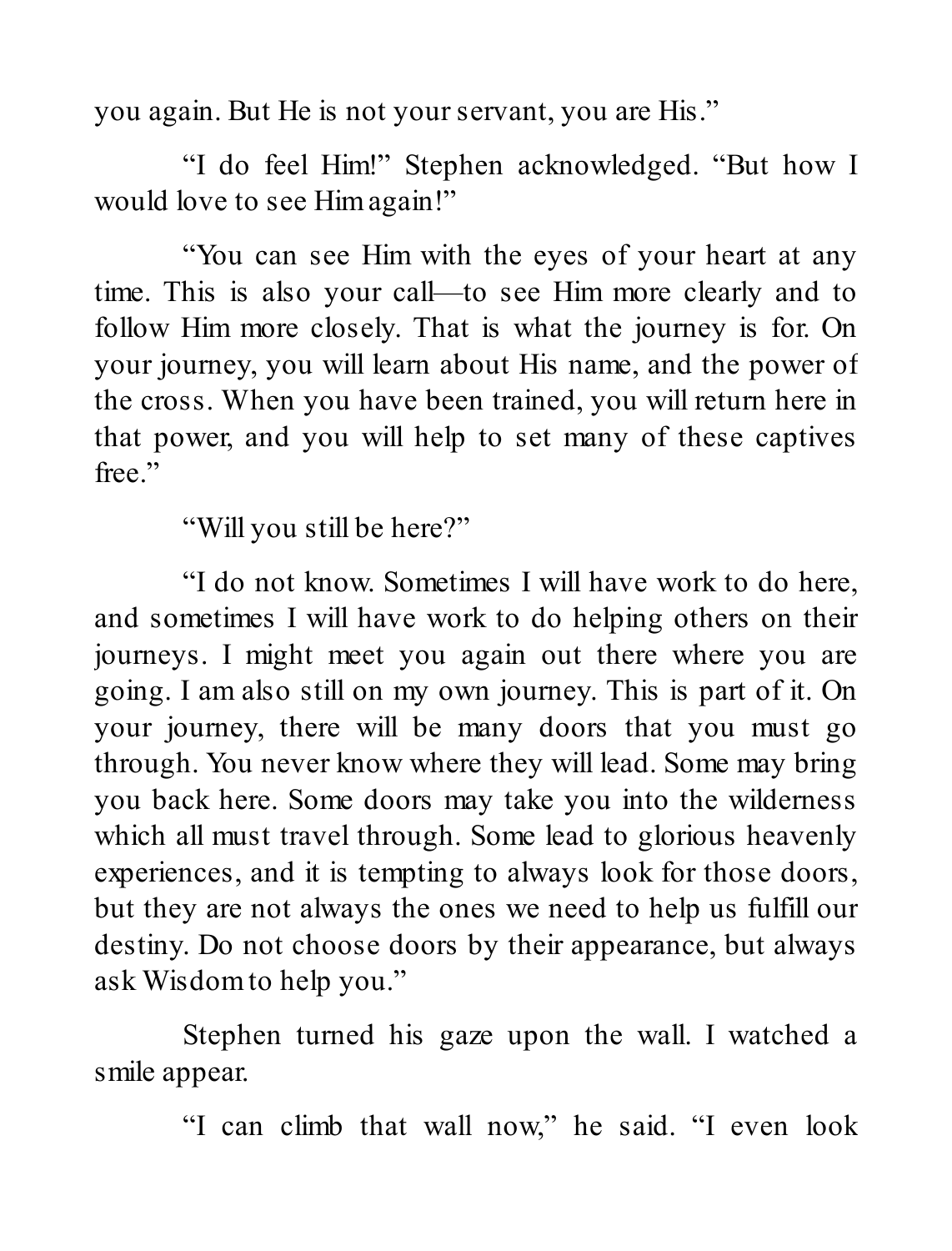forward to the challenge. I must admit that I still feel the fear, but it does not matter. I know that I can climb it, and I cannot wait to see what is behind it. I know that I am free. I am no longer a prisoner!" I walked with Stephen to the first fence. He was surprised to discover that there were not only holes in it, but that wherever he touched them, the fences would fall apart in his hand, making other holes. "What are these fences made of?" he asked.

"De I explained. "Every time someone escapes through them, a hole is made for others to go through. You can go through the holes that are already here or make one yourself."

Stephen chose a place that was thick with barbed wire, stretched out his arms and walked straight into it, opening a large hole as he went. I knew that he would one day return here and lead many others out through the hole he was now making. Watching him was sheer joy. I felt the presence of Wisdom so strongly that I knew I would see Him if I turned around. I did, and I was right. The great joy I was experiencing could be seen on His face as well.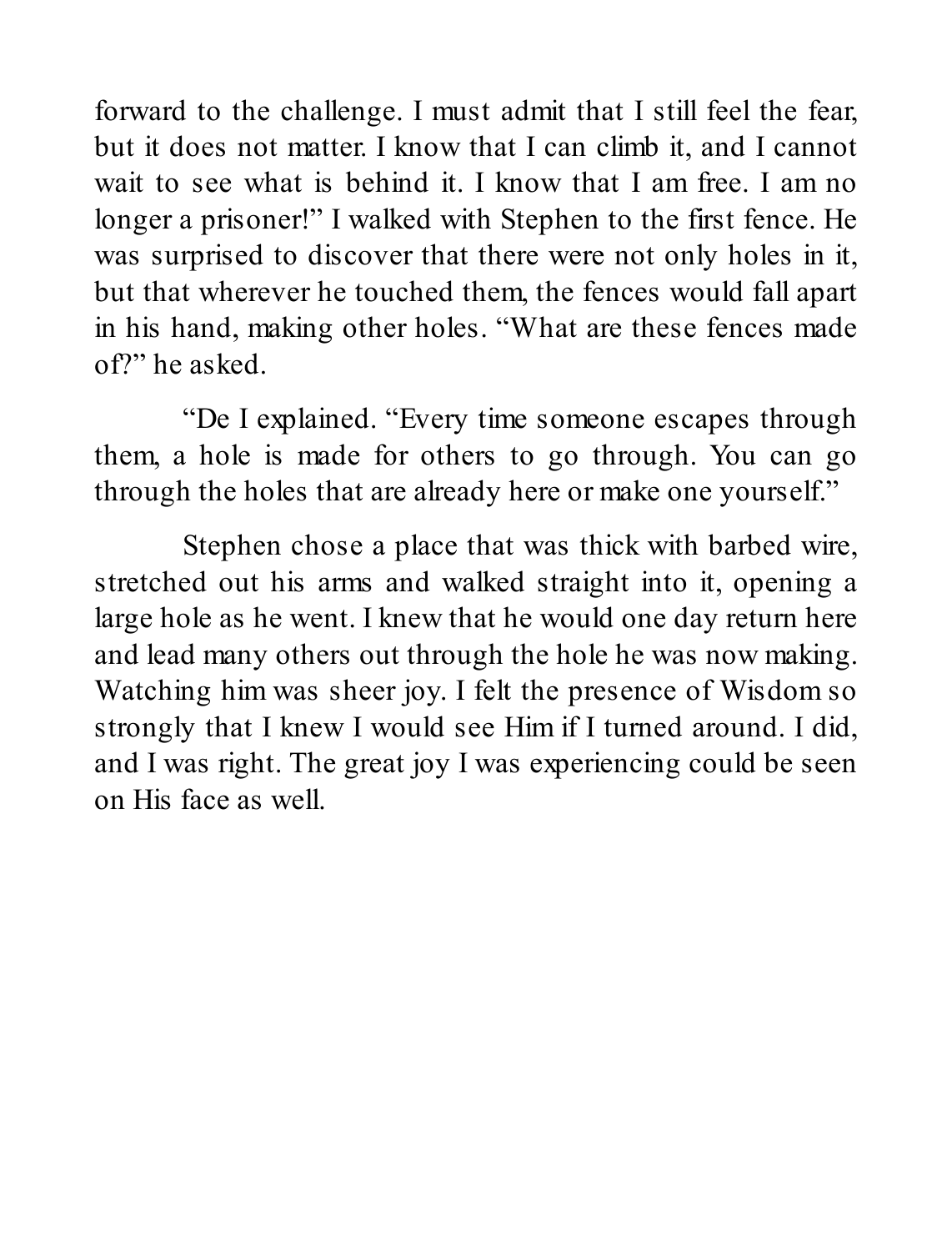## **Chapter 9, Freedom**

As I stood next to Wisdom watching Stephen walk through the fences, he called out, "What is the wall made of?" "Fear."

I watched Stephen stop and look at the wall. It was huge. Many never got past the fences, and I knew that this was a crucial test for Stephen.

Without looking back, he called out again, "Will you help me climb it?"

"I can't help you," I responded. "If I try to help you, it will only take you twice as long and be even harder. To conquer your fears, you must face themalone."

"The more I look up at it the worse it seems," I heard Stephen say to himself.

"Stephen, you have made your first mistake."

"What did I do?" he cried out dejectedly, already full of fear.

"You stopped."

"What do I do now? I feel like my feet are too heavy to move."

"Look at the hole you made in the fences," I said. "Now look at the top of that wall, and start walking. When you get to the wall, keep going. Do not stop to rest. There is no rest to be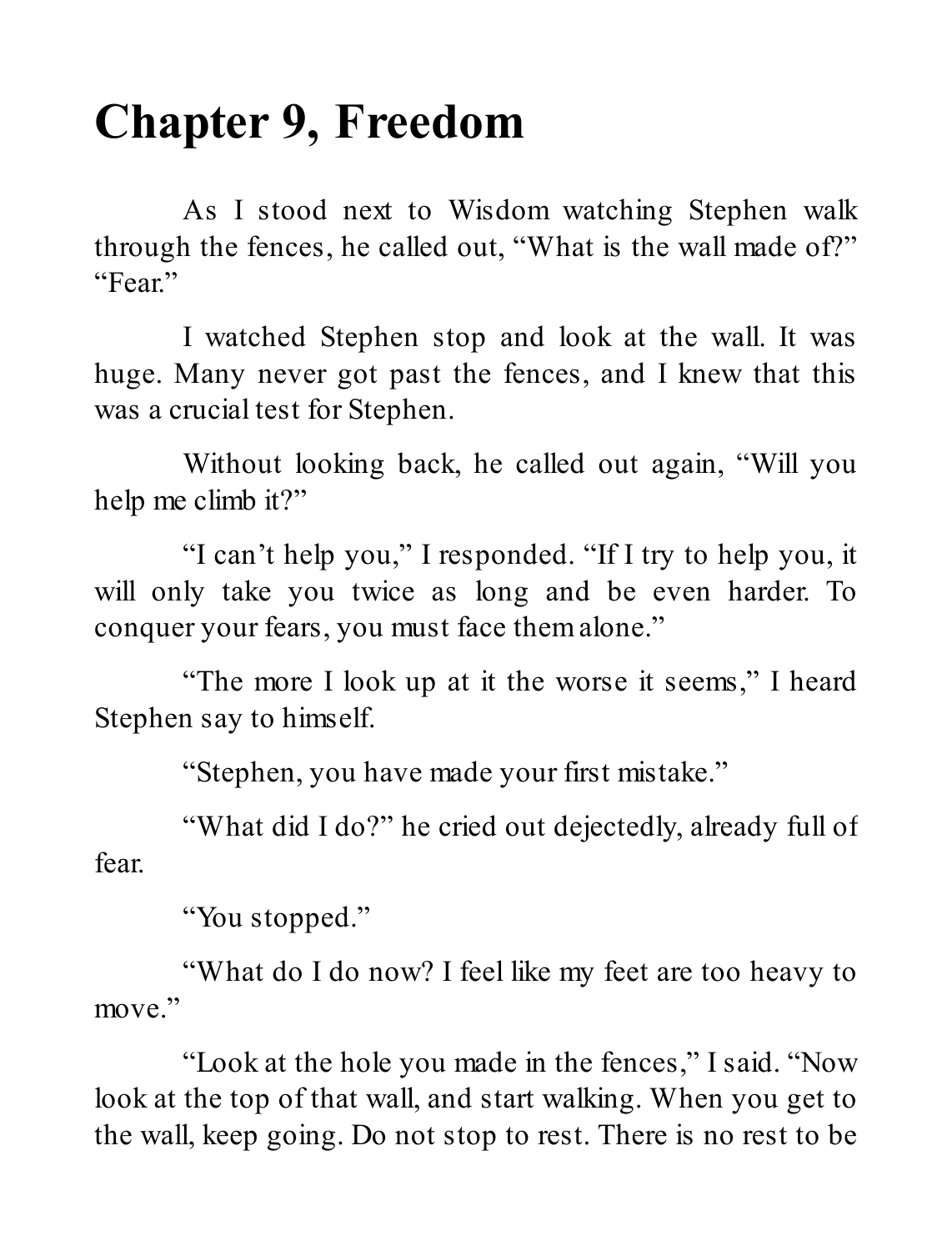found by hanging on the side of that wall, so just keep climbing until you get to the top."

To my great relief, he started moving forward again. He was going much slower, but he was moving. When he got to the wall, he began to climb, slowly but steadily. When I knew that he was going to make it, I went to the wall and quickly climbed it so that I could meet himon the other side.

I knew Stephen would be thirsty, so I waited for him by a stream. When he got there, he was a little surprised to see me, but very glad. I was just as surprised to see the change in him. Not only were his eyes shining more brightly and clearly than ever, but he walked with a confidence and nobility that was stunning. I had seen him as a soldier of the cross, but I had not seen him as the great prince who he obviously was called to be.

"Tell me about it," I said.

"It was so hard to start walking again and then to keep walking, I knew that if I ever stopped, it might be too hard to ever start again. I thought about the ones you told me of, the ones who knew the name of the Lord, but had never climbed that wall to walk in faith in His name. I knew that I could become one of them. I decided that even if I fell, even if I died, I would rather die than stay in that prison. I would rather die than not see what is on this side and not make the journey that I am called to make. It was hard, even harder than I thought, but it is already worth it." "Here, drink from this stream. You will find all of the water and food that you need on the journey.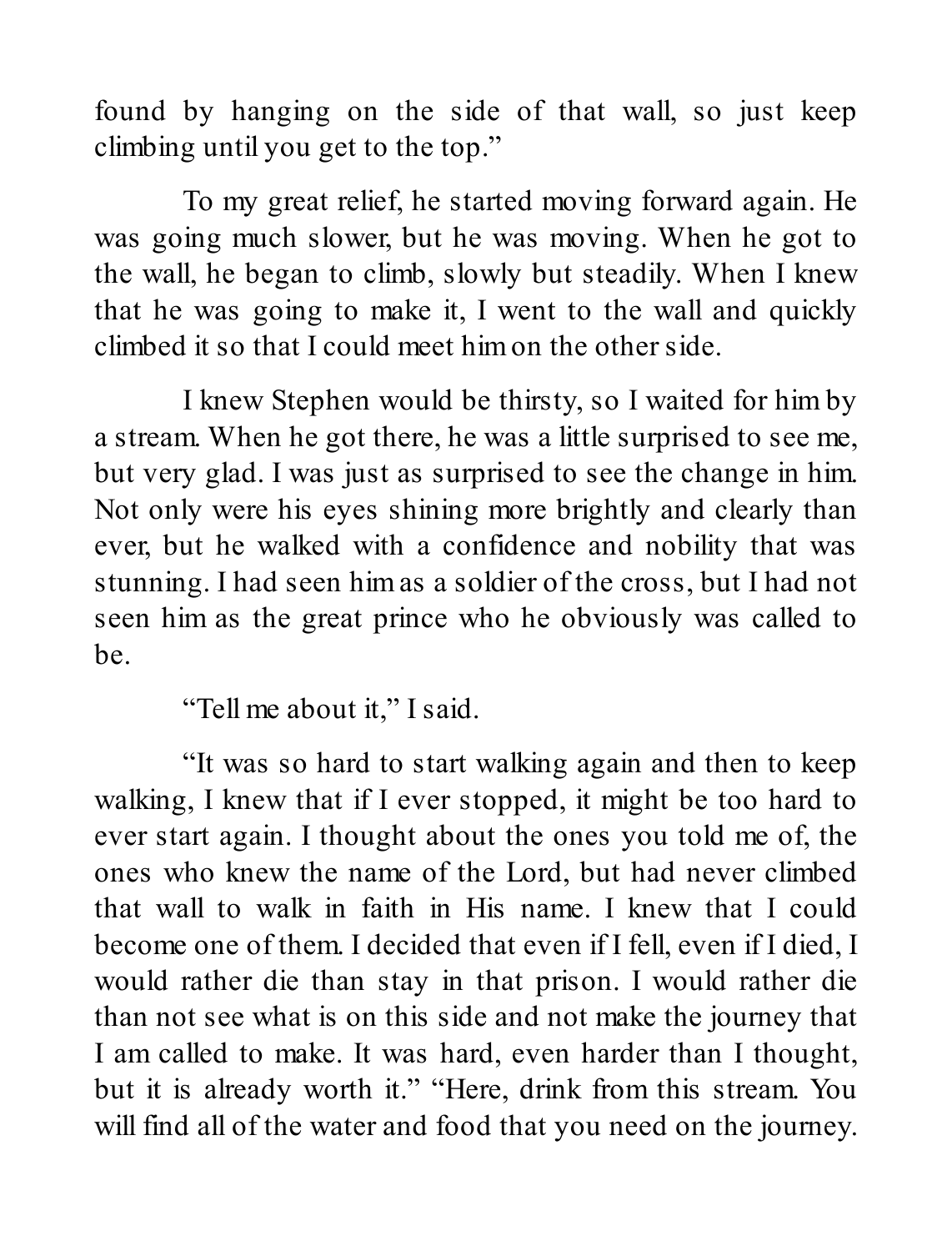It will always be there when you really need it. Let the hunger and thirst keep you moving. When you find the refreshments, rest for as long as they last, and then keep going."

He drank quickly and then stood up, anxious to move on.

"I will not see you again for a time, so there are a few things that I must tell you now that will help you on the journey."

Stephen looked at me with a focus and brightness that was marvelous. Those who have known the greatest bondage will love liberty the most, I thought. I directed himto look at the highest mountain that we could see.

"You must now climb that mountain. When you get to the top, look for as far as you can see. Mark well what you see, and look for the path that will lead you to where you are going. Make a map of the way in your mind. That is where you are called to go." "I understand," he replied. "But can it be seen from one of these lower mountains? I'm no longer afraid of climbing, but I amanxious to get on with the journey."

"You can see places from these lower mountains and get to those places much faster. You could choose to do that. It will take longer and be much harder to climb that high mountain, but from there you will be able to see much farther and see something much greater. The journey from the high mountain will also be more difficult and take longer. You are free, and you can choose either journey."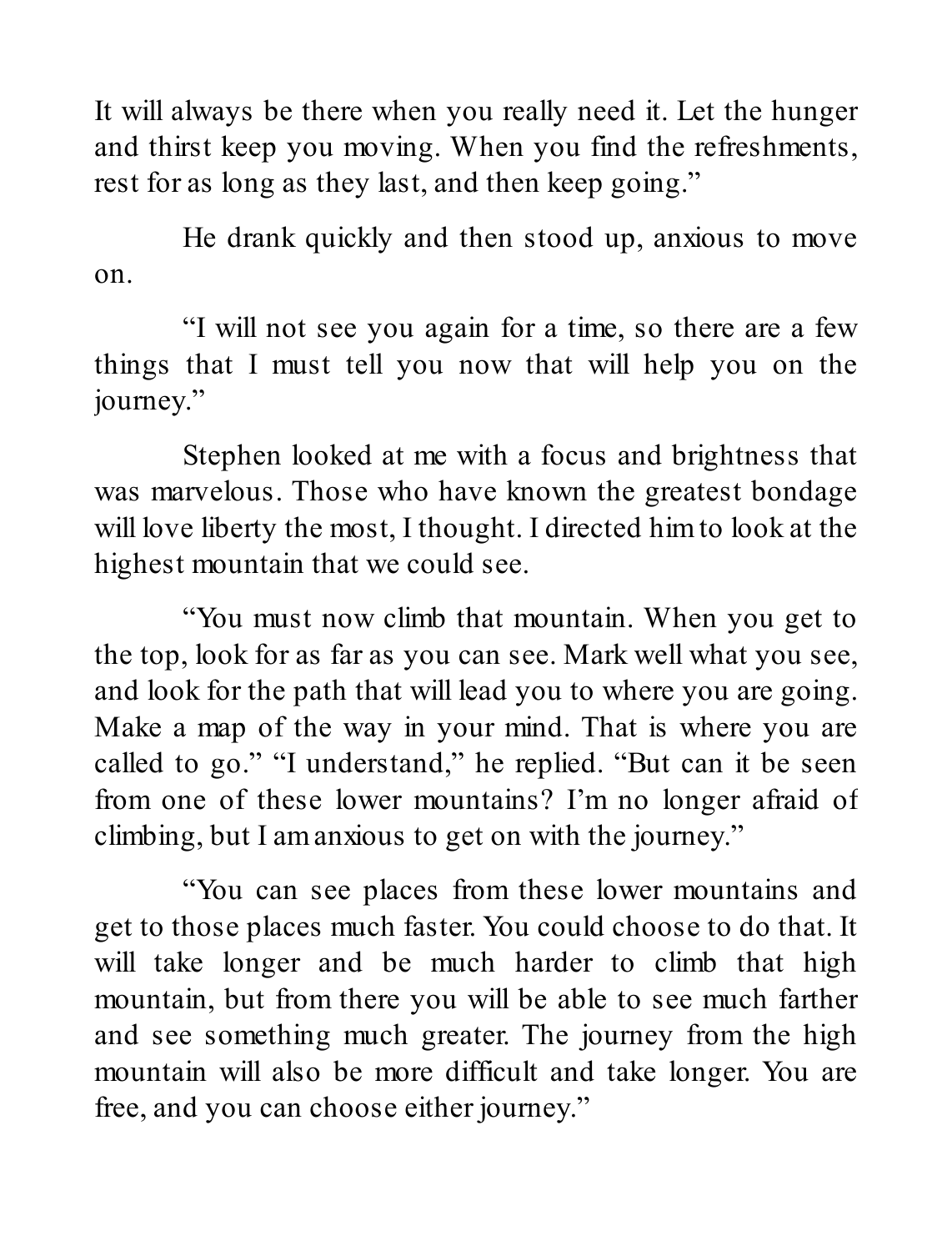"You always take the highest mountain, don't you?" Stephen asked.

"I know now that it is always the best, but I cannot say that I have always chosen the highest mountain. I have often chosen the easiest, quickest way, and I was always sorry when I did. I now believe that it is wisdom to always choose the highest mountain to climb. I know that the greatest treasure is always at the end of the longest, most difficult journey. I think that you, too, are that kind of treasure hunter. You have overcome great fear. Now is the time to walk in great faith."

"I know that what you are saying is true, and I know in my heart that I must climb the highest mountain now or I will always choose that which is less than I could have had. I am just so anxious to get going and arrive at my destination." "Faith and patience go together," I responded. "Impatience is really a lack of faith. Impatience will never lead you to the highest purposes of God. Good can be the greatest enemy of best. Now is the time to establish a pattern in your life of always choosing the highest and best. This is the way to remain close to Wisdom." "What else are you supposed to tell me before I go?" Stephen asked, sitting on a rock, wisely choosing to be patient and receive all that he needed to know before he left. I thought that he might already know Wisdom better than I knew Him.

### **AWarning**

"There is another wisdom that is not the wisdom of God, and there is another one who calls himself 'Wisdom' He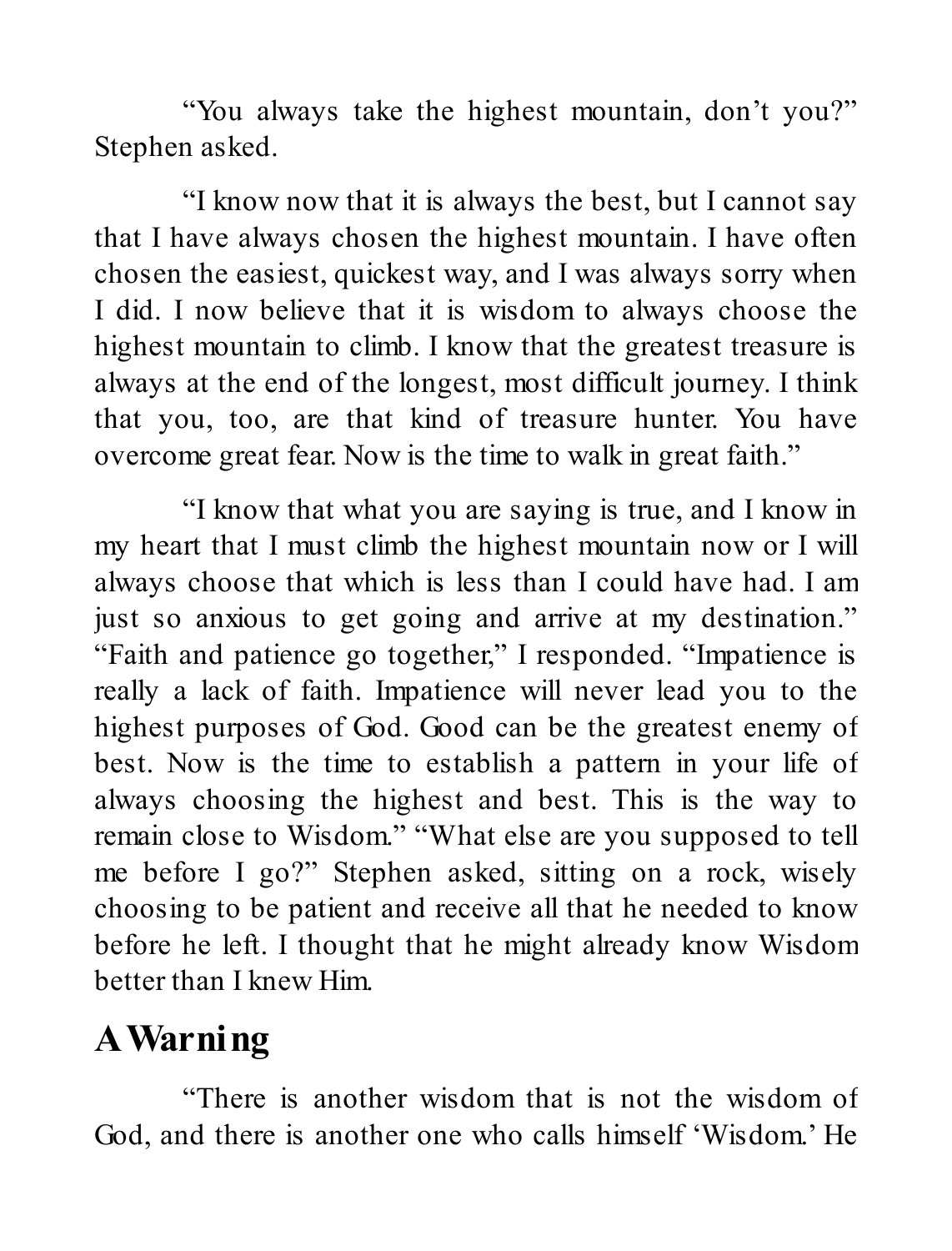is not Wisdom; he is our enemy. He can be difficult to recognize because he tries to appear as Wisdom, and he is very good at it. He comes as an angel of light, and he usually brings truth. He will have a form of truth, and he has wisdom, but it has taken me a long time to be able to distinguish them from the Truth and the Wisdom. I have learned that I can still be fooled by him if for one moment I start to think that I can't. Wisdom has told me that we can never outsmart the enemy our defense is to learn to first recognize, and then resist him."

Stephen's eyes were wide as that "knowing" look came over him. "I know who you are talking about!" he interjected.

"I met a lot of people in the prison who followed that one. They were always talking about a higher wisdom, a higher knowledge. They always seemed like noble, fair people, but they felt foul. Whenever I told them about Wisdom, they said that they knew 'Wisdom' too, and that he was their 'inner guide.' However, when I listened to them, I did not feel I was being led to freedom like they said, but rather to an even stronger bondage in that prison. I just felt darkness around them, not like the light I felt when I talked with Wisdom. I knew they were not the same." "The true Wisdomis Jesus. You know that now. True wisdom is to seek Him. Any wisdom that does not lead you to Jesus is a false wisdom. Jesus will always set you free. The false 'Wisdom' will always lead you to bondage. However, true freedom often looks like bondage at first, and bondage usually looks like freedom at first." "It's not going to be easy is it?" Stephen lamented.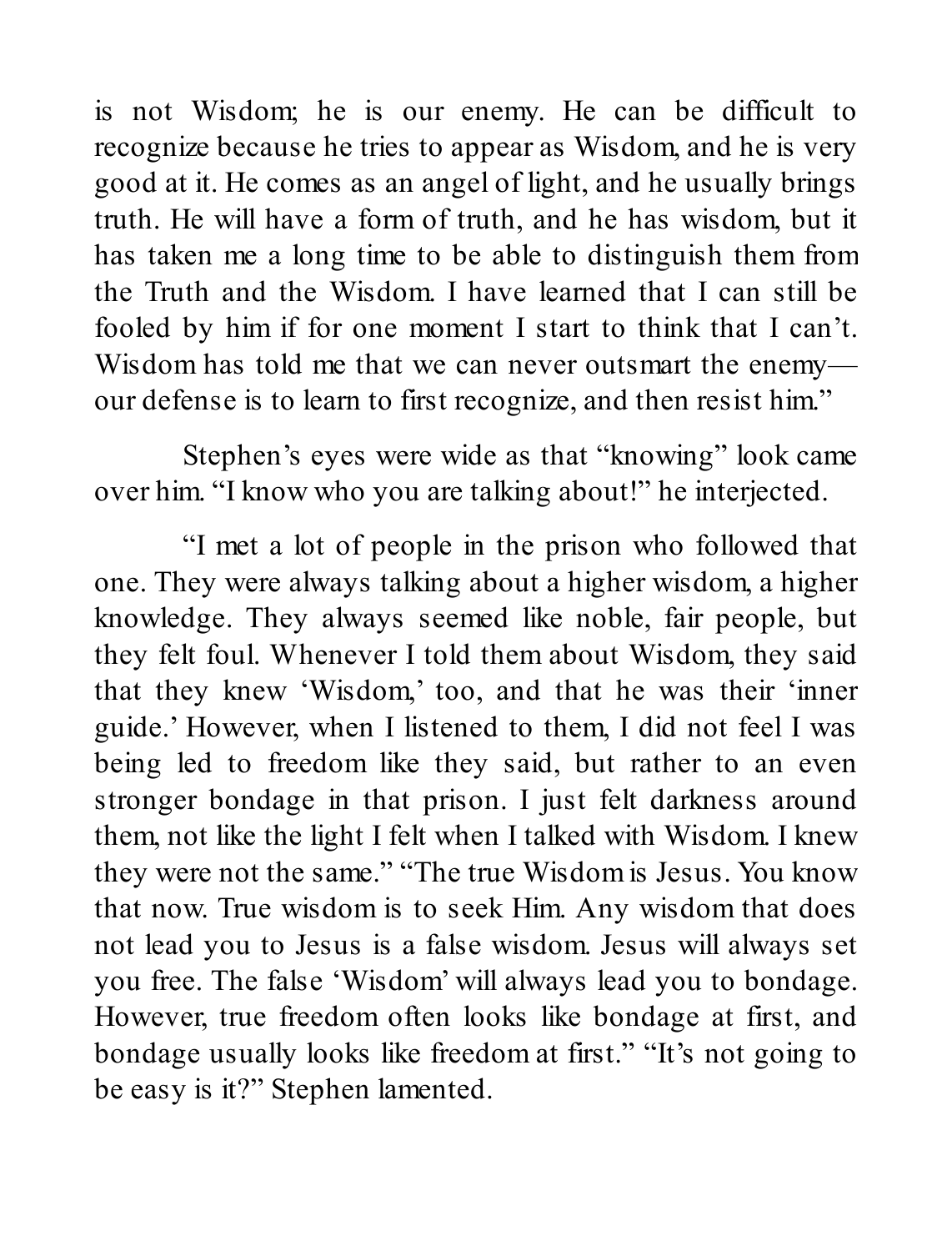"No. It is not going to be easy, and it is not supposed to be. Suspicion is not the same as true discernment, but if you are going to suspect anything, suspect what seems easy. I have not yet found 'easy' through any door or on any path that has been right. Taking the easy way may be the surest way to be misled. You have been called as a soldier, and you are going to have to fight. Right now the whole world is in the power of the false 'Wisdom,' and you will have to overcome the world to fulfill your destiny."

"Already I have had to do things that were harder than anything I have ever done before," Stephen reflected. "But you are right—it is hard, but it is worth it. I have never known such joy, such satisfaction, such hope. Freedom is hard. It is hard to have to choose which mountain I climb. Back there, I knew that I could have chosen to not climb that wall. I felt like the fear of making that choice was the wall inside of me. But once I had made the choice, I knew I would make it over the top. But does it ever become easier?"

"I don't think so, but somehow 'hard' gets to be more fulfilling. There can be no victory without a battle, and the greater the battle, the greater the victory. The more victories you experience, the more you start to look forward to the battles, and you rise even higher to face the bigger ones. What makes it easy is that the Lord always leads us to victory. If you stay close to Him, you will never fail. After every battle, every test, you are much closer to Himand know Himmuch better."

"Will I always feel that darkness when the false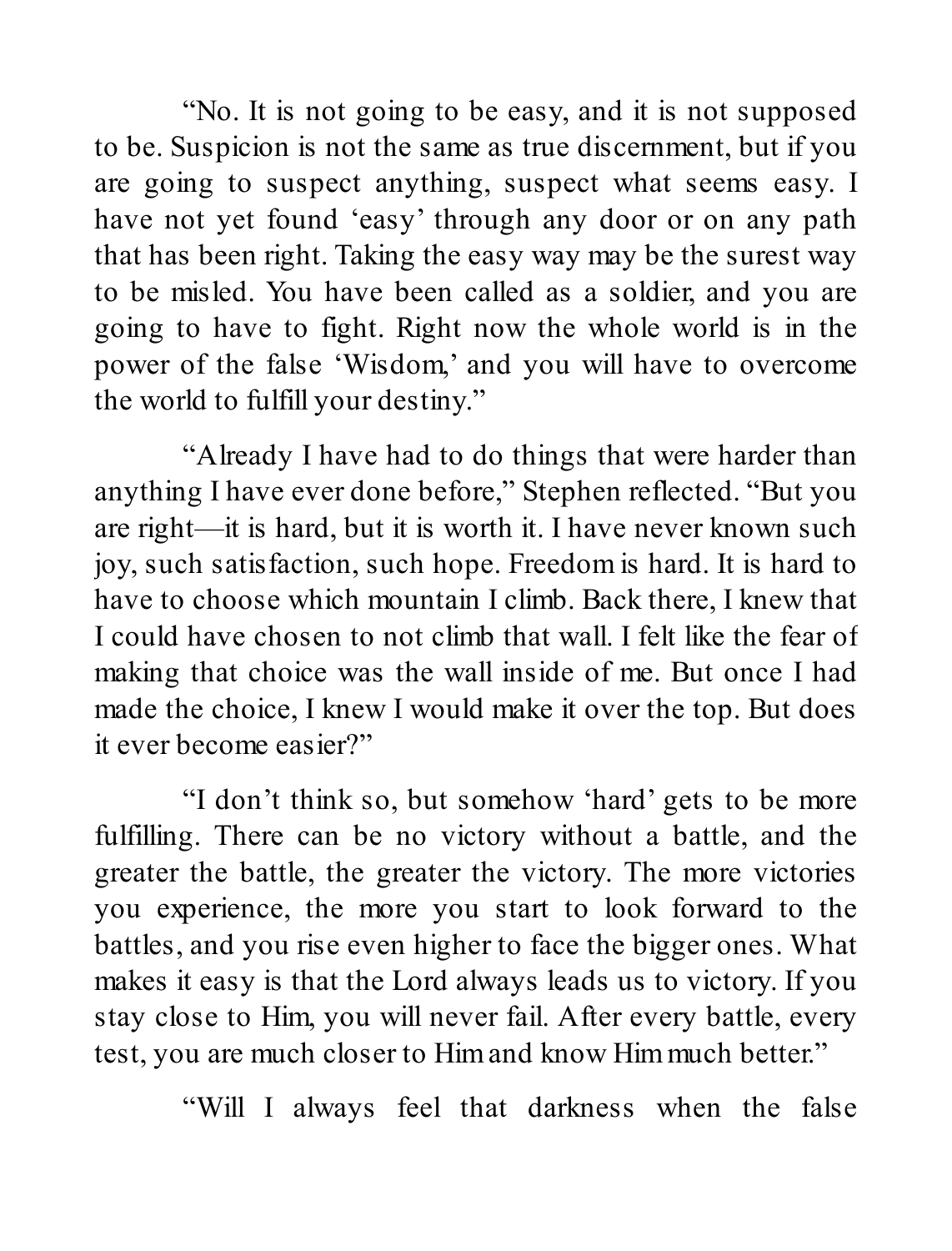'Wisdom'tries to mislead me?"

"I don't know. I do know that the darkness comes when he deceives us into self-seeking. When he deceived the first man and woman into eating from the Tree of the Knowledge of Good and Evil, the first thing they did was to look at themselves. Once the false 'Wisdom' can make us selfcentered, our fall into bondage is sure. The deceiver always tries to get you to seek yourself. The call to fulfill our destiny is not for our sake, but for the Lord's sake and for the sake of His people."

"Has anyone ever made it to their destiny without being tricked?"

"I don't think so. Even the great Apostle Paul admitted to having been foiled by Satan. Peter was tricked a few times that were recorded in Scripture, and we do not know how many other times that were not recorded. But don't be overly concerned about being deceived. That is actually one of his biggest traps. He sidetracks many by having them fear more in his power to deceive than to have faith in the power of the Holy Spirit to lead them into all truth. Those who have fallen into this trap not only fall into increasing bondage to fear, but they will attack anyone who walks in the freedom that comes with faith. I am quite sure that you will not make it far up that mountain before they ambush you."

"And they know the name of Jesus?" Stephen asked, a little confused. "They must have known His name to get over that wall and to have gone that far. I mean, didn't they really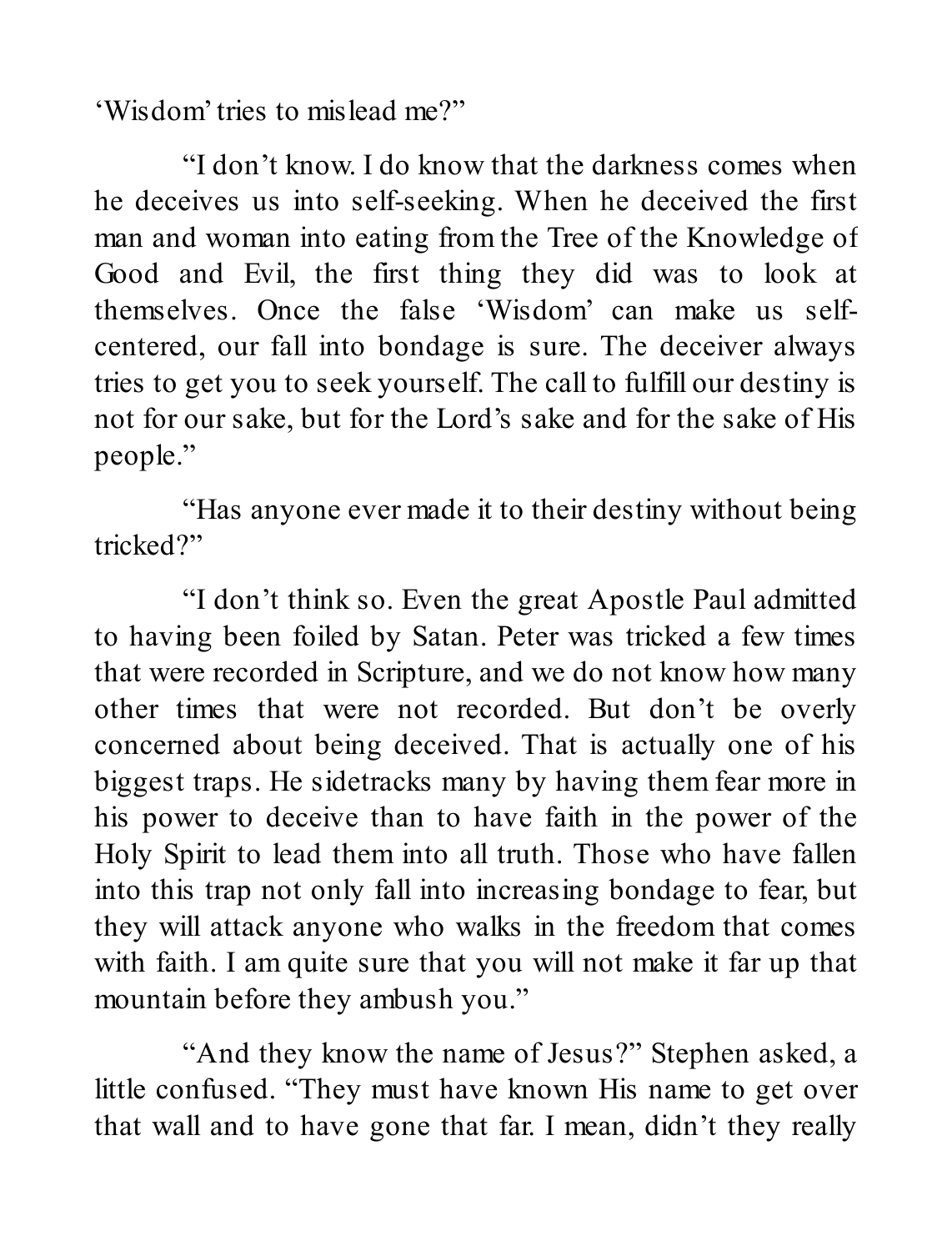know His name once?"

"I am sure they did. But stand and look throughout the valley ahead around every mountain. What do you see?"

"It looks like little prisons. It looks like there are many just like the one I came out of!"

"That's why I was surprised when you told me that Wisdom had said this was the only prison, but after I was there for just a little while I understood what He meant. Look at the high walls. Look at the fences. They are all the same. If you are captured along the way, they will not bring you back here. They know you would choose death over that, but they will take you to one of the other prisons. When you get close to them, it is hard to see that they are prisons from the outside, but inside they are all the same, with people divided and imprisoned by their fears."

"I'm glad you showed them to me," Stephen offered. "I did not even see the prisons when I was looking this way from the top of the wall or when I was looking for the mountain I am to climb. And you think I will be ambushed many times by those who will try to capture me and put me in one of them? And these people will be using the name of Jesus?"

"The Lord, Himself, warns in Scripture that in the last days many will come in His name, claiming that He is indeed the Christ, and yet they will deceive many. Believe me, there are many like that, and I do not believe that most of them know they are deceivers. I can tell you a characteristic I have seen in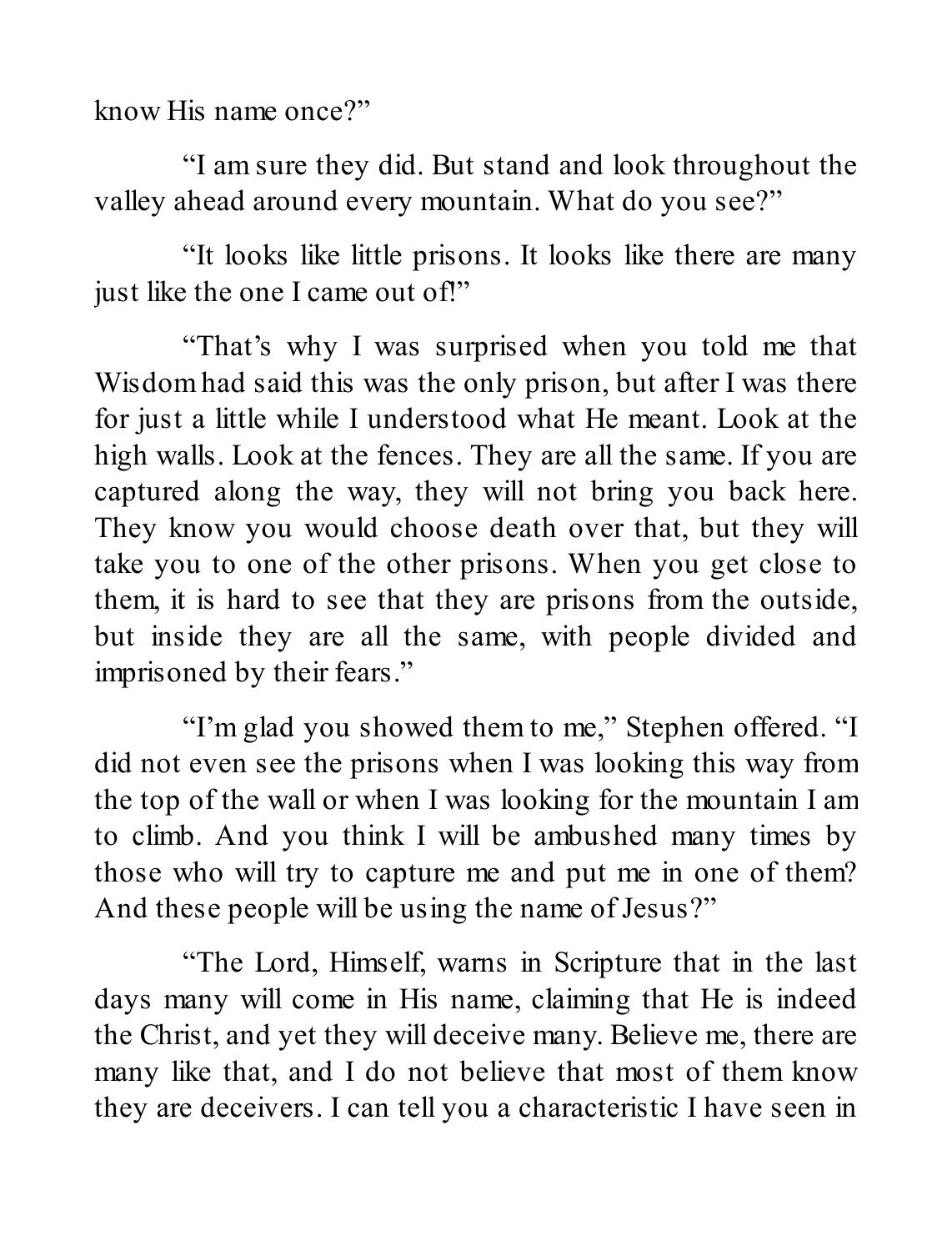all those whom I have met —they quit while on their journey, stopping short of their destiny. It takes faith to keep going, and they chose to follow fear rather than faith. They begin to think that fear is faith and actually see the walls of fear around their prisons as strongholds of truth. Fear will do that to your vision and you can start to see strongholds that way. Few of these people are really dishonest. They are sincere, but they are deceived by one of the most powerful deceptions of all, the fear of deception."

"Should I fight them?"

"I understand your question and have asked it many times myself. They destroy the faith of so many and do far more damage to the sojourners than all of the cults and sects combined. There will be a time when all such stumbling blocks will be removed, but for now they, too, are serving a purpose by making the way harder"

"Wisdom wants it to be harder? It is already so difficult just battling our own fears. Why does He want to make it harder by making us battle all of these fearful people as well?"

"The journey will be exactly as easy or hard as He wants it to be. This life is a temporary journey used to prepare those who will reign with Him over the age to come as sons and daughters of the Most High forever. Every trial is for the purpose of changing us into His image. One of the first things we must learn on this journey is not to waste a single trial, but to seize them as the opportunities that they are. If your path is more difficult, it is because of your high calling."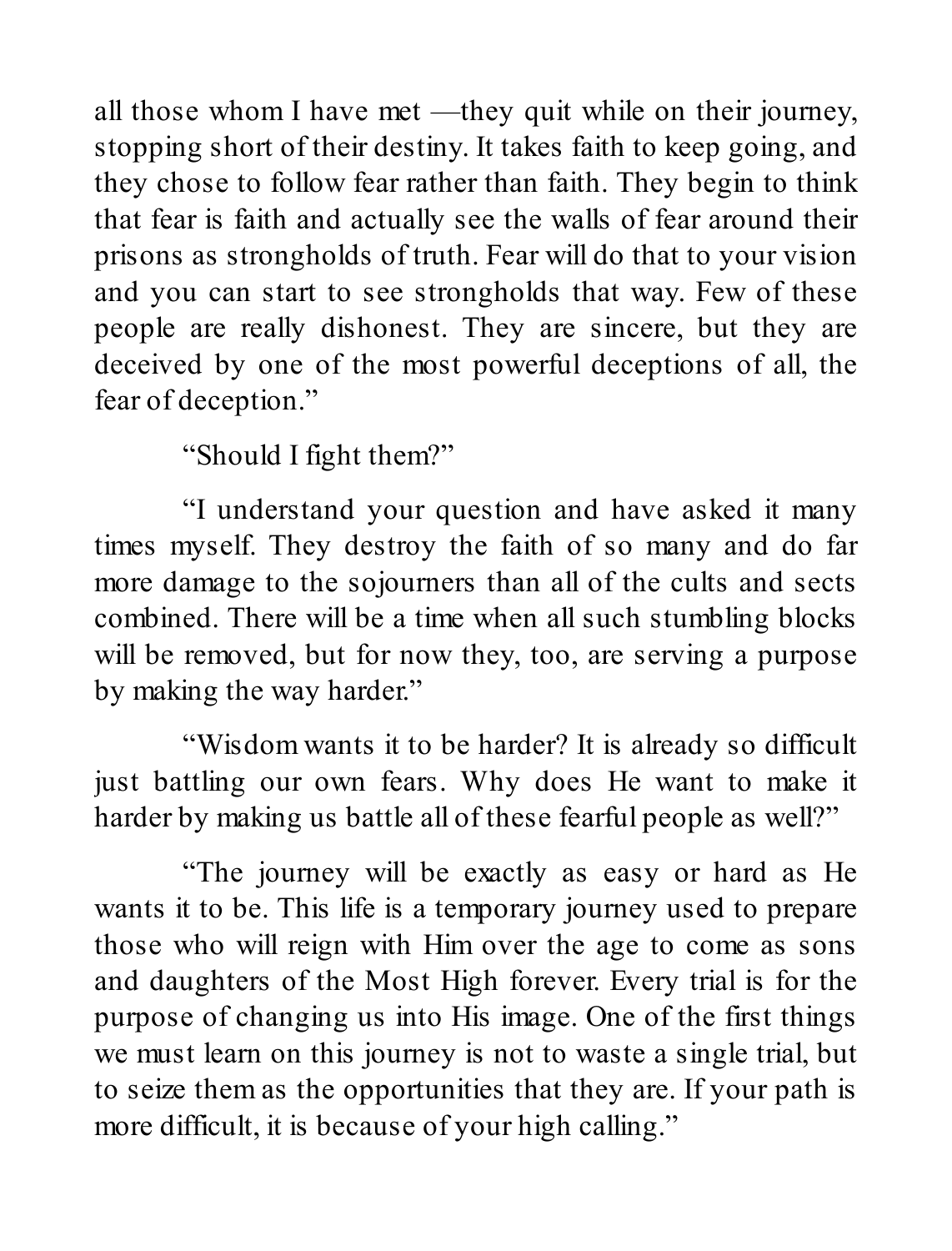### **The Necessity Of Discipline**

"Many are called, but few are chosen. Many will come to the wedding feast, but few will be the bride."

We turned to see Wisdom standing behind us. He appeared as the young athlete that Stephen had come to know. "Run the race that is set before you, and the prize will be greater than you can understand at this time. You know the discipline that it takes to prepare for the race. Now discipline yourself for righteousness. I have called all to run, but few run so as to win. Discipline yourself to win."

Then He was gone.

"Why did He leave?" Stephen asked.

"He said all that needed to be said at this time. He spoke to you of discipline. I would take that to be a most important word for you at this time."

"Discipline. I used to hate that word!"

"He spoke to you about the race. Were you a runner?"

"Yes, I am very fast. I was always the fastest one in my school and was even offered a scholarship to run for a major university."

"I take it that you did not accept it."

"No, I didn't."

"Was it because of a lack of discipline that you did not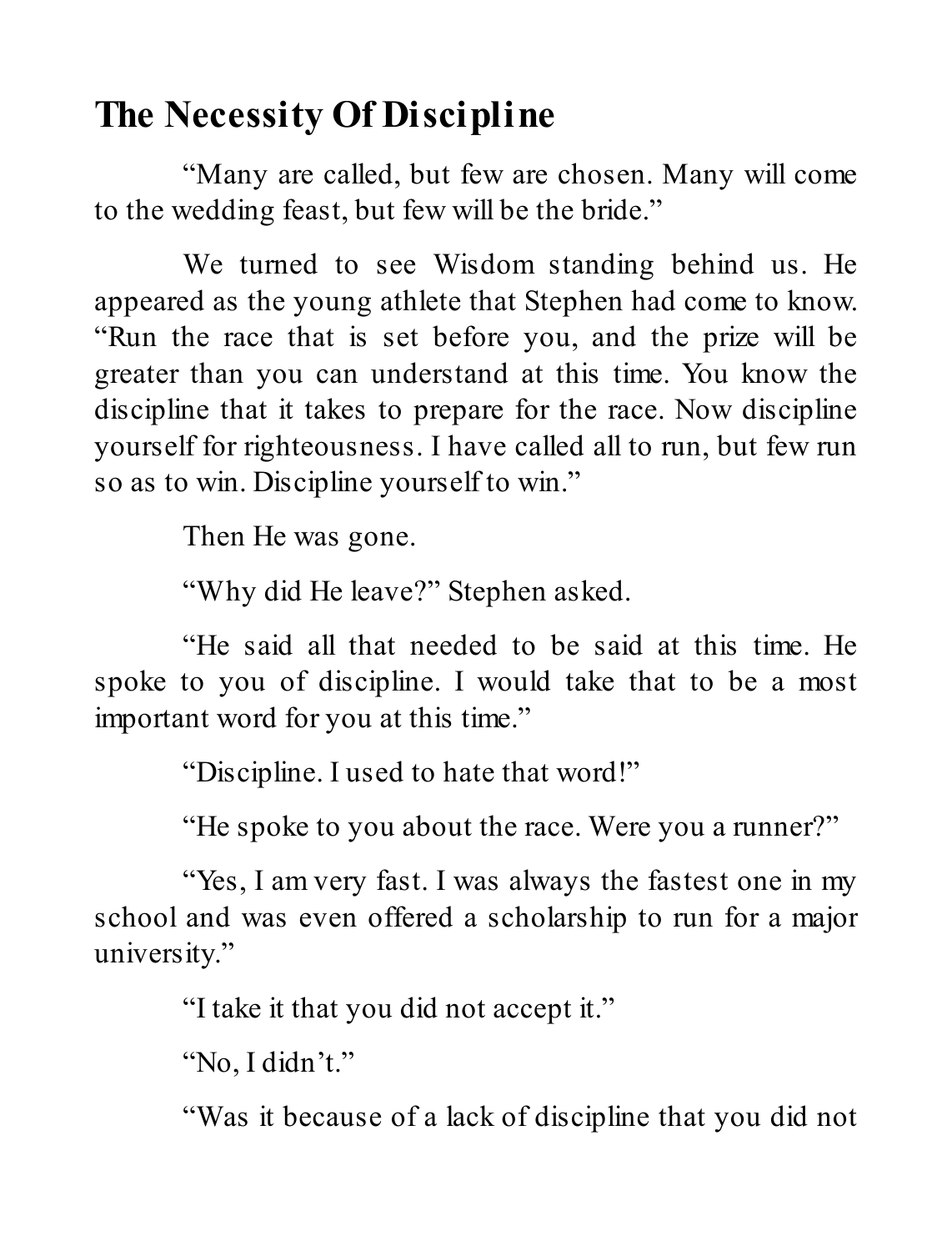go to college?"

"No! It was..." There was a long silence as Stephen looked down at his feet. "Yes, I think it probably was."

"Don't worry about that now. However, you must understand something. Most who are potentially the best in every field or occupation never even become high achievers for the lack of that one thing—discipline. What you are doing now is much more important than track or college. Obviously discipline has been a weakness of yours, and it has cost you much already, but in Christ all things become new. In Him, the very things that have been your greatest weaknesses can become your greatest strengths. You are now His disciple. That means that you are .a disciplined one."

"I know that you are telling me the truth, and I know that this is one race I do not want to lose."

"Do you see the path leading up the mountain?"

"Yes"

"Its name is Discipline. Stay on it if you want to reach the top."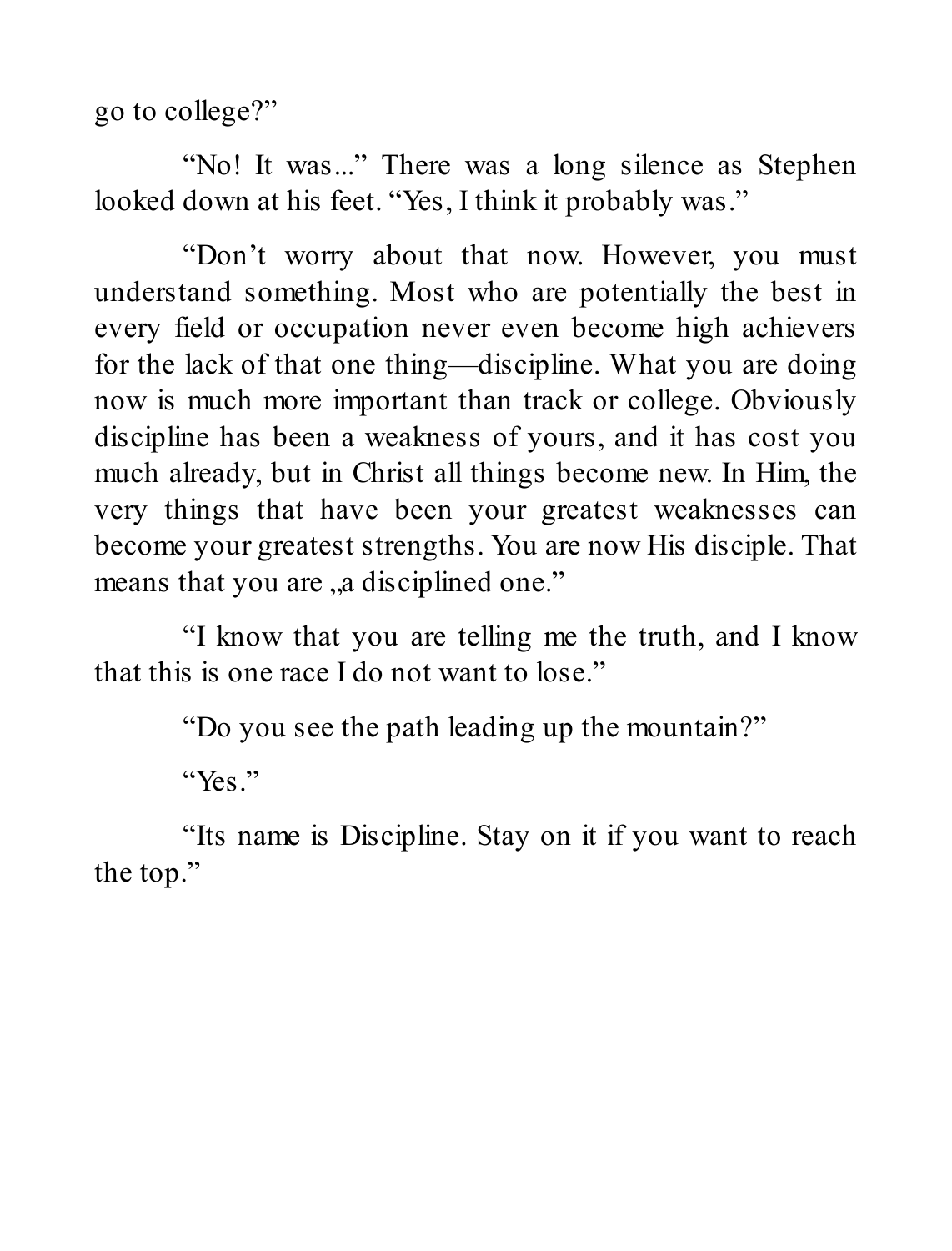## **Chapter 10, The Army**

Suddenly, I was standing on a high mountain overlooking a great plain. Before me, there was an army marching on a wide front. There were 12 divisions in the vanguard that stood out sharply from the great multitude of soldiers who followed behind them. These divisions were further divided into what I assumed to be regiments, battalions, companies and squads. The divisions were distinguished by their banners, and the regiments were distinguished by their different colored uniforms.

Battalions, companies and squads were distinguished by such things as sashes or epaulets that each different group wore. All wore armor that was polished silver, shields that appeared to be pure gold, and weapons that were both silver and gold. The banners were huge, 30 to 40 feet long. As the soldiers marched, their armor and weapons flashed in the sun like lightening, and the flapping of the banners and the tread of their feet sounded like rolling thunder. I did not think that the earth had ever witnessed anything like this before.

Then I was close enough to see their faces—male and female, old and young from every race. There was a fierce resolution on their faces, yet they did not seem tense. War was in the air, but in the ranks I could sense such a profound peace that I knew that not a single one feared the battle to which they were marching. The spiritual atmosphere that I felt when close to themwas as awesome as their appearance.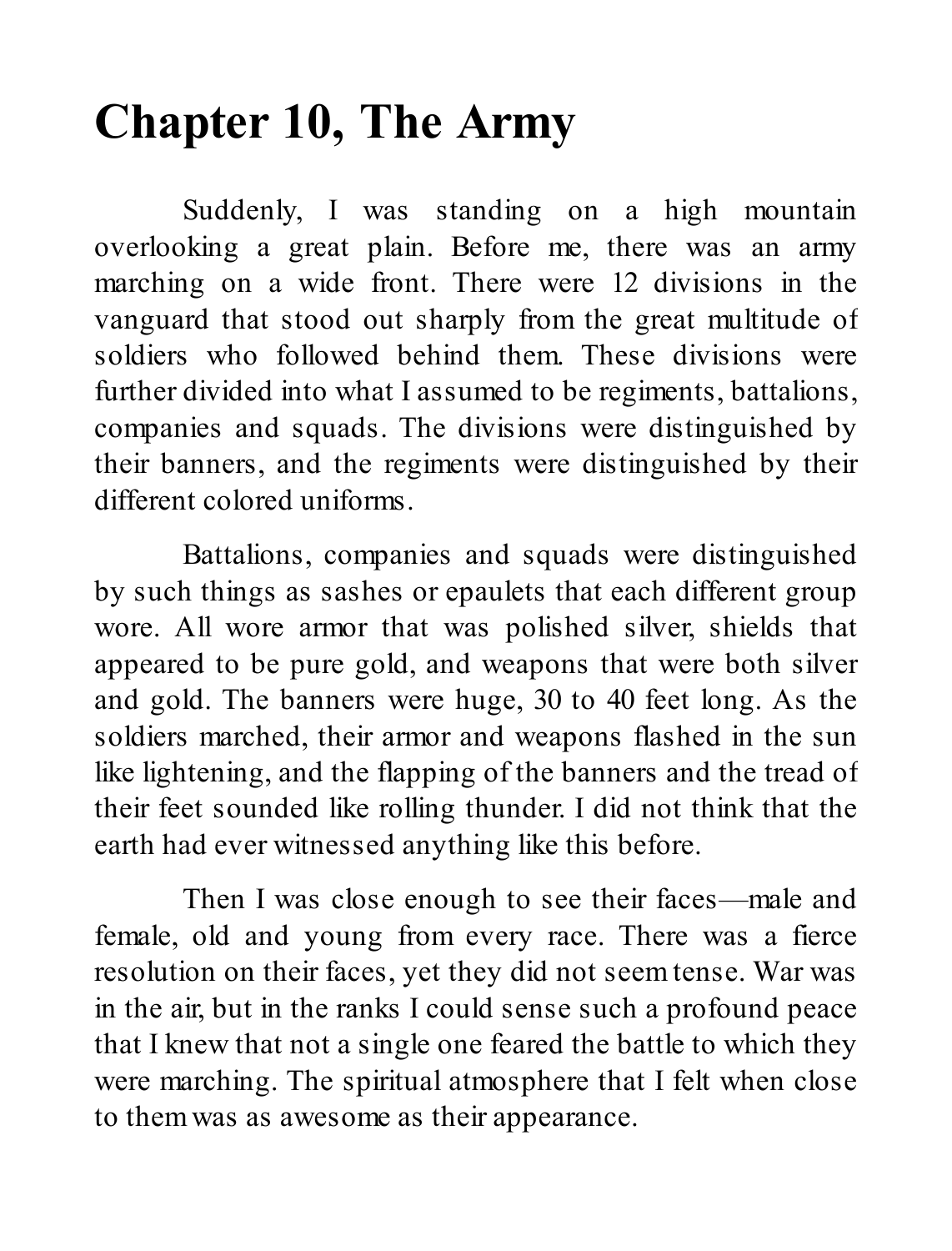I looked at their uniforms. The colors were brilliant. Every soldier also wore rank insignias and medals. The generals and other higher ranking officers marched in the ranks with the others. Although it was obvious that those with higher rank were in charge, no one seemed overly sensitive to their rank. From the highest ranking officer to the lowest, they all seemed to be close friends. It was an army of what seemed to be unprecedented discipline, yet it also seemed to be just one big family.

As I studied them, they seemed selfless—not because they lacked identity, but because they were all so sure of who they were and what they were doing. They were not consumed with themselves or seeking recognition. I could not detect ambition or pride anywhere in the ranks. It was stunning to see so many who were so unique, yet in such harmony and marching in perfect step. I was sure that there had never been an army on earth like this.

Then I was behind the front divisions looking at a much larger group that was composed of hundreds of divisions. Each of these was a different size, with the smallest numbering about two thousand and the largest in the hundreds of thousands. Although this group was not as sharp and colorful as the first one, this also was an awesome army simply because of its size. This group also had banners, but they were not nearly as large and impressive as those of the first group's. They all had uniforms and ranks, but I was surprised that many of these did not even have on a full set of armor, and many did not have weapons. The armor and weapons that they did have were not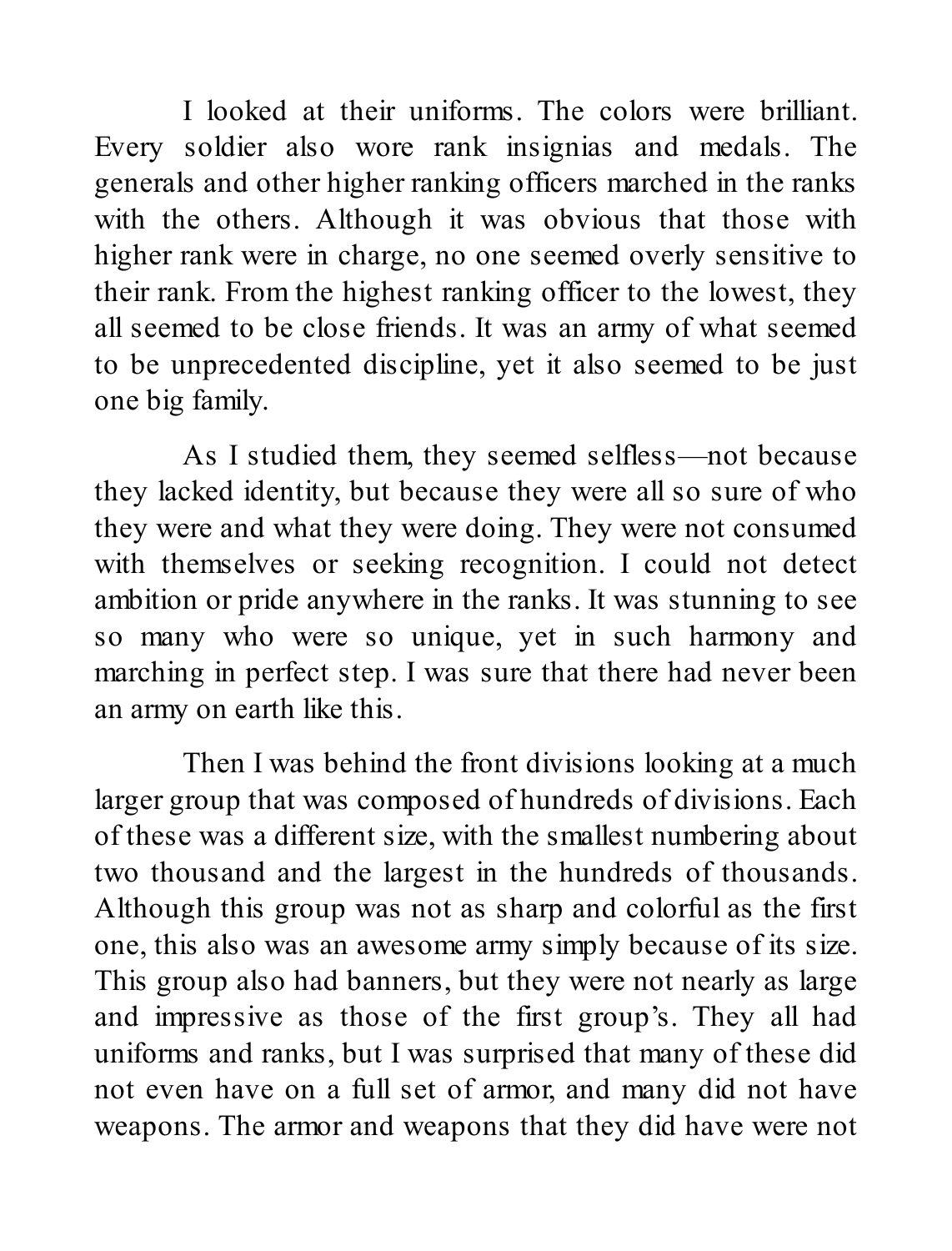nearly as polished and bright as those of the first group.

As I looked more closely at those in these ranks, I could see that they were all determined and had purpose, but they did not have nearly the focus of the first group. These seemed much more aware of their own rank and the rank of those around them. I felt that this was a distraction hindering their focus. I could also sense ambition and jealousy in the ranks, which unquestionably was a further distraction. Even so, I felt that this second division still had a higher level of devotion and purpose than any army on earth. This, too, was a very powerful force. Behind this second army, there was a third one which marched so far behind the first two armies that I was not sure they could even see the groups ahead of them. This group was many times larger than the first and second armies combined, seemingly composed of millions and millions. As I watched from a distance, this army would move in different directions like a great flock of birds, sweeping first one way and then the next, never moving in a straight direction for very long. Because of this erratic movement, it was drifting farther and farther fromthe first two groups.

As I came closer. I saw that these soldiers had on tattered, dull gray uniforms which were neither pressed nor clean. Almost everyone was bloody and wounded. a few were attempting to march, but most just walked in the general direction in which the others were headed. Fights were constantly breaking out in the ranks causing many of the wounds. Some of the soldiers were trying to stay close to the frayed banners scattered throughout their ranks. Even so, not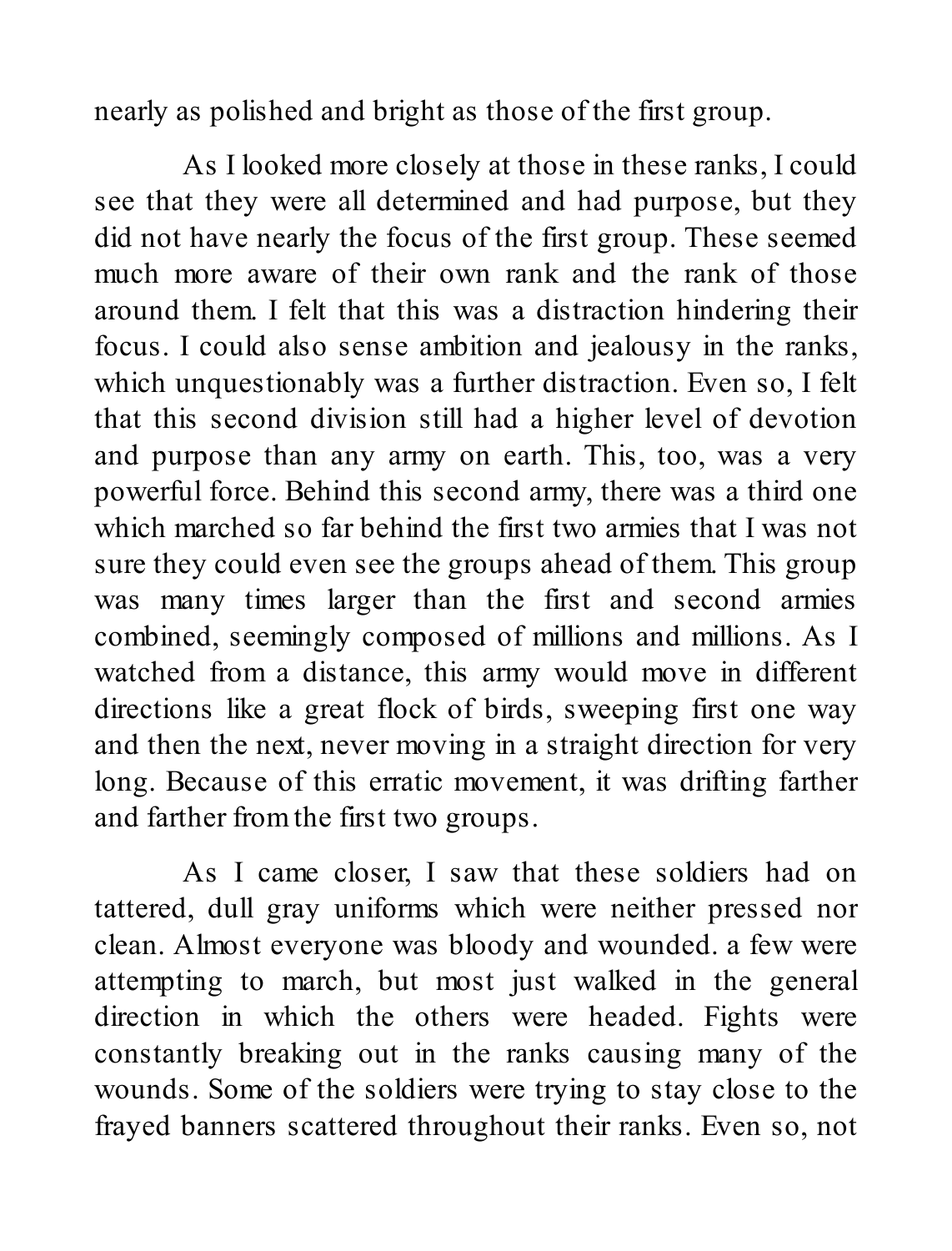even those near the banners had a clear identity because they were constantly drifting fromone banner to another.

In this third army, I was surprised that there were only two ranks—generals and privates. Only a few had a piece of armor on, and I did not see any weapons except dummy weapons which were carried by the generals. The generals flaunted these dummy weapons as if having them made the officers special, but even those in the ranks could tell that the weapons were not real. This was sad because it was obvious that those in the ranks desperately wanted to find someone who was real whomthey could follow.

There did not seem to be any ambition except among the generals. This was not because of selflessness as in the first army, but because there was so little caring. I thought that at least the ambition present in the second group would be much better than the confusion that prevailed in this group. The generals here seemed to be more intent on talking about themselves and fighting with one another, which the little groups around the banners were constantly doing. I could then see that the battles within the ranks were the cause of the great sweeping, erratic changes of directions that this group would make fromtime to time.

As I looked at the millions in the last group, I felt that even with their great numbers, they did not actually add strength to the army, but rather weakened it. In a real battle, they would be much more of a liability than an asset. Just sustaining them with food and protection would cost more in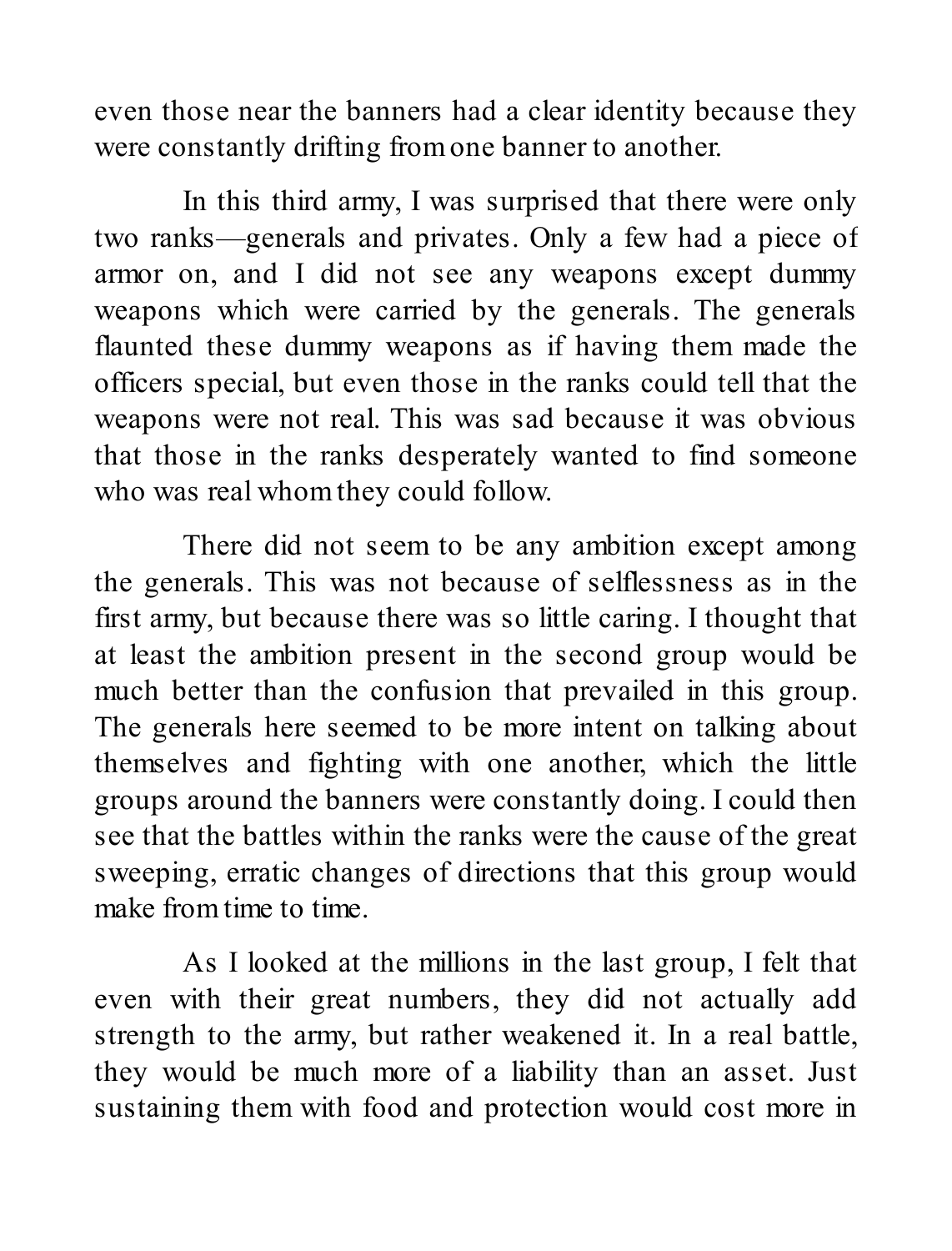resources than any value they could add to the army's ability to fight. I thought that a private in the first or second group would be worth more than many generals fromthe third. I could not understand why the first groups even allowed this group to tag along behind them. They obviously were not true soldiers.

## **The Wisdom Of Zipporah**

I was suddenly on a mountain where I could see the entire army. As I watched, I noticed that the plain was dry and dusty before the army, but immediately after the first twelve divisions passed, the earth was dark green, with trees giving shade and bearing fruit and pure streams flowing throughout the land. This army was restoring the earth. I thought of how different this was from what would happen when one of the world's armies would pass through a land. They would plunder and forage until the land was utterly stripped wherever they had marched.

I watched as the second divisions passed over the same ground. They left bridges and many buildings, but the ground was not left in as good of shape as before they had passed. The grass was not as green, the streams were somewhat muddied, and much of the fruit had been taken.

Then I saw what happened as the third group passed over the same ground. The grass was either gone or so trampled into the earth that it could not be seen. The few trees that remained were stripped. The streams were polluted. The bridges were broken down and impassable. The buildings were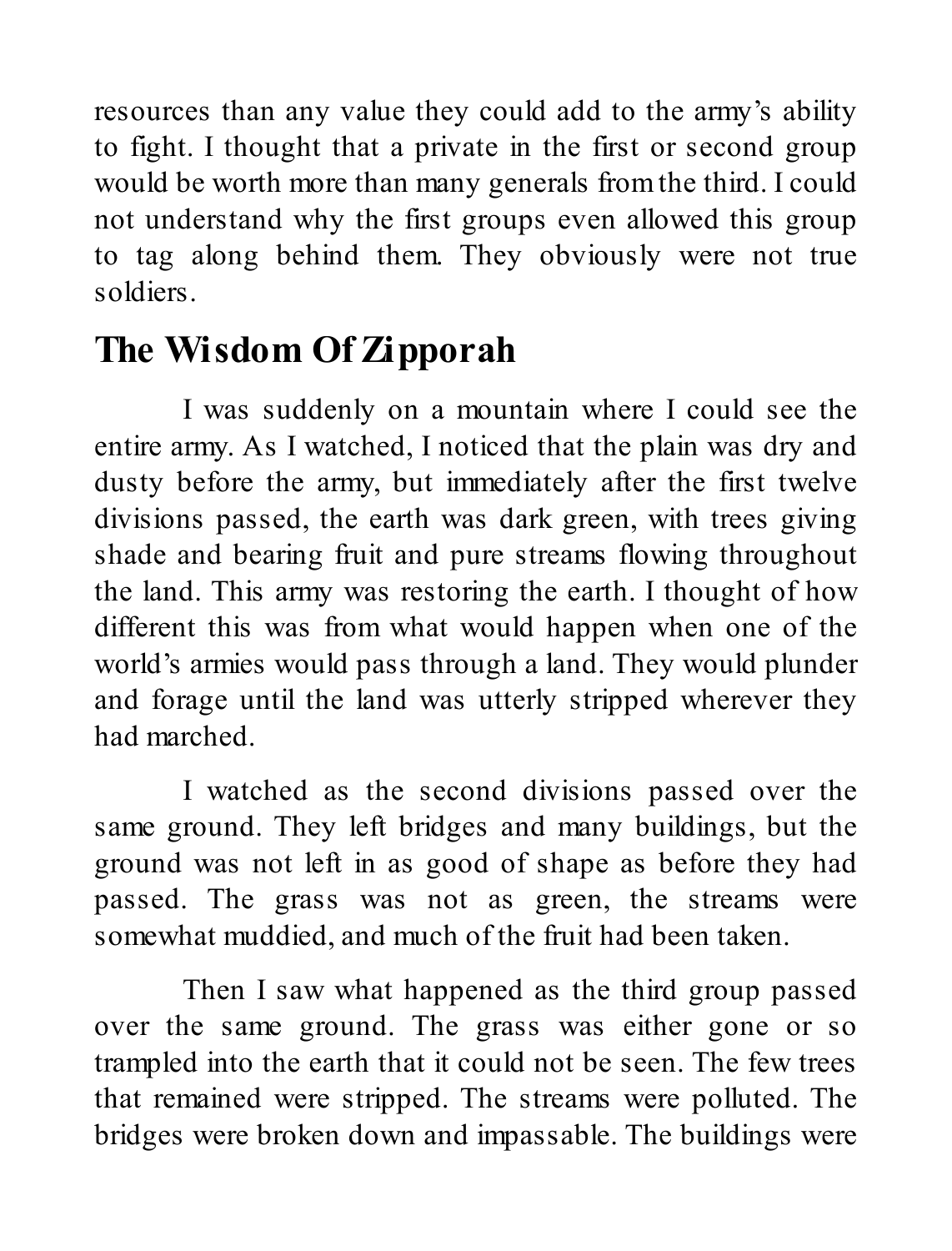left in shambles. It seemed that this group had undone all of the good that the first two had done. As I watched them, anger welled up inside of me.

I felt Wisdom standing beside me. He did not say anything for a long time, but I could sense that He also was angry. "Selfishness destroys," He finally said. "I came to give life and to give it abundantly. Even when My army has matured, there will be many who call on My name and follow those who follow Me, but they do not know Me or walk in My ways. These destroy the fruit of those who follow Me. Because of this, the world does not know whether to consider My people a blessing or a curse."

As Wisdom said this, I felt immense heat coming from Him, intensifying until it was so painful that it was hard for me to concentrate on what He was saying. Even so, I knew that I was feeling what He was feeling and that it was an important part of the message which He was conveying to me. The pain was a combination of compassion for the earth and anger at the selfishness in this army. Both feelings were so strong that I felt as though they were being branded into me.

As the anger of the Lord continued to rise, I felt that He might destroy the entire army. Then I remembered how the Lord had met Moses when he was on his way to Egypt in obedience to the Lord. The Lord sought to put him to death until his wife, Zipporah, circumcised their son. I had never understood this until now. Because circumcision speaks of the removal of the fleshly, or carnal nature, the incident with Moses was like a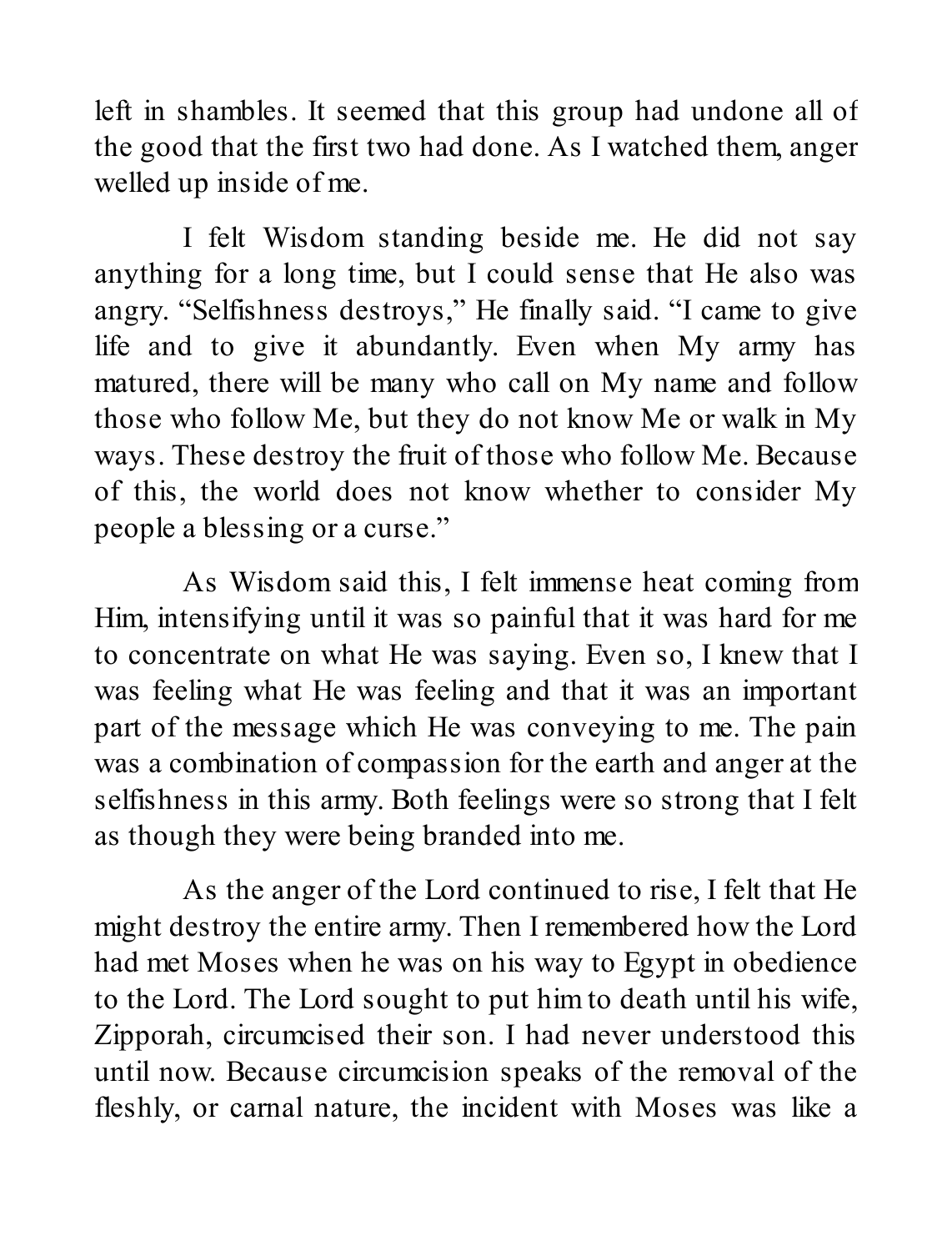prophetic foreshadowing of the sin of Eli, the priest, who had brought a curse upon himself and defeat to Israel because he had failed to discipline his sons.

"Lord, raise up those with the wisdom of Zipporah!" I cried out.

The burning continued and a deep determination came over me to go to the leaders of this great army and tell them the story of Zipporah and that everyone in the Lord's army had to be circumcised in their hearts. The carnal nature had to be cut away. I knew that if they marched any farther before this was done, the entire army was in danger of being destroyed by the Lord Himself, just as He had almost killed Moses when he was returning to Egypt.

Then I was standing in the Hall of Judgment before the Judgment Seat. The Lord still appeared as Wisdom, but I had never seen Him more fierce, nor His words come with more weight.

"You have already seen this army in your heart many times. The leaders I amcommissioning now will lead this army. I am sending you to many of these leaders. What will you say to them?"

"Lord, this is a great army, but I am still grieved about the condition of the third group. I do not understand why they are even allowed to pretend to be a part of Your army. I would like to say that before they went any farther, the first and second armies should turn and drive away this third group.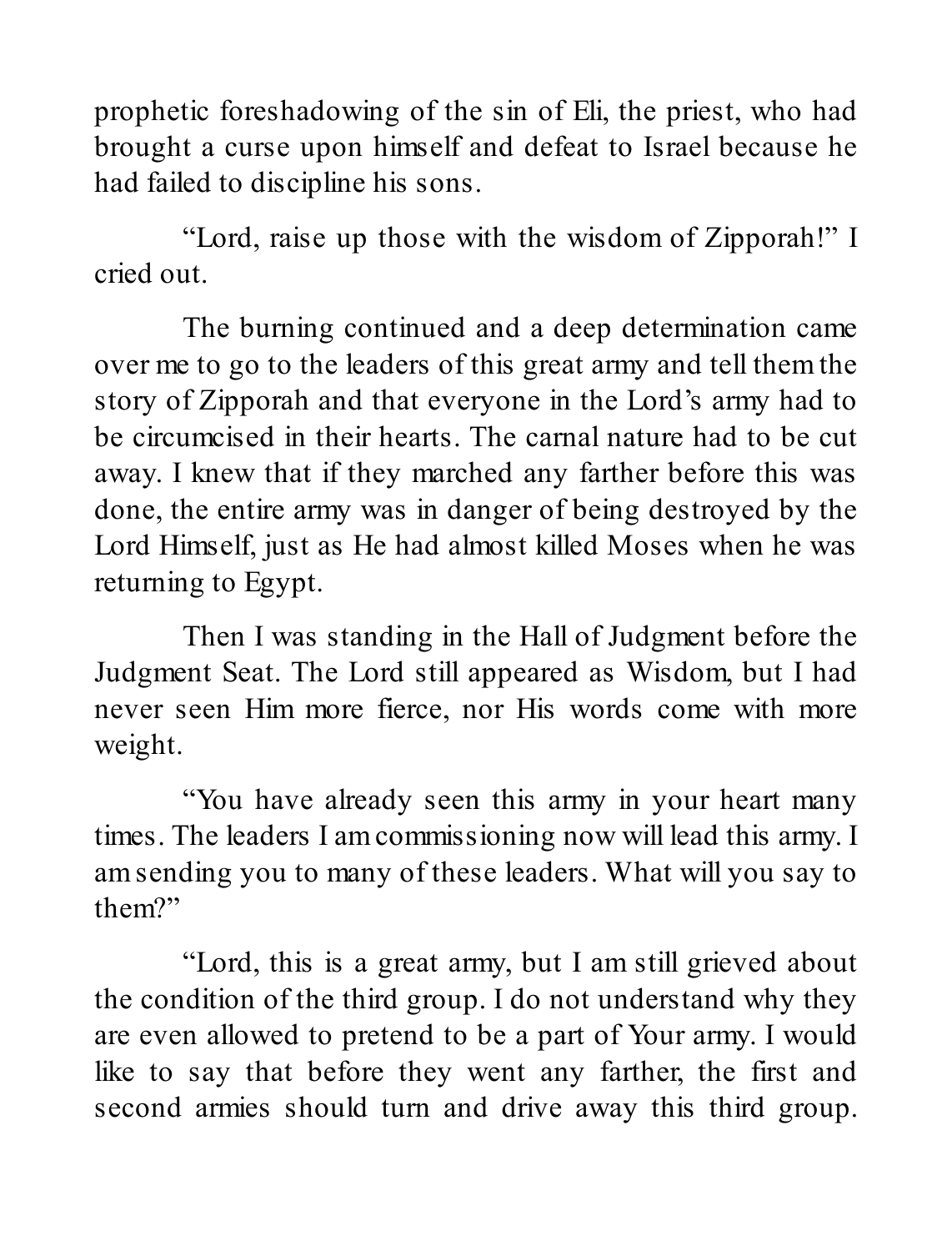They were really very little more than a huge mob."

"What you saw today is still in the future. The ministries lam about to release will gather this army and equip them to be all that you saw. At this time, almost My entire army is in the condition of the third group. How can I let them be driven away?"

I was stunned by this, although I knew that I had never seen any of the Lord's people who were in as good shape as even the second group of this army.

"Lord, I know I felt Your anger at this group. If almost Your entire army is now in that condition, I am just thankful that You have not destroyed all of us. When I was looking at this third group, I felt that their deplorable condition was due to a lack of training, equipping and vision, as well as a failure to embrace the cross that circumcises the heart. I believe I must go to them with the message about Zipporah, but they also need drill sergeants and officers who will train them."

Wisdom continued, "Remember the first army that you saw before the mountain. They, too, were unprepared for the battle, and when the battle began, those who were not prepared fled. However, many returned with their armor on and their delusions replaced with truth. The first two groups in this army were also changed by battles that woke them up to their true condition. Then they cried out to Me and I sent them shepherds after My own heart. "All of My shepherds are like King David. They are not hirelings who seek their own place or position, but they will lay down their lives for My people. They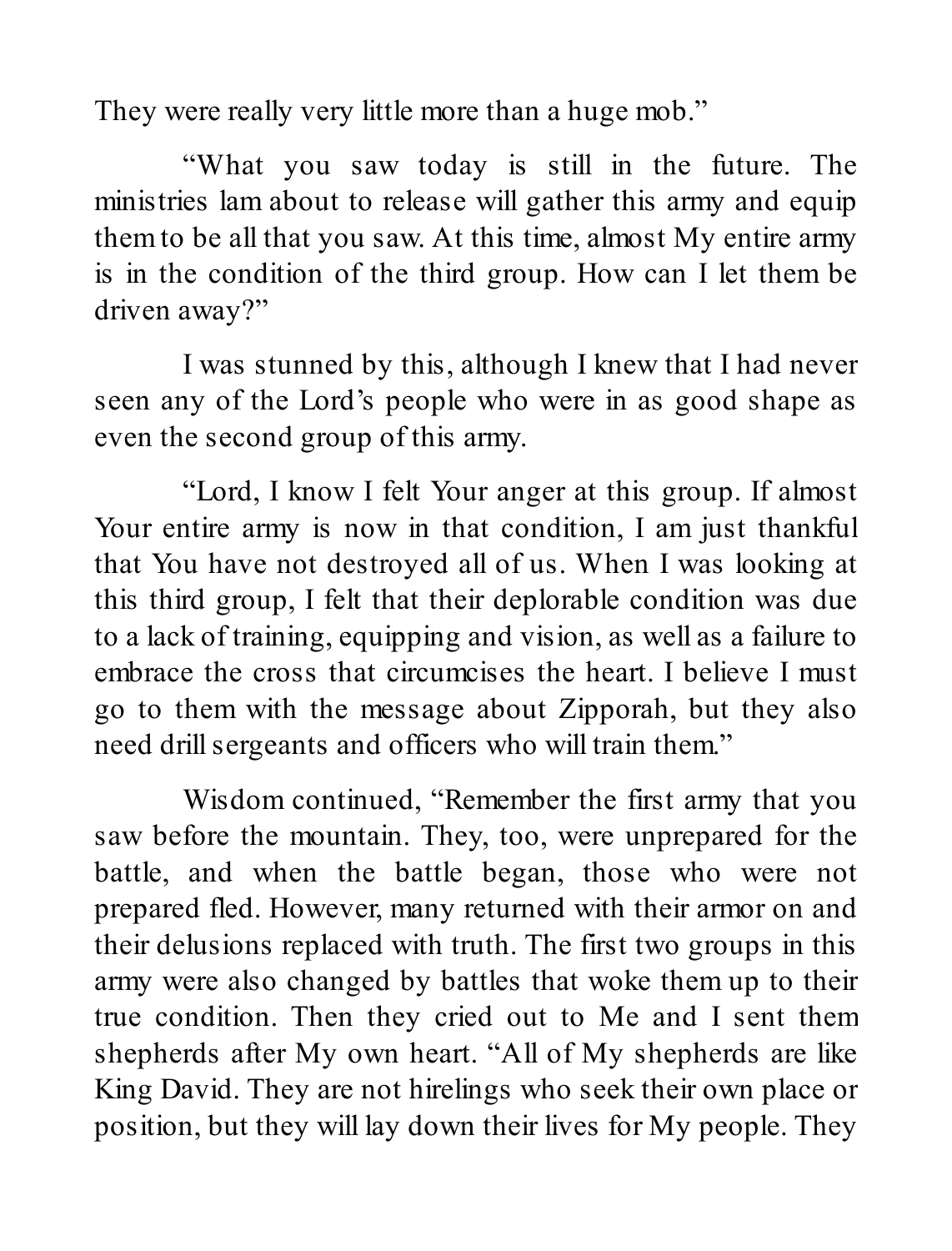are also fearless in warfare against My enemies and pure in their worship of Me. I am about to send these shepherds forth. You must return with the message of Zipporah. The time is coming soon when I will not abide those who seek to be counted with My people who do not circumcise their hearts. You must warn themof My wrath.

"I am also sending you back to walk with the prophets I am sending forth as Samuels to pour oil upon My true shepherds. Many of these are now considered the least of their brethren, but you will find them serving as faithful shepherds of their little flocks, faithful laborers in whatever I have given them to do. These are My faithful ones who are called to be kings. These I will trust with My authority. They will prepare My people for the great battle at the end."

I then wondered in my heart, If we are now in the condition of the third group, what was to be done with the generals who did not seemto be real generals at all?

"You are right, they are not real generals," the Lord answered. "I did not appoint them, but they appointed themselves. Even so, some of them will be changed and I will make them generals. Others will become useful officers. However, most will flee at the first sight of battle, and you will not see themagain.

"Remember this: At one time everyone in the first two groups was a part of the last one. When you go with the message of Zipporah declaring that I will no longer tolerate the carnality of My people, those whom I have truly called and are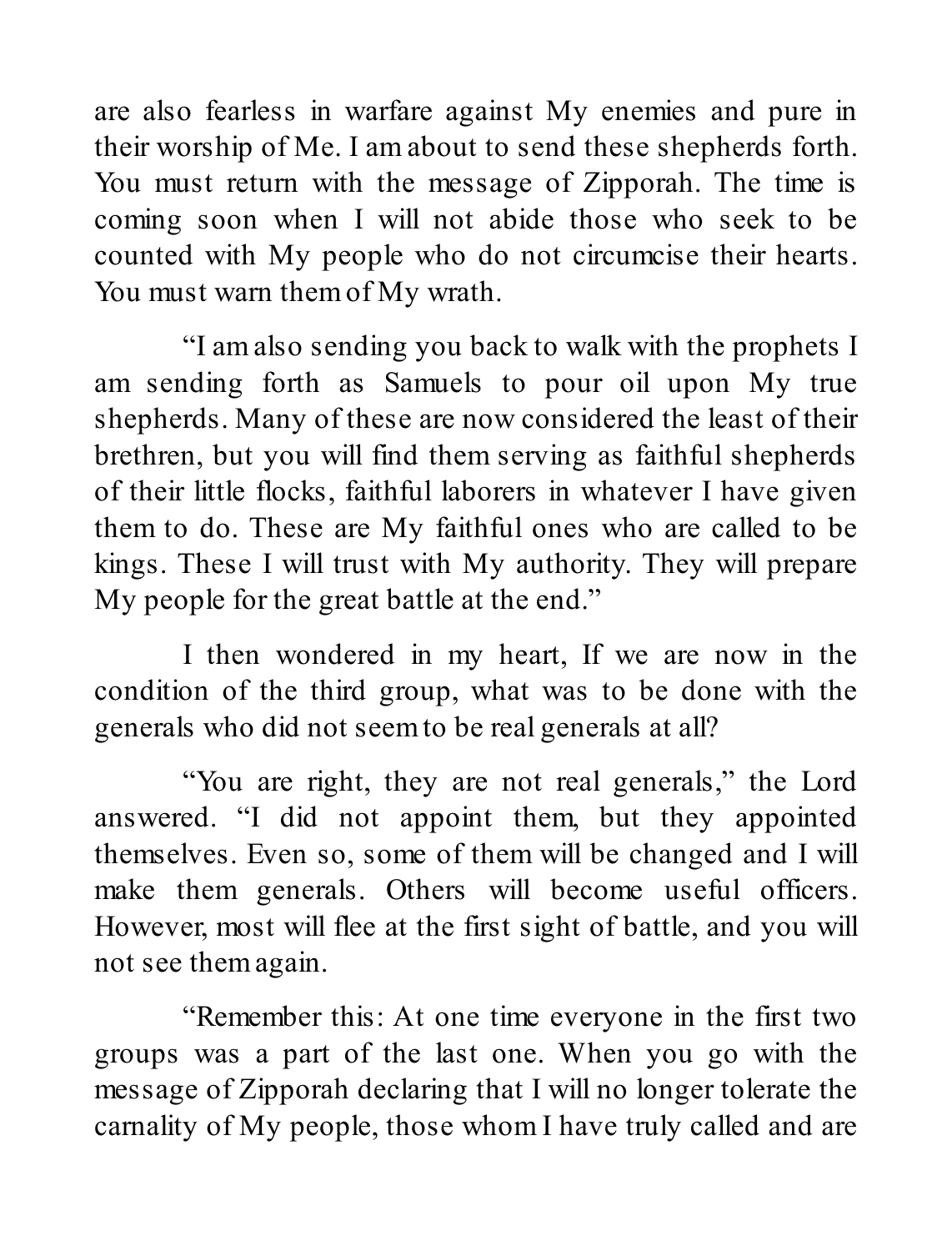devoted to obeying Me will not run from My circumcision but will stand against the carnality in the camp so that I will not have to bring judgment upon them. My shepherds are responsible for the condition of My sheep. My generals are responsible for the condition of My soldiers. Those whom I have called will take this responsibility because they love Me, they love My people, and they love righteous ness."

## **Captain Of The Host**

Then I was no longer before the Judgment Seat, but on the mountain overlooking the army again. Wisdom was standing beside me. He was resolute, but I no longer felt the pain and anger that I did before.

"I have allowed you see a little into the future," Wisdom began. "I am sending you to those who are called to prepare My army and lead it. These are the ones who have been fighting the battle on the mountain. These are the ones who have met the army of the accuser and remained faithful. These are the ones who have watched over My people and protected them at the risk of their own lives. They are called to be leaders in My army who will fight in the great battle at the end and will stand without fear against all of the powers of darkness.

"As you can see, this army is marching, but there will be times when it camps. The camping is as important as the marching. It is the time for planning, training and sharpening skills and weapons. It is also time for those in the first group to walk among the second and for the leaders of the second group to walk among the third group, finding those who can be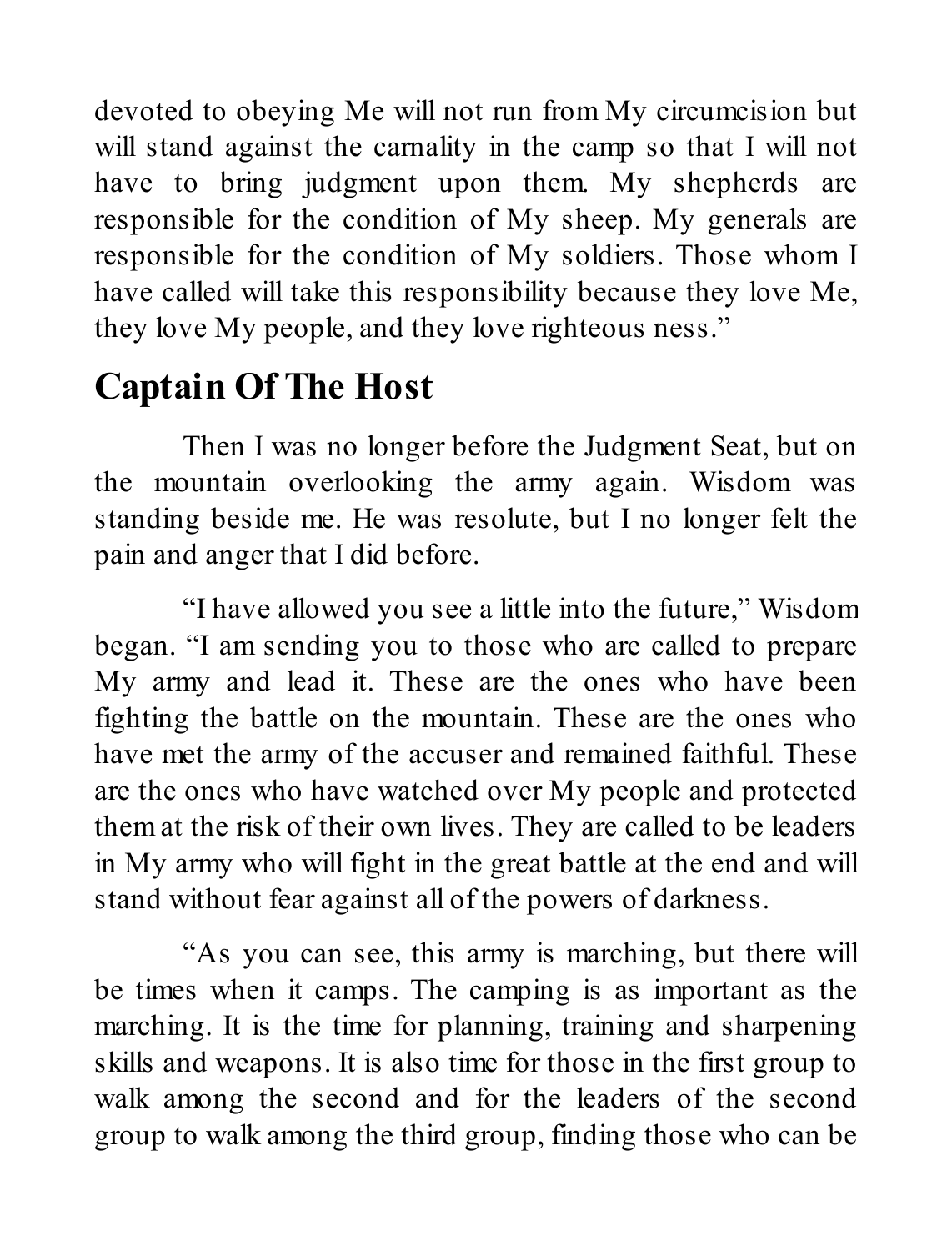called to the next level. Do this while you can, for the time is near when Revelation 11:1-2 will be fulfilled, and those who want to be called by My name but do not walk in My ways will be trodden underfoot. Before the last great battle, My army will be holy, even as I AM holy. I will remove those who are not circumcised of heart and the leaders who do not uphold My righteousness. When the last battle is fought, there will be no third group as you see here.

"Until now when My army has camped, most of the time has been wasted. Just as I only lead My people forward with a clear objective, so it is that when I call My army to camp, there is a purpose. The strength of the army that marches will be determined by the quality of its camp. When it is time to stop and camp for a season, it is to teach My people My ways. An army is an army whether it is in battle or at peace. You must learn how to camp, how to march, and how to fight. You will not do any one of these well unless you do themall well.

"My army must be ready to do each of these in season and out of season. You may think that it is time to march, but I will direct you to camp because I see things that you can never see, even from this place of vision. If you follow me, you will always be doing the right thing at the right time, even though it may not seem right to you. Remember, I am the Captain of the Host.

"An army's resolve will be determined by the nobility of their mission, how well they are prepared for their mission, and how well they are led. This army will march with the most noble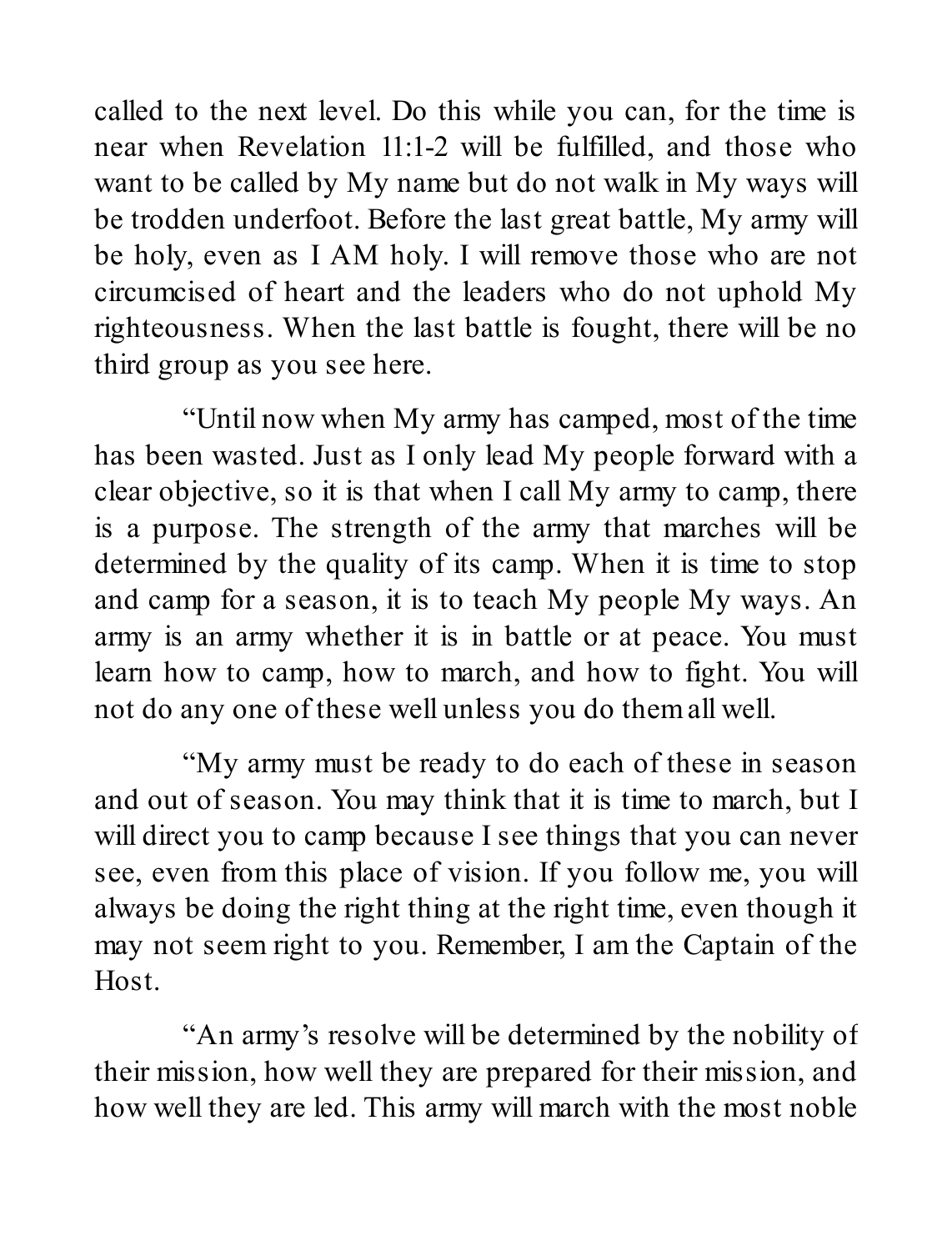mission that has ever been given to man. However, few of My people are being equipped for their mission, and those who are now leading My people follow their own desires. I will now raise up leaders who will train and equip My people. These will always follow Me because I amthe Captain of the Host.

"Many armies experience both victories and defeats. My army has been marching for many centuries. It, too, has had many victories and many defeats. My army has lost many battles because it attacked the enemy when I did not give the command. Others were defeated because they attacked the enemy with untrained people. Most of these leaders have done this because they were seeking their own glory. As Paul wrote of those in his own time, 'They all seek after their own interests.'

"Other leaders have had My interests at heart and sincerely sought a victory over evil for My name's sake, but they did not train their people well; they did not walk with Me as their Wisdom. That will now change. I will be the Captain of the Host. Do not be discouraged by the way My people now appear, but remember what they will become. I will now raise up leaders who will only march when I give the orders. When My army follows Me, it will win every battle. When they camp, they will know My presence, and they will grow strong in My ways.

"You will come to a time in the future when you see My army exactly as it is now. At that time, you will feel My burning anger. Know that I will no longer abide those who remain in the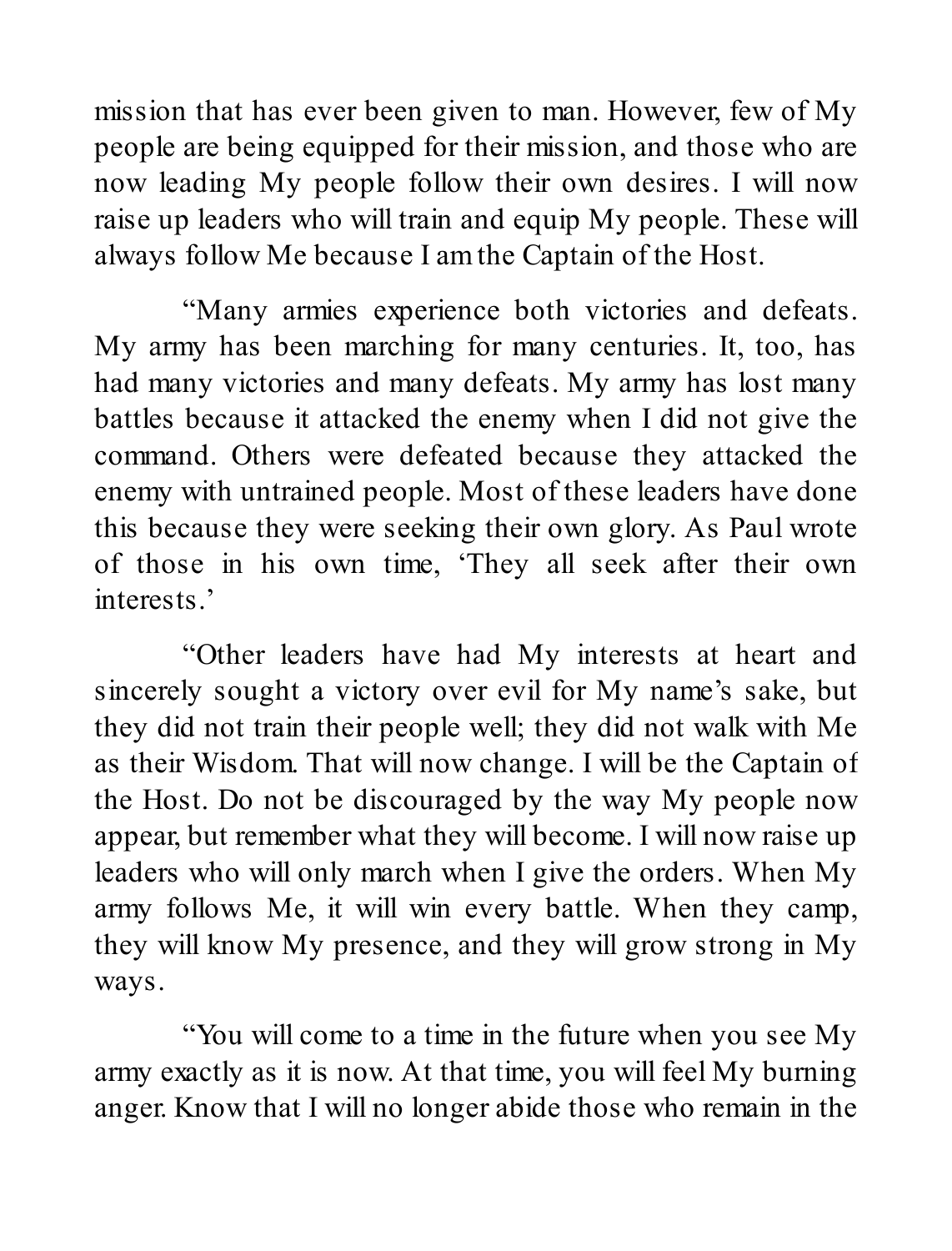condition of the third group. Then I will stop the march of the entire army until those in this group have been disciplined to become soldiers or dispersed. I will discipline those in the second group to cast off their evil ambitions and live for Me and My Truth. Then My army will march forth, not to destroy, but to give life. I will be in the midst of them to tread My enemies under this army's feet. lam coming to be the Captain of the Host!"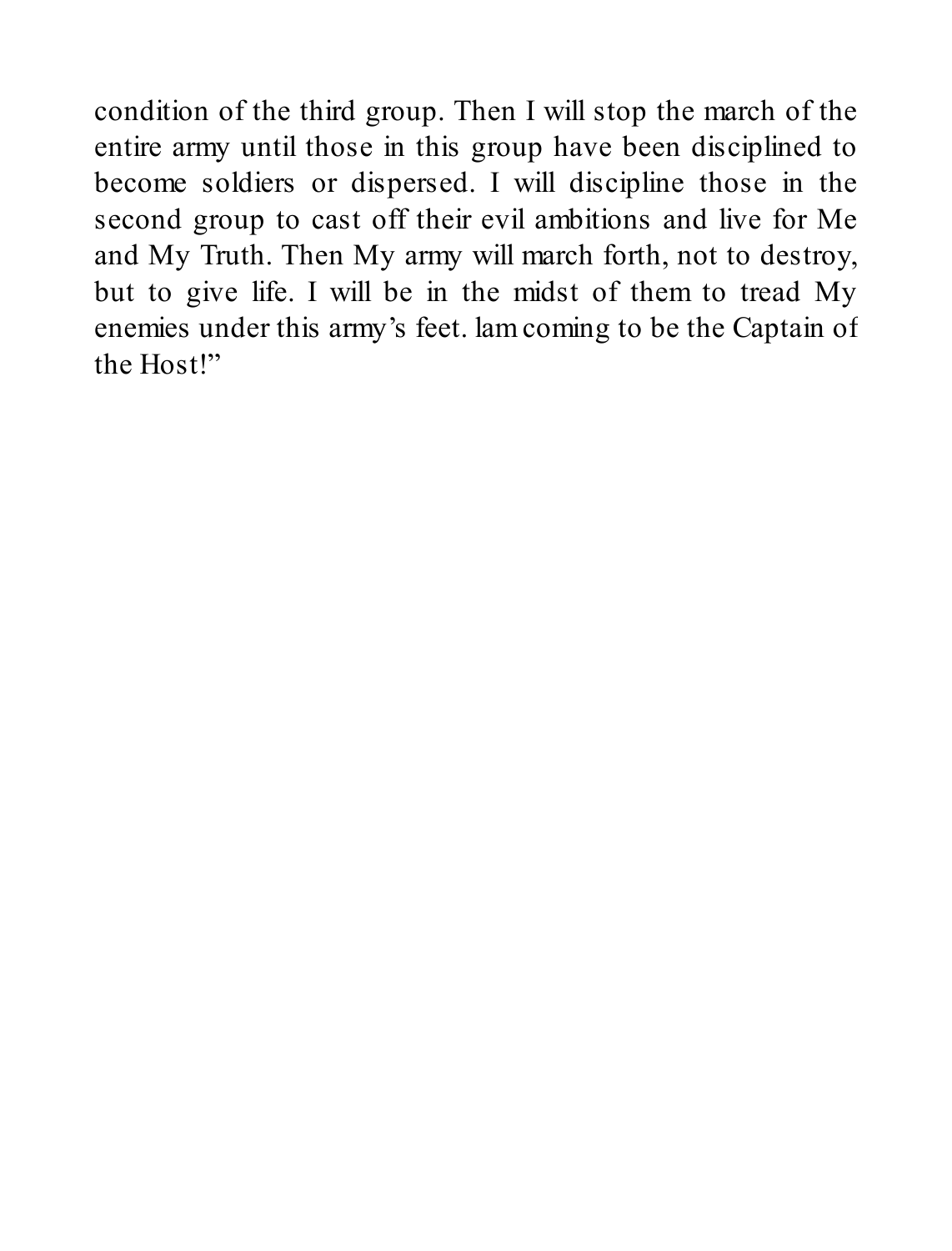# **Chapter 11, The City**

I then stood upon another mountain looking out over a city. The glory of this city was beyond anything I had seen or imagined before. While every building and home was unique and beautiful, each fit into a breathtaking, overall symmetry with one another and the surrounding fields, mountains and bodies of water. It was almost as if the city grew like a plant instead of being built. I felt that I was looking at something that had been built by a race that had not fallen and had walked in the righteousness and purity of Adam and Eve in the beginning.

One feature that stood out was the large amount of glass windows in each structure or dwelling. This glass was so clear and clean, and the windows and doors were so situated that I sensed that I was not only welcome in each dwelling, but invited. It was also as if nothing was hidden, and there was no danger of anything being stolen. Then I looked at the people in the city. They seemed familiar, but at the same time I knew that I had never met anyone like them. They were like I imagined Adam to be before the fall. The eyes of each one shone with what seemed to be almost total comprehension, an intellectual depth far beyond even the most brilliant person I had ever known. I knew this to be the result of an order and peace that was completely free of confusion or doubt, or maybe the confusion of doubt. There was no ambition because each one was so confident and had so much joy in who they were and what they were doing. Because everyone here was free, they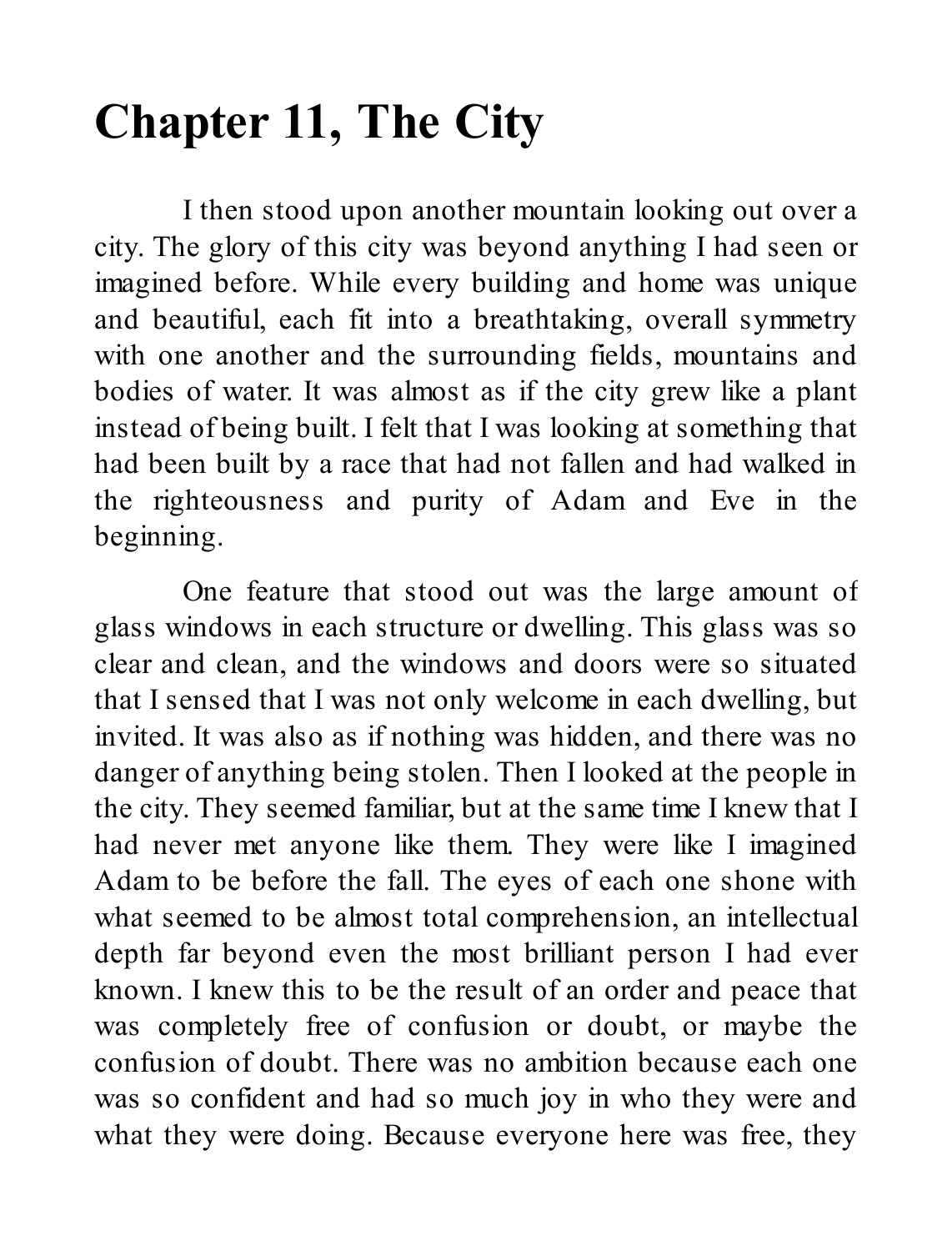were also completely open. Poverty or sickness seemed incomprehensible.

I looked at the streets in this city. There were many major highways in the center all going in the same direction, and many smaller roads connected these great highways. As I looked at one of the largest of the highways, knowledge was imparted to me about the truth of holiness. I looked at another highway and knew the truth about healing. As I looked at another, I began to understand things about judgment. Looking at each street, I understood a different truth. I then realized that each highway was a path to that truth. The people walking and living on each one seemed to reflect the truth of that highway.

My attention turned to the many streets connecting the highways. As I looked at each of these, I felt an impartation of a fruit of the Spirit, such as love, joy, peace or patience. These came as feelings instead of the understanding that came when I looked at the highways.

I noticed that while some of these streets were connected to every highway, some of the highways only had one or two streets connected to them. For example, I could only get to the Highway of Holiness by walking on the street of Love. I could only get to the Highway of Judgment by walking on the streets of Love or Joy. However, the Highway of Grace was joined by all of the streets. To get on any of the Highways of Truth, I had to walk on a street named after a fruit of the Spirit.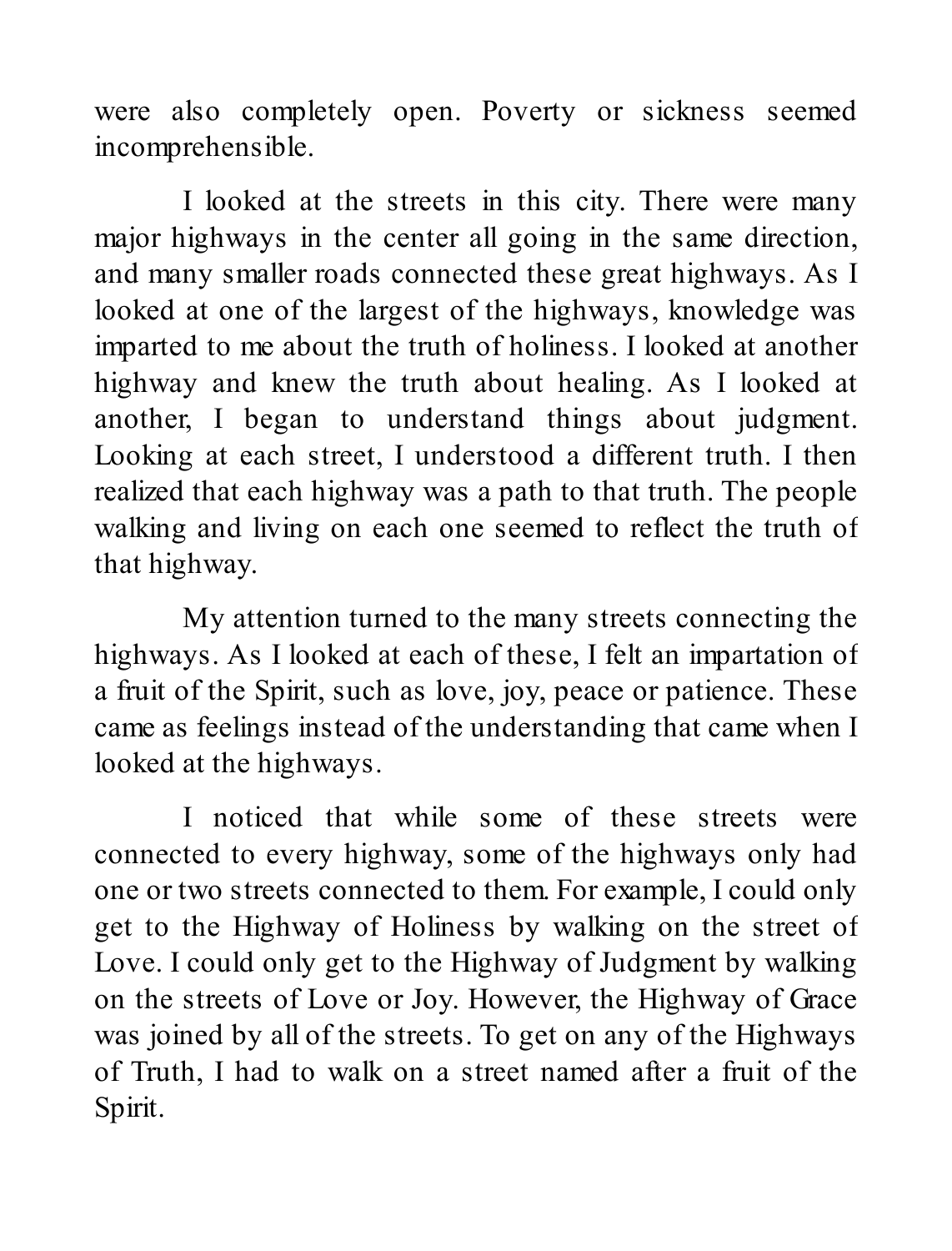People were walking on the highways and streets, while some were sitting on the edges of them. Some were in the houses on a street or highway, and others were building houses on them. Those living in the houses were constantly serving food and drink to those who were walking or sitting. I then noticed that there were no restaurants, hotels or hospitals in the city. I quickly understood that none of these were needed because every home was a center of hospitality and healing.

Almost every home was open to the travelers. Those that were not open were used for special purposes, such as study or long-term healing. I wondered why anyone would even need healing here, but later I would be shown the reason. Even so, I could not imagine a more wonderful place for this great ministry of hospitality, helps or healing, even those being built on the Highway of Judgment, which seemed to be the place of the most activity. Because of this, even the Highway of Judgment was appealing. It was apparent that every street was not only safe, but was more desirable than any other road or highway I had ever seen, even in theme parks. This city was far more glorious than any utopia of which philosophers could conceive.

My attention was drawn back to the Highway of Judgment. It seemed to have been the least traveled highway, but now was becoming much more active. I then saw that this was because the other streets and highways all flowed toward this one. However, even though the Highway of Judgment was becoming the center of activity, people still seemed hesitant to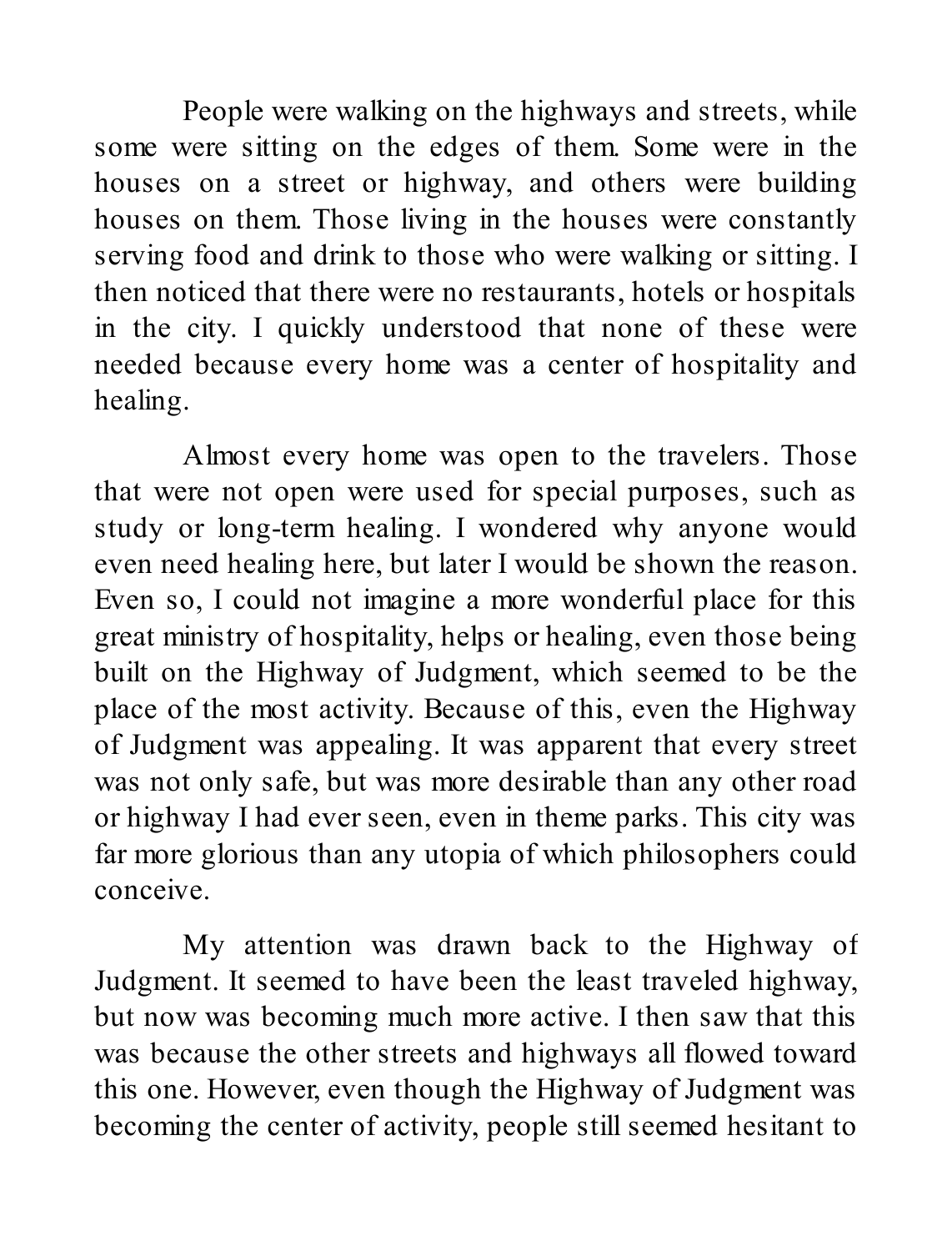enter it.

As I looked toward the end of the highway, I could see that the road was on a steady incline, and there was a high mountain at the end which was enveloped in a subtle, but profound, glory. I knew that if people could see the end of this road, there would have been far more traveling on t. I then realized that I was drawn to this road because it had the same feeling to it as the Great Hall of Judgment. I knew that this was the road that led to knowing the Lord as the Righteous Judge.

#### **The Bond Of Peace**

I wondered if this city was heaven or the New Jerusalem. Then I observed that even though these people were of stature far beyond any I had seen on earth, they did not have the glory or stature of those in even the lowest positions in the Hall of Judgment. I was wondering about this when I felt Wisdomstanding next to me again.

"These are the same people who you saw in My army," He began. "The city and the army are the same. My coming leaders have had visions of both My army and My city. I am building both, and I will use the leaders I am now preparing to complete what I began generations ago. My generals will become master-builders for My city, and My master builders will also become generals. These are the same.

"One day, the army will no longer be needed, but this city will last forever. You must prepare the army for its present battles, but build all that you build for the future.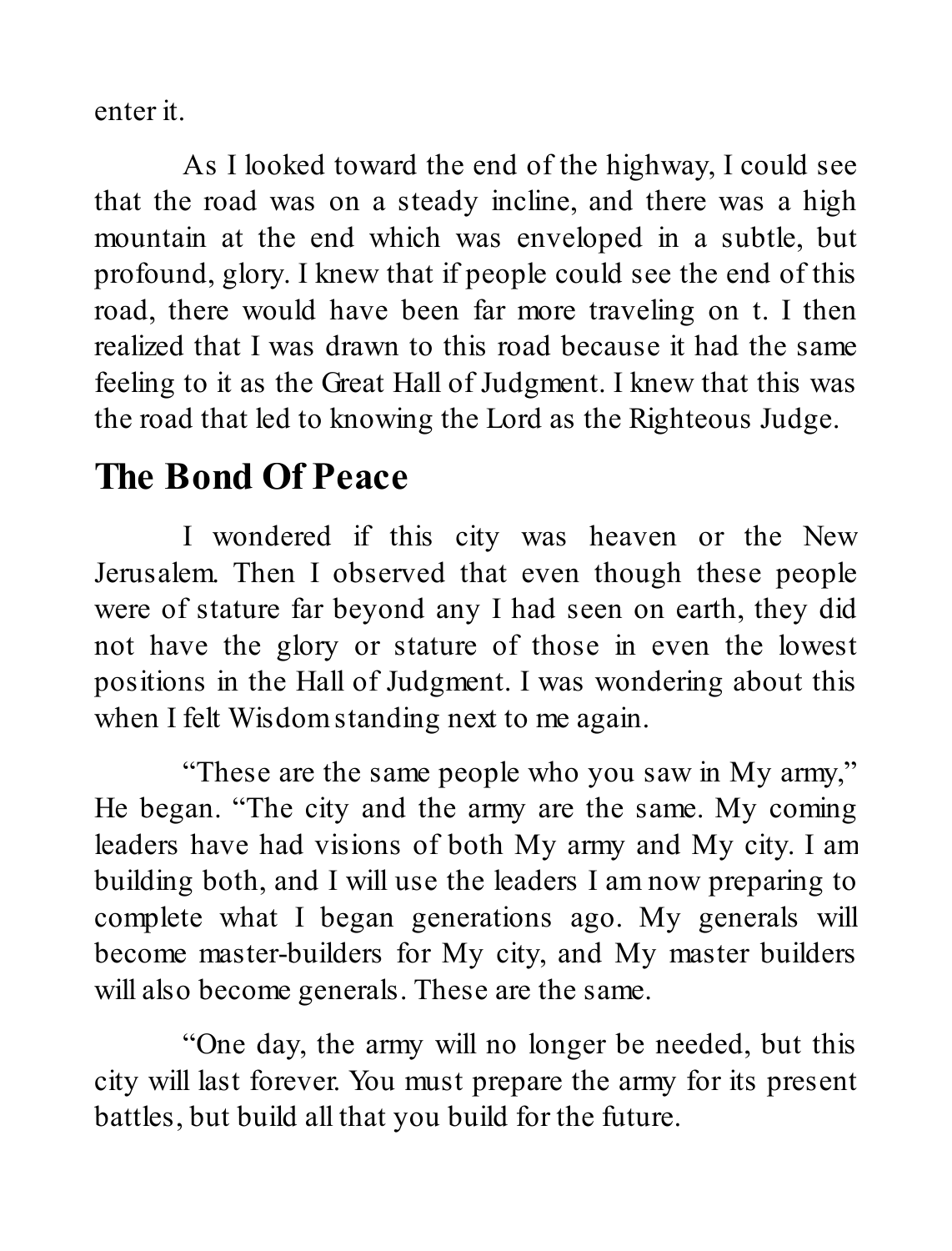"There is a future for the earth. After My judgments have come, it will be a glorious future. I am about to show My people the future so that the future will be in their hearts. As Solomon wrote, 'Everything God does will remain forever.' As My people become like Me, they will build that which will last. They will do all that they do with a peace for the present times and a vision for the future. The city that I am building to last forever is built on truth in the hearts of men. My truth will endure, and those who walk in truth will leave fruit that will remain.

"I am coming to earth in My people as Wisdom to build My city. The knowledge of truth will fill My city, but wisdom will build it. The wisdom that is coming upon My builders will cause the world to marvel at My city even more than it marveled at the city that Solomon built. Men have worshiped their own wisdomsince they first ate of the Tree of Knowledge. The world's wisdomis about to pale before My wisdomwhich I will reveal through My city. Then those who worship any other wisdom will be ashamed. All that Solomon did was a prophecy of what lamabout to build.

"In all that you have seen of the city that I AM building, I have only given you a superficial glimpse. Fromtime to time, you will be shown more, but for now you must see one thing. What did you notice the most about this city?" "The one thing that stood out the most to me was the harmony. Everything in the city fit so perfectly together, and the whole city fit so perfectly in its environment," I responded.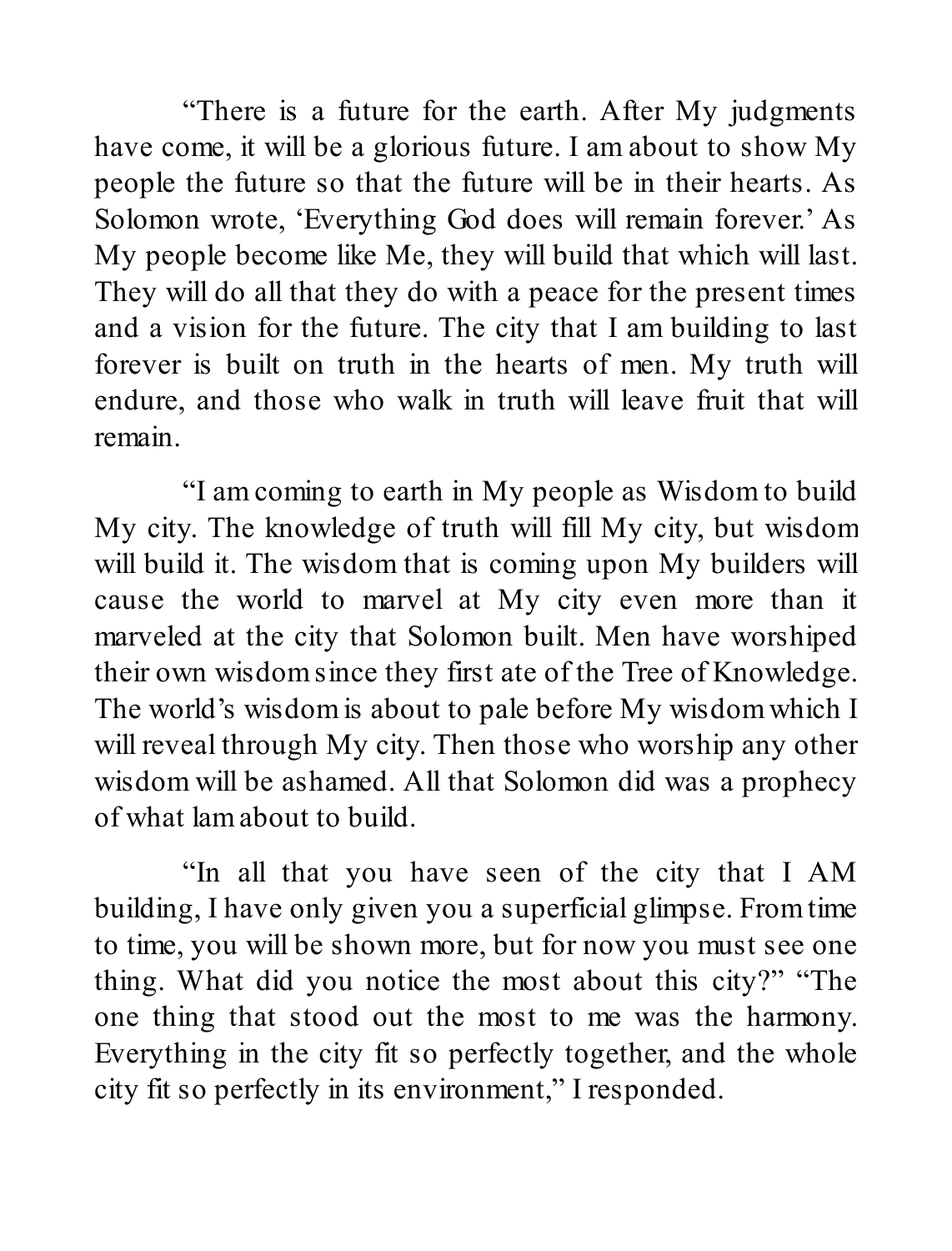"The perfect bond of peace is love," the Lord continued. "In My city, there will be unity. In all that I created, there was harmony. All things fit together in Me. Everything that I AM doing in the earth is to restore the original harmony between My Father and His creation and among all creatures. When mankind lives in harmony with Me, the earth will be in harmony with Him, and there will be no more earthquakes. floods or storms. I came to bring peace on earth."

As He spoke, I knew I was looking into the future, just as I had looked when I viewed the army. I also knew that what He had said about building with peace in the present and a vision for the future was also essential for the harmony I saw. Time was also a part of His creation within which we had to fit. Wisdom then turned me so that I looked directly into His eyes and said, "I love My creation. I love the beasts of the field and the fish of the sea. I will restore all things as they were intended to be, but I must first restore mankind. I did not come just to redeem, but to restore. To be a part of My ministry of restoration you must not just see others as they are, but as they are to become. Like Ezekiel, you must see in even the driest bones an exceedingly great army. You must prophesy life to the bones until they become the army that I have called them to be. Then My army will march. When My army marches, it will restore—not destroy. It will fight evil, but it will also build the city of righteousness.

"All of the treasures of the earth cannot weigh in the balance with the value of a single soul. I ambuilding My city in the hearts of men, with the hearts of men. Those who keep the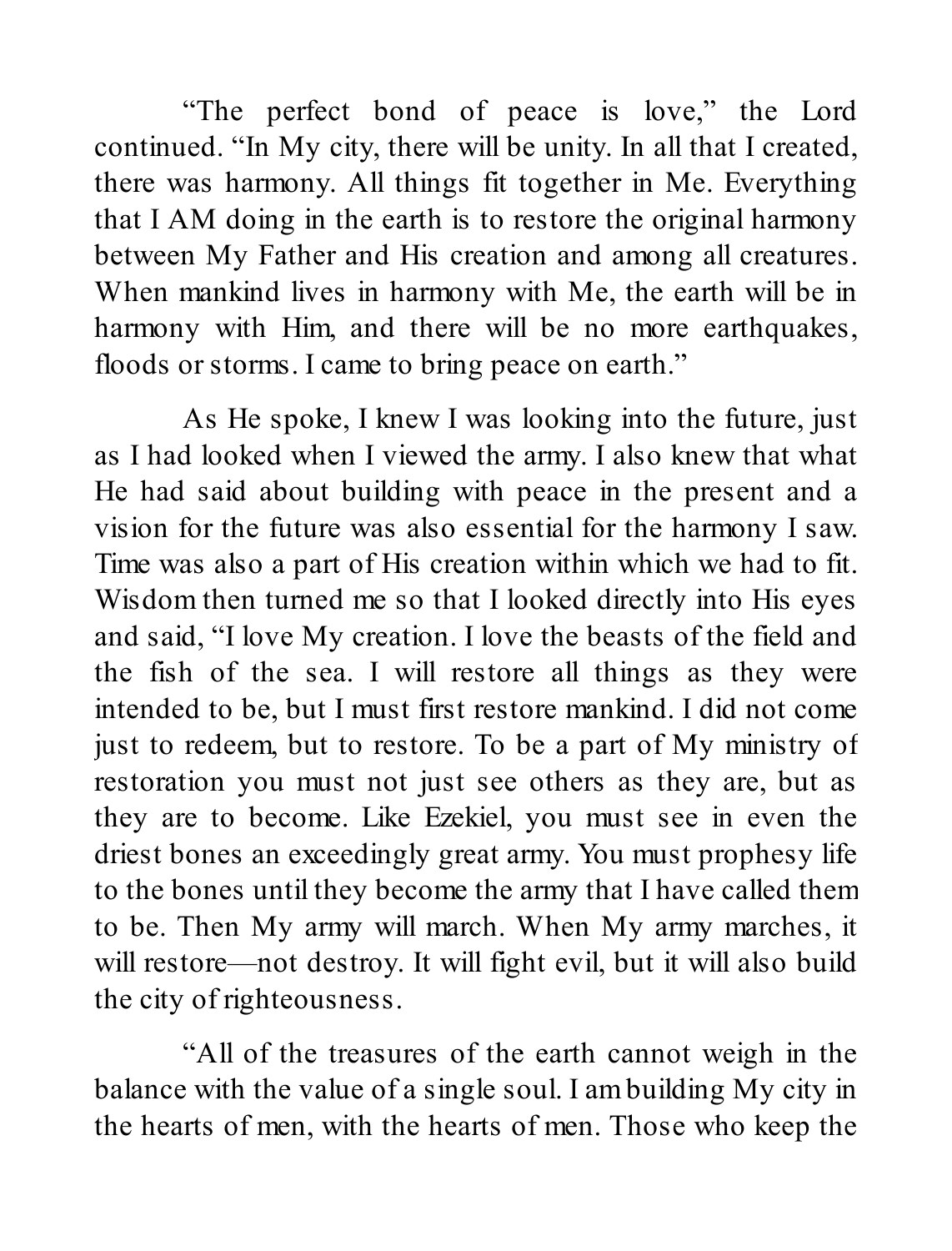great wisdom— the knowledge of the eternal treasures—Will be used to build My city. You will know My builders by this wisdom—they do not set their minds on earthly things, but on the treasures of heaven. Because of this, the world will bring its wealth to My city just as they did in the times of Solomon.

"I AM about to release My wise master builders. You must walk with them, and they must all walk together. Each of the highways and streets that you saw in this city will begin as a fortress of truth in the earth. Each fortress will stand against the powers of darkness, and those powers will not be able to stand against them. Each will be like a mountain, with rivers flowing from it to water the earth. Each will be a city of refuge and a haven for all who seek Me. No weapon that is formed against them will prosper, and no weapon that I give to them will fail."

### **The Lord's Builders**

As Wisdom spoke, my eyes were opened to see the most beautiful valley I had ever seen. The mountains forming the valley and the valley, itself, were more green than any green I could remember having seen. The rocks were like fortresses made of silver; the trees were perfect and full. There was a river in the middle fed by streams flowing from every mountain around it. The water sparkled with a blue that was the bluest tint I had ever seen and beautifully matched the sky. Every blade of grass was perfect. The valley was filled with many kinds of animals which all seemed to be the very best of their breed with no diseases or scars. They fit perfectly with the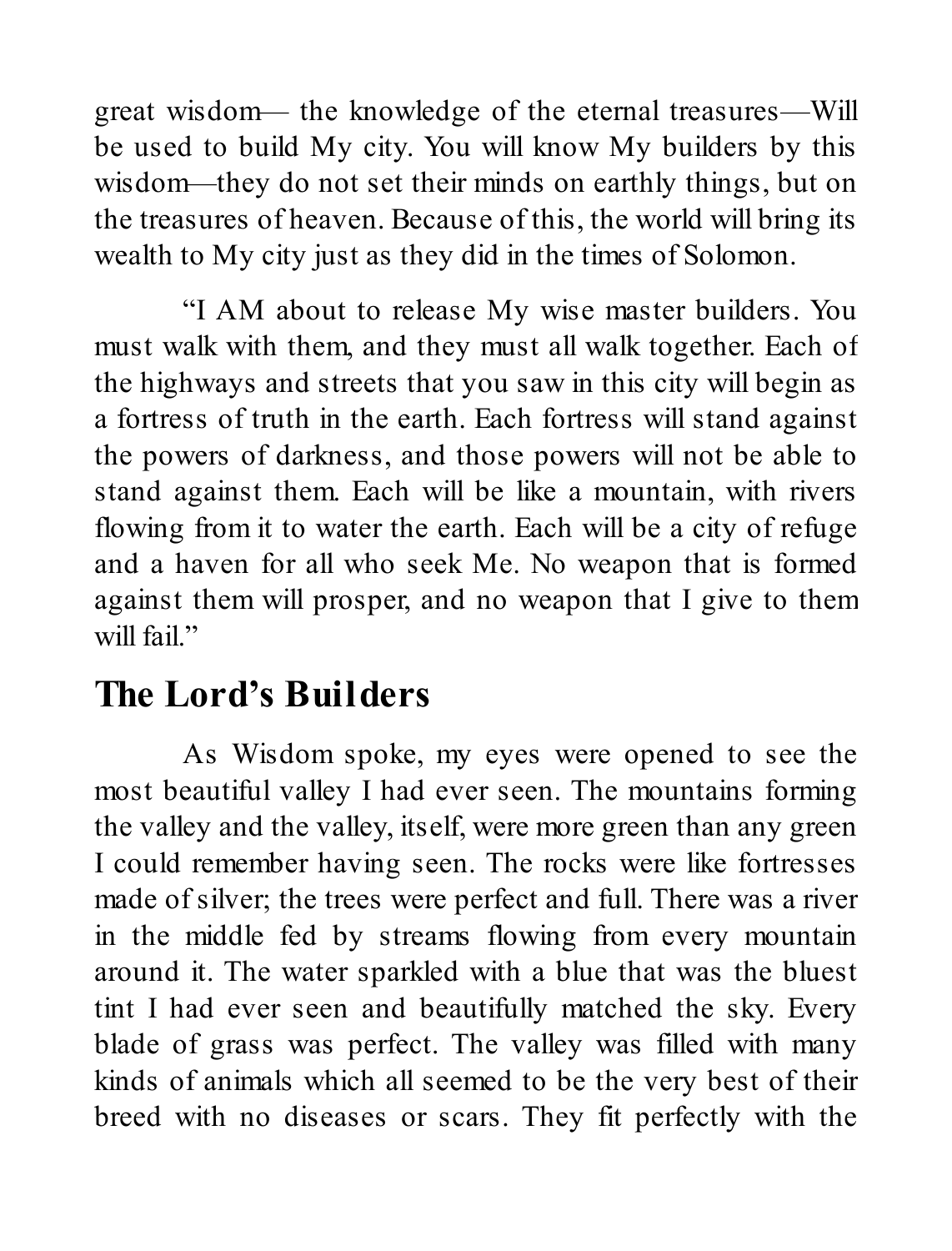valley and with one another. I had never seen such a desirable place on earth.

I wondered if I was seeing the Garden of Eden, and then I saw a few soldiers in full armor who were surveying the valley. Other soldiers were following each stream to the river, and then following the river to the place where the first soldiers were surveying. At first I did not think that the soldiers fit in this place at all, but for some reason I was quickly at ease with them because I somehow knew they were supposed to be there.

I looked at the soldiers. They were rough and battlehardened, yet kind and approachable. They were fierce and resolute, yet seemed to be at perfect peace. They were serious and sober, yet full of joy and quick to laugh. I thought that even though war is always terrible, if I had to go to battle, there was no other group of soldiers beside whom I would rather fight.

I noticed their armor which seemed to have been custom made just for them, fitting so perfectly that they moved with a grace as though they were not wearing any armor at all. I could tell that it was both lighter, yet stronger than any I had ever seen. The armor also seemed to be a perfect combination of the colors of the water, mountains and blue sky, which I soon realized was the reflection of these colors in a purity I had never before seen in a reflection. The armor itself was of an "other-worldly" silver, deeper and purer than any silver on earth. As I was wondering who these soldiers were, the Lord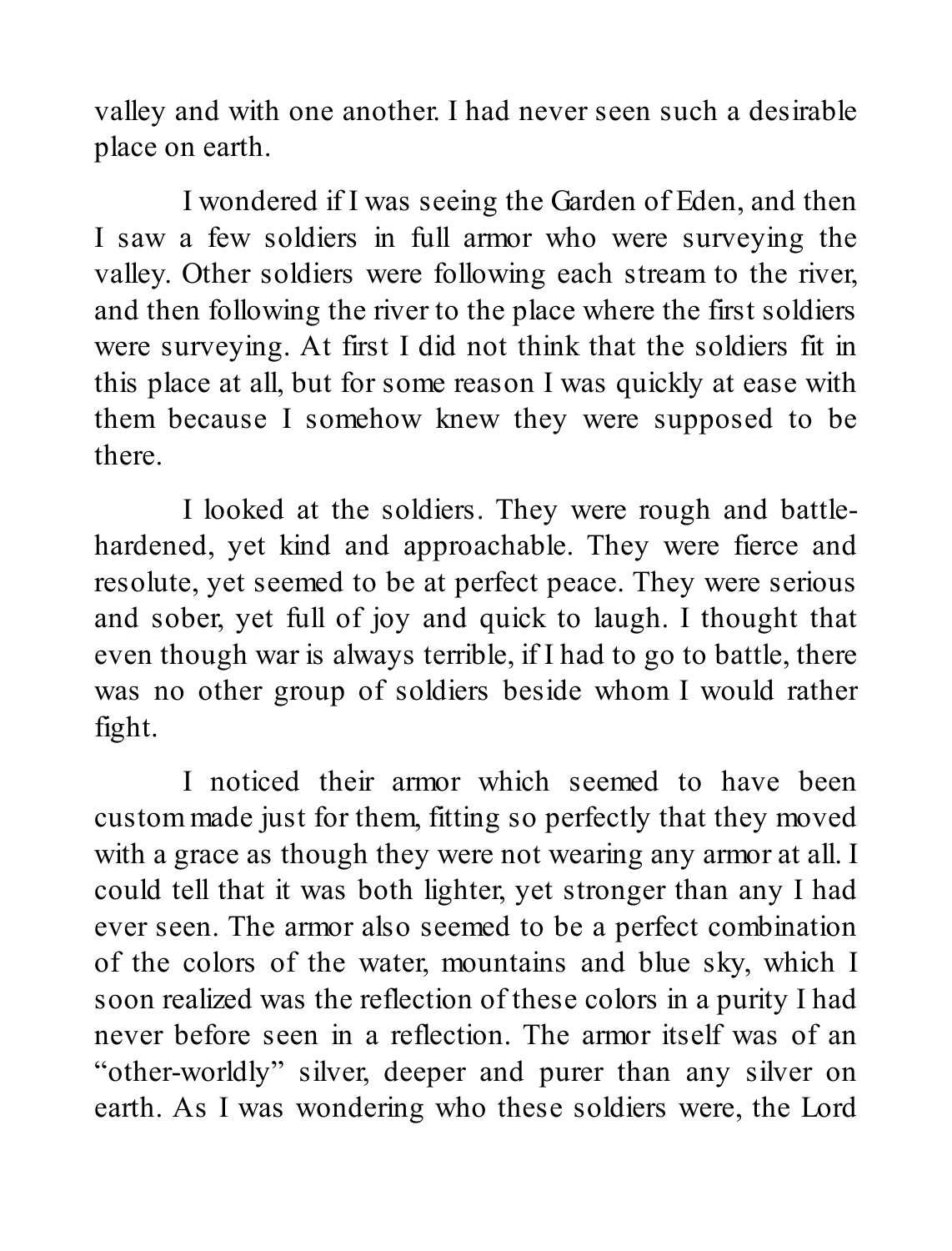began to speak.

"In My Father's house are many dwelling places, "He replied. "These are My builders. Each of My houses will be a fortress from which I will send out My armies. Some will go forth as knights to fight for the poor and oppressed, while others will go forth as small companies who will raid the strongholds of the enemy and bring back the spoils. Some will send forth a host to conquer cities over which My truth and righteousness will reign, and others will join with armies from other fortresses to liberate whole nations with My truth, My love and My power.

"These fortresses are not just for the protection of My people, but for mobilizing, training and sending forth My army throughout the earth. The darkest of times will soon come, but My people will not be found hiding. They will go forth to conquer evil with good. They will conquer by not loving their lives even unto death and by loving others more than their own lives. These will be the fearless ones whom I will send forth before I return.

"Even the prophecies of their coming strike terror into the hearts of My enemies. They will have no fear. They will love. Love is more powerful than fear, and their love will break the power of fear that has held mankind in bondage since the beginning. Because they have chosen to die daily, the fear of death has no power over them. This will give them power over every enemy whose power is fear. I was once dead, but now am alive forever, and those who know Me cannot fear death.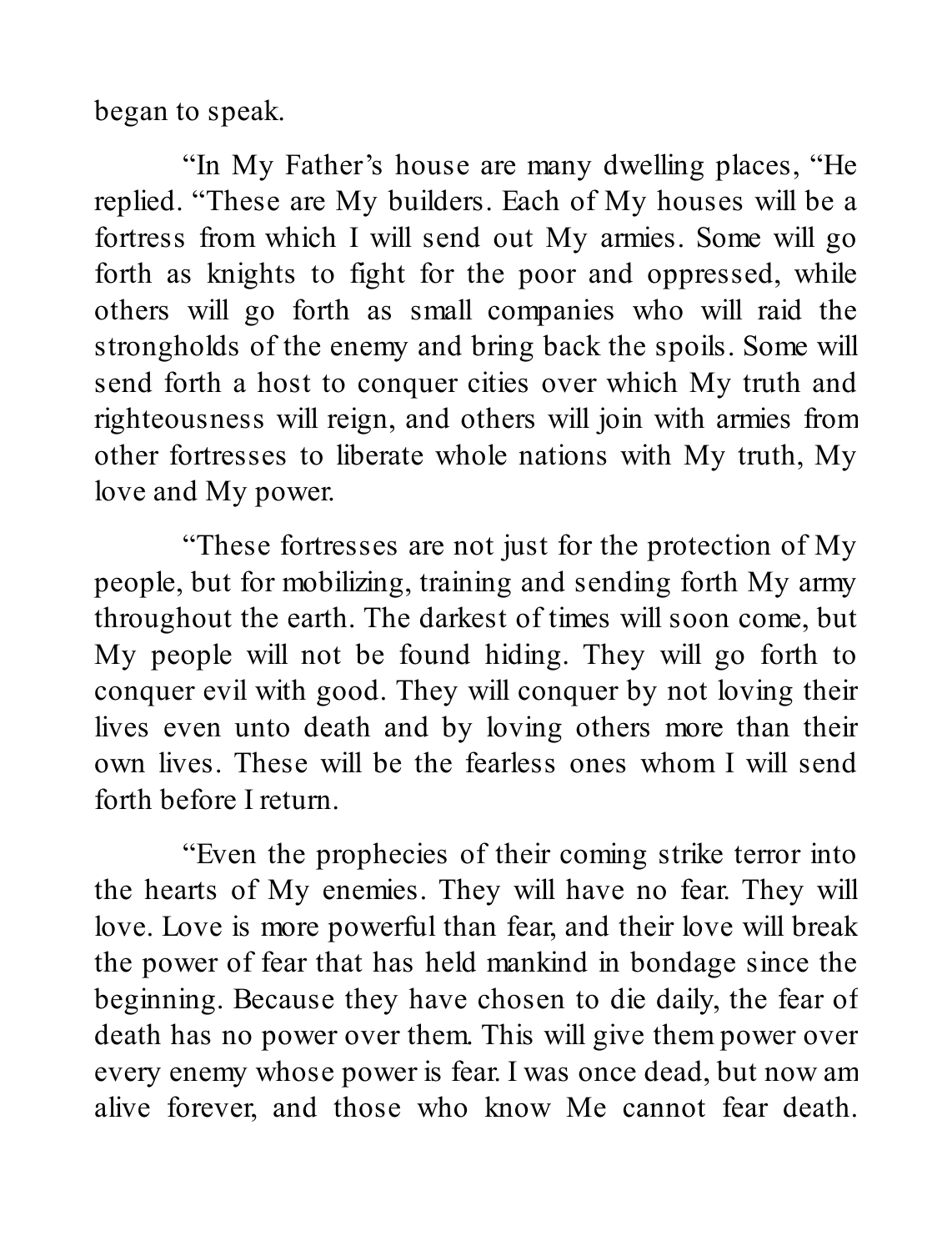Therefore, those who know Me will follow Me wherever I go. "Each of My dwelling places will be in a valley like this. It is alive with the life that was in the earth before the fall because here the power of My redemption has brought forth true life again. My dwelling places will only be found where all of My streams flow together into one. My builders will come from every stream, but they will work as one. Just as great houses need different craftsmen, so does My house. Only when they work together can they build My house. "As you see in these, My builders will have the wisdom to complete the survey before they build. Each of My houses will fit perfectly into the land where they are located, not according to human measurements, but according to Mine. The first skill that My builders develop is the skill of surveying. They must know the land because I designed the land for My people. When you build with My wisdom, what you build will fit perfectly with the land." Then I was standing by one of the streams in the valley. I started following it to the top of a mountain. As I got close to the top, I began to hear loud, terrible sounds. When I looked beyond the valley. I could see wars and great earthquakes tearing the earth, and storms and fires that seemed to completely encircle the valley. It was as if I was standing on the border between heaven and hell, looking into hell itself. I somehow knew that all of hell was powerless to encroach on the valley, but the sight was so terrible, I turned to run back into the valley. I then felt Wisdomstanding beside me.

"This is where you must live, between the dying and the living. Do not fear, but believe. You have been weak, but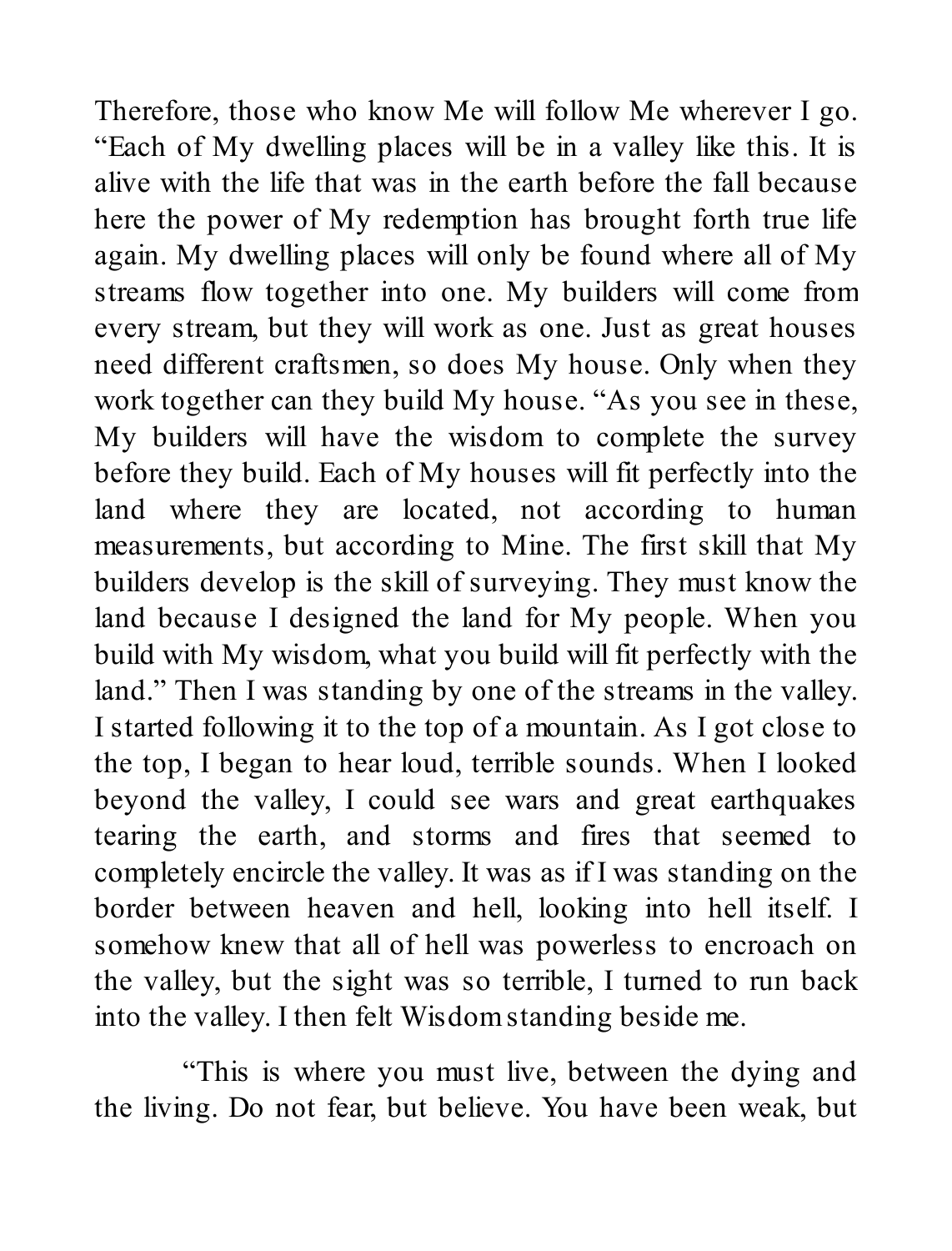now I am with you, so be courageous and strong. Fear must not rule over you—do nothing because of fear. Do what you do because of love, and you will always triumph. Love is the source of courage. Love will prevail in the end. Encourage My builders with these words."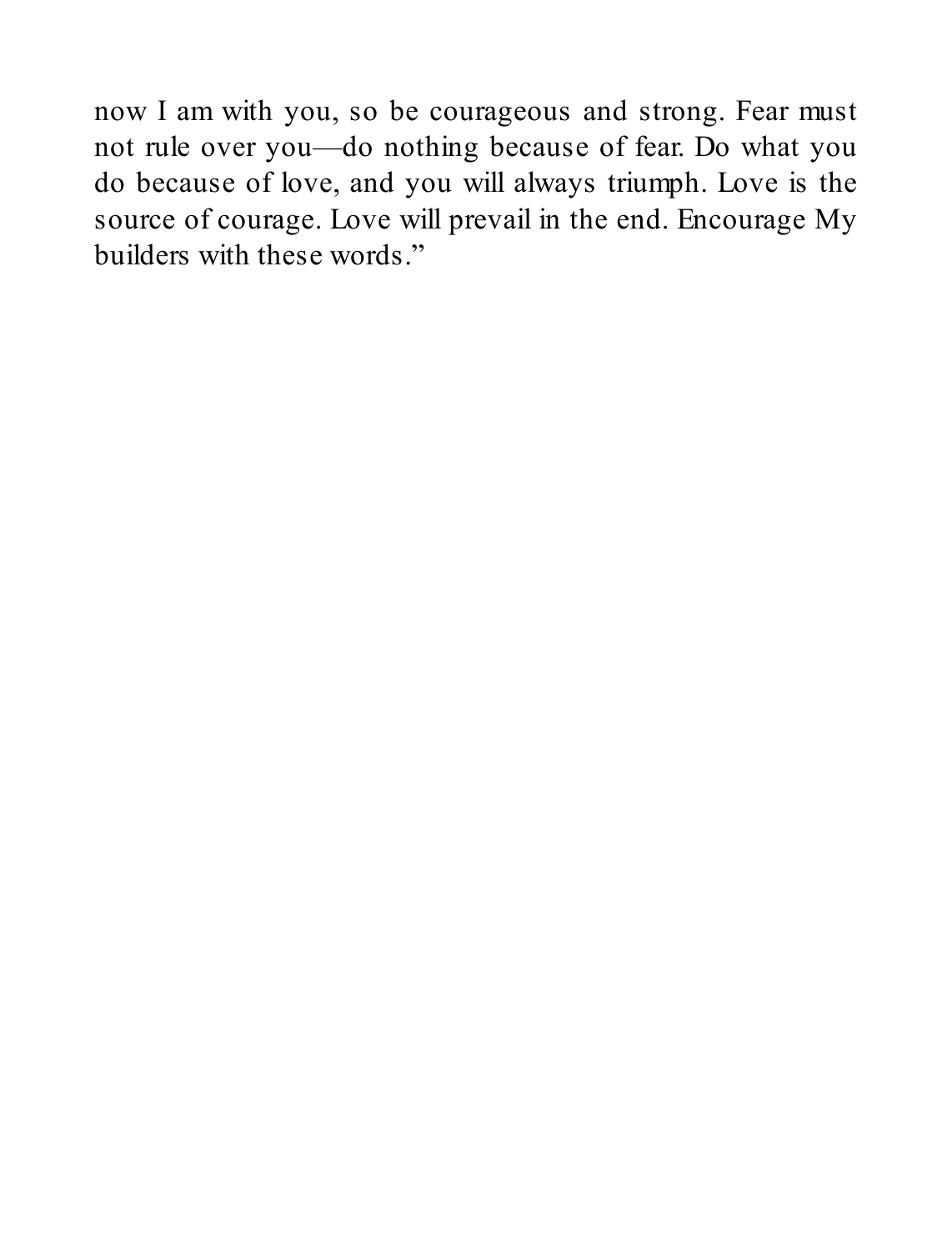## **Chapter 12, Words of Life**

Then I was back at the Great Hall of Judgment, standing before the same door again. I was still a little stunned by what I had seen on the edge of the valley, but His words were still resounding in me. "Love, love," I repeated over and over. "I must not forget the power of love. There is perfect peace in love. There is courage in love. There is power in love."

I looked at the door. I knew that this was the door to His church. I knew that the fortresses that Wisdom talked about were churches and movements. I began to think of some congregations and movements which I knew were already preparing for what I had seen. I began thinking of spiritual surveyors whom I knew but had never thought of in this way before. Then again, it seemed like most of them were so battleweary that they were just trying to survive, even fighting one another in their desperation. I thought of the battle that had been fought on the mountain. The enemy had used Christians to attack other Christians who were trying to climb the mountain. Even though that battle was eventually won and most of the Christians freed from the accuser's power, I knew that it would take a long time for the wounds fromthose battles to heal. Many had been under the influence of the accuser for so long that it was still a part of their nature to accuse, and it could be a while before their minds were renewed. I knew that the church was still a very long way frombeing united.

Where do we begin? I thought to myself. What can I do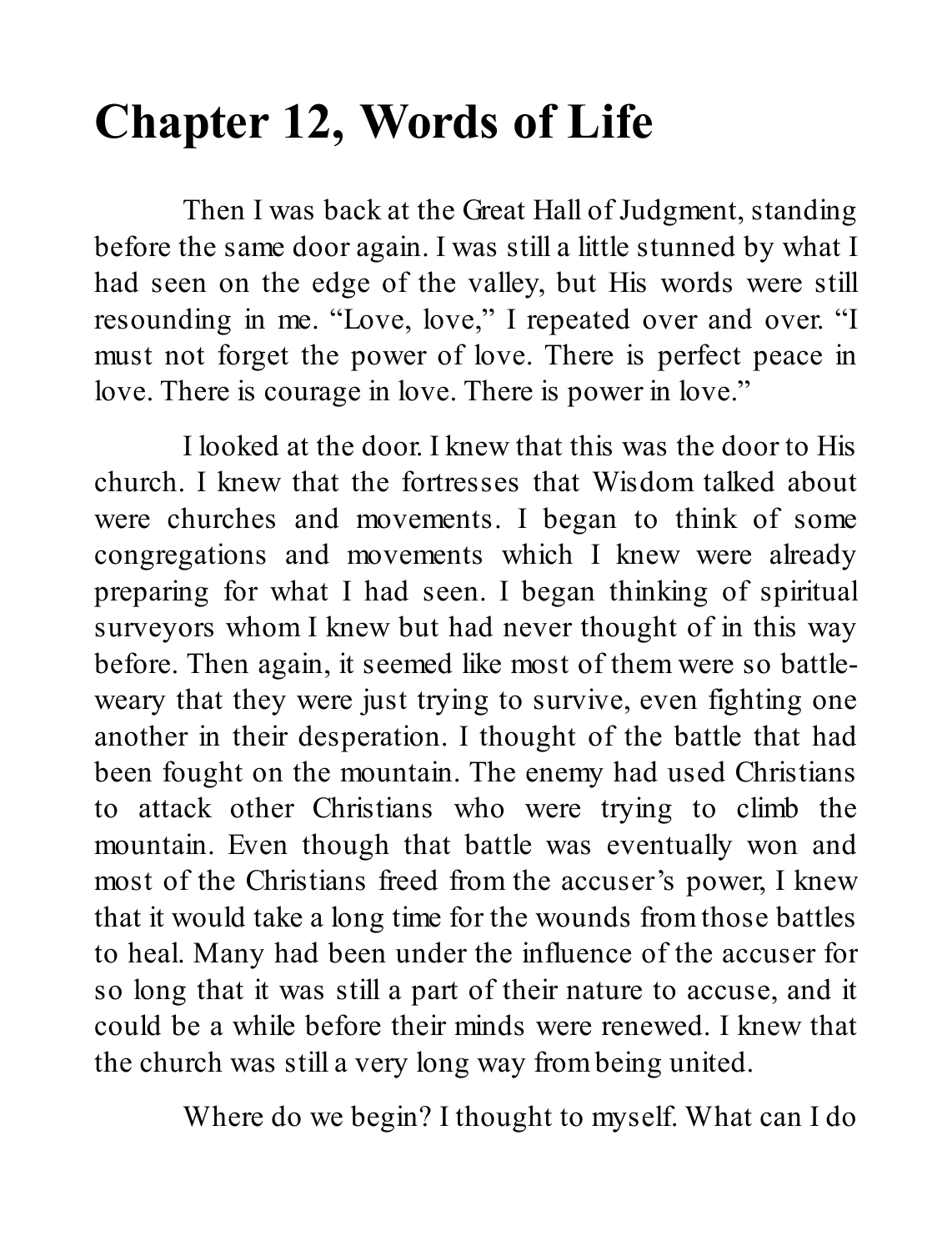if I go through that door?

"You do not have to begin. It is already finished," Wisdom answered. "I accomplished the unity of My people on the cross. Even though it looks like the enemy has prevailed since the cross, he actually only has worked into the plan which My Father and I had from the beginning. When you preach the cross and live by its power, you will do My will. Those who serve Me and not their own ambitions will soon recognize one another and be joined together. Those who have the true fear of God do not have to fear anything on the earth. Those who fear Me will not fear one another, but will love each other and sit together at My table.

"I have called you to see, and you will see how My kingdomwill come. The devil will be cast down to the earth and will come to the earth with great wrath. But do not fear his wrath, for I am also about to show My wrath against all iniquity. The evil one and all who follow evil will soon know My wrath. You must see these things, but you are not to fear them because I dwell in the midst of My people and am greater than all. As you behold Me you will not fear. If you fear, it is because you are not beholding Me.

"When the evil in mankind has become fully united with the evil one, the great time of trouble will come upon the earth. Then all of mankind and the whole creation will understand the futility and tragedy of rebellion. At the same time, My people will become fully united with Me, and My great light will stand against the great darkness. Those who walk in lawlessness will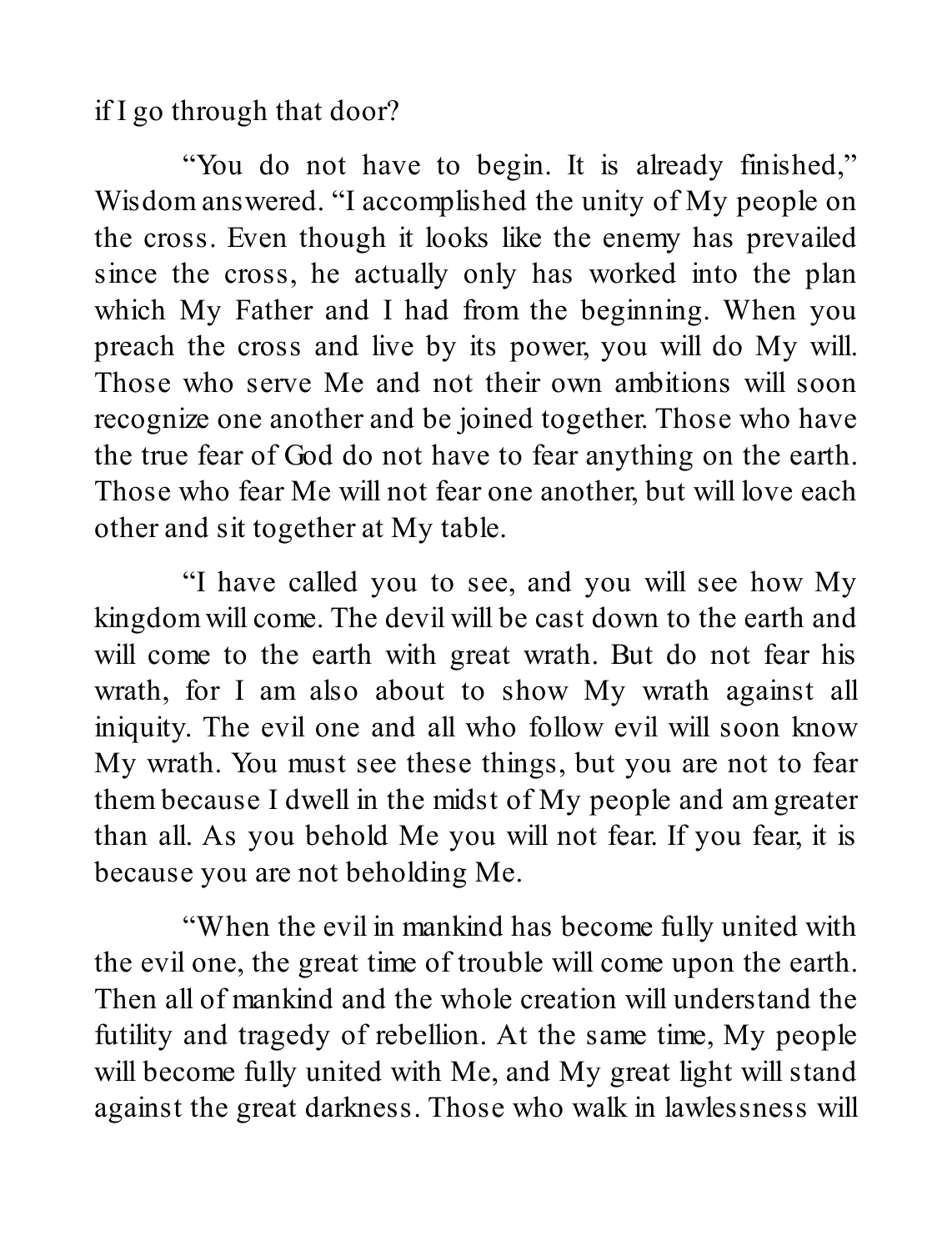fall into the deep darkness. Those who walk in obedience will shine forth as the stars of heaven.

"Humility and obedience will always lead to Me. As you come to Me, you will behold and manifest My glory. The heavens and the earth are about to behold the difference between the light and the darkness. You are called to live between the darkness and the light, in order to call those who live in darkness to the light. Even now I do not desire for any to perish."

In the glory that surrounded us, it was difficult to remember the darkness and terrible events that I had just witnessed. I thought of the difference between His glory and even the greatest pomp and splendor of man. "How pitifully insignificant we are!" I blurted out. "If all of mankind could just have a glimpse of Your Judgment Seat they would all quickly repent. Lord, why do You not just show Yourself to the world so it will not have to endure this evil? No one would choose evil if they could see You as You are."

"I will reveal Myself When evil has run its full course, then I will show Myself to the world. As the evil one is being revealed through fallen men, I will be revealed through restored men. Then the world willsee Me—not just the glory that I have in heaven, but as My glory stands against the darkness. My glory is more than what you see here; it is My nature. After I reveal My nature in My people, I will return in the glory that I have here. Until then, I AM seeking those who will follow Me because they love Me and love the truth, not just because they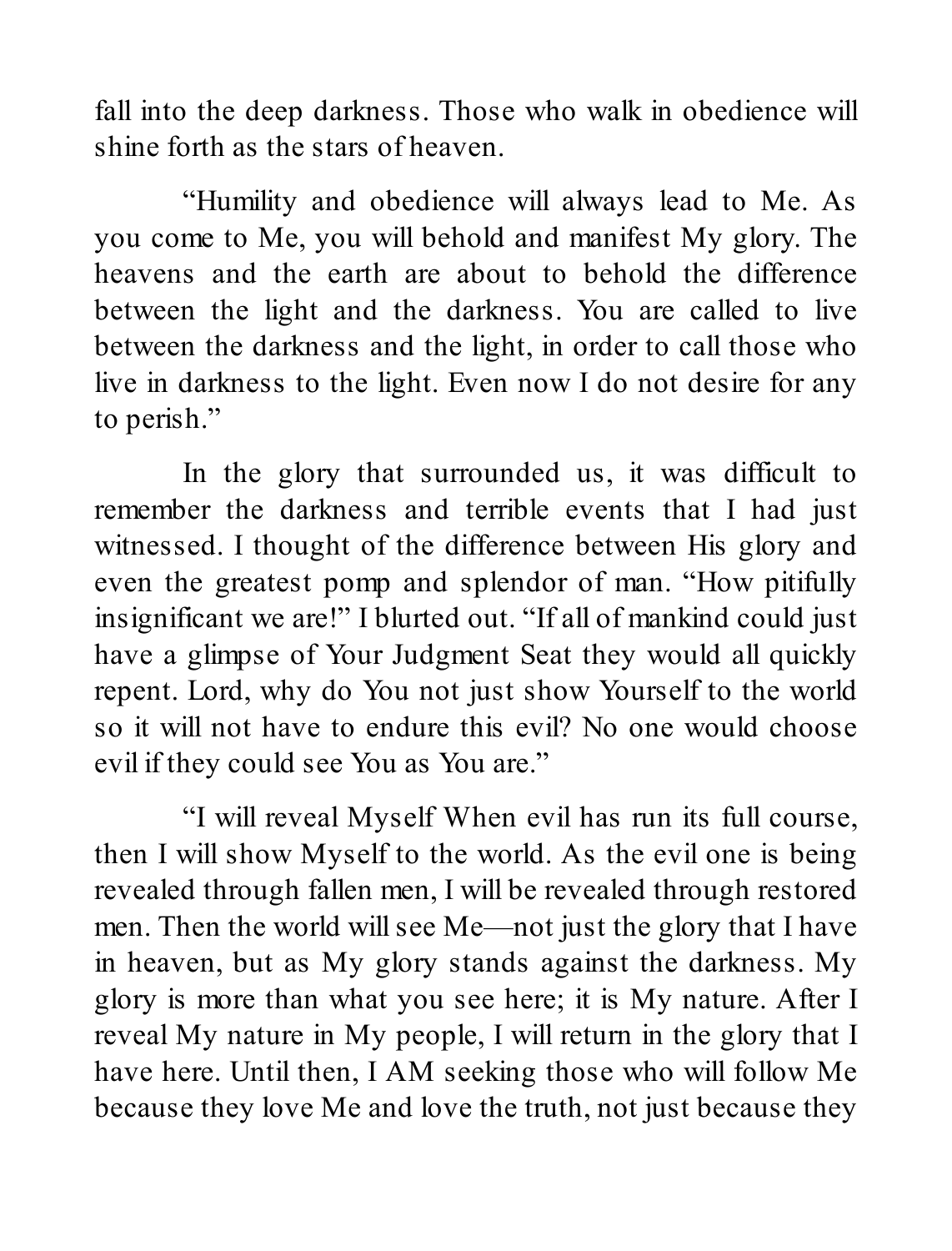love this glory and power.

"Those who choose to obey when the whole world is disobeying are worthy to be heirs with Me. These will be worthy to rule with Me, to see My glory, and to share it. These are the ones who do not live for themselves, but for Me. Some of the greatest of these brethren of mine are about to be revealed. They will stand for truth against the greatest darkness. They will remain steadfast through the greatest trials. I have brought you here, and I am sending you back to encourage them to stand and not faint for the time of their salvation is near.

"I amalso sending you back to warn these mighty ones. Satan saw the glory of My Father and beheld the myriads who serve Him, yet he still fell. He fell because he started to trust in the glory and power that the Father had shared with him instead of trusting the Father. Those who will be entrusted with the power and glory I share with them in these times must not put their trust in the power or glory, but in Me. True faith is never in yourself, your wisdom or the power that I have given to you. True faith is in Me.

"As you grow in the true faith that is in Me, you will grow in dependence on Me, and you will trust yourself less. Those who begin to trust in themselves will not be able to carry the weight of My power or glory; they can fall just as the evil one did. My strength is made perfect in weakness, but you must never forget that in yourself you are weak, and by yourself you are foolish.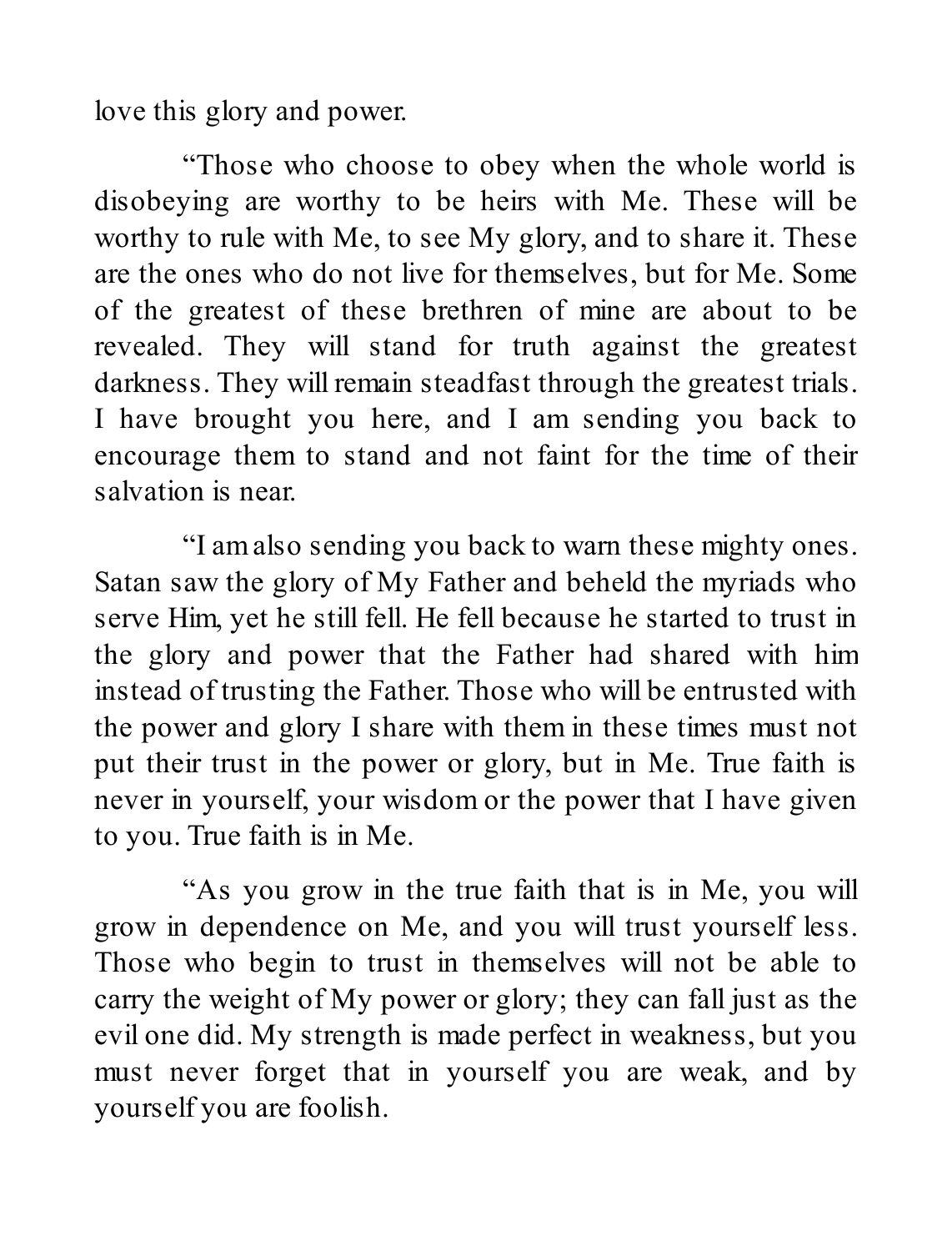"Those who are worthy to reign with Me in the age to come will prove this by living in the darkness and weakness of human flesh, yet they will serve and trust Me. Even the greatest angels will gladly bow before those who have been proven in this way. The angels marvel when suffering men and women who have beheld so little of the glory here remain steadfast for Me and My truth in times of darkness. These are worthy to be called My brethren and to be called the sons and daughters of My Father.

"On earth, the truth often looks weak and easily defeated. Those who see from here know that My truth always prevails. The time when I stand up and bring My judgments to the earth has only been delayed so that My brethren could prove their love for Me by standing for truth at any cost. My truth and My goodness will prevail for all of eternity, and so will all who come to Me because they love the truth. These will shine forth as the stars which were made in honor of them."

As Wisdom continued to speak, it was like being washed in a shower of living water. At times I had been ashamed because even in the presence of His glory, I was as dull and easily distracted here as I was on earth. But now as He spoke to me, His words cleansed me so that a sharpness came to my mind beyond just mental exhilaration. The more I was cleansed, the more His words seemed to explode with cleansing brilliance. I not only saw His glory, but felt His glory inside of me. In His presence, I did not just hear the truth, I absorbed the truth.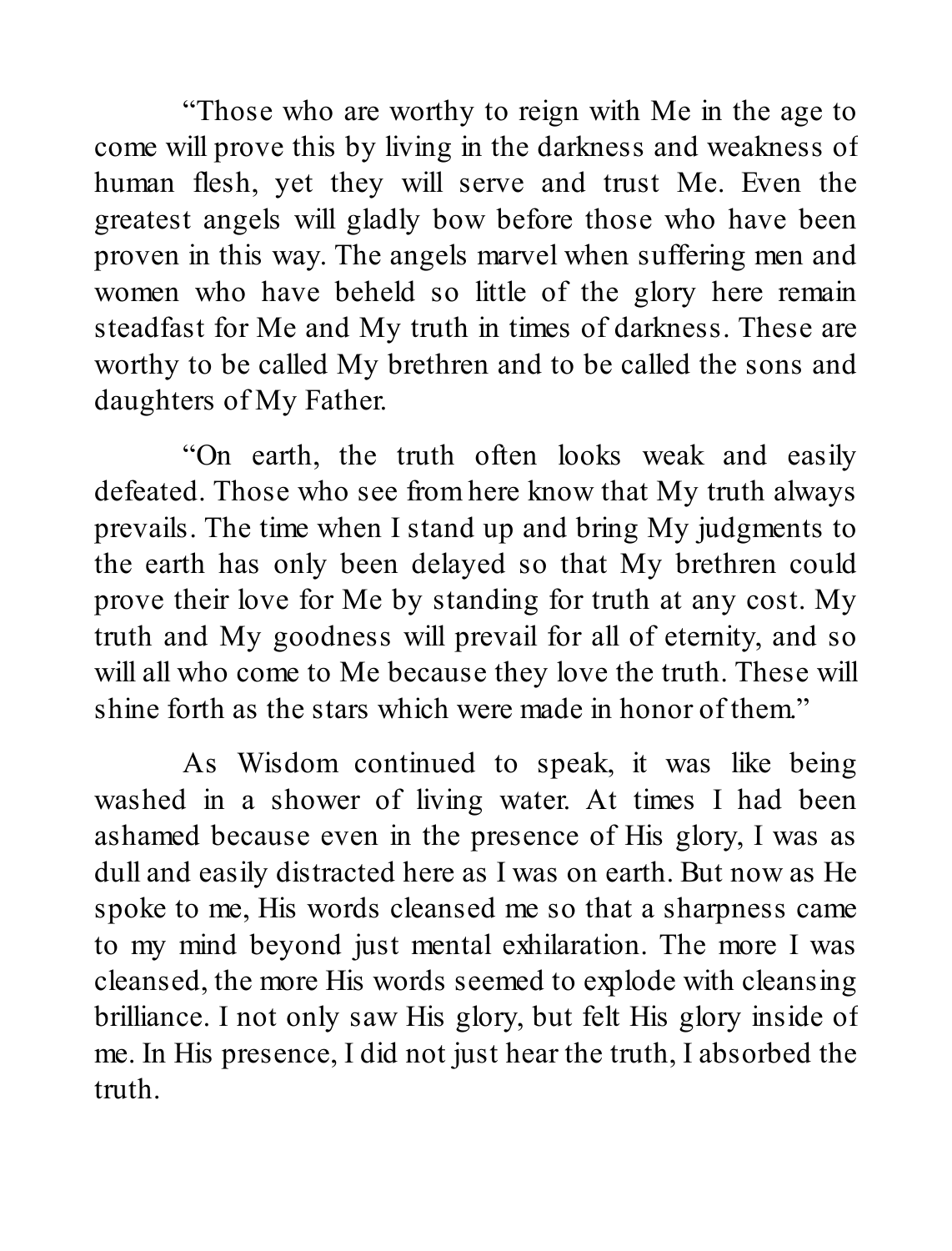#### **His Beloved Bride.**

This sensation of being cleansed by His words was more wonderful than can be described, but it was familiar. I knew that I had felt this when listening to anointed preaching from one who had been in the presence of the Lord. It was not intoxicating, but the exact opposite. Instead of dulling the senses, it quickened them. In His presence, I felt that thousands of fragments of information which I had accumulated over the years were all tied together to give a deep and comprehensive meaning to everything He said. In this way, every concept became like a strong pillar of knowledge in my mind. Then it became a passion as I felt a deep love for each truth.

When He spoke, there was an energy released that enabled me to see each truth with a greater depth than ever before. His words did not just impart information, but life. This great illumination was similar to what I experienced after I decided not to try and hide anything when I was standing in front of the Judgment Seat. The more I opened my heart to His words to expose any darkness in me and to change me, the more power His words seemed to have in me.

The Lord did not just give information when He spoke, but somehow rearranged my mind and heart so that these truths would be the foundation for understanding, and the understanding released a love for the truth. For example, I had what I thought was a sound understanding of the church as the bride of Christ. As He talked about the ministries being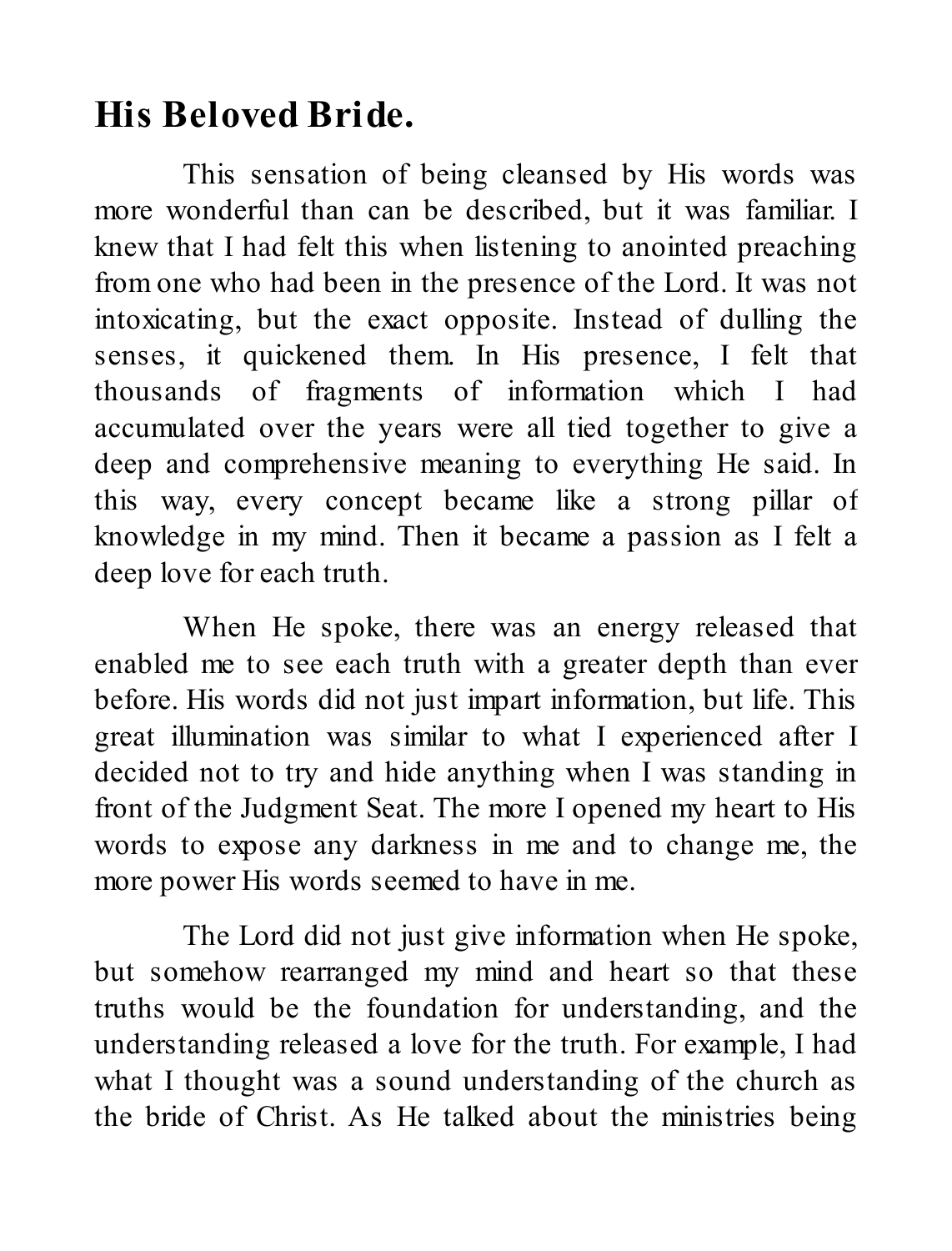sent forth to prepare His bride, I saw in my heart what seemed to be every church I knew. They immediately became much more than just a group of people; they became His Beloved. I felt a burning passion to help them prepare for Him. The repulsion of sin and harlotry with the world almost buckled my knees as I saw what it did to His people. I knew that I was feeling what He was feeling.

His cleansing truth poured over me. The cleanness I felt was more wonderful than I had ever believed possible. It was almost as if I had been living my life in a sewer and was now being given a hot shower. The power of cleansing truth gripped me so powerfully that I desperately wanted to carry it back to share with His people.

"I am about to release the power of anointed truth to cleanse My people," Wisdom continued. "My bride will be cleansed of all of her defilements. I am sending forth My messengers who will be flames of fire, burning with zeal for My holiness and the holiness of My people."

As He spoke, I felt the depth and power of the message of holiness. I then knew without question the power of truth to accomplish this. A Vision of the glorious bride whom He so deserves was burned into my heart. I Passionately wanted to share this with His people so that they would become completely focused on getting ready for Him. I just could not comprehend doing anything again without this being my purpose.

He began to speak about the fortresses of truth and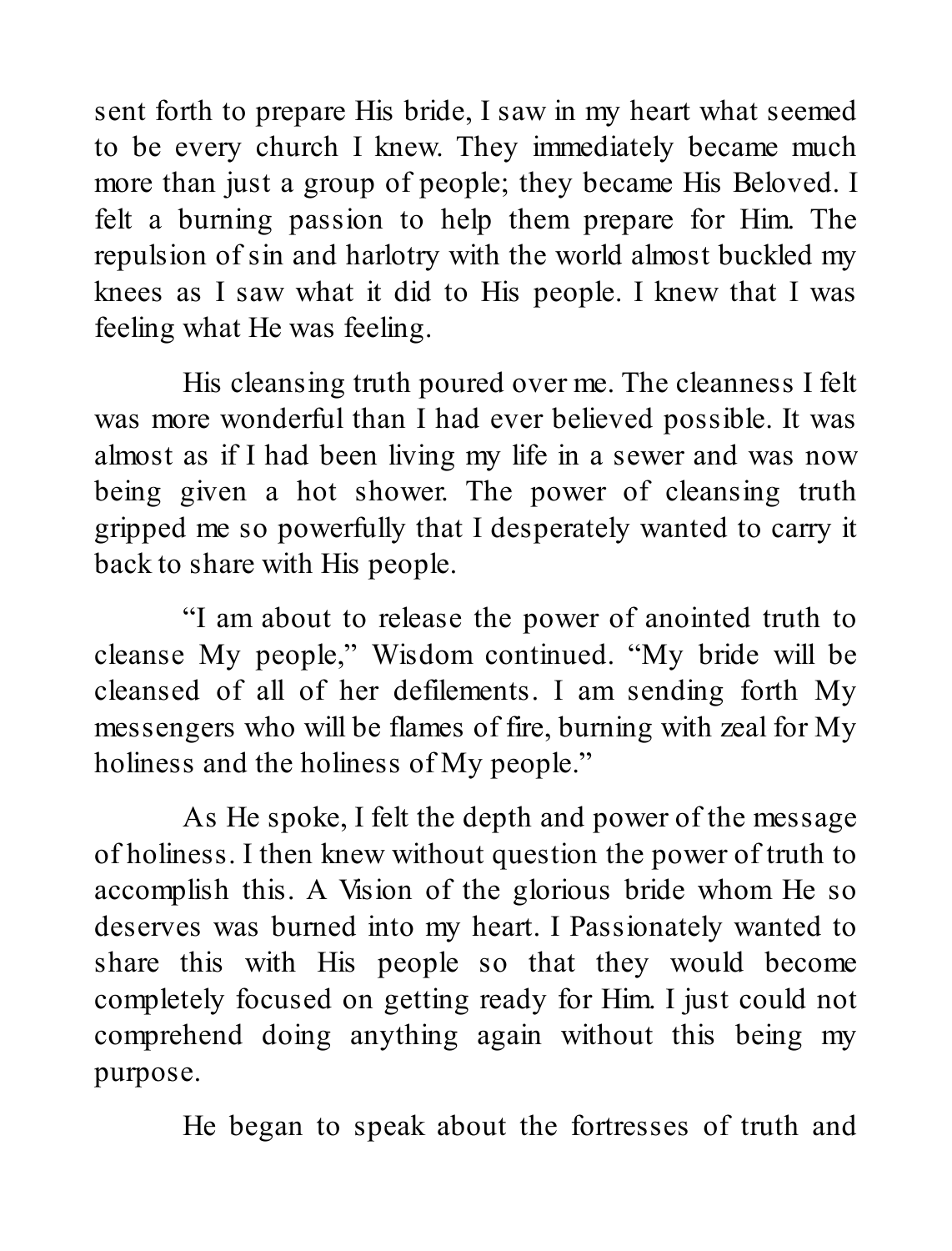righteousness. While He talked, I saw the congregations with whom I was familiar and how they were struggling. I became burdened as never before for them to be empowered with His truth. I knew that they were weak because they were not walking in truth. The grief that I felt for them became almost more than Loould bear.

"Why do they not walk in truth?" I blurted out.

"You are beginning to feel the burden that Nehemiah felt when he heard that Jerusalem was in distress because her walls were broken down," Wisdom explained. "I am imparting to My messengers the fire to see My bride cleansed, and I am also imparting to them the burden of Nehemiah to see the walls of salvation restored. Then My people will no longer be in distress. "You have seen My people as My army, My city and My bride. Now you do not just see these, but you feel them. Only when My truth comes from the heart does it have the power to change men. Living waters must come from the innermost being—the heart. Just as you felt My truth cleansing you, I am making My messengers flames of fire who will speak truth, not to just give understanding, but with the power to change men's hearts. The truth that I am sending will not just convict My people of their sin, but will cleanse them from their sin." Even as He was speaking, a great zeal rose up within me to do something. Divine strategies began coming to me which I knew could help His people. I could not wait to begin. I now believed that even the driest bones were going to become an exceedingly great army! In the presence of Wisdom, nothing seemed impossible. I had no trouble believing that His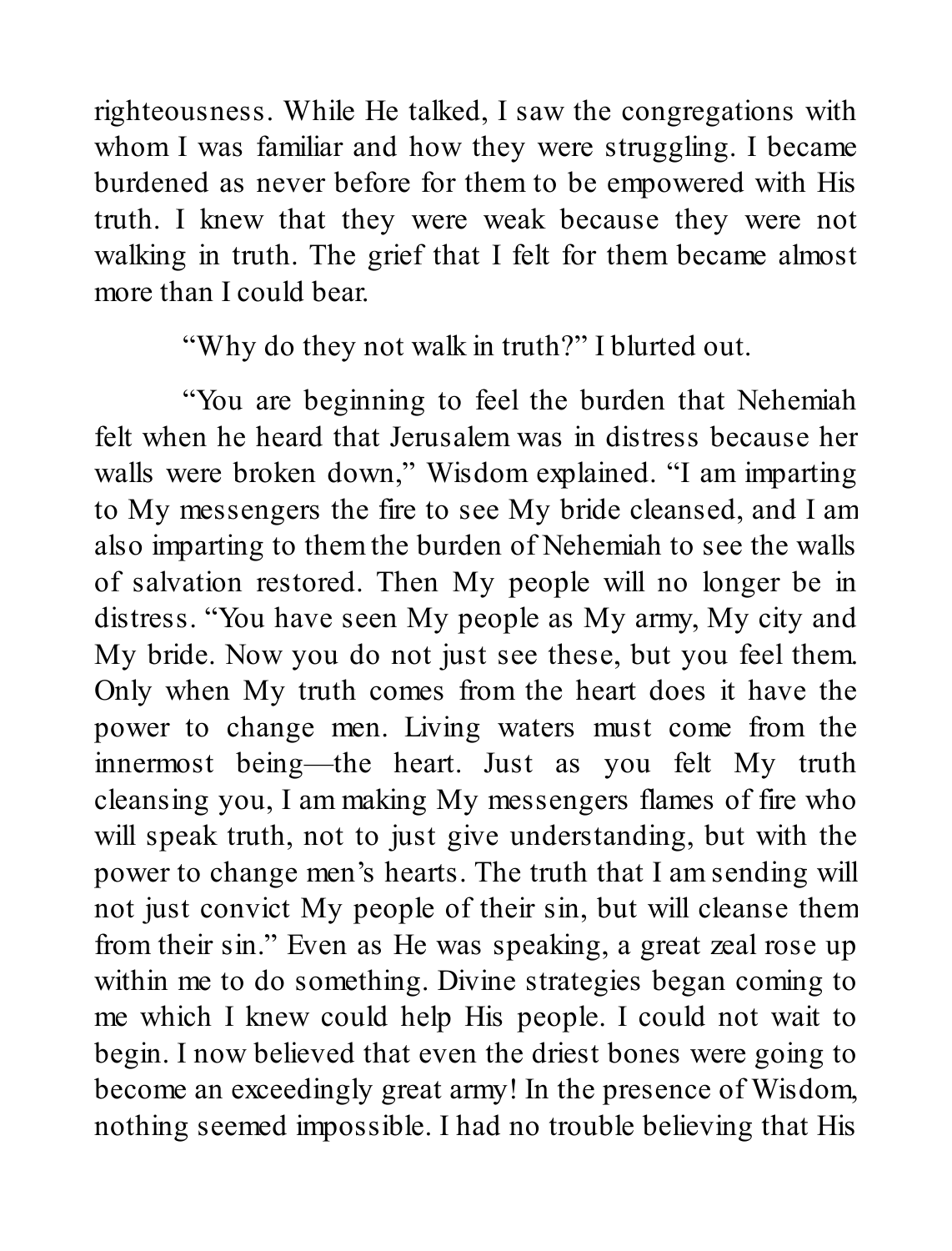church would become a bride without spot or wrinkle, or that His church would become a great city, standing as a fortress of truth for the whole world to behold. I had no doubt that His people, even as weak and defeated as they now seemed, were about to become an army of truth before which no power of darkness could stand. Feeling the power of truth as never before, I knew that His power was much greater than the darkness.

#### **Words Of Life**

In His presence, I felt as if I could speak forth the vision I had received of His bride and whoever heard it be changed. It seemed that I could speak to the most defeated little congregation with such power that they would quickly become a mighty fortress of truth. I also knew that on earth, my words did not have that power.

"Your words will have this power when you abide in Me," Wisdom interjected. "I did not call you to preach about Me; I called you to be a voice that I could speak through. As you abide in Me and My words abide in you, you will bear fruit that will remain. By My word, the creation was brought forth, and by My word the new creation will come forth in you and in My people. My words are Spirit and Life. My words give Life. You are not called to just teach about Me, but to let Me teach through you. As you dwell in My presence, your words will be My words, and they will have power."

I thought of something that Margaret Browning had once said: "Every bush is aflame with the fire of God, but only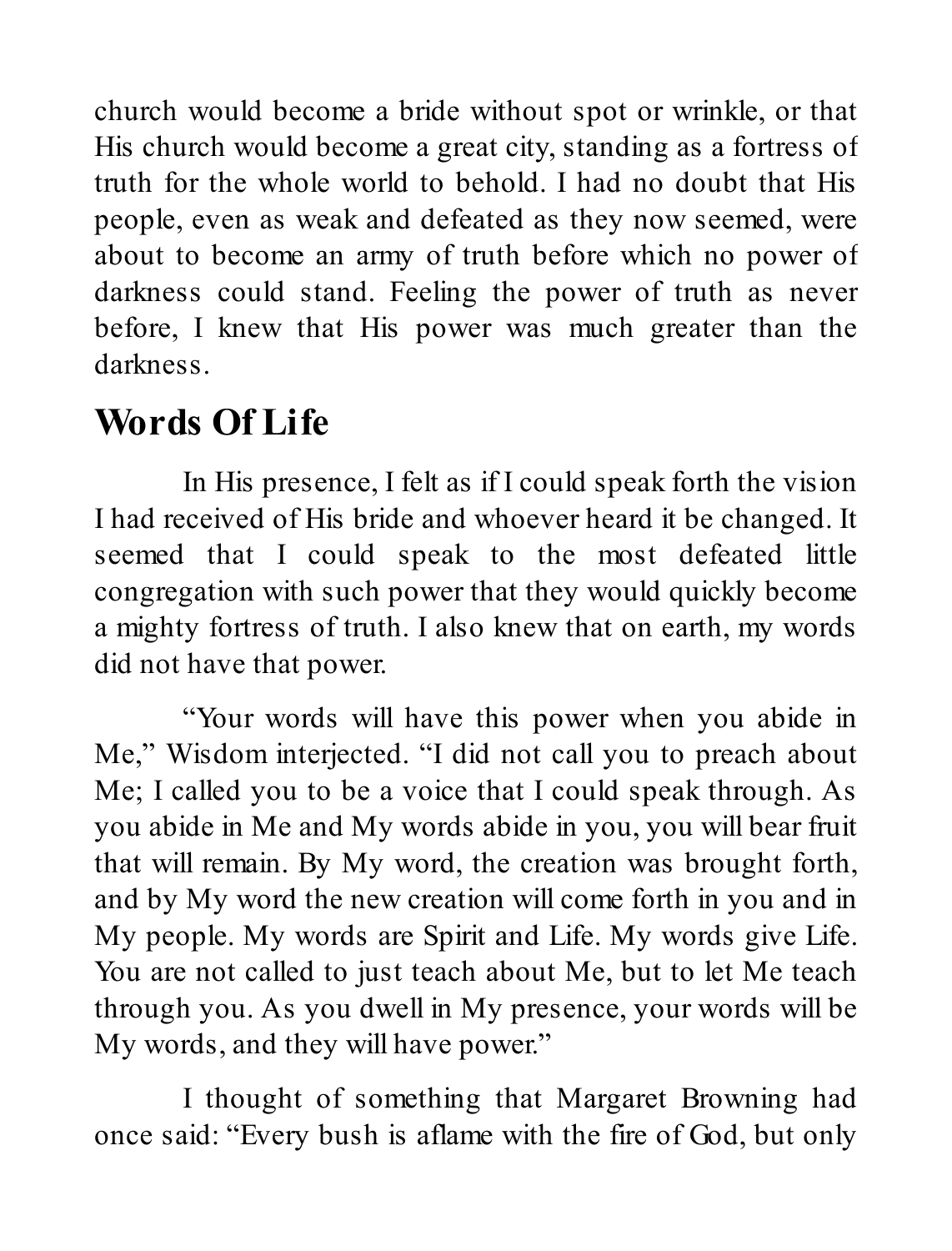those who see take off their shoes. The rest just pick the herries."

"Lord, I want to see you in everything," I said.

"I will give My messengers the vision to see My purpose in all things," He responded. "I will make My messengers flames of fire such as I appeared at the burning bush. My fire will rest upon them, but they will not be consumed by it. Then mankind will marvel at this great sight and turn aside to see it. I will speak from the midst of My messengers, calling My people to their destiny and to rise up as the deliverers that I have called themto be."

I then felt drawn to the door. I stepped closer to it and could see writing. I had never seen writing like this before. It was of the purest gold, and somehow it was alive. I began to read.

For by Him all things were created, in the heavens and on earth, visible and invisible, whether thrones or dominions or rulers or authorities - all things have been created by Him and for Him. And He is before all things, and in Him all things hold together. He is also head of the body, the church; and He is the beginning, the first-born from the dead; so that He Himself might come to have first place in everything. For it was the Fathers good pleasure for all the fullness to dwell in Him, and through Him to reconcile all things to Himself, having made peace through the blood of His cross; through Him, whether things on earth or things in heaven. And although you were formerly alienated and hostile in mind, engaged in evil deeds,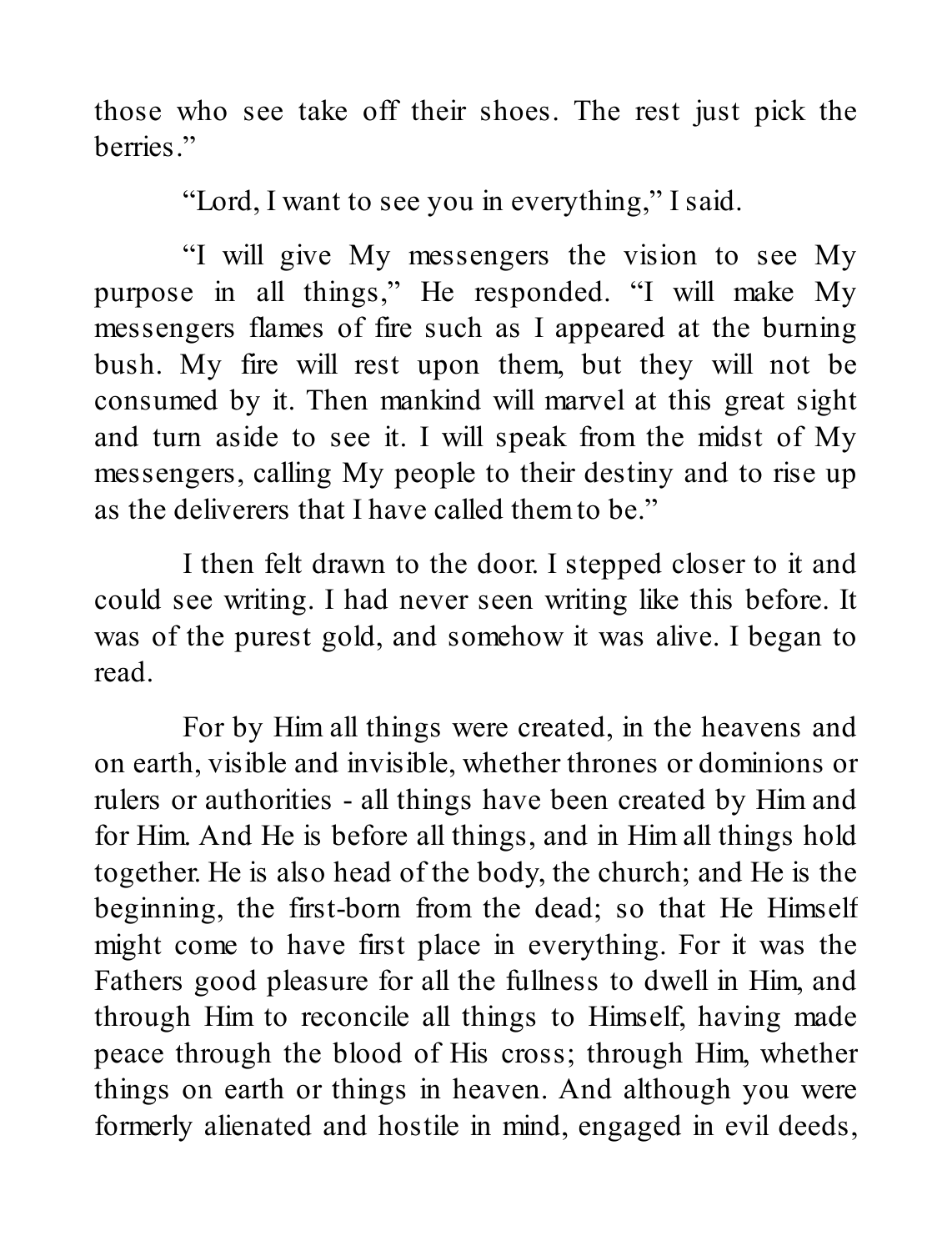yet He has now reconciled you in His fleshly body through death, in order to present you before Him holy and blameless and beyond reproach— if indeed you continue in the faith firmly established and steadfast, and not moved away from the hope of the gospel that you have heard, which was proclaimed in all creation under heaven, and of which I, Paul, was made a minister.

Now I rejoice in my sufferings for your sake, and in my flesh I do my share on behalf of His body, which is the church, in filling up that which is lacking in Christ's afflictions.

Of this church I was made a minister according to the stewardship from God bestowed on me for your benefit, that I might fully carry out the word of God, that is the mystery which has been hidden from the past ages and generations; but has now been manifested to His saints, to whom God willed to make known what is the riches of the glory of this mystery among the Gentiles, which is Christ in you, the hope of glory.

And we proclaim Him, admonishing every man and teaching every man with all wisdom, that we may present every man complete in Christ. And for this purpose also I labor, striving according to His power, which mightily works within me (Colossians 1:16-29).

As I read these words, they were like a transfusion of life. a single word from God is worth more than all of the treasure on earth! I thought, How could I ever allow myself to be so carried away with the cares of the world when I have His words? I began to think about how worthwhile it would be to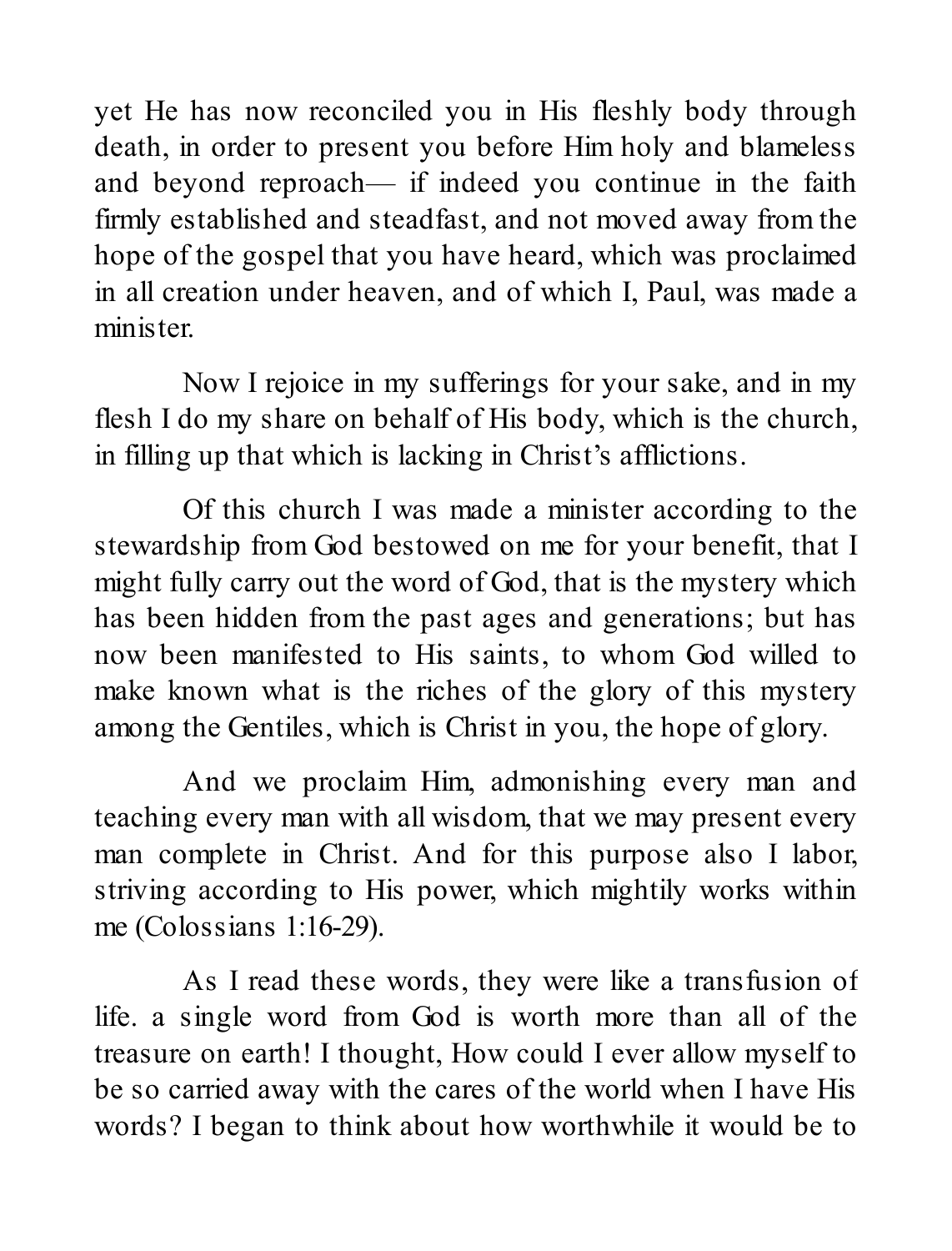cross the earth to hear just one anointed sermon, but sometimes I was so lazy that I did not want to drive across town. I was appalled at my carelessness with His Word as I stood before the door. "Lord, I amso sorry," I blurted out.

As I said this, the door opened. As it did, I pondered how it had looked so dull and uninviting from a distance, but up close it was more intricate and beautiful than any door I had ever seen. That is how people judge the church, I thought, and how I have often judged it myself. I have loved God for a longtime, but failed to love His people the way that I should.

"Such repentance will open the door for you to go forth into the purpose for which I called you. You cannot fulfill your purpose apart from My people. I have called My people to be one, and now it will come to pass. Apart fromthem, you cannot live what you have seen in your visions. Now you must go from seeing the way and knowing the truth to being a vessel for My life. This you cannot do apart from My people. The Father has given you His love for Me, that His love might be in you, just as I asked. Now I will give you My love for My people. My messengers must see them as I do and love them as I do. As you truly love My word, the door to your destiny with My people will open for you."

His words did not just touch my mind, but also my heart. I felt each one. Just hearing the love with which He spoke of His people imparted that love to me. This was a greater love than I had ever felt before, but it was also familiar and I had experienced it to a degree when I had heard anointed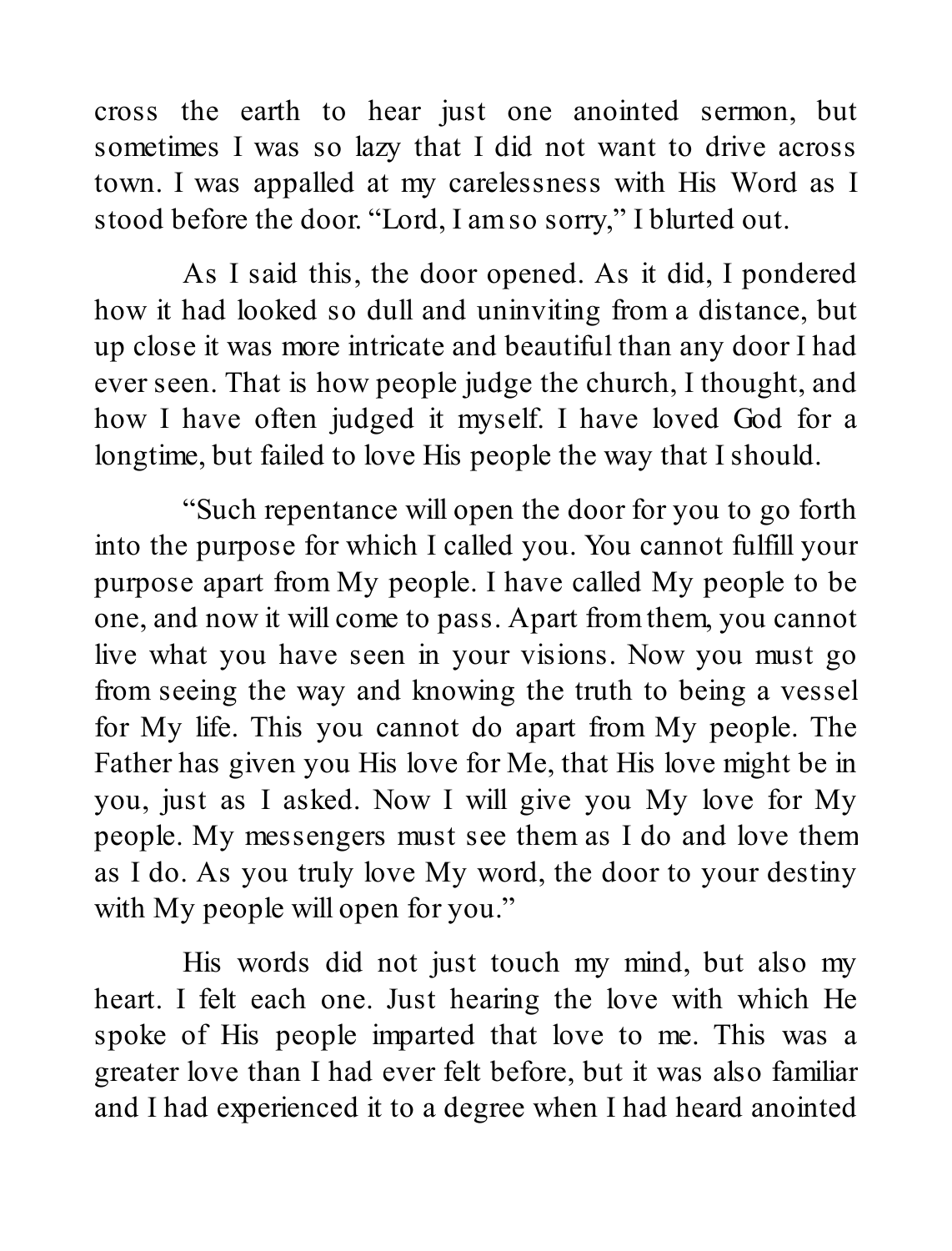preaching. I thought about how in my foolishness, I had often said that there would be no preaching in heaven, but now I felt that it could not be heaven without preaching. I began to even crave the preaching of His word.

"Yes there will be preaching and teaching in heaven. For all of eternity, My story will be told. That is why it is called the eternal gospel. I am the Word and I am Truth, and words of truth will forever fill My creation. All of creation will delight in My words of truth just as you are now. Even the angels love to listen to your testimonies, and they will hear them. My redeemed ones will forever love to tell and listen to the stories of My redemption. But now you must tell them to those who dwell in darkness. The word of your testimony will liberate many. Those who love Me love My word. They love to read it and they love to hear it. You have been given the truth that will set men free, which is My word in your heart. Go forth with My word. Go forth and you willsee the power of My word."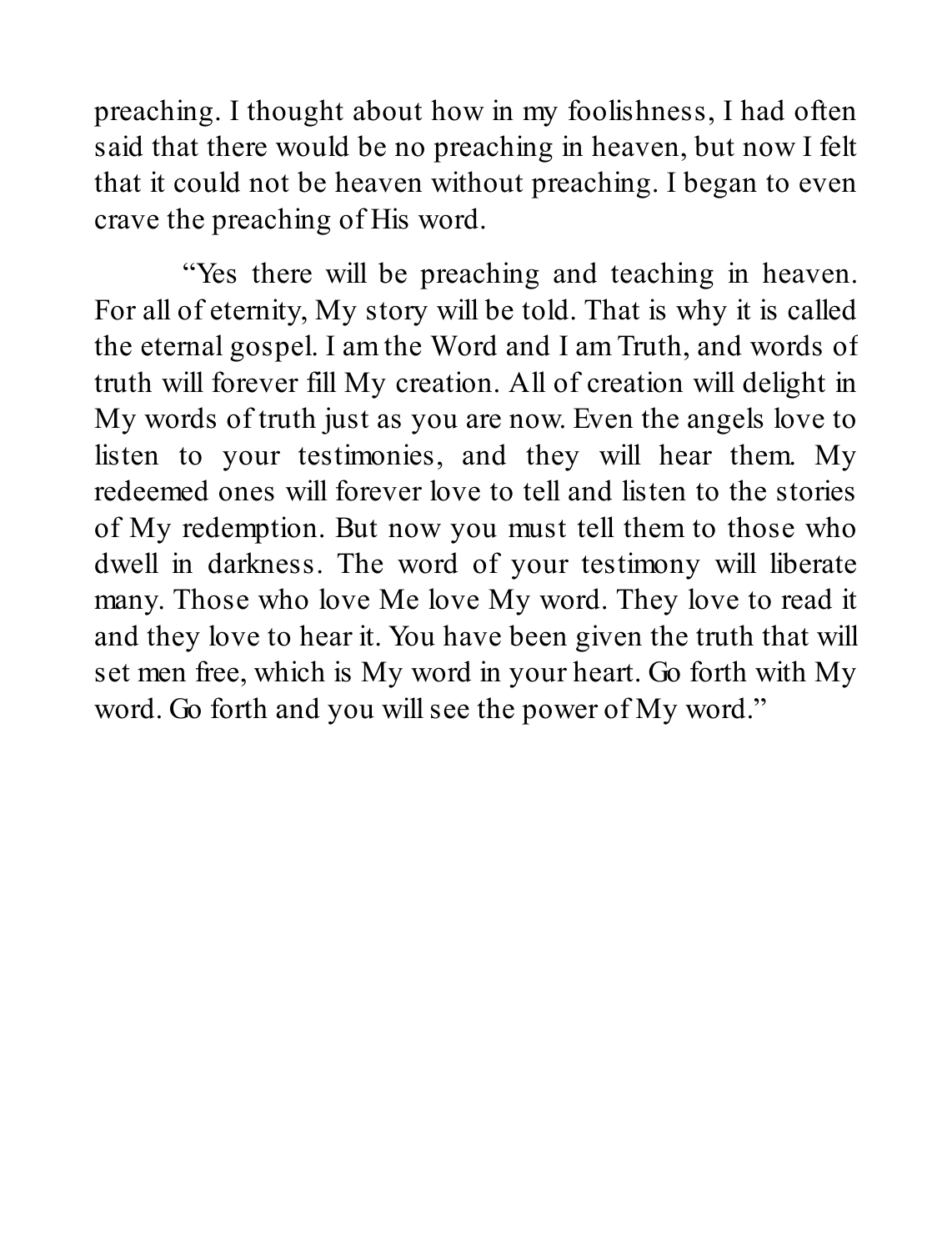# **Chapter 13, The Manna**

I stepped through the door. When I did, I was surprised that all of the glory in which I had been standing before was gone. It was dark and musty, like an old cellar. It was disconcerting, but I still felt the power of the words that the Lord had spoken to me, and they steadied me.

"What you feel is the anointing of the Holy Spirit," a voice said fromthe darkness.

"Who are you?" I asked.

"Must you ask?" It did not quite sound like Wisdom, but some other familiar voice. Even so, I knew that it was Him. Gradually, my eyes adjusted to the darkness and I was surprised to see my old friend, the white eagle.

"He lives in you, and so you can abide in all that you just experienced here just as you did in His presence there. I know that you have become addicted to His presence, and this is right, but here you must learn to recognize Him in many forms. First you must recognize His voice in your own heart and then as He speaks through others.

"This you have known before, and have experienced from time to time, but not like you must know it now. He will never be far from you and can always be found easily. He will always lead you to the truth. Only by the Holy Spirit can you see and know anything or anyone the way they really are. In the times that are before us, we will perish if we do not follow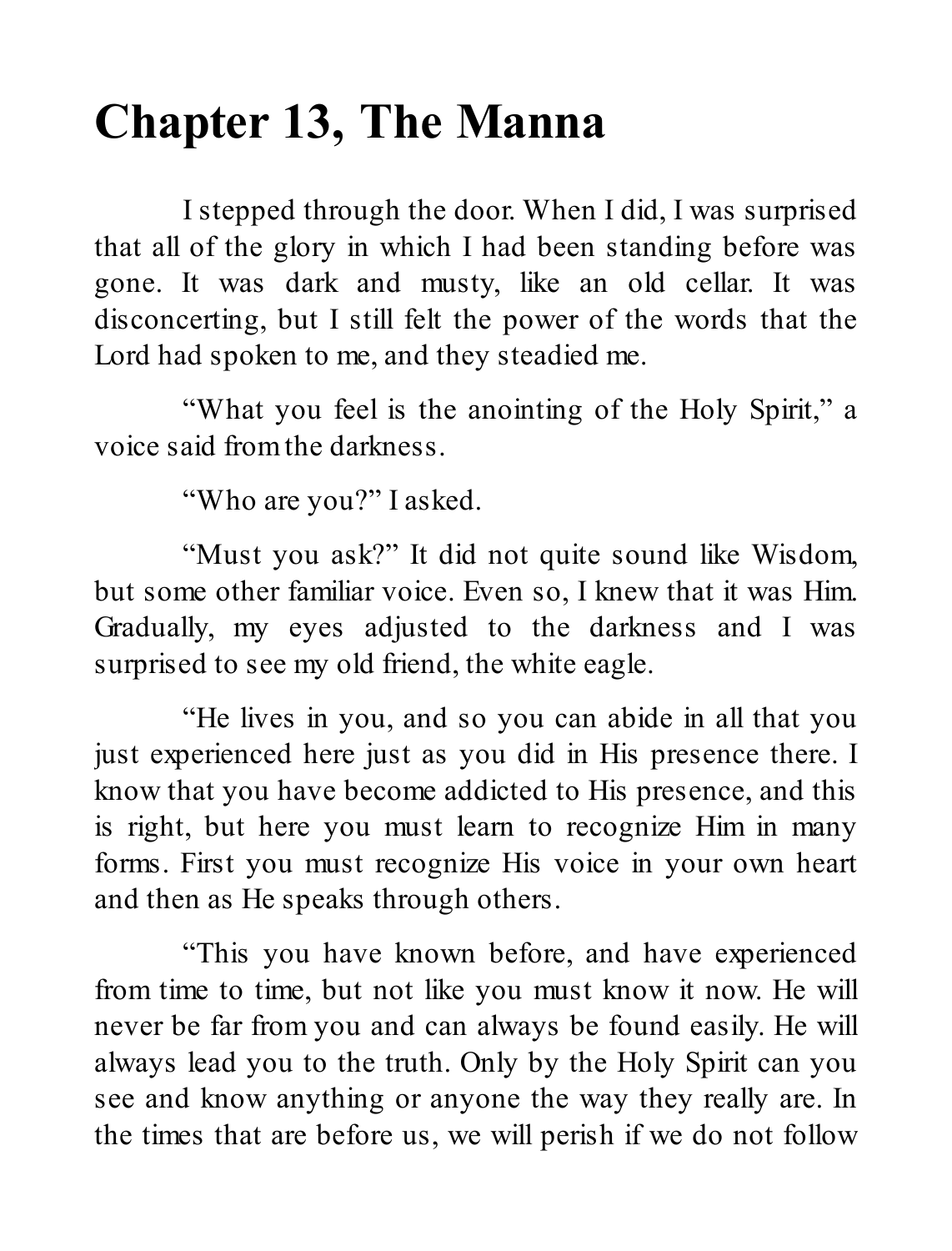Himclosely."

"I know that this is true because I hear Wisdom speaking through you. Are you here to show me the way? I can hardly see here."

"I will come to you from time to time to tell you about the signposts that will let you know that you are still on the right path, but the Holy Spirit must lead you. I will also help you to understand how He leads you in different places, but first I must tell you about the manna so that you can live."

"Manna! Do you mean like the manna that Israel ate in the wilderness? Is that what we eat here?"

"It is what all who have walked with God have lived on since the beginning. The manna that Israel ate while in the wilderness was a prophecy of this. The Lord will give you fresh manna daily. Just as He covered the earth with manna every day for Israel while they were in the wilderness, He covers the earth each day with truth for His people. Every way that you turn, you will see it. Even in the midst of the darkness and gloom, His Word will surround you, and you can gather it. Those who are cast into the inner prisons will awake to find it every day. Those who live in great palaces can also find it every day. But His manna is as gentle and light as the dew, and easily trampled. You must be gentle and light of heart to see it."

## **Living Epistles**

"The Lord speaks every day to each one of His people. They cannot live by bread alone, but must have the words that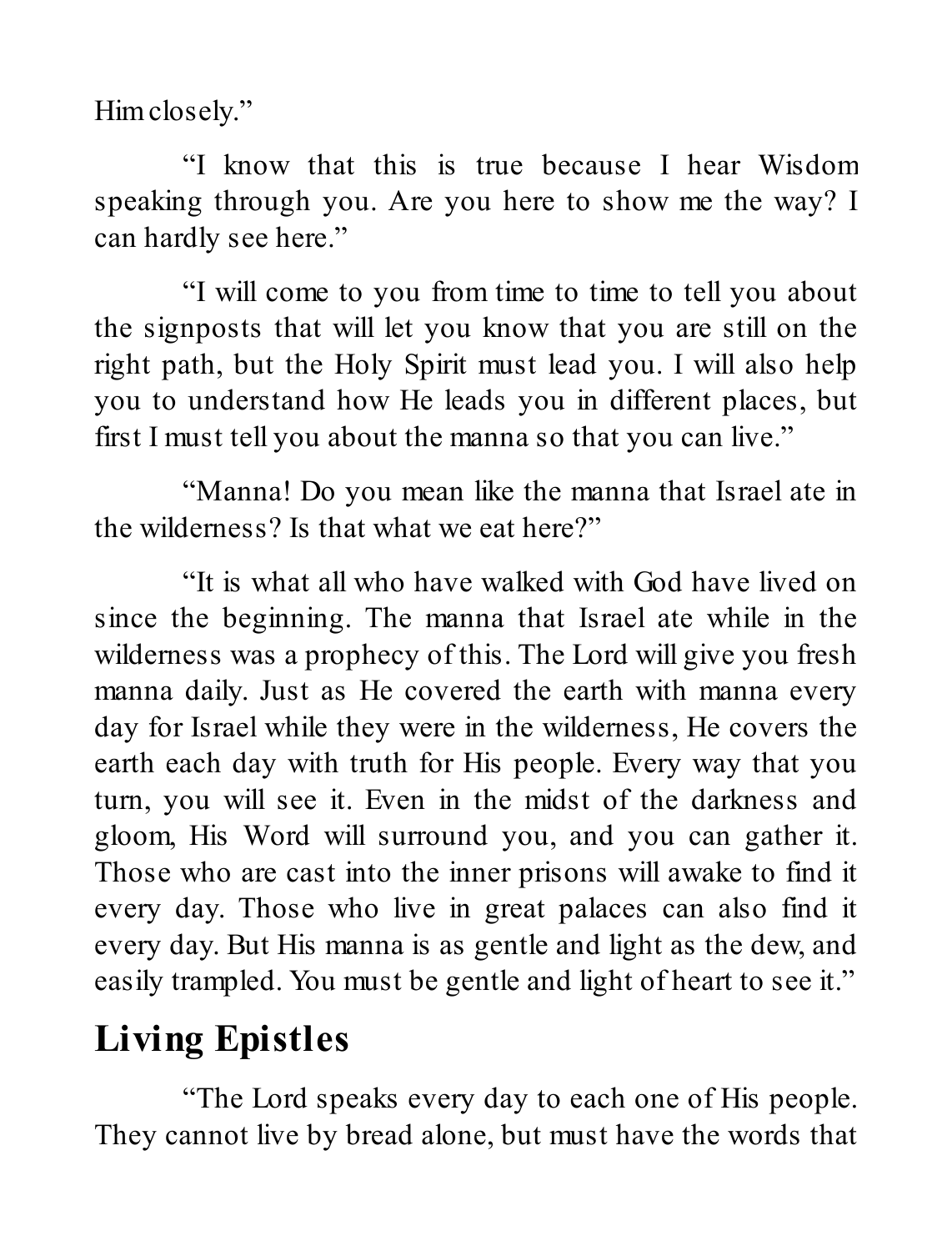proceed from His mouth. These are not the words that He spoke in the past, but the words that He speaks to them each day," the eagle continued.

"Many are weak because they do not know how to gather the manna that the Lord gives to them each day. They go astray because they do not know His voice. His sheep know His voice, and they follow Himbecause they recognize it. The manna is the bread of life that each of His people is given each day. You must learn to recognize it, and help His people to recognize this manna. When they taste it as you are tasting it now, they will diligently search for it each day. Do not be concerned about hoarding food or water, but learn to see and partake of the manna that He gives daily. This will preserve you when all else fails. "The Scriptures are the meat that the Lord gives to us, but His manna is found in His living epistles, His people. He will speak to you each day through His people. You must open your heart to the way that He is found in His people if you are to partake of the heavenly manna. Just as He said to Jerusalem, He is saying to us, "You shall not see Me until you say, 'Blessed is He who comes in the name of the Lord!" This spoke of Him when He walked the earth then, and it speaks of the way that He is walking the earth now through His people. As our love for manna grows, so will our love for each other. If you are growing in love, the manna which He serves will never taste old or stale to you, but will be new each morning.

"His manna may come to you through the words of a close friend or one of His people who lived long before you as you ponder their writings. He will also speak through those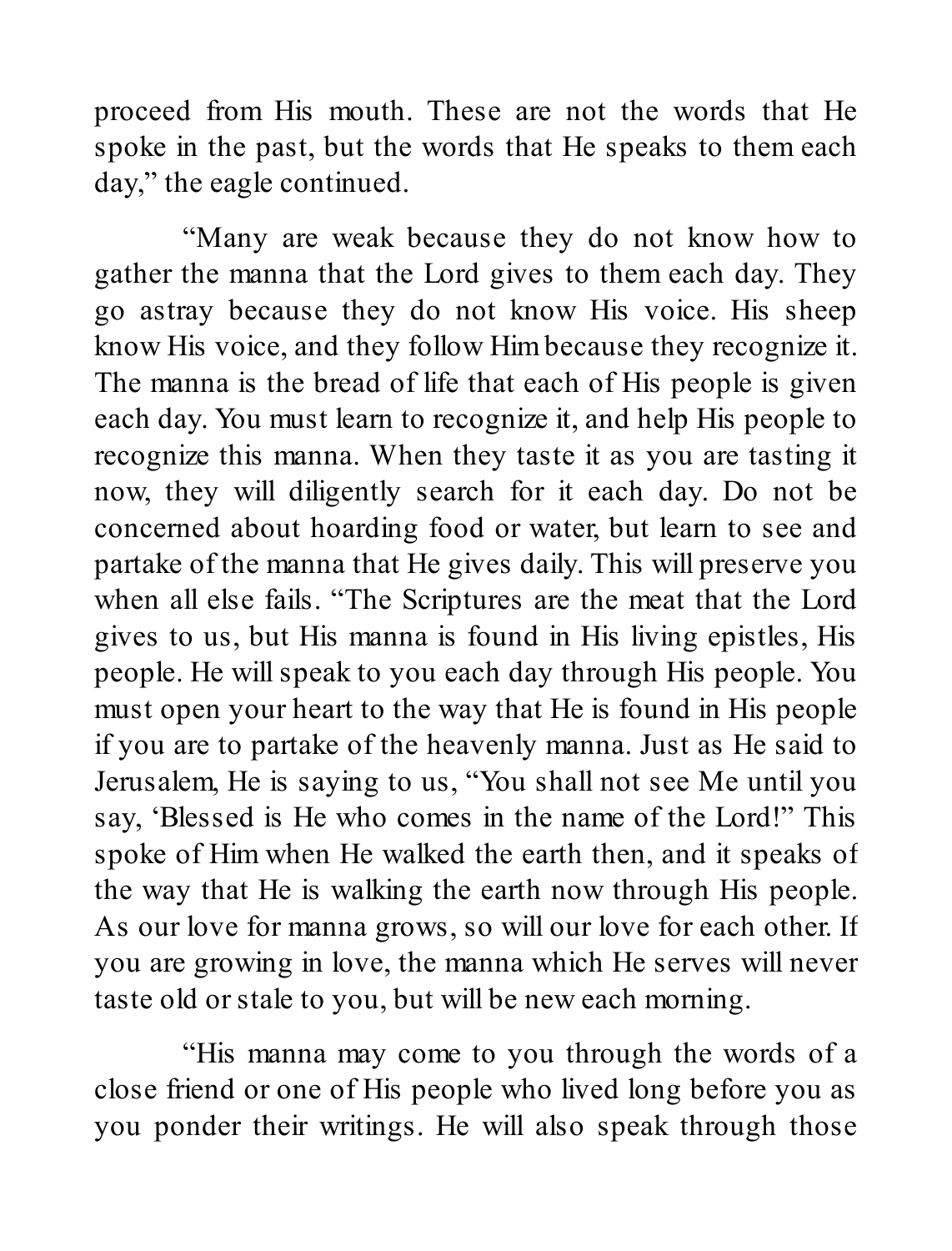who do not know Him, but you will know that He sent them to you. You will discern His manna when you go beyond just trying to hear His words and seek to hear the Word, Himself. It is not just hearing His words, but hearing His voice that will lead you in the way in which you are to go. Many repeat the words that He has spoken, but His manna is the word that He is speaking now.

"We need the strong meat of the Scriptures to build ourselves up and give us the container for gathering His manna. Grow strong on the meat of His written Word, but also develop a taste for His manna. The meat of His written Word will build us up and prepare us for what is to come, but manna will sustain us through what lies ahead.

"The words that were spoken to you through the saints in the Hall of Judgment were manna from Him. His people are also His manna to the world. Manna is the bread of life— the living words which He speaks to His people daily and are spoken through His people. The Scriptures are set and cannot be changed. They are the anchor for our souls. However, the Book of Life is still being written. He writes a new chapter in the Book of Life with each soul that comes to Him."

#### **Victory Or Defeat**

"The Scriptures are the blueprint for His dwelling place that He is building among men. They are the testimony of the way that He has worked through men and women to bring about their redemption. His people are the vessels of His living word and are witnesses to the world that His words are not just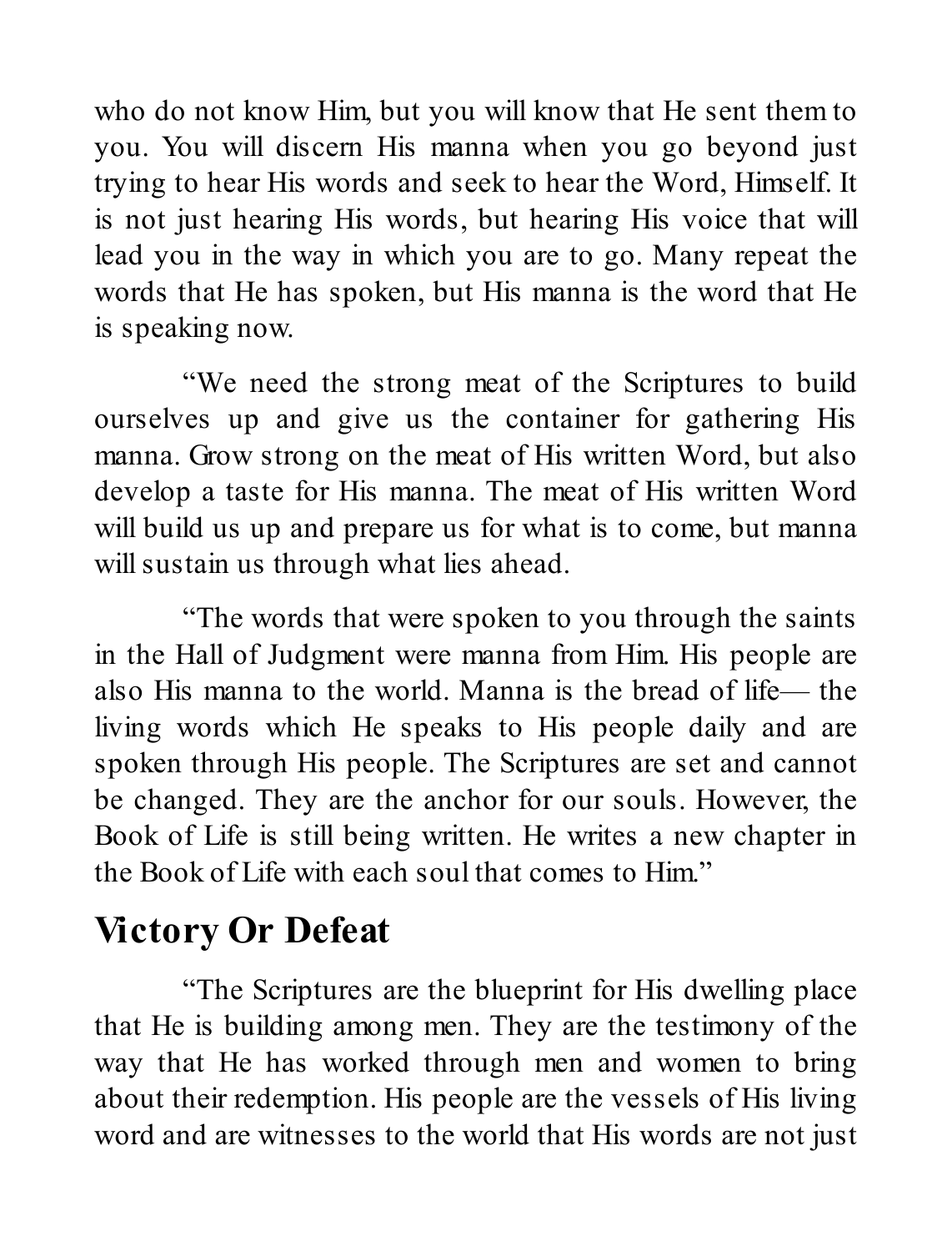history, but are still alive and still give life. If you are to know His words, you must know both the Scripture and His manna. The Scriptures are His eternal plans that will not change which we must know to walk in His ways. His manna will give you the strength to walk each day. This is so that we might have fellowship. 'If we walk in the light as He Himself is in the light, we have fellowship with one another," the eagle said. "Many of His messengers do not even know that they are being used in this way. They often do not know when He is speaking through them. Those to whomHe is speaking seldomrecognize His voice. This must change. His people are called to be in unity with Him in all that He does, but few even know His voice. Therefore they seldom follow Him in the way that He wants to lead them. He now wants all of His people to know when He is speaking through them or to them. Just as the sure communication between a general and his soldiers can determine the outcome of the battle, the strength of His communication with His people will determine their victory or defeat in the days to come.

"He is now preparing many messengers who will go forth with His messages. They will also teach His people to know His voice and to know His ways. You must receive His messengers as if you are receiving the Lord, Himself. You must help them along their way. The success of their ministry will determine the rise and fall of many."

For a moment I thought that if the Lord was sending them, surely they would not need my help. This brought a stern rebuke from the eagle, who could also discern my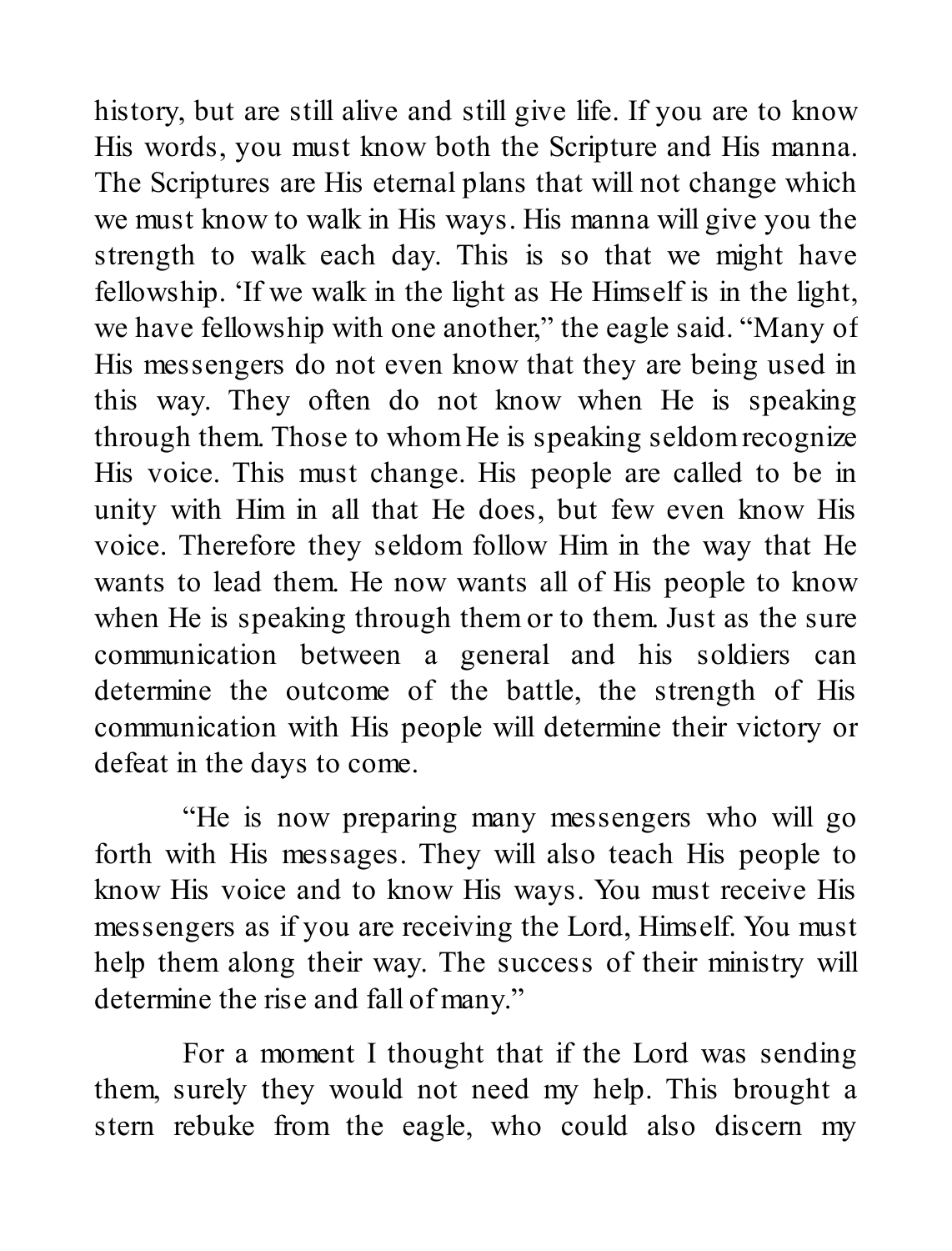thoughts.

"Do not think that way! Many of His people fall because of that delusion! He could do all things without us, but He has chosen to do them through us. We are His provision for one another. He sent the Helper to live in His people; therefore, He intends for His people to receive their help through one another. Do not ever forget this. That is why He gives us our manna through one another. He has designed all things so that we must love Him above all things, but we must also love one another. We need Him above all things, but we also need each other. In this way, we are also kept humble so that He might trust us with His grace and power."

"I'm sorry," I replied. "I know all of that very well, but I tend to forget it at times."

"The times that you have forgotten this have been more costly than you need to know at this time, but to forget this in the future will be more costly than you can bear. We need the Lord above all, but we also need all of His people. It is in His people that we will find the Helper, the One who leads us into all truth and the One who leads us to the Son.

"He is now sending forth His messengers. Some will be old and wise. Others will be young and little experience, but they will know His voice. The enemy will also be sending his messengers to sow confusion. This, too, is a part of our training. Some will be deceived by the messengers of the enemy for a while, and others will suffer loss because of them, but those who love the Lord and His truth will not be deceived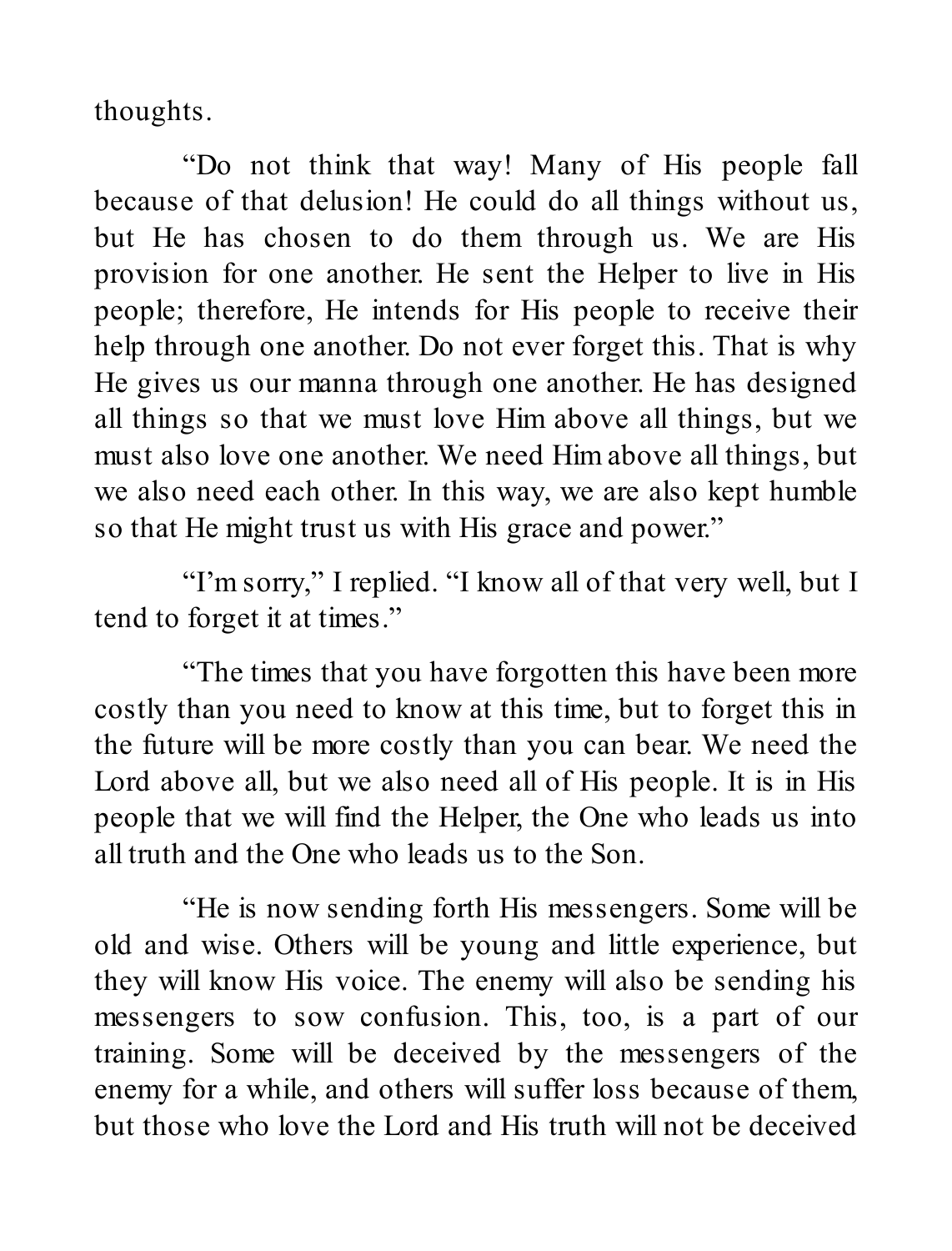by them for long. Those who love Him and His truth will know the truth. Those who have been deceived for a time will learn from this, and they will be used to expose the deceivers in the days to come.

"Some who have been the most deceived in the past will become some of the strongest in the truth because of their wisdom. Wisdom is to know His voice and to follow Him. These will not be easily distracted fromHimagain.

Do not judge others because of their past, but by who they have become. Those who have followed Wisdom will have their weaknesses turned into strengths. No one is stronger or more trustworthy than those who know His voice and follow Him.

"We must not stop encouraging His people to know His voice. We must charge His prophets to confront and expose the false prophets. This message we must carry to the end. We are being sent to help build His lines of communication with those who will be His soldiers in the great battle to come. All of His people must know His voice. The time will soon be upon us when all who do not know His voice will be deceived by the darkness. Those who know His voice because they know Him will not be deceived."

As the eagle spoke, his words continued to wash me just as they had when they came in the presence of Wisdom. I could not see Him, but I knew that He was present and that He was the One speaking to me. Though I could not see as much with my eyes in this place, I had great clarity of mind that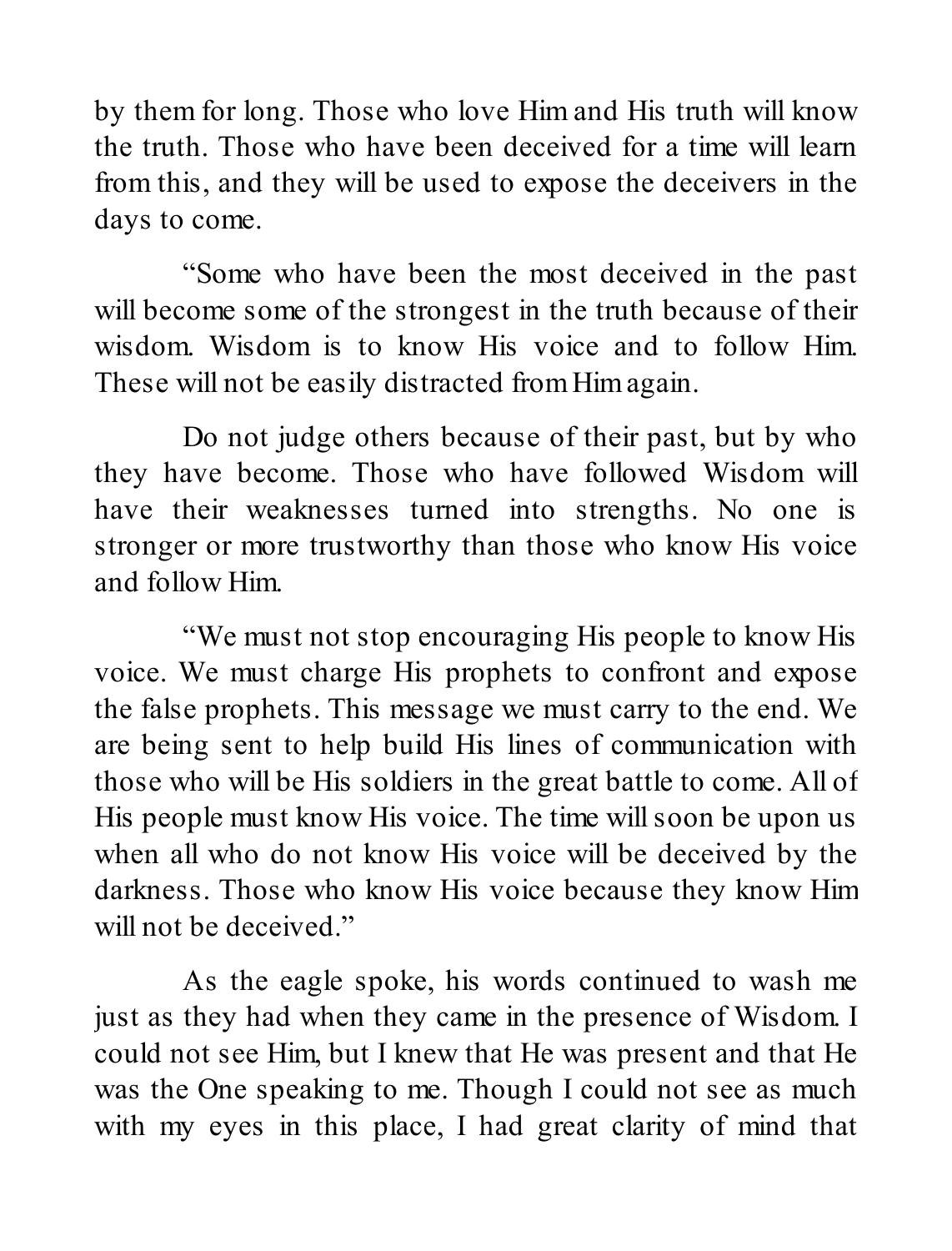enabled me to understand. I had always felt that I had a very poor memory, but although He now was saying much more than He ever had before, it seemed like I could remember every word He said, even when it came through someone else. I then knew that this was the power of the Holy Spirit Who brings all things to our remembrance. In Him, looking backward or forward was no different from looking at the present. As I was thinking about this, the eagle continued.

"This place seems musty and old because very little fresh air has been let in here for a long time. You have found the door and have entered. The same door that led you to this place also can now lead you back to the Hall of Judgment. What did you receive in the Hall of Judgment?"

"Wisdomand understanding," I replied.

"In a single word, you received grace," the eagle responded. "The Throne of Judgment is also the Throne of Grace. You can boldly go there at any time."

When he said this, I turned to see the door behind me. Now I could see beauty in it that was greater than when I entered the Hall of Judgment. I opened it and stepped through again.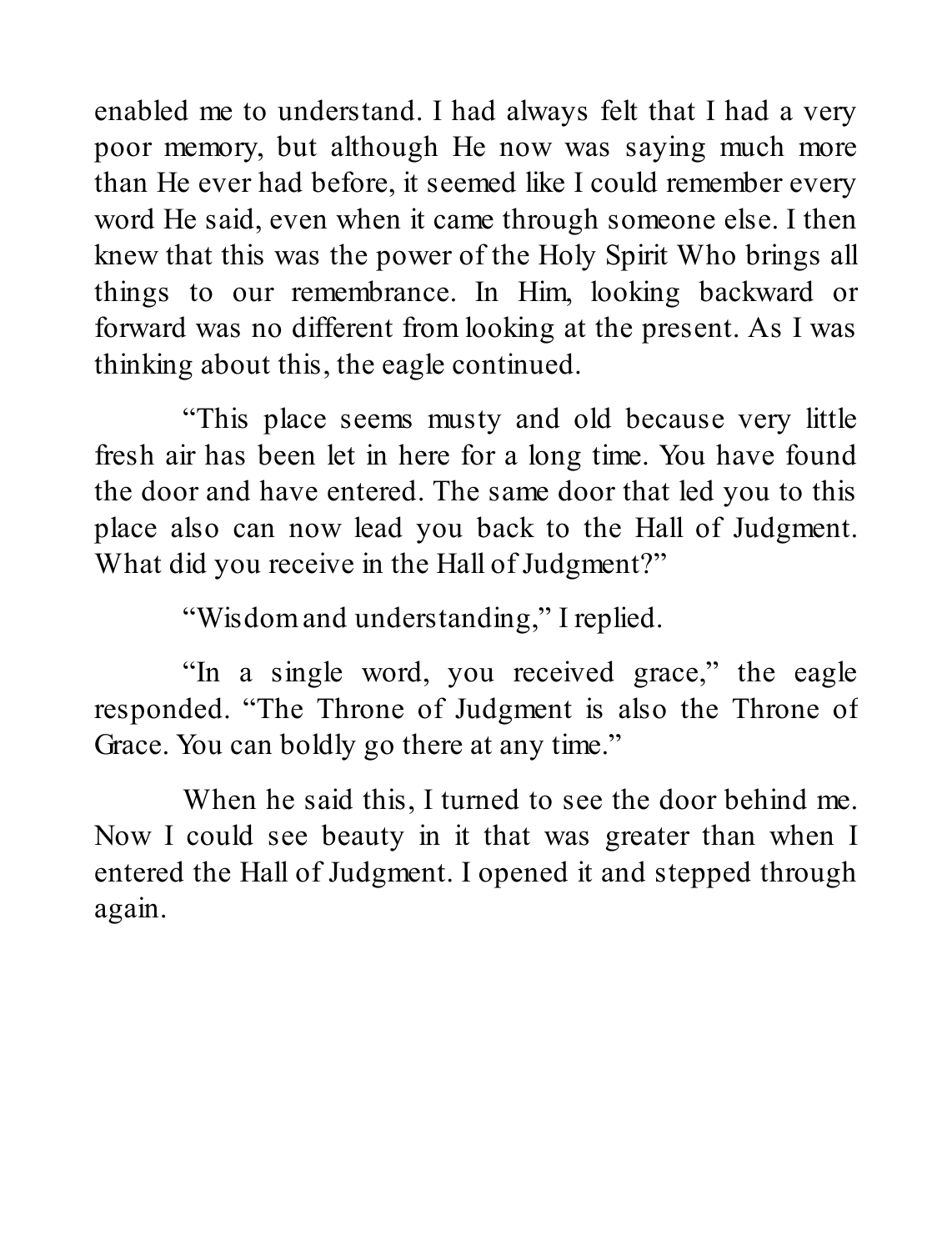# **Chapter 14, The Call**

I looked at Wisdom, who then turned me around so that I could behold the Great Hall again. I was startled to see standing right behind me everyone whom I had previously met there. I was even more surprised by how much more glorious they now seemed.

"They have not changed," Wisdom said. "You have changed. Your eyes are opened to see more than you could before. The more clearly that you are able to see Me, the more you will be able to see Me in others."

I looked toward the Apostle Paul. He was regal beyond description. He had such great authority and dignity, but was at the same time so graced with humility that I am sure the lowest peasant or sinner would have felt completely comfortable approaching him. The desire to be just like that flooded me. I then looked at the others and felt as if they were all the closest family and friends I had ever known. It is impossible to describe how I loved them and how I knew that they loved me. No fellowship on earth could compare, but the best on earth was somehow a foretaste of this. There was no pretension, posturing or positioning. Everyone knew everyone else completely, and love was the source of every thought. Eternity with this family was going to be even better than I had ever imagined. I desperately wanted to take all of them with me, but I knew that they could not leave their present domain.

Wisdom again answered my thoughts, "They will be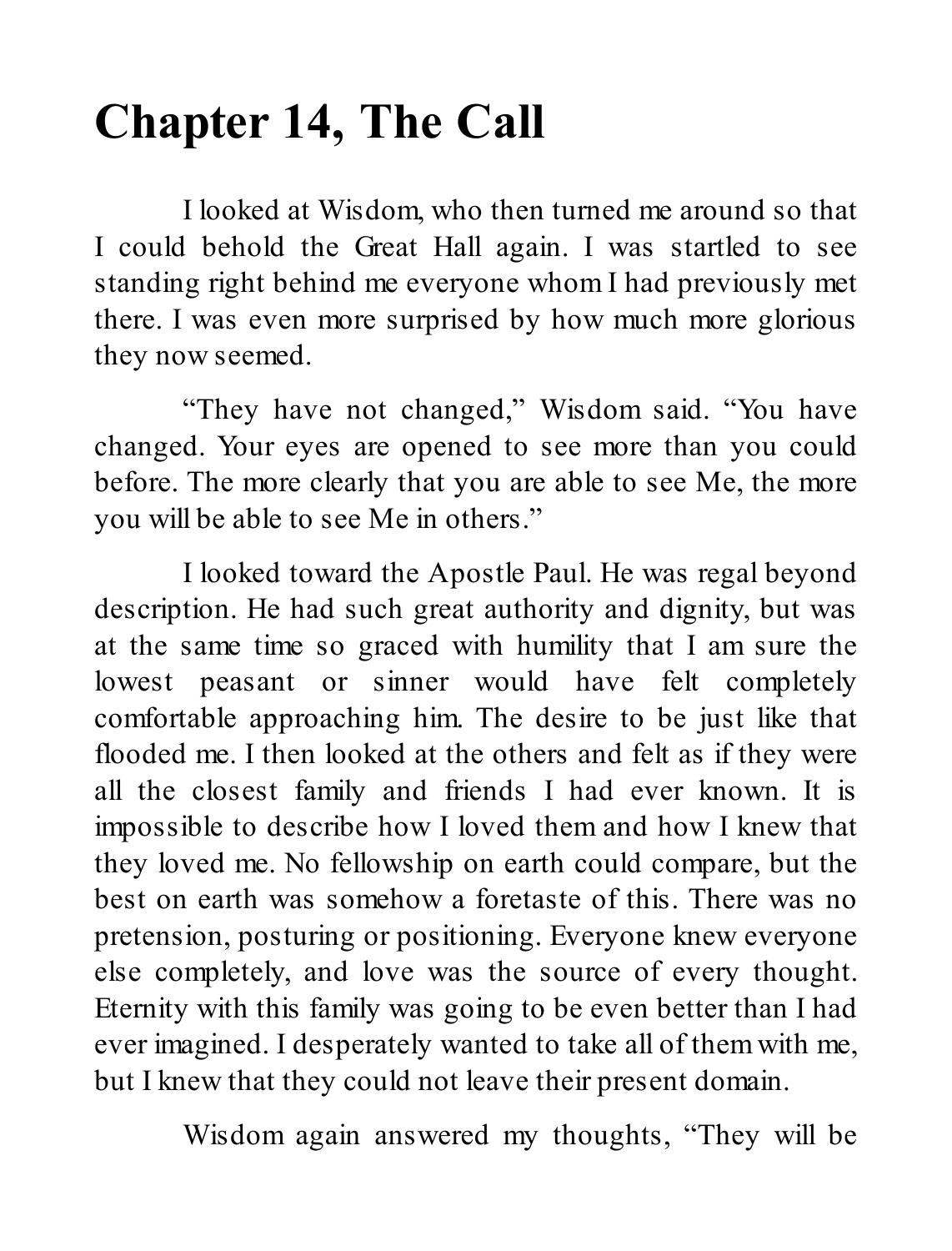with you as I am with you. Remember, they are the great cloud of witnesses. Even when you do not see them, they are as close to you as they are now. All who have served Me fromthe beginning are one body and they, too, will be with you in what is to come, but I will be in you."

I wondered how anything that we experienced in eternity could be better than what was to be found right here in the Judgment Hall. The judgment came from every thought being made manifest. It was not a judgment of punishment, but liberation, if there was no attempt to hide anything. Freedom came with everything that was illuminated so that there was a desire for every heart flaw to be exposed. The love was so great that I knew everything would be covered and made right.

"Everything that you feel in My presence is true," Wisdom continued. "This love and closeness that you experience here with your brethren are real. You are all one in Me, and you will grow in this love as you grow in Me. As you do, this same love will help others to enter the freedom you have experienced here. When My people who now walk the earth embrace My true judgment, they will walk in a freedom that will enable Me to touch the world with My love.

"It is not My desire that any should perish or suffer loss when they come here. I desire for all to judge themselves so that I will not have to judge them. That is why My judgments are about to come to the earth. They are coming in ever increasing waves, so that the world may believe and repent. Each trumpet sound will be louder than the previous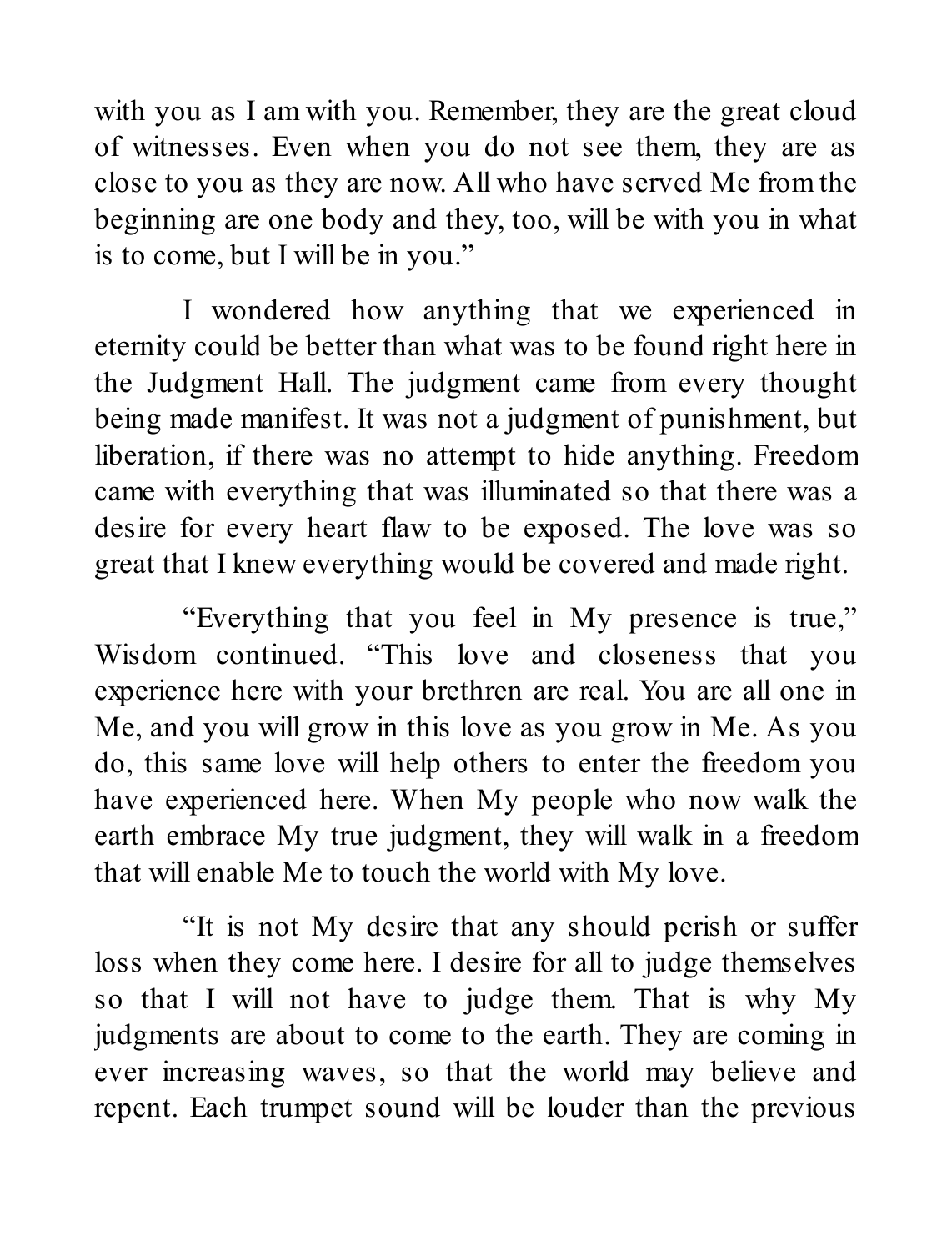one. It is the job of My messengers to help the world understand the sound of the trumpets.

"Remember that those with who I must walk on earth are also members of My body. They have not yet been glorified, but you must see them as they are called to be, not as they appear now. You must love them and see the authority and grace in them that you now see in these. Remember that those with whom you walk on earth now see you as you see them. You must learn not to see according to their present appearance, but see who they are to become. "Only those who live by My judgments and abide with Me as their wisdom can see My authority in others. Even so, do not strive to have men see My authority in you. Do not be concerned by whether others see you as you are; only be concerned about recognizing others as they are and seeing Me in them. When you become concerned about how others see you, you lose your authority. When authority becomes your goal, you will begin to lose true authority. You know the ministry and authority that I have given to you; do not ask people to call you by your position, but by your name. Then I will make your name greater than your position.

"In My kingdom, authority comes from who you are, not your title. Your ministry is your function, not your rank. Here rank is earned by humility, service and love. The deacon who loves more is higher than the apostle who loves less. On earth, prophets may be used to shake the nations, but here they will be known by their love. This is also your call—to love with My love and serve with My heart. Then we will be one."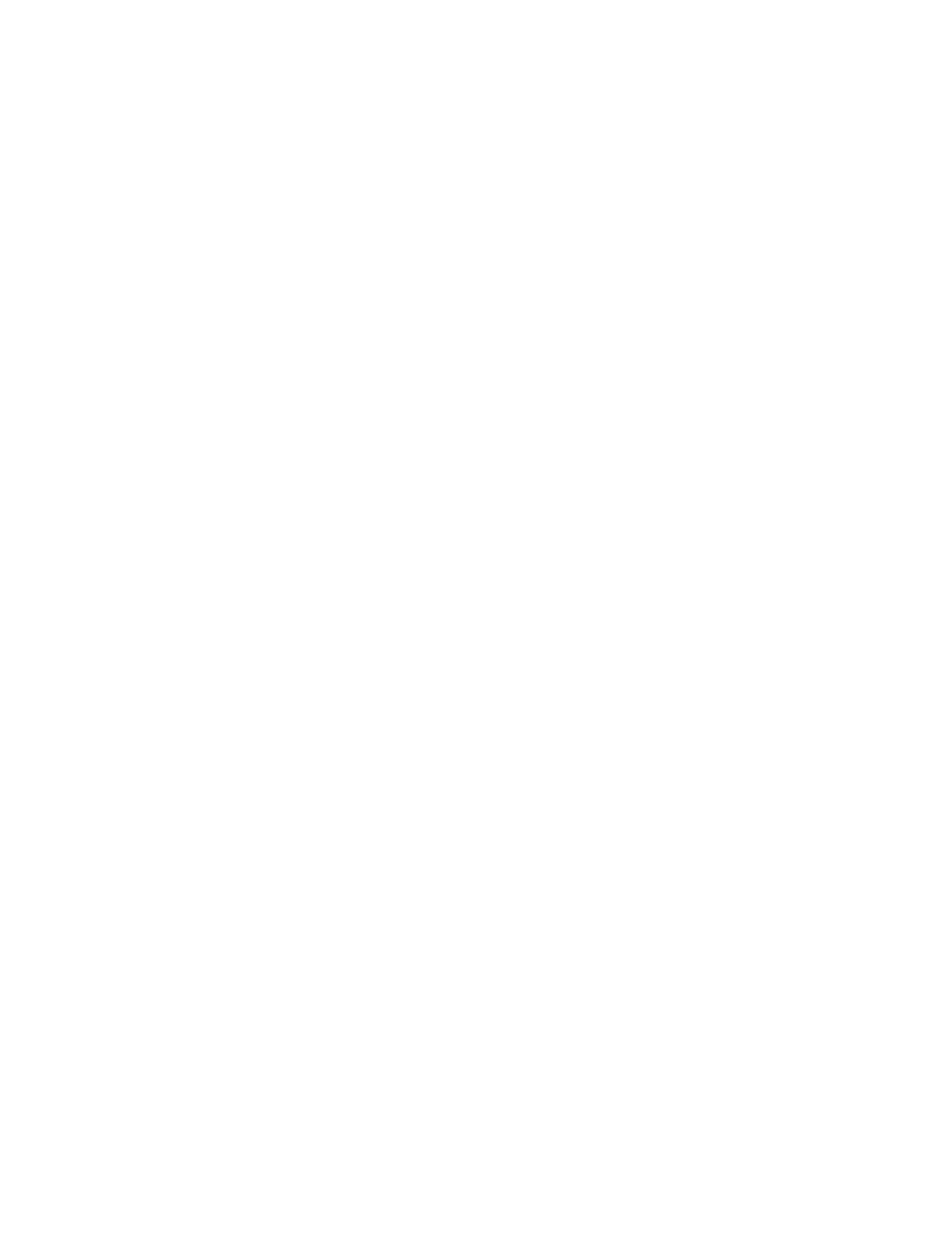# **Chapter 15, Worship in Spirit**

As I listened to Wisdom, it was difficult to comprehend anyone, even this great cloud of witnesses, desiring authority or position in His presence. It seemed that in every moment I had spent here, He had become greater in glory and authority, and I knew that my vision of Him was still limited. Just as the universe was obviously expanding at a great pace and the vastness of it was already incomprehensible, our revelation of Him would likewise be expanding for eternity. "How could mere humans ever represent You?" I questioned.

"When My Father moves His little finger, the whole universe trembles. To shake the nations with words does not impress anyone who dwells here. But when even the least of My brethren on earth shows love, it brings joy to My Father's heart. When even the most humble church sings to My Father with true love in their hearts, He silences all of heaven to listen to them. He knows that one cannot help but to worship when they are beholding His glory here, but when those who are living in such darkness and difficulty sing with true hearts to Him, it touches Himmore than all of the myriads of heaven can.

"Many times, the broken notes from earth caused all of heaven to weep with joy as they beheld My Father being touched. A few holy ones struggling to express their adoration for Him has many times caused Him to weep. Every time I see My brethren touch Him with true worship, it makes the pain and grief I knew on the cross seem like a small price to pay.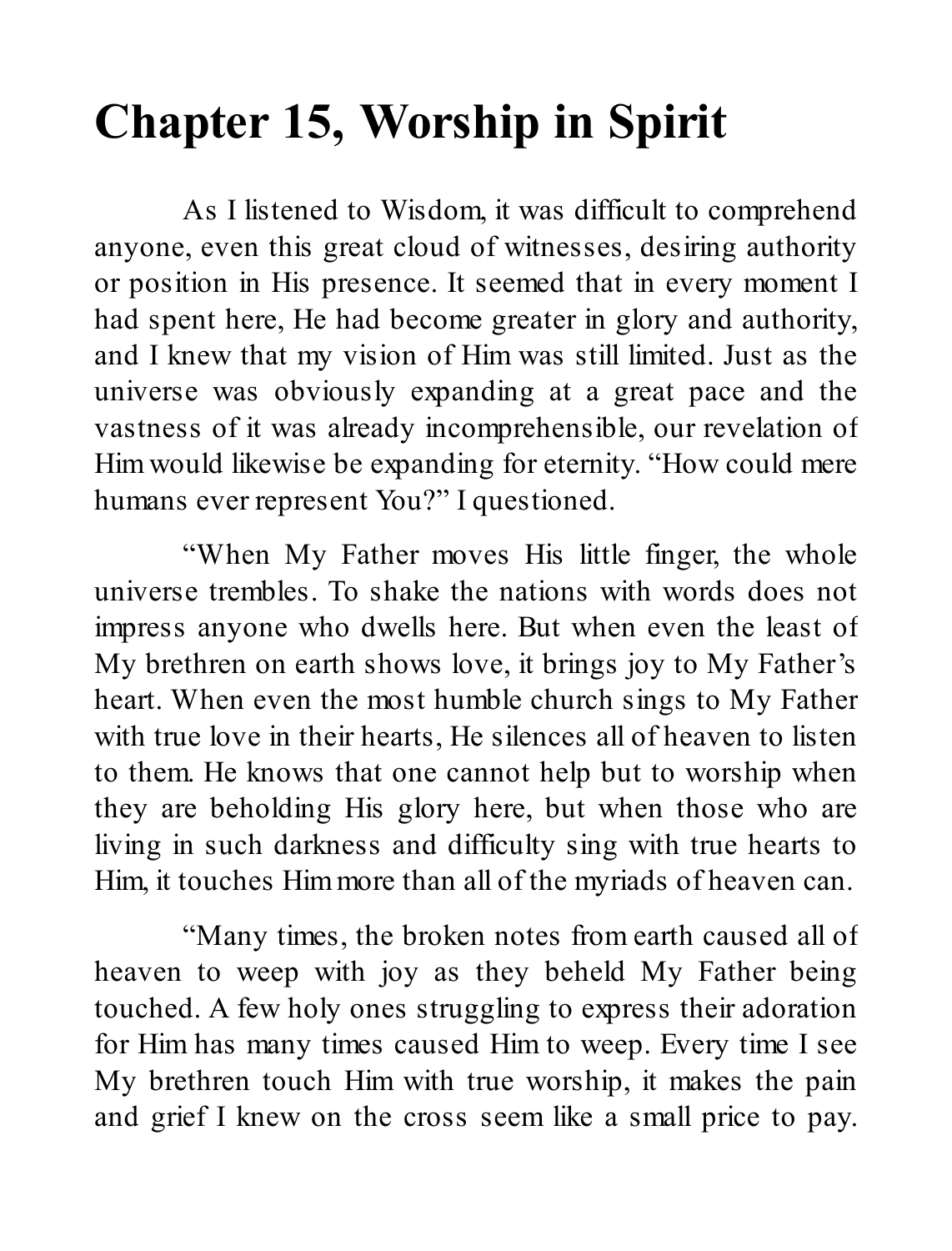Nothing brings Me more joy than when you worship My Father. I went to the cross so that you could worship Him through Me. It is in this worship that you, the Father and I are all one."

Of all that I had yet experienced, the emotion coming from the Lord as He told me this was greater than I had ever experienced. He was not weeping or laughing. His voice was steady, but what He was telling me about worship came from such depths within Him that it was almost more than I could take. I knew that I was hearing the deepest love of the Son of God—to see His Father's joy. True worship from the embattled, struggling, believers on earth could do this like nothing else could.

For the first time, I now badly wanted to leave that place, even with all of its glory, just to get into even the most dreary little worship service on earth. I was overwhelmed by the fact that we could actually touch the Father. One person who worshiped Him from earth during these dark times meant more to the Father than the millions and millions who worshiped Him in heaven. From earth we could touch His heart at this time like we might never be able to do again! I was so overtaken by this that I did not even realize I had fallen prostrate. I then fell into something like a deep sleep.

I saw the Father. Millions and millions were attending Him. His glory was so great and the power of His presence so awesome that I felt that the whole earth would not have even measured as a grain of sand before Him. When I had once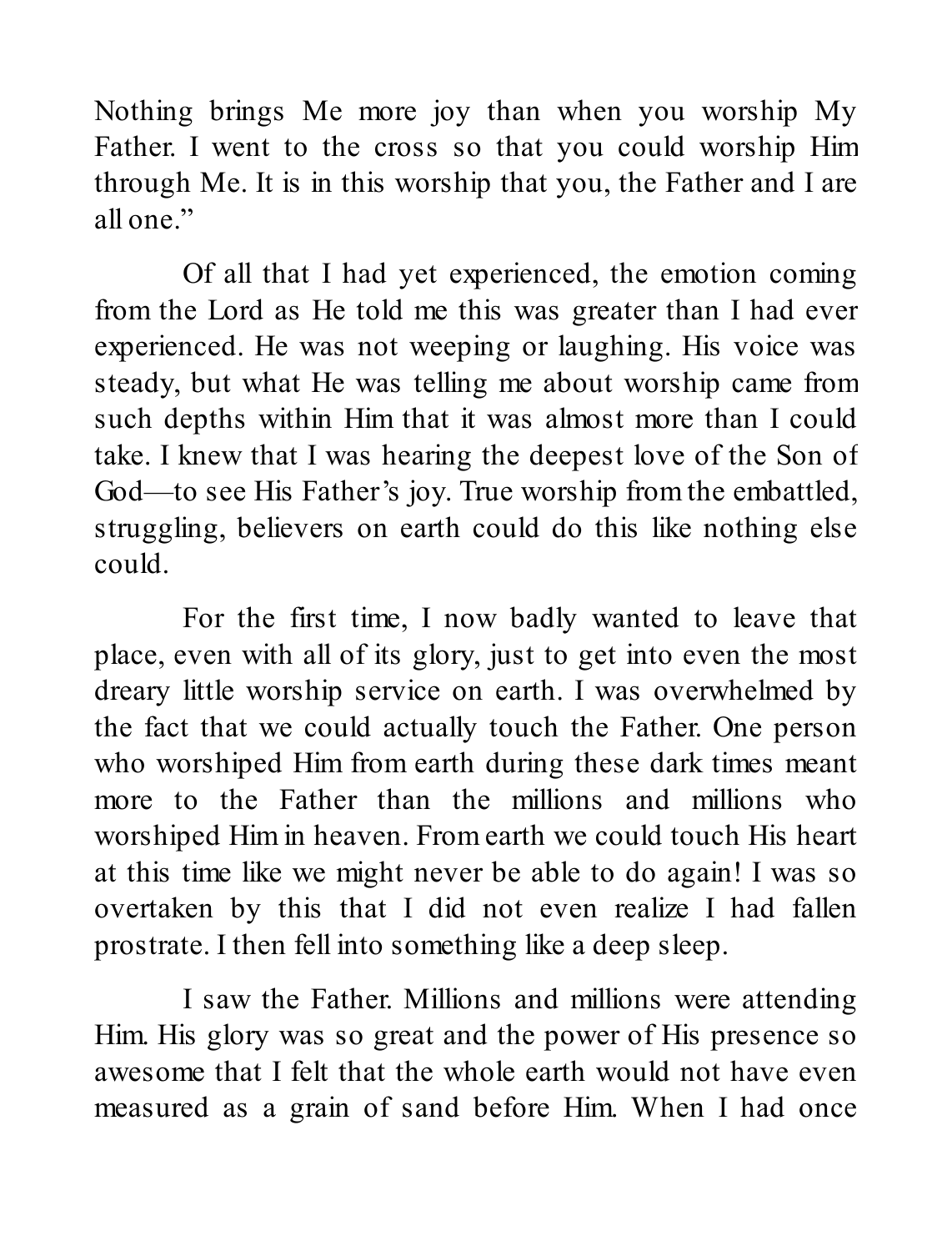heard His audible voice, I felt like an atom standing before the sun, but when I saw Him, I knew that the sun was like an atom before Him. The galaxies were like curtains around Him. His robe was composed of millions and millions of living stars. Everything in His presence was living—His throne, His crown, His scepter. I knew that I could dwell before Him forever and never cease to marvel; there was no higher purpose in the universe than to worship Him.

Then the Father became intent on one thing. All of heaven seemed to stop and watch. He was beholding the cross. The Son's love for His Father which I continued to express through all of the pain and darkness then coming upon Him touched the Father so deeply that He began to quake. When He did, heaven and earth quaked. When the Father closed His eyes, heaven and earth grew dark. The emotion of the Father was so great that I did not think I could have survived if I had beheld this scene for more than the brief moment that I did.

Then I was in a different place, beholding a worship service in a little church building. As sometimes happens in a prophetic experience, I just seemed to know everything about everyone in the battered little room. All were experiencing severe trials in their lives, but they were not even thinking of themhere. They were not praying about their needs. They were all trying to compose songs of thanksgiving to the Lord. They were happy, and their joy was sincere.

I saw heaven, and all of heaven was weeping. I then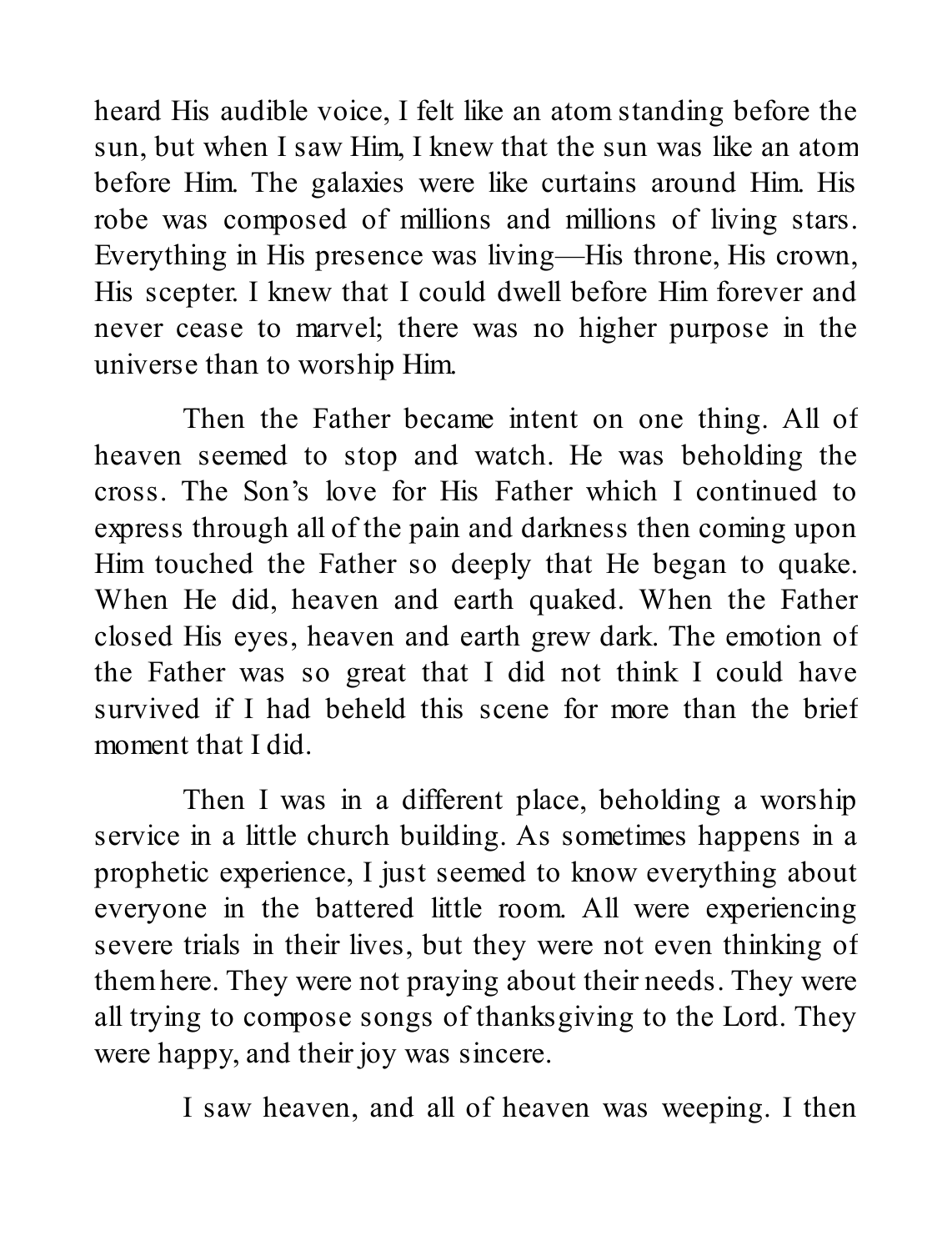saw the Father again and knew why heaven was weeping. They were weeping because of the tears in the eyes of the Father. This little group of seemingly beaten down, struggling people had moved God so deeply that He wept. They were not tears of pain, but of joy. When I saw the love that He felt for these few worshipers, I could not contain my own tears.

Nothing I had experienced gripped me more than this scene. Worshiping the Lord on earth was now more desirable to me than dwelling in all of the glory of heaven. I knew that I had been given a message that could help prepare the saints for the battles that remained on earth, but now this did not mean nearly as much to me as trying to convey how we could touch the Father. Genuine adoration expressed by even the most humble believer on earth could cause all of heaven to rejoice, but even more than that, it touches the Father. This is why the angels would rather be given charge over a single believer on the earth than to be given authority over many galaxies of stars.

I saw Jesus standing next to the Father. Beholding the joy of the Father as He watched the little prayer meeting, He turned to me and said, "This is why I went to the cross. Giving My Father joy for just one moment would have been worth it all. Your worship can cause Him joy every day. Your worship when you are in the midst of difficulties touches Him even more than all of the worship of heaven. Here, where His glory is seen, the angels cannot help but to worship. When you worship without seeing His glory in the midst of your trials, that is worship in Spirit and in truth. The Father seeks such to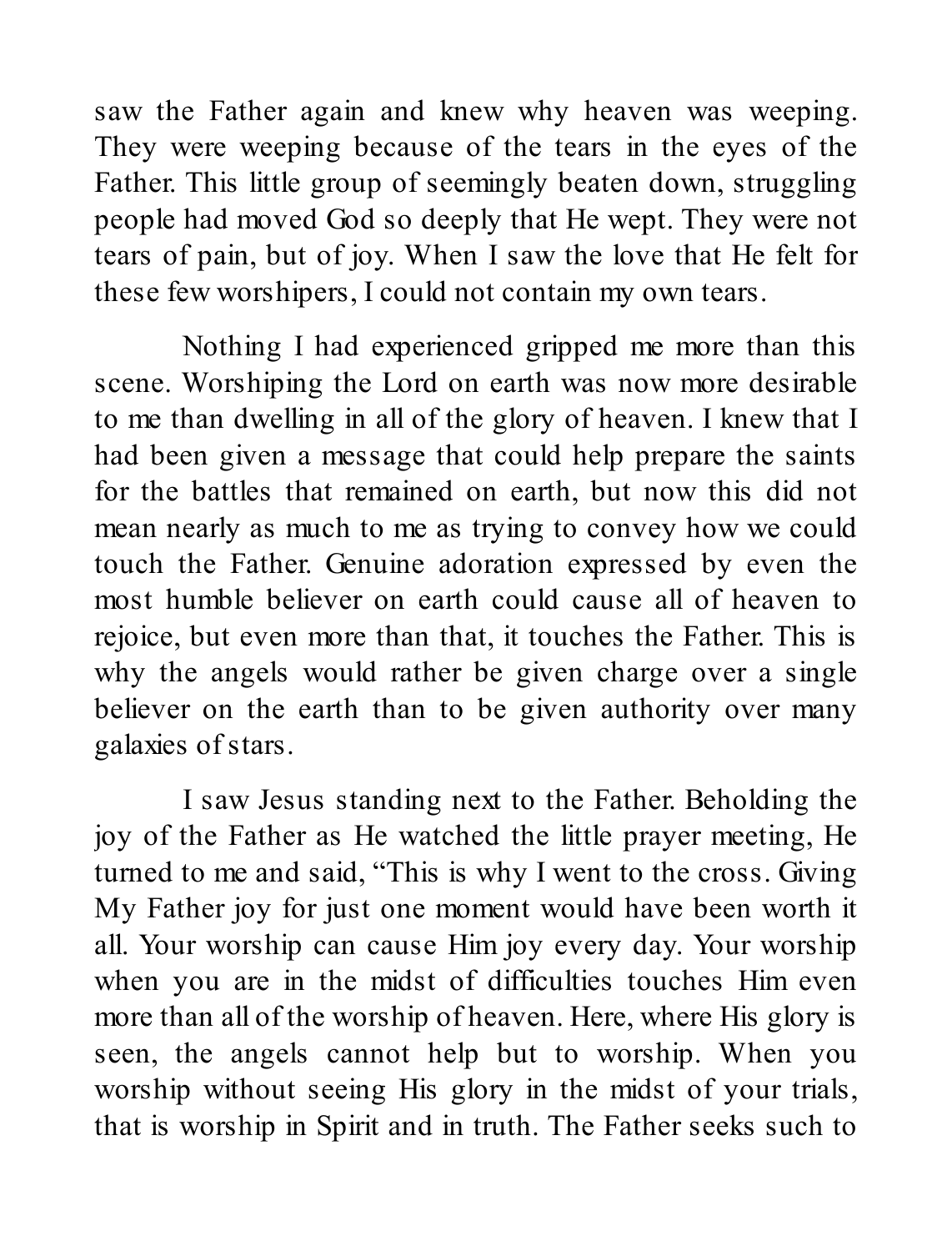be His worshipers. Do not waste your trials. Worship the Father, not for what you will receive, but to bring Him joy. You will never be stronger than when you bring Him joy, for the joy of the Lord is your strength."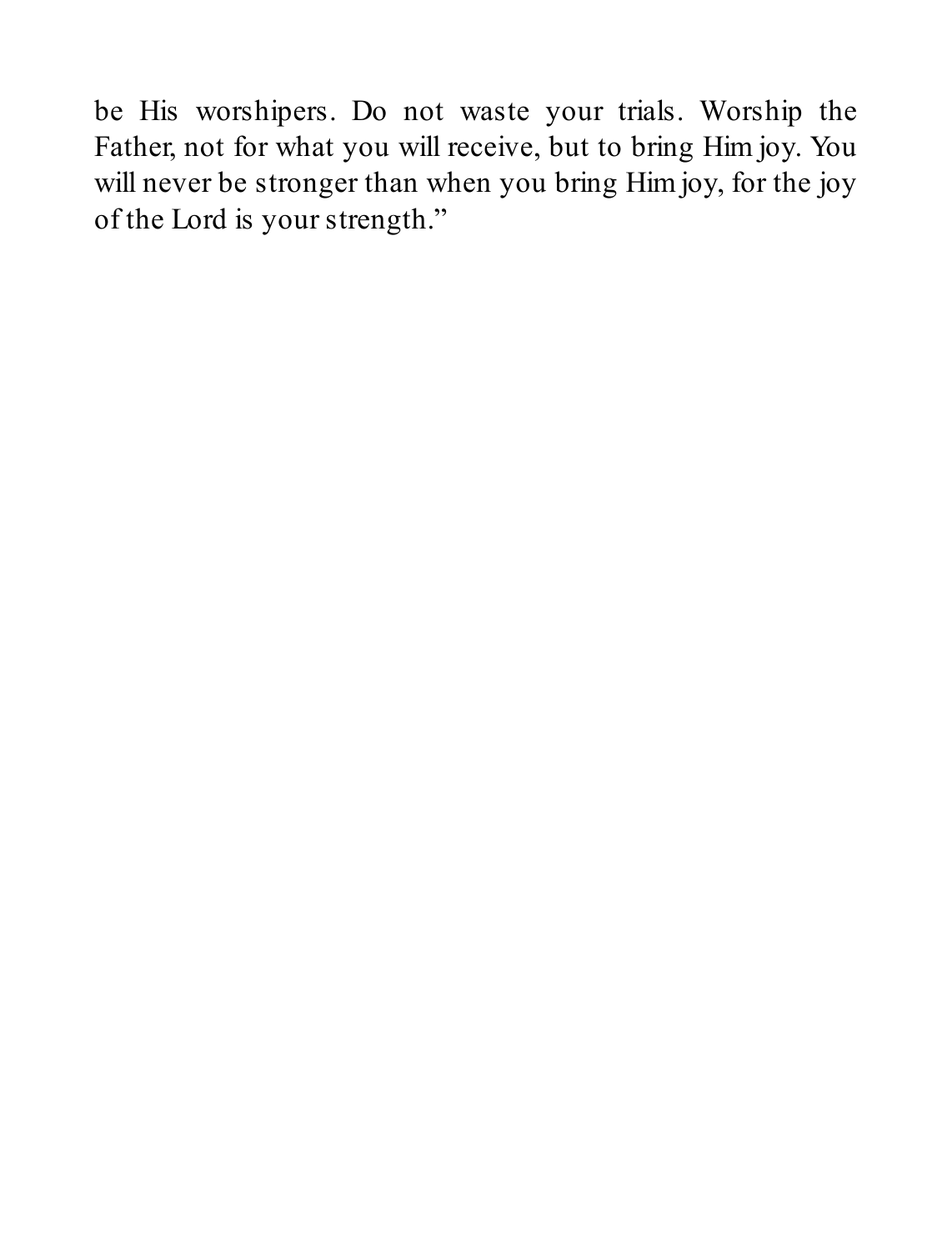# **Chapter 16, The Sin**

Then I was standing beside Wisdom again. He did not speak for a long time, but I did not need words. I needed to let what I had just seen saturate my soul. I strove to fathom the great business that we had been given just to be the Father's worshipers. To Him, the sun was like an atom and the galaxies like grains of sand. Yet He listened to our prayers, enjoying us continually as He beheld us, and, I was sure, often grieving for us. He was much bigger than a human mind could ever conceive, but I knew that He was also the most emotional Being in the universe. We could touch God! Every human being had the power to cause Himjoy or pain. I had known this theologically, but now I knew it in a way that shattered the seeming importance of everything else.

There was no way I would ever have words to convey this, but I knew that I had to spend what time I was given on earth worshiping Him. It was like a new revelation: I could actually bring God joy! I could bring Jesus joy! I understood what the Lord had meant when He said that this was why He went to the cross. Any sacrifice would be worth it to just touch His heart for the briefest of seconds. I did not want to waste another moment when I knew that it could be spent worshiping Him. It was also obvious that the greater the trials or darkness from which the worship came, the more it touched Him. It made me want to receive trials so that I could worship Him through them.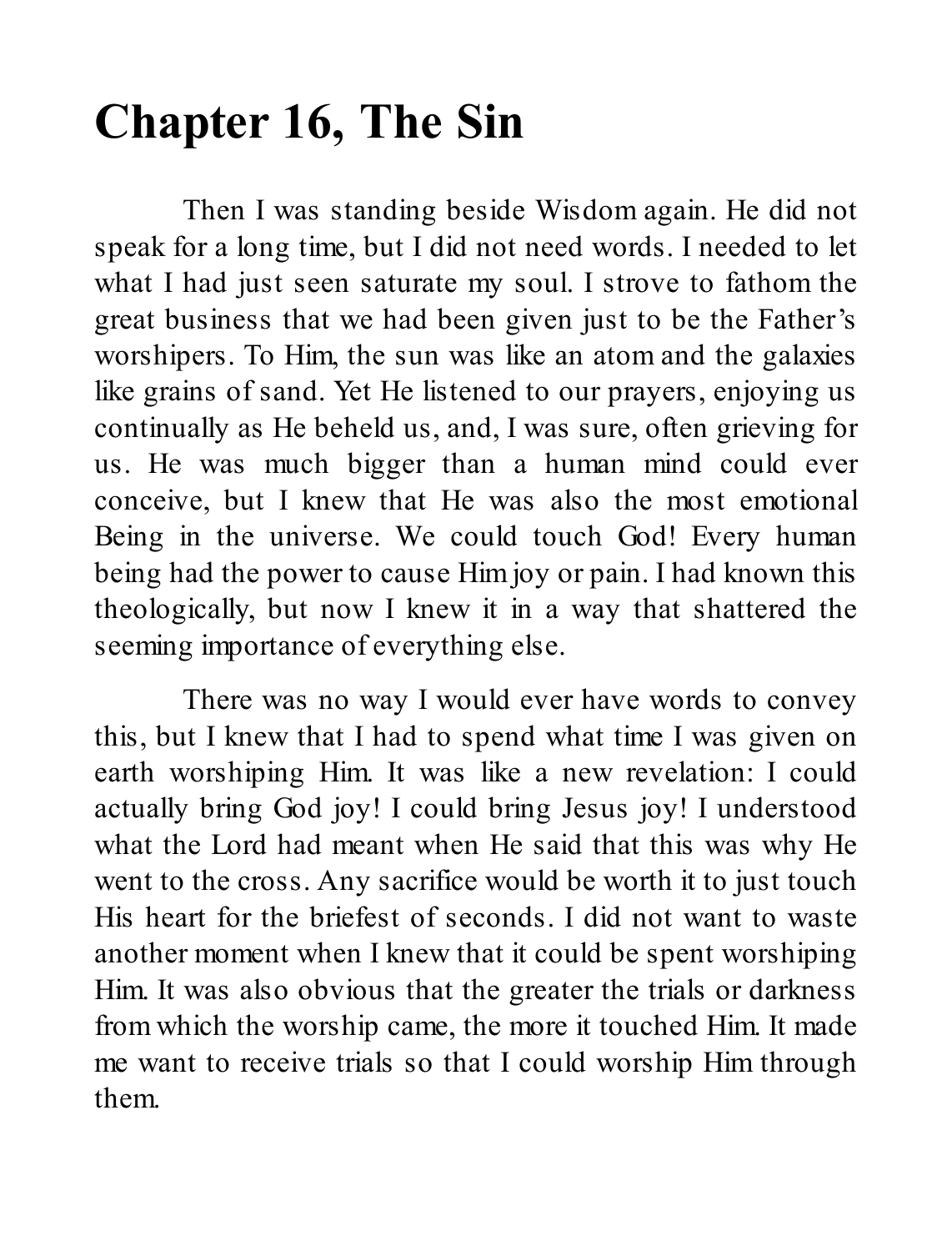At the same time, I felt like Job when he said that although he previously had only known Him by the hearing of the ears, when he saw Him, he repented in dust and ashes. I was like Philip who had been with Jesus for so long and did not know that he was seeing the Father through Him. How astonishing our dullness must be to the angels! Then Wisdom spoke again.

"Remember the potential for even the least of My little ones to touch the heart of the Father. That alone makes their value greater than any price. I would have gone to the cross again for a single one of these. I also feel your pain. I know your trials because we share them. I feel the pain and the joy of every soul. That is why I still intercede continually for all of you. There will be a time when all tears are wiped away from every eye. There will be a time when only joy is known again. Until then, pain can be used. Do not waste your trials. Your greatest worship and the greatest expression of your faith that pleases Us will come in the midst of your trials. "You must see Me in your own heart, and you must see Me in others. You must see Me in the great and in the small. Just as I appeared differently in each of these who now stand before you, I will come to you in different people. I will come to you in different circumstances. Your highest purpose is to recognize Me, to hear My voice, and to follow Me."

As I turned to look at Wisdom, He was not there. I looked all around. I could feel Him everywhere, but could not see Him. I then looked back at the witnesses who stood before me. He was there. I could not see Him, but in a more profound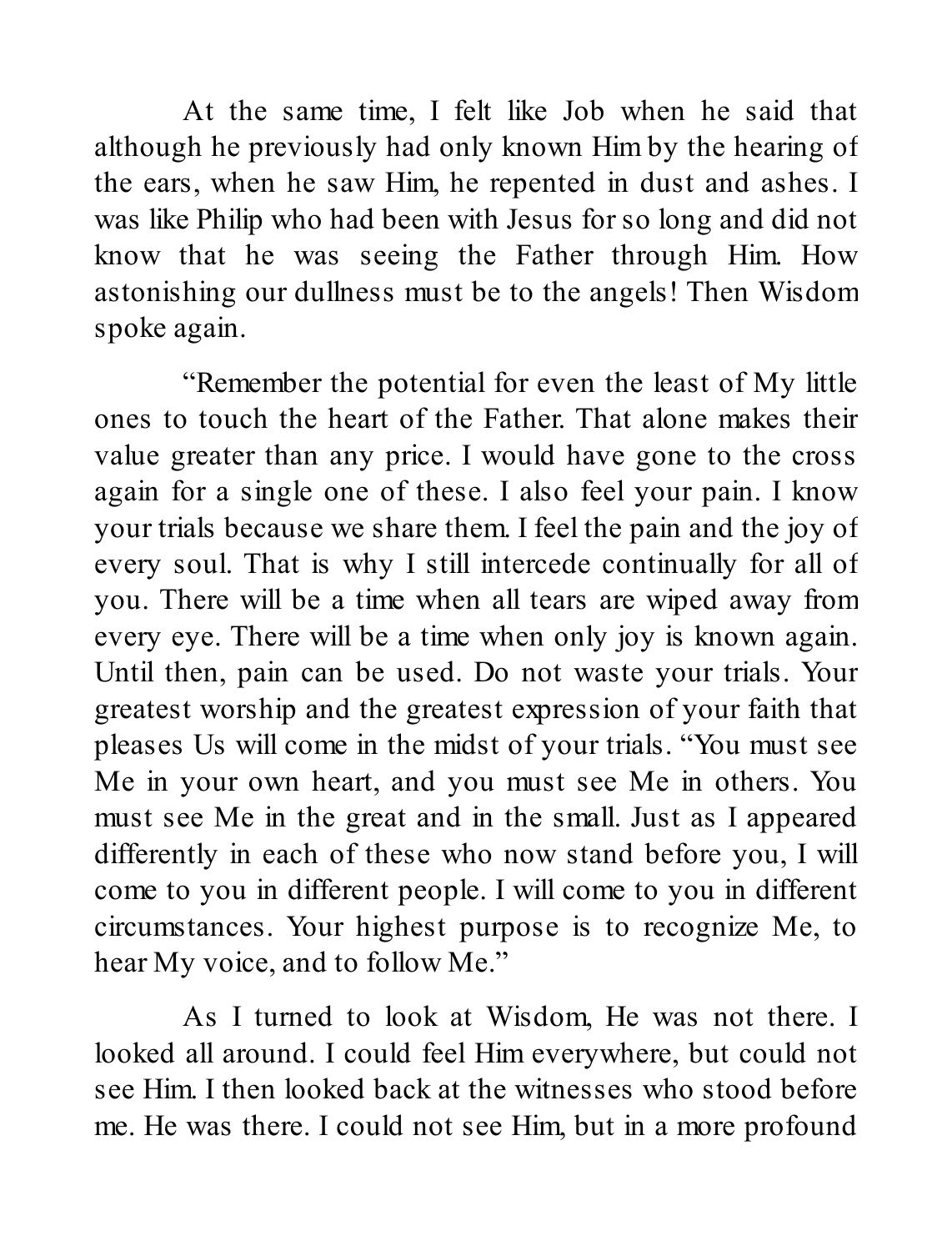way than I had known before, He was in each of them. As the Reformer began to speak, it was his own voice, but I could hear the voice of Wisdom in him just as when He spoke to me directly.

"He has always been in us. He is in you. He is in those to whom you must return. From time to time, He will appear to you again, but you must know that when you do not see Him as He appears, you can better recognize Him where He dwells —in His people. He is Wisdom. He knows how, when, and through whom to speak to you. The ones through whom He speaks to you are a part of the message. Remember what He said when He wept over Jerusalem 'From now on you shall not see Me until you say, "Blessed is he who comes in the name of the Lord." You will not see Him unless you can see Him in those whom He sends to you." "It is easy for me to see and hear Him in you," I replied, "but it is not nearly so easy with those on the earth who have not yet been glorified."

"It is not meant to be easy there," Angelo replied. "To search for Him is the call of the kings who will reign with Him. Those who love Him and who love the truth will search for Him more than they would for the greatest treasures or conquests."

## **Conquered By Him**

"The greatest calling of all is to be fully conquered by Him," a man whom I did not recognize offered, stepping toward the front. "I should know," he added, and then he told me his name. I was shocked that this man would be found in the company of the saints. He had been a great conqueror, but I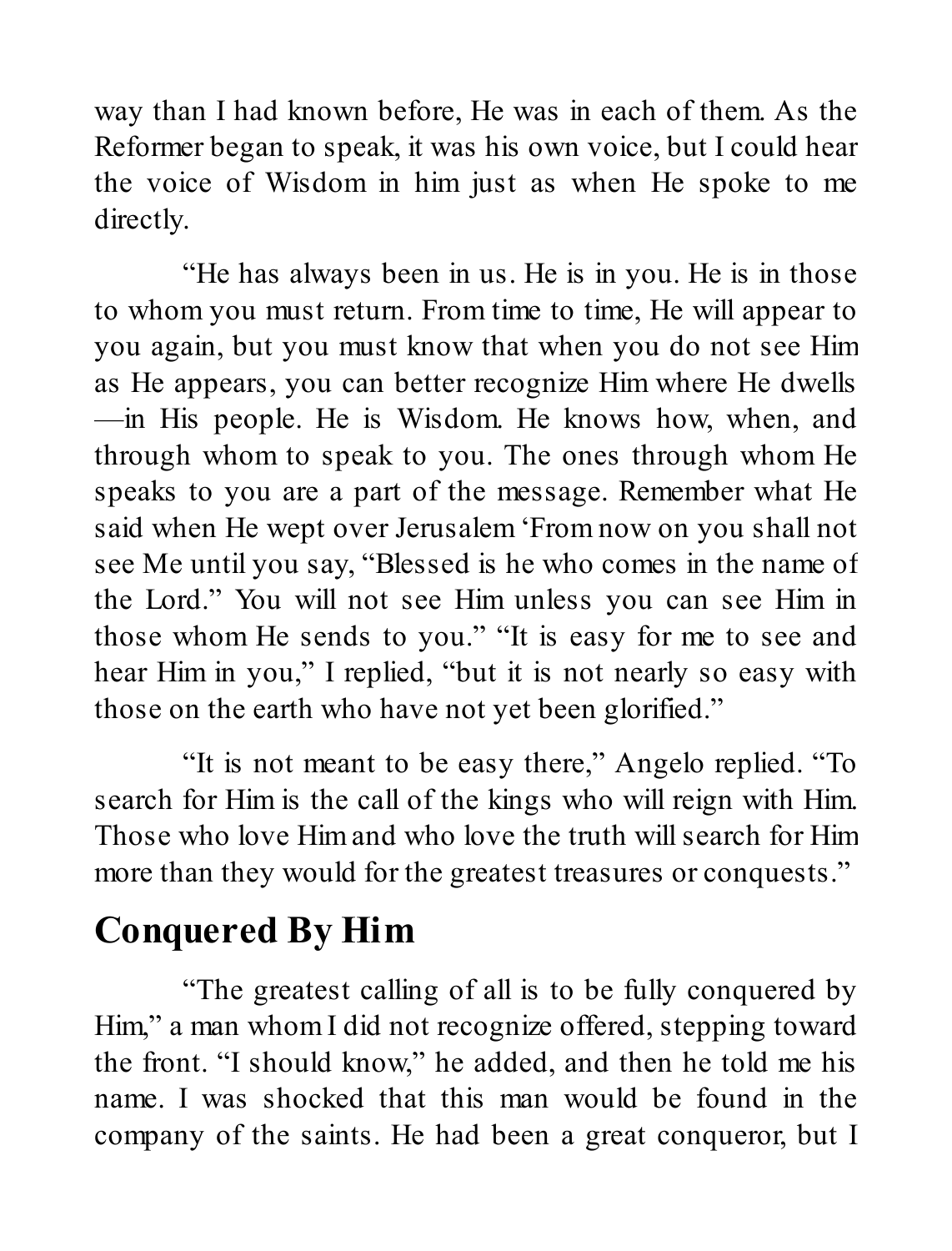had always believed that he had done more damage to the name of Christ than possibly anyone else.

"I, too, found the grace of the cross before the end of my time," he said. "You are not just going back to conquer for Him, but to be conquered by Him. If you will devote yourself to surrendering to Him, He will use you to conquer in His name. True conquest is to capture the hearts of men with the truth that sets them free. Those who follow Him more closely will be used to conquer the most and will be the greatest of kings. On the earth, these will seldom realize that they have conquered anything. They will not see what they have really accomplished until they get here. Those who lay up great treasures on earth—even treasures that may be considered spiritual—will have little here."

"On earth you cannot measure eternal treasures," Paul said. "When I died, it looked like everything for which I had given my life to building on earth had already perished. The churches I had given my life to raising up were falling into apostasy, and even some of my closest friends were turning against me. During my last days, I felt that I had been a failure."

"Yes, but even I count Paul as a spiritual father," the great conqueror continued, "as do most of us who are here. Most who will come through the great battle of the end will be victorious because he was faithful to stand for truth. You will not measure true spiritual fruit rightly while you are on the earth. You can only measure your true success by how much more clearly you are able to behold the Lord, by how much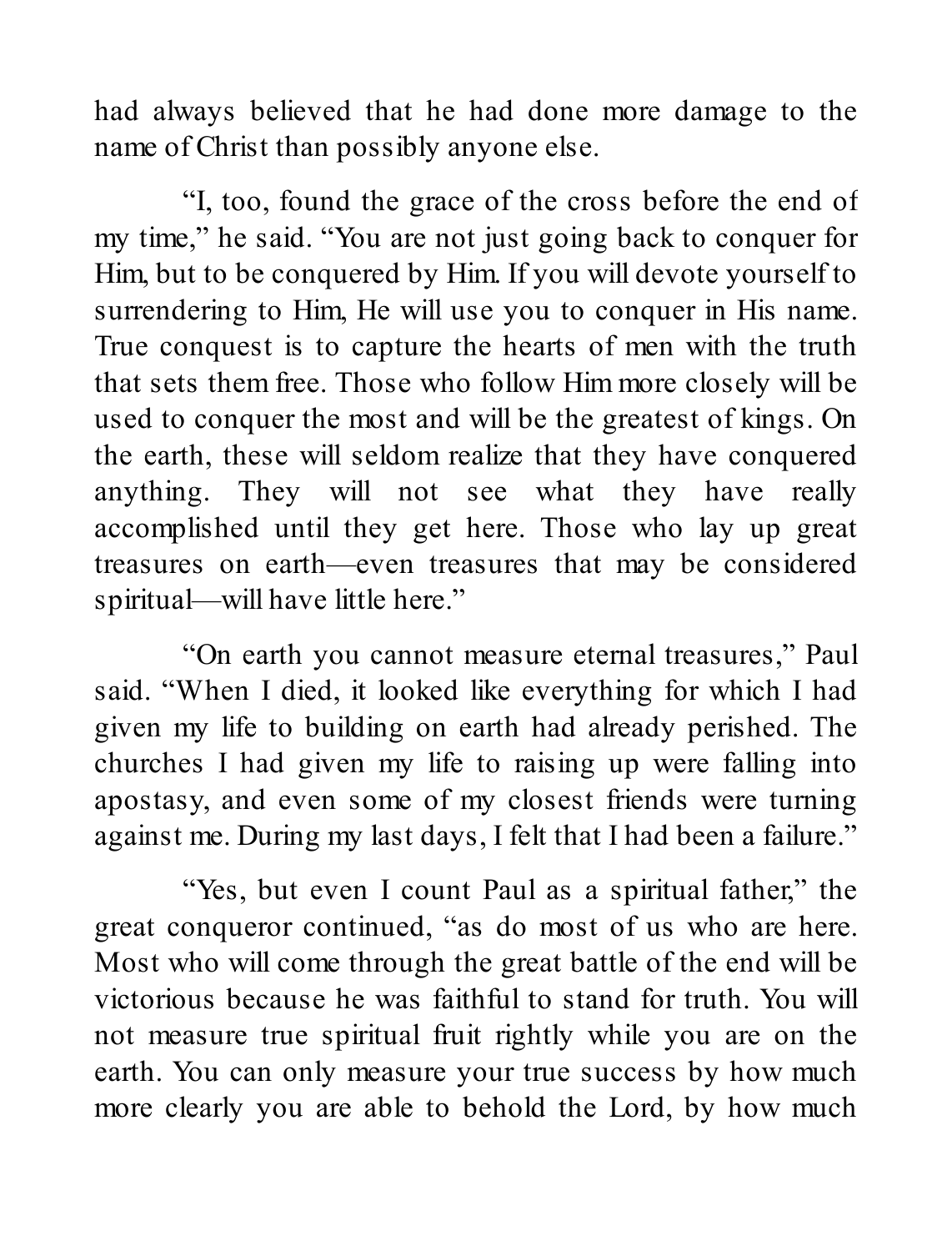better you know His voice, and by how much more you love the brethren."

Then Paulspoke again.

"For months before my execution, I did feel like a failure. However, on the day of my execution I was reminded of Stephen who I had watched die at my own feet years before. The memory of the light that was on his face that day had carried me through many trials. I always felt that he had somehow died for me so that I could see the true light. I knew that if I died like Stephen, then even if everything else I had done had been futile, it would insure that my life would not have been in vain. I was so thankful that I really was dying for the sake of the gospel, even if it did not look then like my ministry had accomplished very much.

"As the revelation of this came upon me, so did the grace, and my last day on earth was the most wonderful of all. I then realized that as I had lived and sincerely tried to die daily to my own desires in order to serve the gospel, every time I denied myself, there were eternal seeds planted even though I could not yet see themin the temporary realm. Being here, I can now see that this is certainly true. You must not try to judge by the fruit you see on earth, but do what you must do because it is right.

"Even so, more than bearing fruit, your call must be to know the Lord. If you seek Him, you will always find Him. He is always near to those who draw near. Many want His presence, but they do not draw near. You must do more than want Him: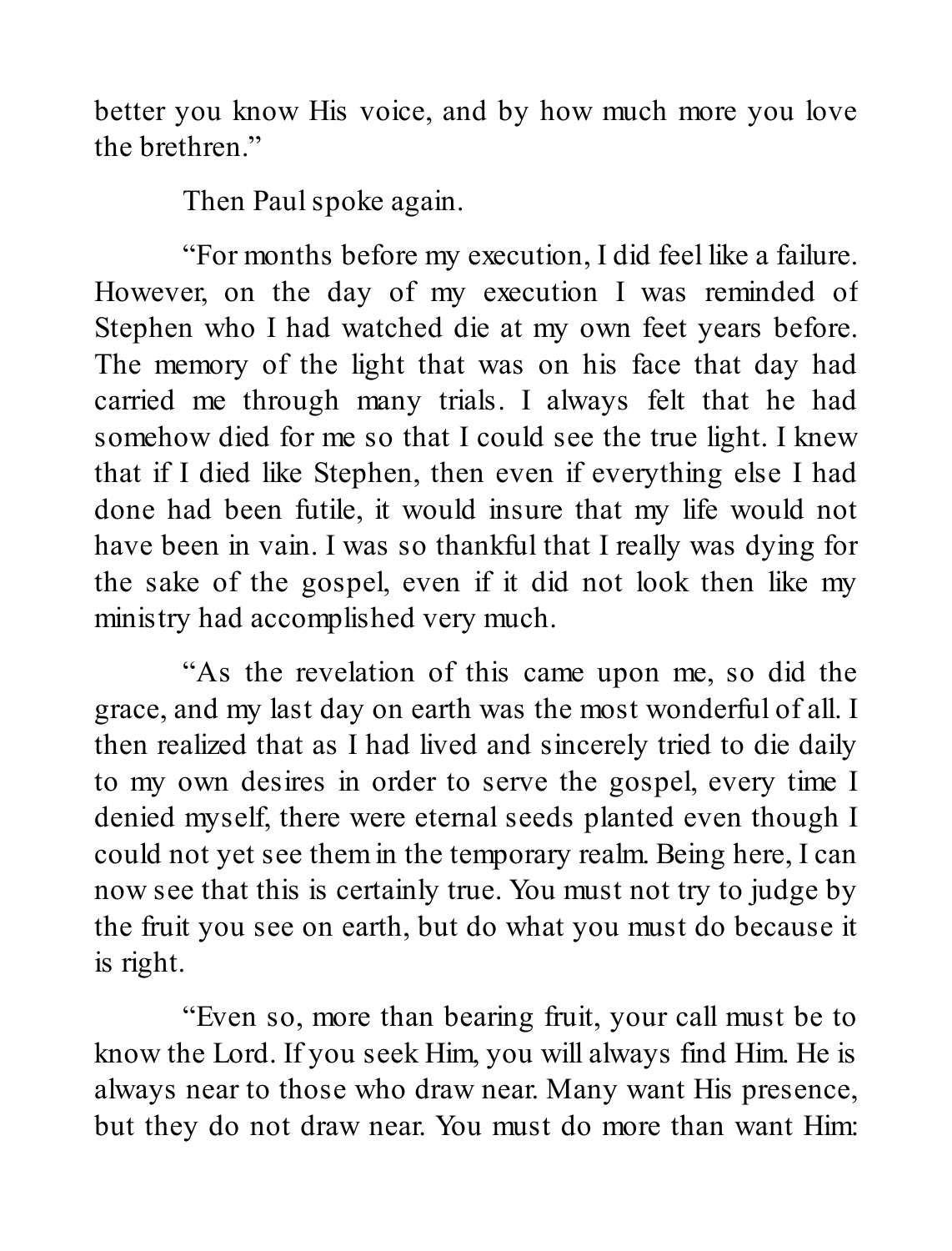You must seek Him. This is part of your call. There is no higher purpose. Your victory will be measured by your seeking. You will always be as close to Him as you want to be. Your victory in life will be according to your desire for Him."

Then Paul lifted his hand and pointed to me. "You have been given much, and much will be required of you. Even if you bury many of the talents entrusted to you, you can accomplish far more than others, but you will have failed in your commission. You must never measure yourself by others, but keep pressing forward, seeking more of Him. And yet, with all of the glory that will be revealed to you, never take off that cloak!"

## **Sowing And Reaping**

I looked down at the cloak of humility to which he was pointing. In all of the glory that I was now seeing, its drabness seemed multiplied. I was appalled that I looked so bad standing in their presence. I drew it back to see the armor under it, which was now more brilliant than I had seen it before. It was so brilliant that the more I uncovered it, the more the group in front of me faded because of its brightness. However, I was feeling far less embarrassed with the brightness of my armor shining out. I then decided to take the cloak all of the way off while I was there so that I would at least not feel as repulsive in the presence of so much glory.

There was silence, and I stood quietly for a few moments. I was unable to see anything because of the brightness of my own armor. I did not understand why I could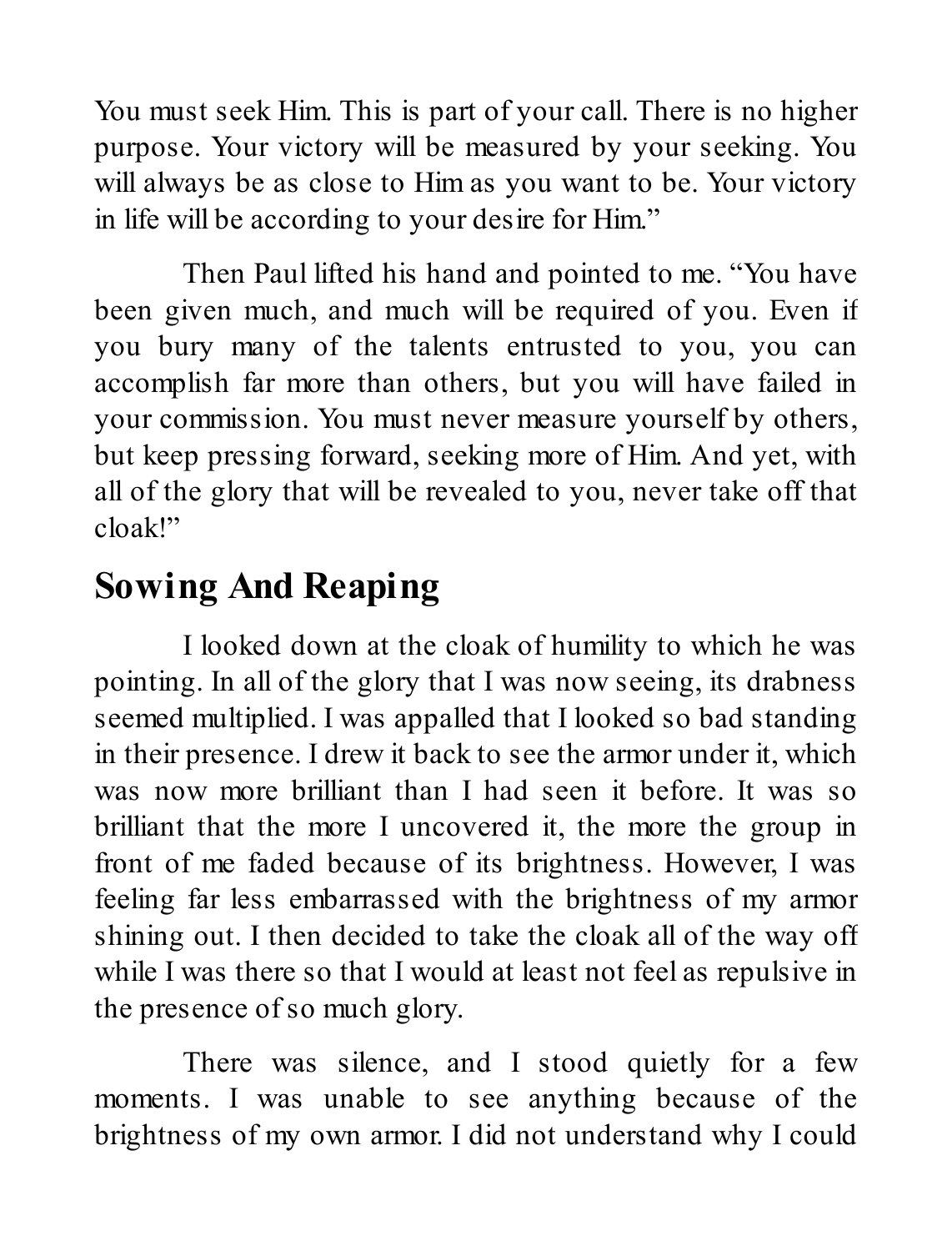not hear anything either. I then called out for Wisdom.

"Put your cloak back on," I heard Him reply. I did as He said and began to dimly see the outline of the Great Hall again. "Lord, what happened to everyone? Why is everything so dim again?"

"You can see nothing here without wearing that cloak."

"But I have it on now, and I still cannot see very well," I protested, feeling a terrible desperation.

"Every time you take off humility you will be blinded to the true light, and it will take time for you to be able to see it again."

Even though I was beginning to see the glory again, it was nothing like before. My vision was coming back, but very, very slowly. I was grieved beyond words.

"Where is Paul?" I asked. "I know that he was about to tell me something very important."

"When you took off your cloak, all of those who were here departed."

"Why? Why would they depart just because I took off the cloak? I was just embarrassed by my appearance. Did that offend them?"

"No, they were not offended. They knew that you could not see or hear Me through them without the cloak, so they returned to their places."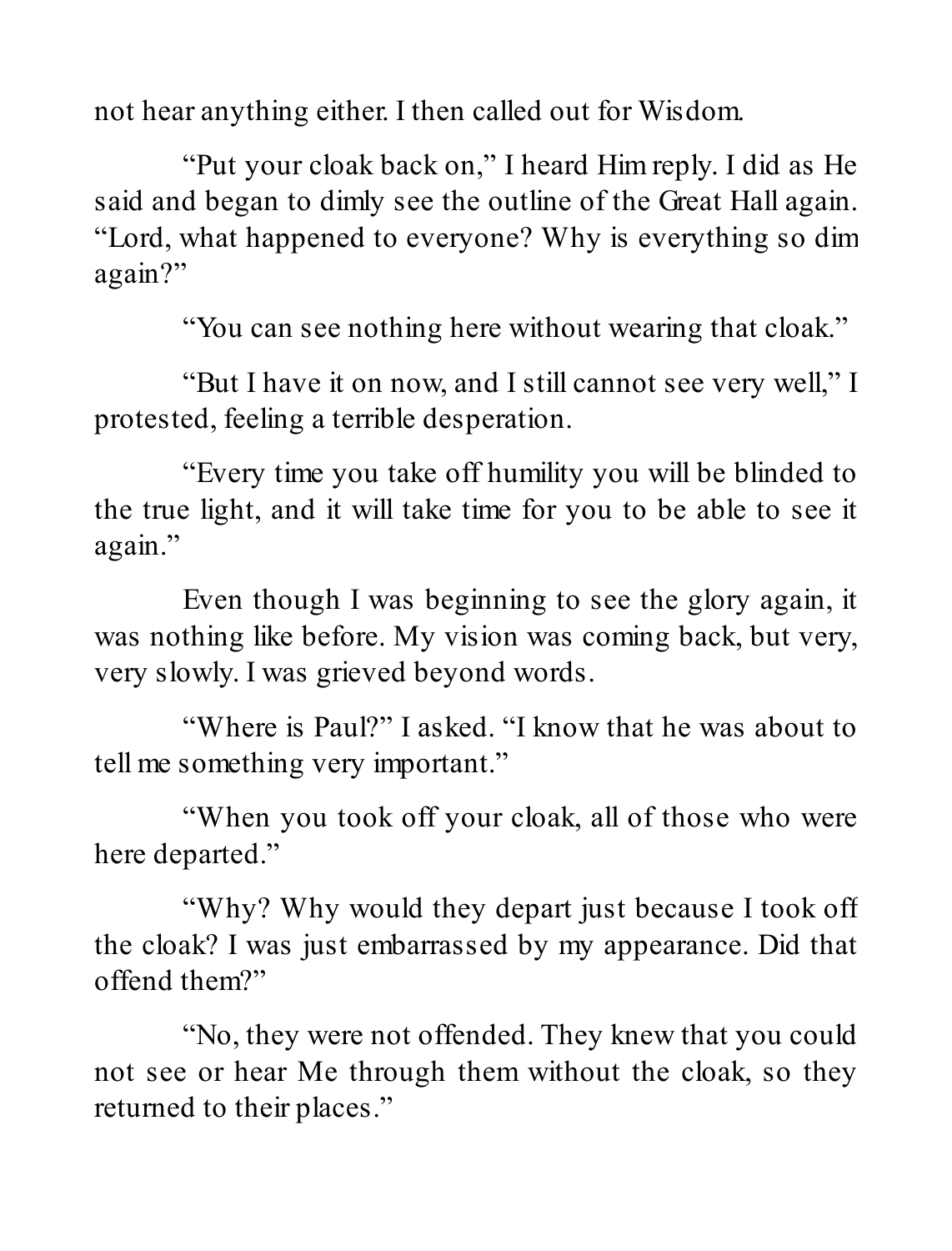I was more grieved than ever at this statement. "Lord, I know that what they were about to say to me was very important. Will they return?" "It is true that you missed an important revelation by taking off your cloak. It would have helped you, but if you learn the lesson not to ever take off the cloak again, especially for the reason that you just did, you will have learned another important lesson."

"Lord, I think that I have learned that lesson. I do not remember ever feeling this bad. Can they not come back now and share what they had for me?" I begged.

"All Truth and all Wisdom comes from Me. I speak through people because the people I speak through are a part of the message. While you remained humble enough to keep your cloak on, I could speak to you in glory. Whenever you take off that cloak, you become spiritually blind and deaf. I will always speak to you if you call on Me, but I must change the way that I speak to you.

"I do not do this to punish you, but to help you receive your vision back more quickly. I will give you the message that I was going to give you through these witnesses, but it must now be given through your enemies. It will come with trials, and you will have to bow very low to receive it. This is the only way that you will get your vision back as quickly as you will need it. For what is coming, you must be able to see."

## **Brokenness**

The grief I felt was almost unbearable. I knew that what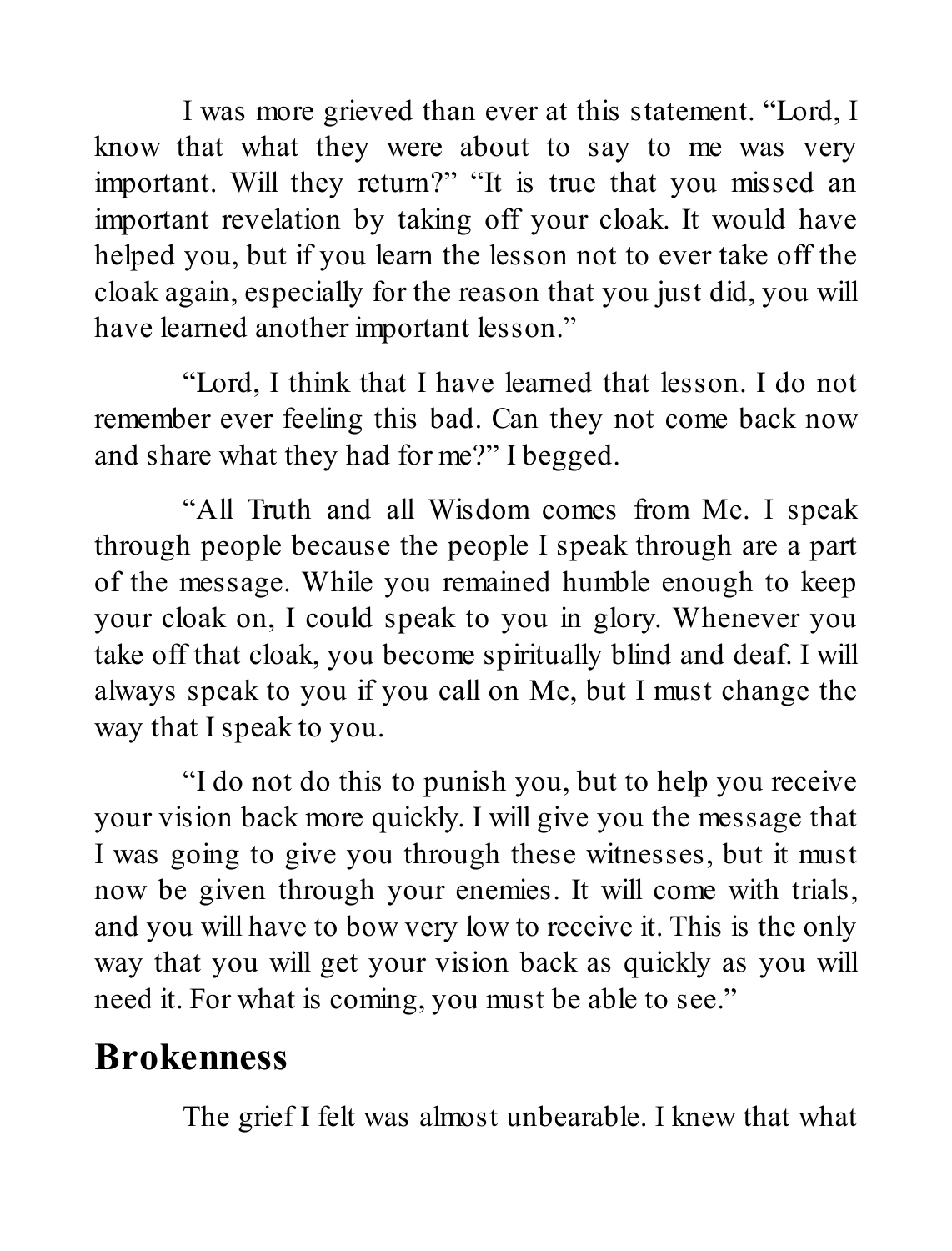I could have received in such a glorious way was now going to come through great trials, but even worse than that was the fact that the great glory which I had beheld just a few minutes before was now so dim.

"Lord, I am sorry for what I did. I now know how wrong it was. The pain of this mistake is almost too much to bear. Is there no way that I can just be forgiven and receive my vision back? It does not seem right that one brief moment of pride should be this devastating," I pleaded.

"You are forgiven. Nothing is being done to you for punishment. I paid the price for this sin and all others. You live by My grace. This is not because of the Law of righteousness. It is because of My grace that there are consequences for sin. You must reap what you sow or I could not trust you with My authority. When Satan took his first step into self-seeking and pride, multitudes of My angels who I had entrusted to his authority followed him. When Adam fell, multitudes would suffer. For those to whom I give such authority, there is a corresponding responsibility. There can be no true authority without responsibility. Responsibility does mean that others will suffer if you go astray. Mistakes have consequences.

"The more authority you are given, the more that you can either help or hurt others by your actions. To remove the consequences of your actions would be to remove true authority. You are a part of the new creation that is much higher than the first creation. Those who are called to rule with Me are given the greatest responsibility of all. They are called to a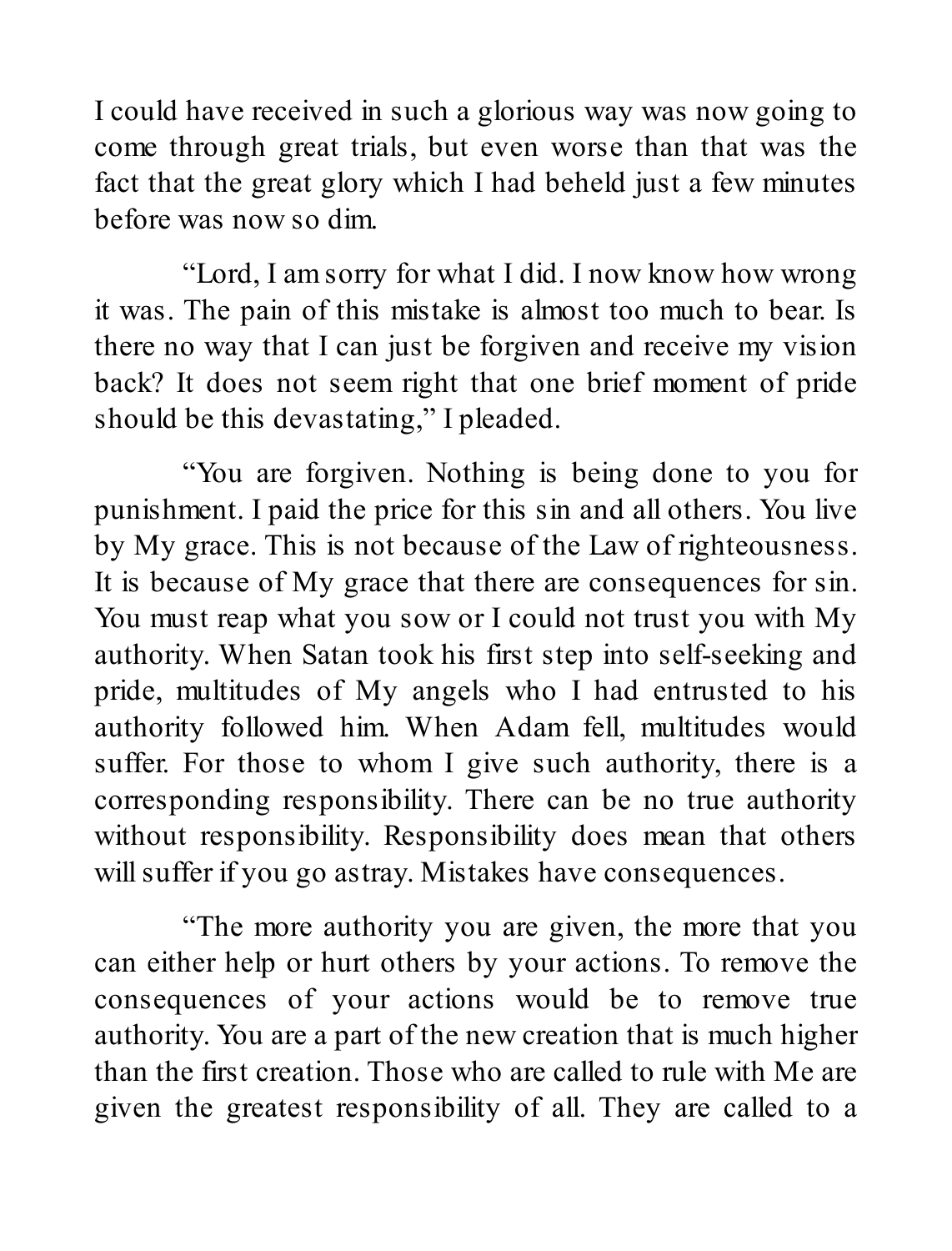position higher than Satan held. He was a great angel, but he was not a son. You are called to be a joint heir with Me. Your whole life, both the trials and the revelations, are all for the purpose of teaching you the responsibility of authority.

"For every lesson that you must learn, there is an easy way or a more difficult way. You can humble yourself fall on the rock and be broken, or the rock will fall on you and crush you into powder. Either way, the final result will be brokenness, which is humility. Pride caused the first fall from grace, and it has caused most of the falls since. Pride always results in tragedy, darkness and suffering. It is for your sake and for those whom you are called to serve by having authority over that I will not compromise the discipline you must learn by reaping what you sow. "Adonijah boasted that his father, King David, did not discipline him. Solomon complained that he could not get away with anything without his father's discipline. Although Solomon thought that he was not being treated fairly,

David was not being unfair. He knew that Solomon was called to be a king. Those who receive the most discipline are those who are called to walk in greater authority.

"You were blinded because you stepped out of humility and began to move in pride. The humble cannot be embarrassed. When you start to feel embarrassed, it is because you are beginning to move in pride. Let the embarrassment be a warning that you have departed from wisdom. Never let embarrassment control your actions. If it does, you will fall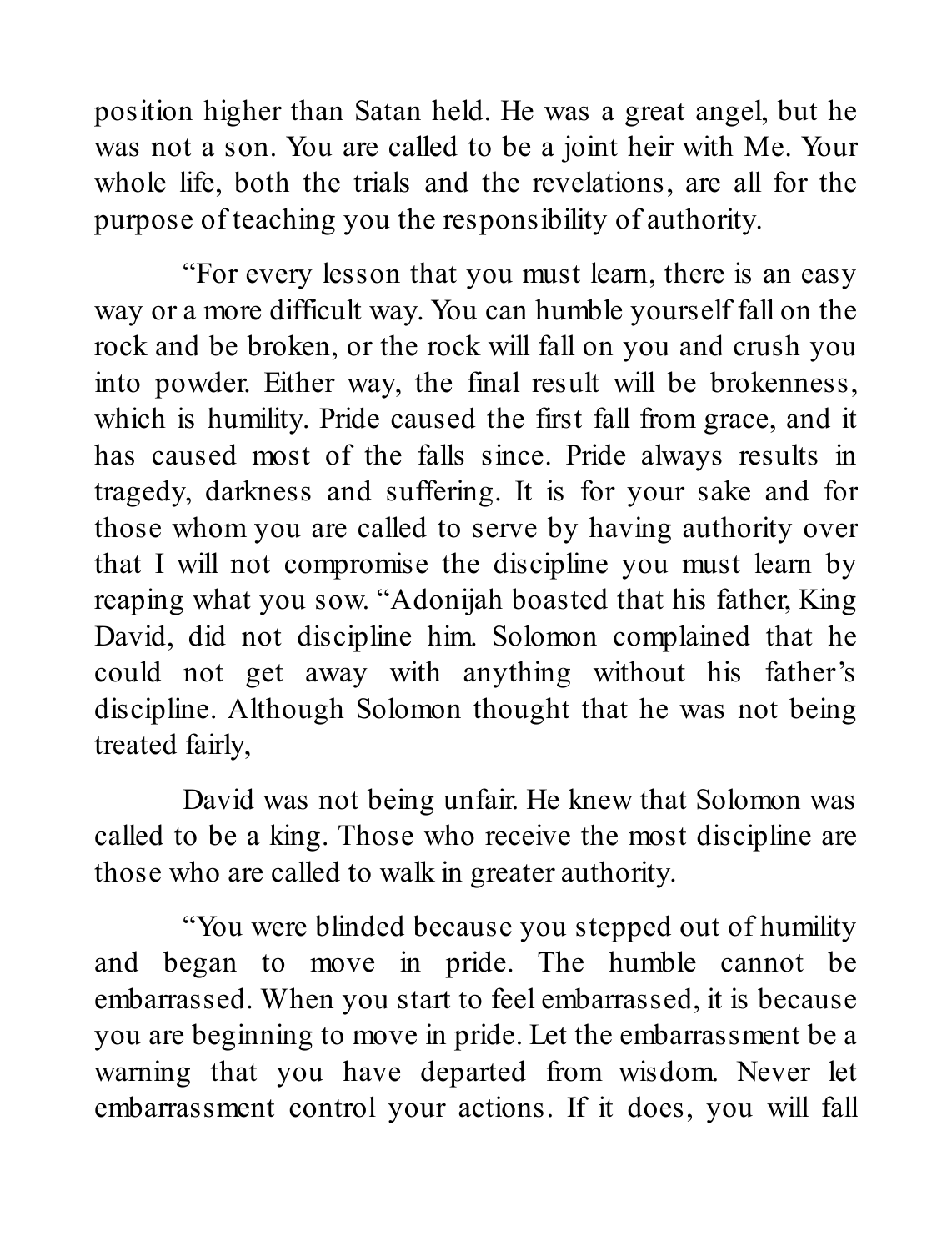even further. Learn to embrace every opportunity to be humbled, knowing that I will then be able to trust you with more authority.

"Do not boast in your strengths, but in your weaknesses. If you will openly talk more about your failures in order to help others, I will be able to more openly display your victories, 'For everyone who exalts himself shall be humbled, and he who humbles himself shall be exalted.'"

I knew that everything He said was true. I had preached the same message many times. I thought of how Paul had warned Timothy to pay attention to his own teaching and realized that I felt that I needed my messages more than those to whom I preached. Now I was more ashamed by the shining armor I wore than of the humble cloak. I pulled the cloak even tighter. When I did this, my eyes brightened and my vision grew strikingly better, even though it was still far from what it had been.

I turned to see the door. I was afraid to go back through it, at least until I had received more of my vision back.

"You must go now," Wisdom said. "What is on the other side?" I asked.

"Your destiny," He replied.

I knew that I must go. I was still very sorry that I could not enter the door again with the vision that I had previously because I already knew how dark it was on the other side. I will be even more dependent on others for a time, I thought and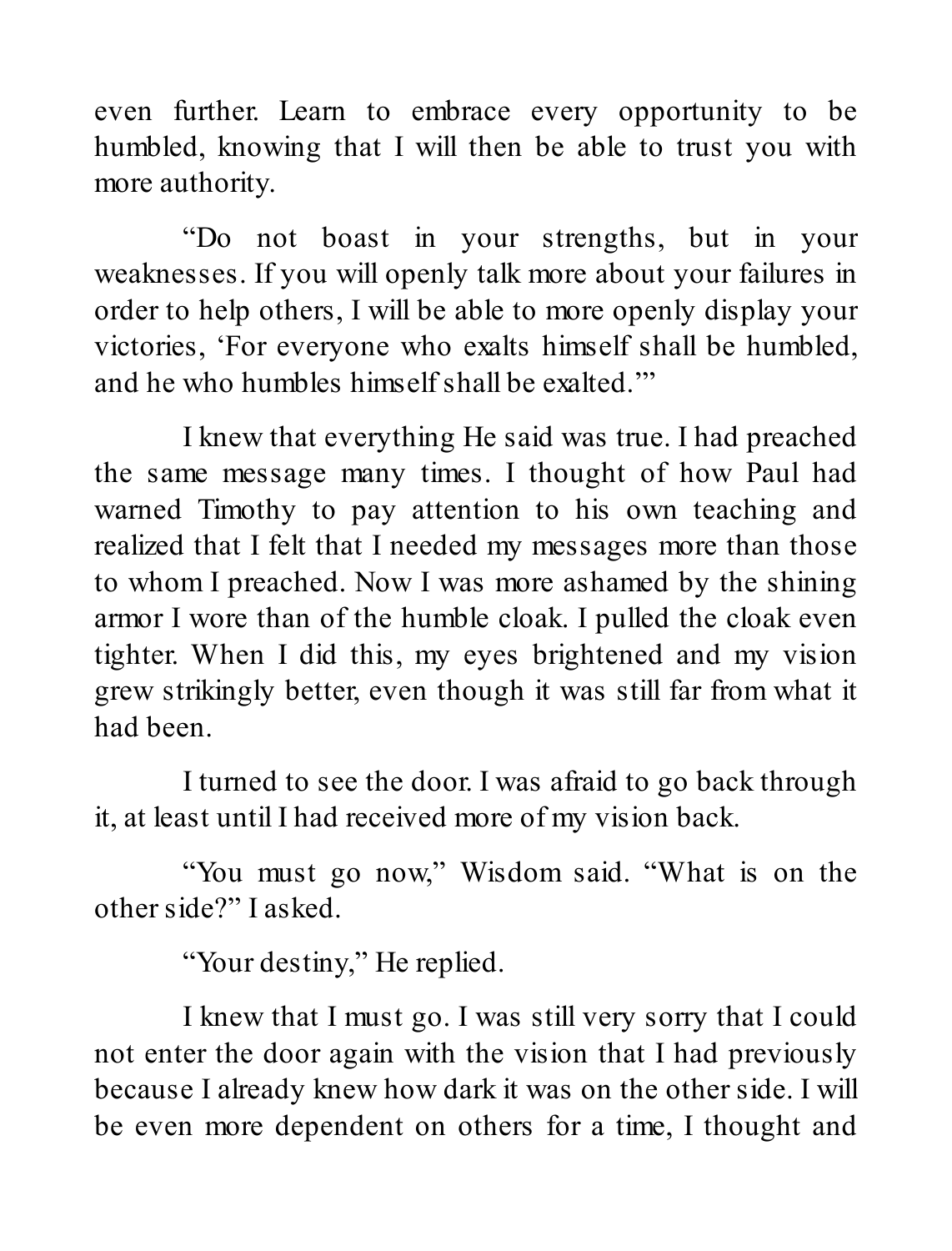committed myself to trusting the Lord and not my own vision. Immediately my eyes grew brighter again. I started to look once more back at the Great Hall to see if they were as bright as they had been, but decided not to. I just determined that it was better now not to look back. Then Wisdom appeared beside me, almost as brilliant as before. My eyes had adjusted to the light so quickly that I could now look at Him. He said nothing, but just looking at Him gave me great courage. Even so, I still felt remorse that I had not heard all of the message I had been about to receive fromthe cloud of witnesses.

"If remorse is turned into resolve, the trial will be much easier. Then when your enemies appear to exalt themselves over you, you will grow even more in the authority to prevail over My enemies."

When I looked back at the door, I was amazed. I saw so much more on it now than I had seen before that for a moment I thought that I was at a different door. It seemed to have grown still more beautiful and was unlike any door I had ever seen, even in this realm. There were exalted titles written in a most beautiful script, all in gold and silver. There were beautiful jewels I did not recognize, but that were so compelling it was difficult to turn my gaze from them. They were all alive. I then realized that the entire door was alive.

As I gazed at the door, Wisdom laid His hand on my shoulder. "This is the door to My house." When He said this, I immediately understood that the attraction I now felt for this door was the same that I felt when I looked at Him. It was Him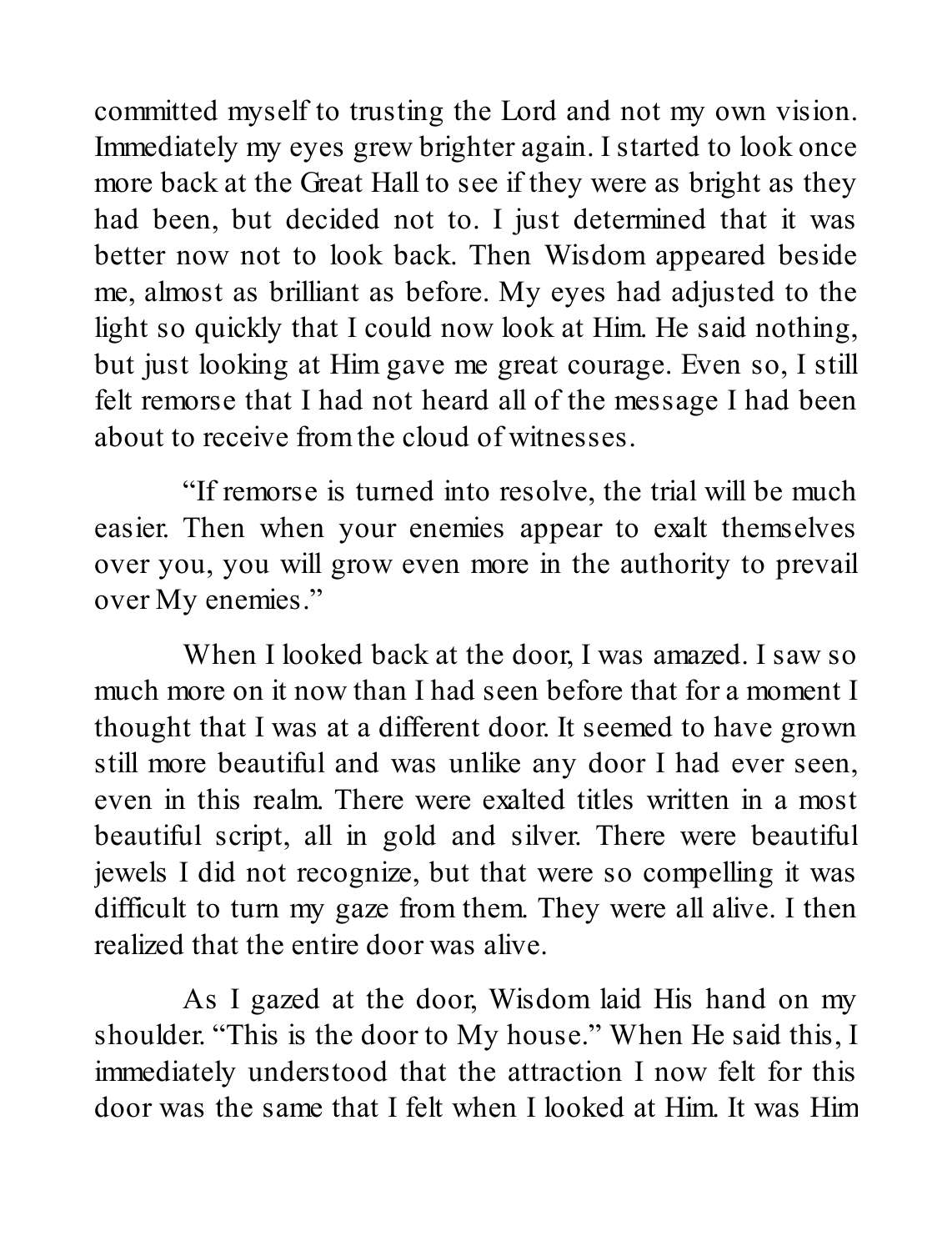somehow. How could anything this beautiful have looked so plain and uninviting before, I pondered. The Lord answered my unspoken question.

"You cannot see My house as it is until you see Me in My people. As you began to really hear Me through My people just before you took off your cloak, your eyes were opened to begin seeing My house as it is. There is much more glory to be seen in it than you can now behold. This is the door, but there is much more. When you return to the realm of your own time, this is what you must seek. This is what you must lead My people to. This is what you must fight for, and this is what you must help to build—My house."

With Wisdom's hand upon me, I walked toward the door. It did not open, but I passed right through the midst of it. I do not believe that there is a human language that could describe what I felt as I passed through. I saw the glory of all ages in a single moment. I saw the earth and the heavens as one. I saw myriads of angels, and I saw myriads of people who were more glorious than any angel I had yet seen. These were allserving in His house.

Now I knew the call. Even though I had already been through so much, I knew that my quest was just beginning.

The End.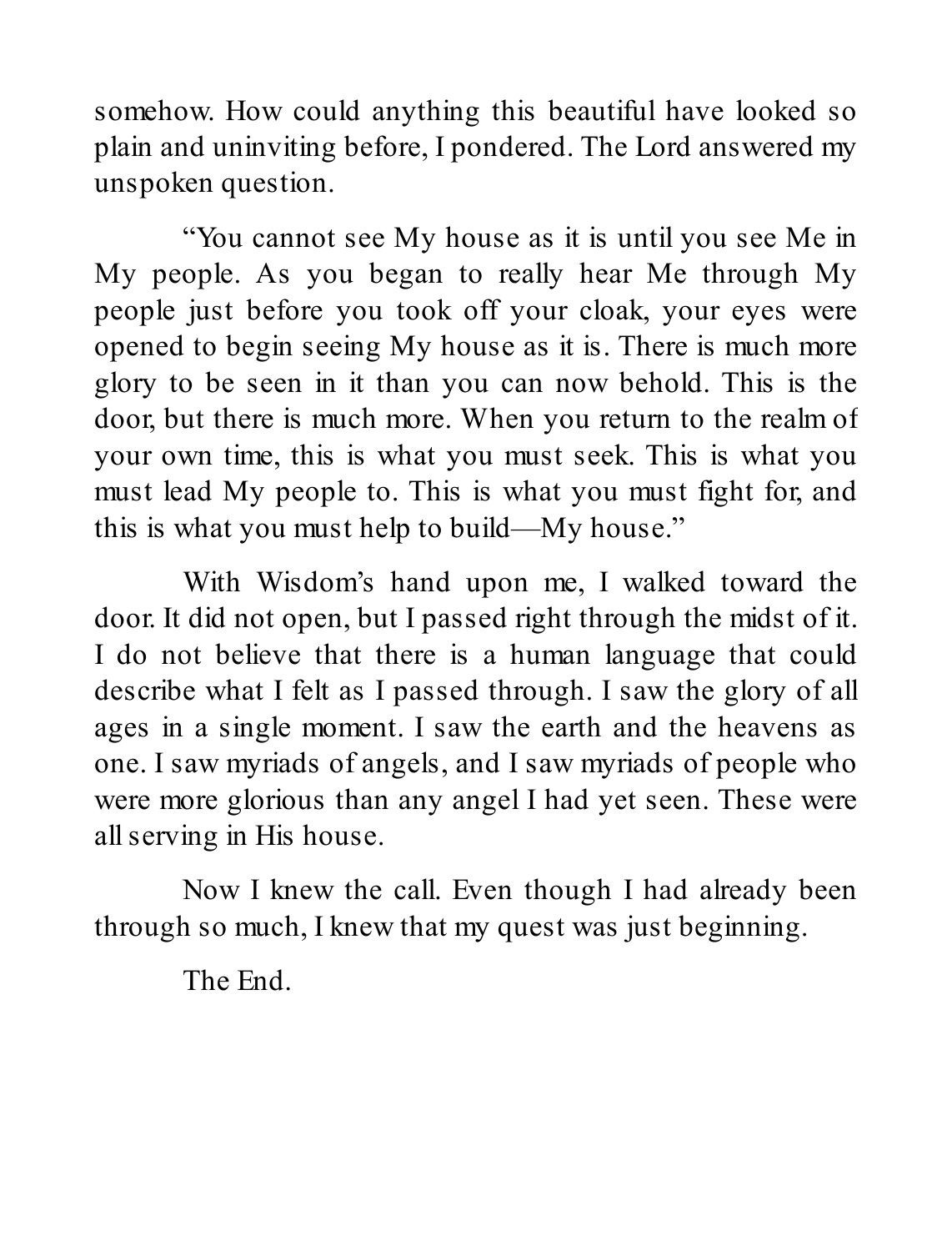## **Table of Contents**

The Call Chapter 1, The Glory The Pride Of False Humility Chapter 2, Two Witnesses The First Witness The Second Witness Merciful Judgment Chapter 3, The Path of Life I Am Chapter 4, Truth And Life Love Releases Life Power And Love Chapter 5, The Door Chapter 6, The Prison The Guard The School Teacher Chapter 7, The Young Apostle The Value Of Vision **Buried Treasure** Chapter 8, The Light Faith And Obedience Chapter 9, Freedom A Warning The Necessity Of Discipline Chapter 10, The Army The WisdomOf Zipporah